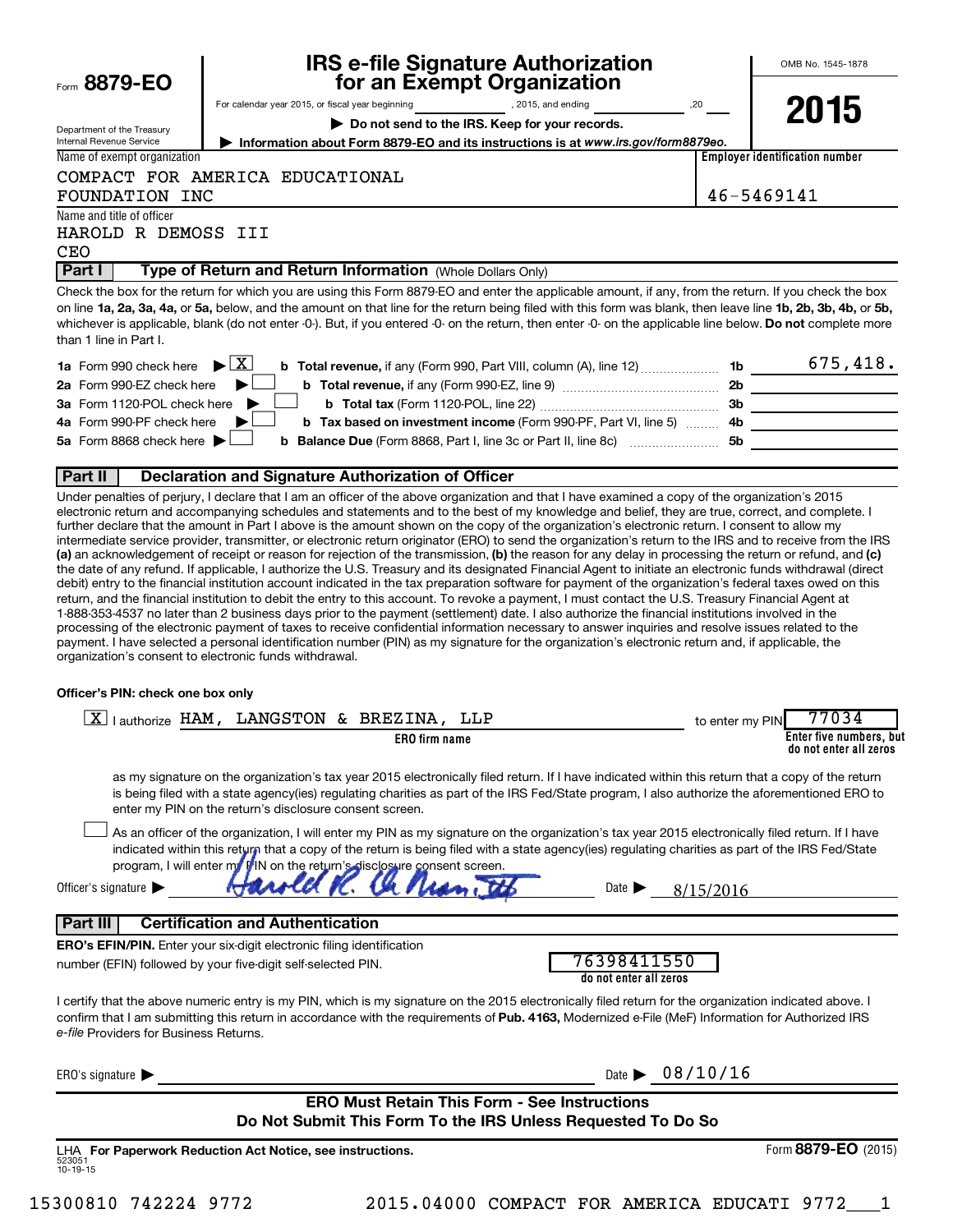| OQG<br>n<br>$_{\rm Form}$ 0000 |
|--------------------------------|
|                                |

(Rev. January 2014)

Department of the Treasury Internal Revenue Service

# **Application for Extension of Time To File an**

X

**Exempt Organization Return** a **File a separate application for each return.**

▶ Information about Form 8868 and its instructions is at *www.irs.gov/form8868.* 

• If you are filing for an **Automatic 3-Month Extension, complete only Part I** and check this box .......

• If you are filing for an **Additional (Not Automatic) 3-Month Extension, complete only Part II** (on page 2 of this form).

*Do not complete Part II unless* you have already been granted an automatic 3-month extension on a previously filed Form 8868.

**Electronic filing (***e-file***).** You can electronically file Form 8868 if you need a 3-month automatic extension of time to file (6 months for a corporation required to file Form 990-T), or an additional (not automatic) 3-month extension of time. You can electronically file Form 8868 to request an extension of time to file any of the forms listed in Part I or Part II with the exception of Form 8870, Information Return for Transfers Associated With Certain Personal Benefit Contracts, which must be sent to the IRS in paper format (see instructions). For more details on the electronic filing of this form, visit www.irs.gov/efile and click on e-file for Charities & Nonprofits.

**Part I** Automatic 3-Month Extension of Time. Only submit original (no copies needed). A corporation required to file Form 990-T and requesting an automatic 6-month extension—check this box and complete

Part I only . . . . . . . . . . . . . . . . . . . . . . . . . . . . . . . . . . . . . . . a

All other corporations (including 1120-C filers), partnerships, REMICs, and trusts must use Form 7004 to request an extension of time to file income tax returns.

|                            |                                                                                          | Enter filer's identifying number, see instructions |
|----------------------------|------------------------------------------------------------------------------------------|----------------------------------------------------|
| Type or                    | Name of exempt organization or other filer, see instructions.                            | Employer identification number (EIN) or            |
| print                      | Compact for America Educational Foundation Inc                                           | 46-5469141                                         |
| File by the                | Number, street, and room or suite no. If a P.O. box, see instructions.                   | Social security number (SSN)                       |
| due date for               | 2323 Clear Lake City Blyd Ste 180-190                                                    |                                                    |
| filing your<br>return. See | City, town or post office, state, and ZIP code. For a foreign address, see instructions. |                                                    |
| instructions.              | Houston, TX 77062                                                                        |                                                    |

Enter the Return code for the return that this application is for (file a separate application for each return)  $0<sup>1</sup>1$ 

| Application<br><b>Is For</b>             | Return<br>Code | <b>Application</b><br>l Is For    | Return<br>Code |
|------------------------------------------|----------------|-----------------------------------|----------------|
| Form 990 or Form 990-EZ                  | 01             | Form 990-T (corporation)          | 07             |
| Form 990-BL                              | 02             | Form 1041-A                       | 08             |
| Form 4720 (individual)                   | 03             | Form 4720 (other than individual) | 09             |
| Form 990-PF                              | 04             | Form 5227                         | 10             |
| Form 990-T (sec. 401(a) or 408(a) trust) | 05             | Form 6069                         | 11             |
| Form 990-T (trust other than above)      | 06             | Form 8870                         | 12             |

| • The books are in the care of $\blacktriangleright$ |                                                                                                         |                                                                                                                                                                                                                                      |              |
|------------------------------------------------------|---------------------------------------------------------------------------------------------------------|--------------------------------------------------------------------------------------------------------------------------------------------------------------------------------------------------------------------------------------|--------------|
|                                                      |                                                                                                         |                                                                                                                                                                                                                                      |              |
|                                                      |                                                                                                         | • If the organization does not have an office or place of business in the United States, check this box $\blacktriangleright\Box$<br>If this is for a Group Return, enter the organization's four digit Group Exemption Number (GEN) | . If this is |
|                                                      |                                                                                                         | for the whole group, check this box $\ldots$ $\blacktriangleright \Box$ . If it is for part of the group, check this box $\ldots$ $\blacktriangleright \Box$ and attach                                                              |              |
|                                                      | a list with the names and EINs of all members the extension is for.                                     |                                                                                                                                                                                                                                      |              |
| 1                                                    | request an automatic 3-month (6 months for a corporation required to file Form 990-T) extension of time |                                                                                                                                                                                                                                      |              |
|                                                      |                                                                                                         | until August 15 . 20 16, to file the exempt organization return for the organization named above. The extension is                                                                                                                   |              |
|                                                      | for the organization's return for:                                                                      |                                                                                                                                                                                                                                      |              |
|                                                      | $\blacktriangleright \boxed{\mathbf{x}}$ calendar year 20 15 or                                         |                                                                                                                                                                                                                                      |              |
|                                                      |                                                                                                         | ] tax year beginning <sub>________________________________</sub> ,20 <sub>_______</sub> ,and ending __________________________________                                                                                               | 20           |

**2** If the tax year entered in line 1 is for less than 12 months, check reason:  $\Box$  Initial return  $\Box$  Final return □ Change in accounting period

| 3a If this application is for Forms 990-BL, 990-PF, 990-T, 4720, or 6069, enter the tentative tax, less any |         |  |
|-------------------------------------------------------------------------------------------------------------|---------|--|
| nonrefundable credits. See instructions.                                                                    | За      |  |
| <b>b</b> If this application is for Forms 990-PF, 990-T, 4720, or 6069, enter any refundable credits and    |         |  |
| estimated tax payments made. Include any prior year overpayment allowed as a credit.                        | 3b      |  |
| c Balance due. Subtract line 3b from line 3a. Include your payment with this form, if required, by using    |         |  |
| EFTPS (Electronic Federal Tax Payment System). See instructions.                                            | 3c   \$ |  |

**Caution.** If you are going to make an electronic funds withdrawal (direct debit) with this Form 8868, see Form 8453-EO and Form 8879-EO for payment instructions.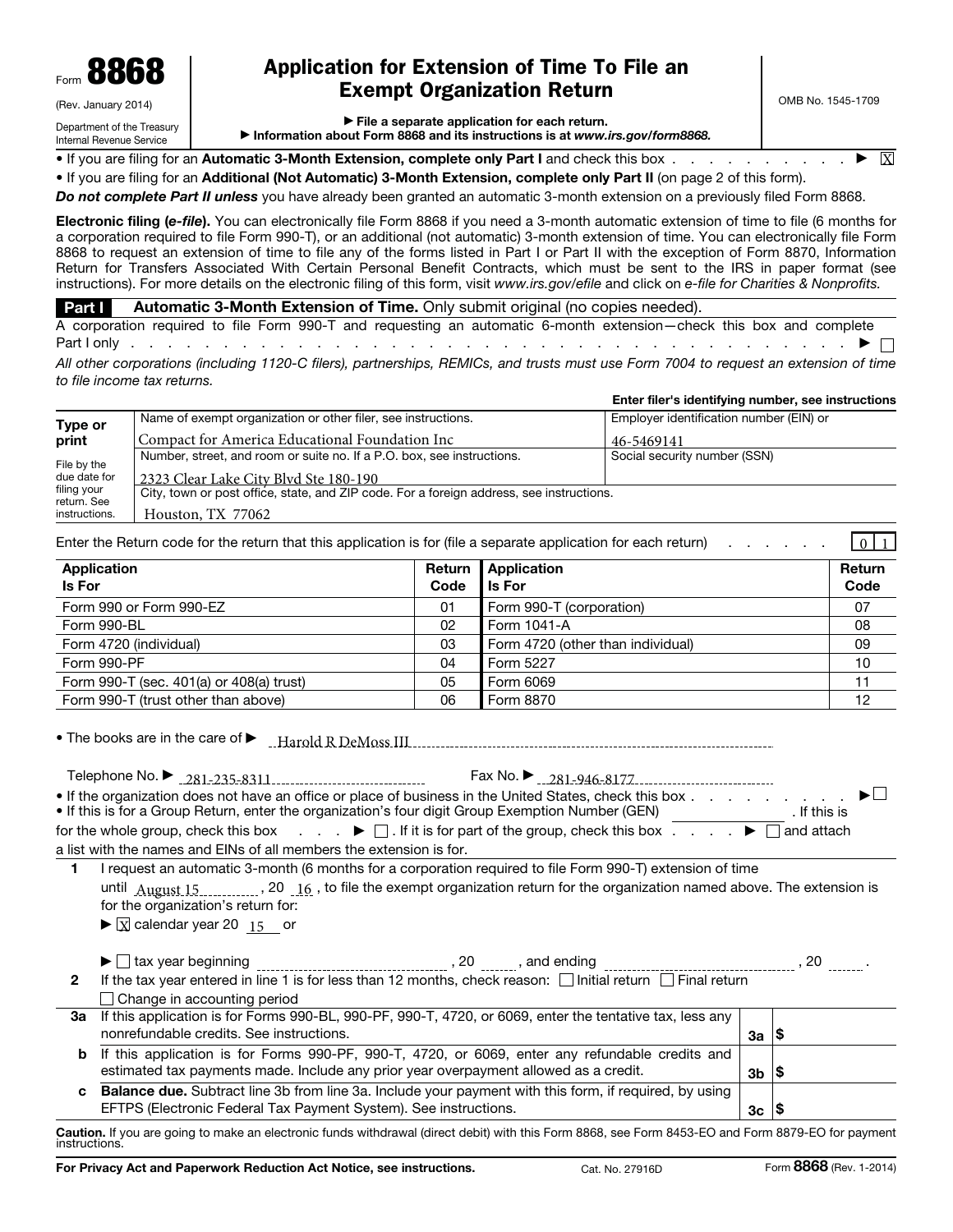|                         |                             |                                       | EXTENDED TO AUGUST 15, 2016                                                                                                                                                              |            |                                                     |                                                             |
|-------------------------|-----------------------------|---------------------------------------|------------------------------------------------------------------------------------------------------------------------------------------------------------------------------------------|------------|-----------------------------------------------------|-------------------------------------------------------------|
|                         |                             |                                       | <b>Return of Organization Exempt From Income Tax</b>                                                                                                                                     |            |                                                     | OMB No. 1545-0047                                           |
| Form                    |                             | 990                                   | Under section 501(c), 527, or 4947(a)(1) of the Internal Revenue Code (except private foundations)                                                                                       |            |                                                     |                                                             |
|                         |                             | Department of the Treasury            | Do not enter social security numbers on this form as it may be made public.                                                                                                              |            |                                                     | Open to Public                                              |
|                         |                             | Internal Revenue Service              | Information about Form 990 and its instructions is at www.irs.gov/form990.                                                                                                               |            |                                                     | <b>Inspection</b>                                           |
|                         |                             |                                       | A For the 2015 calendar year, or tax year beginning<br>and ending                                                                                                                        |            |                                                     |                                                             |
| в                       | Check if<br>applicable:     |                                       | C Name of organization<br>COMPACT FOR AMERICA EDUCATIONAL                                                                                                                                |            | D Employer identification number                    |                                                             |
|                         | Address<br>change           |                                       | FOUNDATION INC                                                                                                                                                                           |            |                                                     |                                                             |
|                         | Name<br>change              |                                       | Doing business as                                                                                                                                                                        |            | 46-5469141                                          |                                                             |
|                         | Initial<br> return          |                                       | Number and street (or P.O. box if mail is not delivered to street address)                                                                                                               | Room/suite | E Telephone number                                  |                                                             |
|                         | Final<br>return/            |                                       | 180<br>2323 CLEAR LAKE CITY BLVD,                                                                                                                                                        |            |                                                     | $281 - 235 - 8311$                                          |
|                         | termin-<br>ated             |                                       | City or town, state or province, country, and ZIP or foreign postal code                                                                                                                 |            | G Gross receipts \$                                 | 703,968.                                                    |
|                         | Amended<br>return           |                                       | HOUSTON, TX<br>77062                                                                                                                                                                     |            | H(a) Is this a group return                         |                                                             |
|                         | Applica-<br>tion<br>pending |                                       | F Name and address of principal officer: HAROLD R DEMOSS III                                                                                                                             |            | for subordinates?                                   | $\Box$ Yes $[\overline{\mathrm{X}}]$ No                     |
|                         |                             |                                       | 2323 CLEAR LAKE CITY BLVD, STE 180-190, HOUS H(b) Are all subordinates included? Yes                                                                                                     |            |                                                     | No                                                          |
|                         |                             | Tax-exempt status: $X \mid 501(c)(3)$ | $501(c)$ (<br>$\mathcal{A}$ (insert no.)<br>$4947(a)(1)$ or                                                                                                                              | 527        |                                                     | If "No," attach a list. (see instructions)                  |
|                         |                             |                                       | J Website: WWW.COMPACTFORAMERICA.ORG                                                                                                                                                     |            | $H(c)$ Group exemption number $\blacktriangleright$ |                                                             |
|                         | Part II                     |                                       | K Form of organization: $X$ Corporation<br>Trust<br>Other $\blacktriangleright$<br>Association                                                                                           |            |                                                     | L Year of formation: $2014$ M State of legal domicile: $TX$ |
|                         |                             | <b>Summary</b>                        | Briefly describe the organization's mission or most significant activities: TO EDUCATE PUBLIC OFFICIALS,                                                                                 |            |                                                     |                                                             |
|                         | 1                           |                                       | CITIZENS AND RESIDENTS OF THE UNITED STATES AND THE SEVERAL STATES                                                                                                                       |            |                                                     |                                                             |
| Activities & Governance | 2                           |                                       | Check this box $\blacktriangleright$ $\Box$ if the organization discontinued its operations or disposed of more than 25% of its net assets.                                              |            |                                                     |                                                             |
|                         | З                           |                                       | Number of voting members of the governing body (Part VI, line 1a)                                                                                                                        |            | 3                                                   |                                                             |
|                         | 4                           |                                       |                                                                                                                                                                                          |            | $\overline{\mathbf{4}}$                             | 4                                                           |
|                         | 5                           |                                       |                                                                                                                                                                                          |            | $\overline{5}$                                      | $\overline{0}$                                              |
|                         | 6                           |                                       |                                                                                                                                                                                          |            | 6                                                   | $\overline{10}$                                             |
|                         |                             |                                       |                                                                                                                                                                                          |            | 7a                                                  | $\overline{0}$ .                                            |
|                         |                             |                                       |                                                                                                                                                                                          |            | 7b                                                  | $\overline{0}$ .                                            |
|                         |                             |                                       |                                                                                                                                                                                          |            | <b>Prior Year</b><br>235, 362.                      | <b>Current Year</b>                                         |
|                         | 8                           |                                       | Contributions and grants (Part VIII, line 1h)                                                                                                                                            |            | о.                                                  | 678,491.<br>О.                                              |
| Revenue                 | 9                           |                                       | Program service revenue (Part VIII, line 2g)                                                                                                                                             |            | σ.                                                  | 0.                                                          |
|                         | 10<br>11                    |                                       | Other revenue (Part VIII, column (A), lines 5, 6d, 8c, 9c, 10c, and 11e)                                                                                                                 |            | σ.                                                  | $-3,073.$                                                   |
|                         | 12                          |                                       | Total revenue - add lines 8 through 11 (must equal Part VIII, column (A), line 12)                                                                                                       |            | 235, 362.                                           | 675,418.                                                    |
|                         | 13                          |                                       | Grants and similar amounts paid (Part IX, column (A), lines 1-3)<br><u> 1986 - Jan Stein Stein Stein Stein Stein Stein Stein Stein Stein Stein Stein Stein Stein Stein Stein Stein S</u> |            | О.                                                  | 90, 203.                                                    |
|                         | 14                          |                                       | Benefits paid to or for members (Part IX, column (A), line 4)                                                                                                                            |            | 0                                                   | 0.                                                          |
|                         |                             |                                       | Salaries, other compensation, employee benefits (Part IX, column (A), lines 5-10)                                                                                                        |            | ο.                                                  | υ.                                                          |
|                         |                             |                                       |                                                                                                                                                                                          |            | $\overline{0}$ .                                    | 13,950.                                                     |
| Expenses                |                             |                                       |                                                                                                                                                                                          |            |                                                     |                                                             |
|                         |                             |                                       |                                                                                                                                                                                          |            | 93,497.                                             | 600, 188.                                                   |
|                         | 18                          |                                       | Total expenses. Add lines 13-17 (must equal Part IX, column (A), line 25)                                                                                                                |            | 93,497.                                             | 704, 341.                                                   |
|                         | 19                          |                                       |                                                                                                                                                                                          |            | 141,865.                                            | $-28,923.$                                                  |
| Net Assets or           |                             |                                       |                                                                                                                                                                                          |            | <b>Beginning of Current Year</b><br>181,765.        | <b>End of Year</b><br>115,563.                              |
|                         | 20<br>21                    | Total assets (Part X, line 16)        | Total liabilities (Part X, line 26)                                                                                                                                                      |            | 39,900.                                             | 2,621.                                                      |
|                         | 22                          |                                       |                                                                                                                                                                                          |            | 141,865.                                            | 112,942.                                                    |
|                         | Part II                     | Signature Block                       |                                                                                                                                                                                          |            |                                                     |                                                             |
|                         |                             |                                       | Under penalties of perjury, I declare that I have examined this return, including accompanying schedules and statements, and to the best of my knowledge and belief, it is               |            |                                                     |                                                             |
|                         |                             |                                       | true, correct, and complete. Declaration of preparer (other than officer) is based on all information of which preparer has any knowledge.                                               |            |                                                     |                                                             |
|                         |                             |                                       |                                                                                                                                                                                          |            |                                                     |                                                             |
| Sign                    |                             |                                       | Signature of officer                                                                                                                                                                     |            | Date                                                |                                                             |
| Here                    |                             |                                       | HAROLD R DEMOSS III, CEO                                                                                                                                                                 |            |                                                     |                                                             |

| Here     | HAROLD R DEMOSS III, CEO                                                          |                      |                                                  |
|----------|-----------------------------------------------------------------------------------|----------------------|--------------------------------------------------|
|          | Type or print name and title                                                      |                      |                                                  |
|          | Print/Type preparer's name                                                        | Preparer's signature | Date<br>PTIN<br>l Check                          |
| Paid     | <b>STAN LANGSTON</b>                                                              |                      | P00670526<br>$08/10/16$ self-employed            |
| Preparer | HAM, LANGSTON & BREZINA, LLP<br>Firm's name<br>$\mathbf{K}$ .                     |                      | $76 - 0448495$<br>Firm's EIN                     |
| Use Only | Firm's address 11550 FUQUA, SUITE 475                                             |                      |                                                  |
|          | HOUSTON, TX 77034                                                                 |                      | Phone no. $281 - 481 - 1040$                     |
|          | May the IRS discuss this return with the preparer shown above? (see instructions) |                      | <b>No</b><br>Yes                                 |
|          |                                                                                   |                      | $000 \times 10^{-1}$<br>$\overline{\phantom{0}}$ |

|  |  | 532001 12-16-15 LHA For Paperwork Reduction Act Notice, see the separate instructions. |  | Form 990 (2015) |
|--|--|----------------------------------------------------------------------------------------|--|-----------------|
|  |  | SEE SCHEDULE O FOR ORGANIZATION MISSION STATEMENT CONTINUATION                         |  |                 |

Form **990** (2015)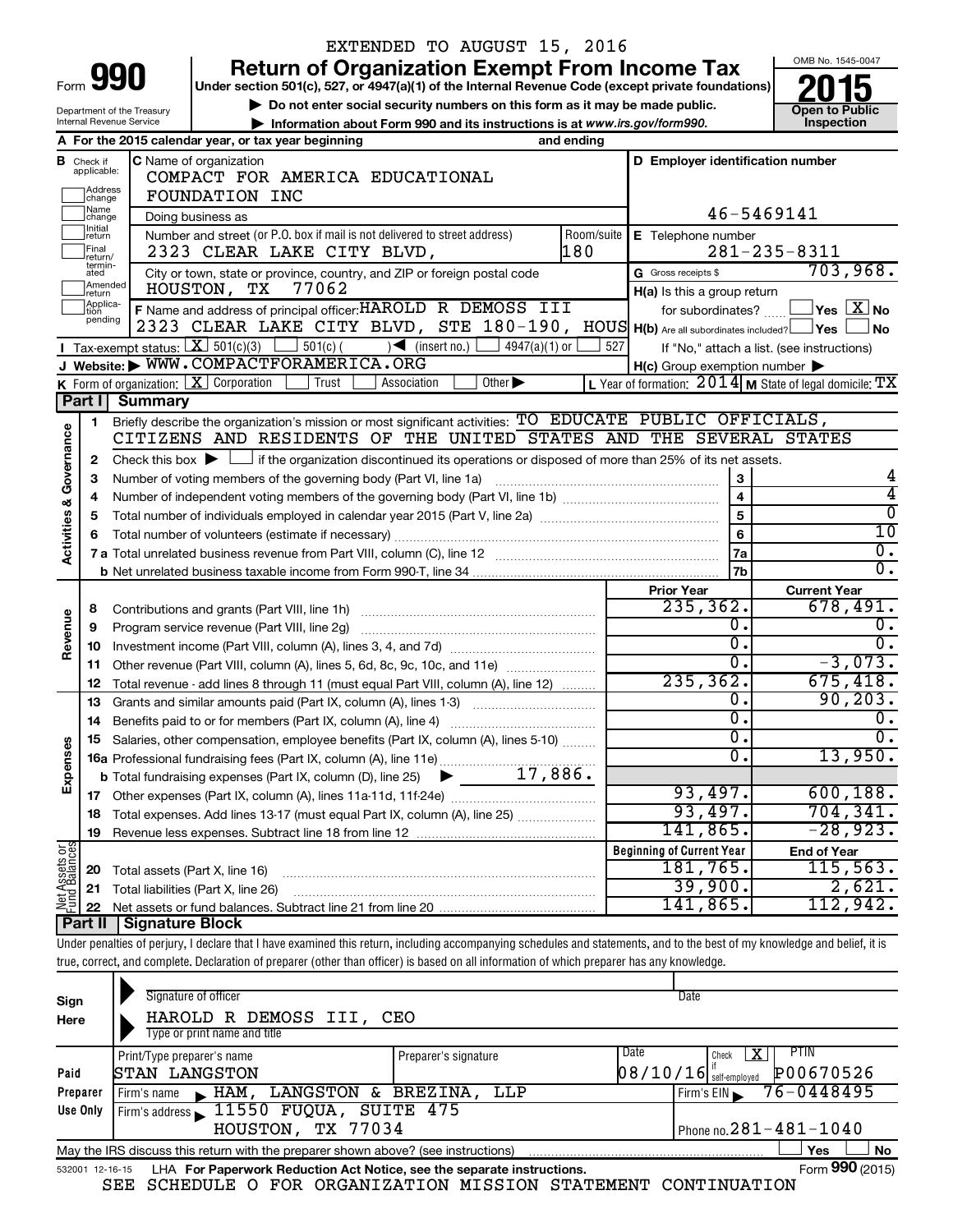| 1<br>$\mathbf{2}$<br>3<br>4<br>4a<br>4b | FOUNDATION INC<br>Form 990 (2015)<br>Part III   Statement of Program Service Accomplishments<br>Briefly describe the organization's mission:<br>TO EDUCATE PUBLIC OFFICIALS, CITIZENS AND RESIDENTS OF THE UNITED<br>STATES AND THE SEVERAL STATES OF THE USE OF AN INTERSTATE COMPACT<br>AGREEMENT AND COUNTERPART FEDERAL LEGISLATION TO CREATE DURABLE AND<br>CONVENIENT LEGAL FRAMEWORKS WITHIN WHICH TO PROTECT STATE SOVEREIGNTY<br>Did the organization undertake any significant program services during the year which were not listed on<br>the prior Form 990 or 990-EZ?<br>If "Yes," describe these new services on Schedule O.<br>Did the organization cease conducting, or make significant changes in how it conducts, any program services?<br>If "Yes," describe these changes on Schedule O.<br>Describe the organization's program service accomplishments for each of its three largest program services, as measured by expenses.<br>Section 501(c)(3) and 501(c)(4) organizations are required to report the amount of grants and allocations to others, the total expenses, and<br>revenue, if any, for each program service reported<br>) (Expenses \$<br>(Code:<br>THE FOUNDATION'S EDUCATION TEAM ORGANIZED AND MADE EDUCATIONAL<br>PRESENTATIONS AND FORUMS ADVANCING THE FOUNDATION'S MISSION AT PUBLIC<br>POLICY AND PHILOSOPHICAL CONFERENCES IN LAS VEGAS, NV AND WASINGTON, DC<br>TO WHICH THE GENERAL PUBLIC WAS INVITED TO PARTICIPATE OR REGISTER, AND<br>WHICH WERE ATTENDED BY PUBLIC OFFICIALS, POLICY ANALYSTS, EDUCATORS,<br>CITIZENS, AND RESIDENTS.<br>RESEARCHED AND WROTE NONPARTISAN EDUCATIONAL POLICY PAPERS AND OPINION<br>PIECES TO ADVANCE THE FOUNDATION'S MISSION, WHICH WERE WIDELY<br>DISTRIBUTED. | $\overline{659}$ , $701$ $\cdot$ including grants of \$ | 46-5469141<br>90, 203. ) (Revenue \$<br>THE FOUNDATION'S EDUCATIONAL TEAM ALSO | Page 2<br>$\overline{\ }$ Yes $\overline{\phantom{a}X}$ No<br>$\sqrt{\mathsf{Yes}\ \mathbf{X}}$ No |
|-----------------------------------------|----------------------------------------------------------------------------------------------------------------------------------------------------------------------------------------------------------------------------------------------------------------------------------------------------------------------------------------------------------------------------------------------------------------------------------------------------------------------------------------------------------------------------------------------------------------------------------------------------------------------------------------------------------------------------------------------------------------------------------------------------------------------------------------------------------------------------------------------------------------------------------------------------------------------------------------------------------------------------------------------------------------------------------------------------------------------------------------------------------------------------------------------------------------------------------------------------------------------------------------------------------------------------------------------------------------------------------------------------------------------------------------------------------------------------------------------------------------------------------------------------------------------------------------------------------------------------------------------------------------------------------------------------------------------------------------------------------------------------------------------------------|---------------------------------------------------------|--------------------------------------------------------------------------------|----------------------------------------------------------------------------------------------------|
|                                         |                                                                                                                                                                                                                                                                                                                                                                                                                                                                                                                                                                                                                                                                                                                                                                                                                                                                                                                                                                                                                                                                                                                                                                                                                                                                                                                                                                                                                                                                                                                                                                                                                                                                                                                                                          |                                                         |                                                                                |                                                                                                    |
|                                         |                                                                                                                                                                                                                                                                                                                                                                                                                                                                                                                                                                                                                                                                                                                                                                                                                                                                                                                                                                                                                                                                                                                                                                                                                                                                                                                                                                                                                                                                                                                                                                                                                                                                                                                                                          |                                                         |                                                                                |                                                                                                    |
|                                         |                                                                                                                                                                                                                                                                                                                                                                                                                                                                                                                                                                                                                                                                                                                                                                                                                                                                                                                                                                                                                                                                                                                                                                                                                                                                                                                                                                                                                                                                                                                                                                                                                                                                                                                                                          |                                                         |                                                                                |                                                                                                    |
|                                         |                                                                                                                                                                                                                                                                                                                                                                                                                                                                                                                                                                                                                                                                                                                                                                                                                                                                                                                                                                                                                                                                                                                                                                                                                                                                                                                                                                                                                                                                                                                                                                                                                                                                                                                                                          |                                                         |                                                                                |                                                                                                    |
|                                         |                                                                                                                                                                                                                                                                                                                                                                                                                                                                                                                                                                                                                                                                                                                                                                                                                                                                                                                                                                                                                                                                                                                                                                                                                                                                                                                                                                                                                                                                                                                                                                                                                                                                                                                                                          |                                                         |                                                                                |                                                                                                    |
|                                         |                                                                                                                                                                                                                                                                                                                                                                                                                                                                                                                                                                                                                                                                                                                                                                                                                                                                                                                                                                                                                                                                                                                                                                                                                                                                                                                                                                                                                                                                                                                                                                                                                                                                                                                                                          |                                                         |                                                                                |                                                                                                    |
|                                         |                                                                                                                                                                                                                                                                                                                                                                                                                                                                                                                                                                                                                                                                                                                                                                                                                                                                                                                                                                                                                                                                                                                                                                                                                                                                                                                                                                                                                                                                                                                                                                                                                                                                                                                                                          |                                                         |                                                                                |                                                                                                    |
|                                         |                                                                                                                                                                                                                                                                                                                                                                                                                                                                                                                                                                                                                                                                                                                                                                                                                                                                                                                                                                                                                                                                                                                                                                                                                                                                                                                                                                                                                                                                                                                                                                                                                                                                                                                                                          |                                                         |                                                                                |                                                                                                    |
|                                         |                                                                                                                                                                                                                                                                                                                                                                                                                                                                                                                                                                                                                                                                                                                                                                                                                                                                                                                                                                                                                                                                                                                                                                                                                                                                                                                                                                                                                                                                                                                                                                                                                                                                                                                                                          |                                                         |                                                                                |                                                                                                    |
|                                         |                                                                                                                                                                                                                                                                                                                                                                                                                                                                                                                                                                                                                                                                                                                                                                                                                                                                                                                                                                                                                                                                                                                                                                                                                                                                                                                                                                                                                                                                                                                                                                                                                                                                                                                                                          |                                                         |                                                                                |                                                                                                    |
|                                         |                                                                                                                                                                                                                                                                                                                                                                                                                                                                                                                                                                                                                                                                                                                                                                                                                                                                                                                                                                                                                                                                                                                                                                                                                                                                                                                                                                                                                                                                                                                                                                                                                                                                                                                                                          |                                                         |                                                                                |                                                                                                    |
|                                         |                                                                                                                                                                                                                                                                                                                                                                                                                                                                                                                                                                                                                                                                                                                                                                                                                                                                                                                                                                                                                                                                                                                                                                                                                                                                                                                                                                                                                                                                                                                                                                                                                                                                                                                                                          |                                                         |                                                                                |                                                                                                    |
|                                         |                                                                                                                                                                                                                                                                                                                                                                                                                                                                                                                                                                                                                                                                                                                                                                                                                                                                                                                                                                                                                                                                                                                                                                                                                                                                                                                                                                                                                                                                                                                                                                                                                                                                                                                                                          |                                                         |                                                                                |                                                                                                    |
|                                         |                                                                                                                                                                                                                                                                                                                                                                                                                                                                                                                                                                                                                                                                                                                                                                                                                                                                                                                                                                                                                                                                                                                                                                                                                                                                                                                                                                                                                                                                                                                                                                                                                                                                                                                                                          |                                                         |                                                                                |                                                                                                    |
|                                         |                                                                                                                                                                                                                                                                                                                                                                                                                                                                                                                                                                                                                                                                                                                                                                                                                                                                                                                                                                                                                                                                                                                                                                                                                                                                                                                                                                                                                                                                                                                                                                                                                                                                                                                                                          |                                                         |                                                                                |                                                                                                    |
|                                         |                                                                                                                                                                                                                                                                                                                                                                                                                                                                                                                                                                                                                                                                                                                                                                                                                                                                                                                                                                                                                                                                                                                                                                                                                                                                                                                                                                                                                                                                                                                                                                                                                                                                                                                                                          |                                                         |                                                                                |                                                                                                    |
|                                         |                                                                                                                                                                                                                                                                                                                                                                                                                                                                                                                                                                                                                                                                                                                                                                                                                                                                                                                                                                                                                                                                                                                                                                                                                                                                                                                                                                                                                                                                                                                                                                                                                                                                                                                                                          |                                                         |                                                                                |                                                                                                    |
|                                         |                                                                                                                                                                                                                                                                                                                                                                                                                                                                                                                                                                                                                                                                                                                                                                                                                                                                                                                                                                                                                                                                                                                                                                                                                                                                                                                                                                                                                                                                                                                                                                                                                                                                                                                                                          |                                                         |                                                                                |                                                                                                    |
|                                         |                                                                                                                                                                                                                                                                                                                                                                                                                                                                                                                                                                                                                                                                                                                                                                                                                                                                                                                                                                                                                                                                                                                                                                                                                                                                                                                                                                                                                                                                                                                                                                                                                                                                                                                                                          |                                                         |                                                                                |                                                                                                    |
|                                         |                                                                                                                                                                                                                                                                                                                                                                                                                                                                                                                                                                                                                                                                                                                                                                                                                                                                                                                                                                                                                                                                                                                                                                                                                                                                                                                                                                                                                                                                                                                                                                                                                                                                                                                                                          |                                                         |                                                                                |                                                                                                    |
|                                         |                                                                                                                                                                                                                                                                                                                                                                                                                                                                                                                                                                                                                                                                                                                                                                                                                                                                                                                                                                                                                                                                                                                                                                                                                                                                                                                                                                                                                                                                                                                                                                                                                                                                                                                                                          |                                                         |                                                                                |                                                                                                    |
|                                         |                                                                                                                                                                                                                                                                                                                                                                                                                                                                                                                                                                                                                                                                                                                                                                                                                                                                                                                                                                                                                                                                                                                                                                                                                                                                                                                                                                                                                                                                                                                                                                                                                                                                                                                                                          |                                                         |                                                                                |                                                                                                    |
|                                         |                                                                                                                                                                                                                                                                                                                                                                                                                                                                                                                                                                                                                                                                                                                                                                                                                                                                                                                                                                                                                                                                                                                                                                                                                                                                                                                                                                                                                                                                                                                                                                                                                                                                                                                                                          |                                                         |                                                                                |                                                                                                    |
|                                         |                                                                                                                                                                                                                                                                                                                                                                                                                                                                                                                                                                                                                                                                                                                                                                                                                                                                                                                                                                                                                                                                                                                                                                                                                                                                                                                                                                                                                                                                                                                                                                                                                                                                                                                                                          |                                                         |                                                                                |                                                                                                    |
|                                         |                                                                                                                                                                                                                                                                                                                                                                                                                                                                                                                                                                                                                                                                                                                                                                                                                                                                                                                                                                                                                                                                                                                                                                                                                                                                                                                                                                                                                                                                                                                                                                                                                                                                                                                                                          |                                                         |                                                                                |                                                                                                    |
|                                         |                                                                                                                                                                                                                                                                                                                                                                                                                                                                                                                                                                                                                                                                                                                                                                                                                                                                                                                                                                                                                                                                                                                                                                                                                                                                                                                                                                                                                                                                                                                                                                                                                                                                                                                                                          |                                                         |                                                                                |                                                                                                    |
|                                         |                                                                                                                                                                                                                                                                                                                                                                                                                                                                                                                                                                                                                                                                                                                                                                                                                                                                                                                                                                                                                                                                                                                                                                                                                                                                                                                                                                                                                                                                                                                                                                                                                                                                                                                                                          |                                                         |                                                                                |                                                                                                    |
|                                         | $\left(\text{Code:}\right)$ $\left(\text{Expenses $}\right)$                                                                                                                                                                                                                                                                                                                                                                                                                                                                                                                                                                                                                                                                                                                                                                                                                                                                                                                                                                                                                                                                                                                                                                                                                                                                                                                                                                                                                                                                                                                                                                                                                                                                                             |                                                         |                                                                                |                                                                                                    |
|                                         |                                                                                                                                                                                                                                                                                                                                                                                                                                                                                                                                                                                                                                                                                                                                                                                                                                                                                                                                                                                                                                                                                                                                                                                                                                                                                                                                                                                                                                                                                                                                                                                                                                                                                                                                                          |                                                         |                                                                                |                                                                                                    |
|                                         |                                                                                                                                                                                                                                                                                                                                                                                                                                                                                                                                                                                                                                                                                                                                                                                                                                                                                                                                                                                                                                                                                                                                                                                                                                                                                                                                                                                                                                                                                                                                                                                                                                                                                                                                                          |                                                         |                                                                                |                                                                                                    |
|                                         |                                                                                                                                                                                                                                                                                                                                                                                                                                                                                                                                                                                                                                                                                                                                                                                                                                                                                                                                                                                                                                                                                                                                                                                                                                                                                                                                                                                                                                                                                                                                                                                                                                                                                                                                                          |                                                         |                                                                                |                                                                                                    |
|                                         |                                                                                                                                                                                                                                                                                                                                                                                                                                                                                                                                                                                                                                                                                                                                                                                                                                                                                                                                                                                                                                                                                                                                                                                                                                                                                                                                                                                                                                                                                                                                                                                                                                                                                                                                                          |                                                         |                                                                                |                                                                                                    |
|                                         |                                                                                                                                                                                                                                                                                                                                                                                                                                                                                                                                                                                                                                                                                                                                                                                                                                                                                                                                                                                                                                                                                                                                                                                                                                                                                                                                                                                                                                                                                                                                                                                                                                                                                                                                                          |                                                         |                                                                                |                                                                                                    |
|                                         |                                                                                                                                                                                                                                                                                                                                                                                                                                                                                                                                                                                                                                                                                                                                                                                                                                                                                                                                                                                                                                                                                                                                                                                                                                                                                                                                                                                                                                                                                                                                                                                                                                                                                                                                                          |                                                         |                                                                                |                                                                                                    |
|                                         |                                                                                                                                                                                                                                                                                                                                                                                                                                                                                                                                                                                                                                                                                                                                                                                                                                                                                                                                                                                                                                                                                                                                                                                                                                                                                                                                                                                                                                                                                                                                                                                                                                                                                                                                                          |                                                         |                                                                                |                                                                                                    |
|                                         |                                                                                                                                                                                                                                                                                                                                                                                                                                                                                                                                                                                                                                                                                                                                                                                                                                                                                                                                                                                                                                                                                                                                                                                                                                                                                                                                                                                                                                                                                                                                                                                                                                                                                                                                                          |                                                         |                                                                                |                                                                                                    |
|                                         |                                                                                                                                                                                                                                                                                                                                                                                                                                                                                                                                                                                                                                                                                                                                                                                                                                                                                                                                                                                                                                                                                                                                                                                                                                                                                                                                                                                                                                                                                                                                                                                                                                                                                                                                                          |                                                         |                                                                                |                                                                                                    |
|                                         |                                                                                                                                                                                                                                                                                                                                                                                                                                                                                                                                                                                                                                                                                                                                                                                                                                                                                                                                                                                                                                                                                                                                                                                                                                                                                                                                                                                                                                                                                                                                                                                                                                                                                                                                                          |                                                         |                                                                                |                                                                                                    |
|                                         |                                                                                                                                                                                                                                                                                                                                                                                                                                                                                                                                                                                                                                                                                                                                                                                                                                                                                                                                                                                                                                                                                                                                                                                                                                                                                                                                                                                                                                                                                                                                                                                                                                                                                                                                                          |                                                         |                                                                                |                                                                                                    |
| 4c                                      | (Code:<br>(Expenses \$                                                                                                                                                                                                                                                                                                                                                                                                                                                                                                                                                                                                                                                                                                                                                                                                                                                                                                                                                                                                                                                                                                                                                                                                                                                                                                                                                                                                                                                                                                                                                                                                                                                                                                                                   | including grants of \$                                  | ) (Revenue \$                                                                  |                                                                                                    |
|                                         |                                                                                                                                                                                                                                                                                                                                                                                                                                                                                                                                                                                                                                                                                                                                                                                                                                                                                                                                                                                                                                                                                                                                                                                                                                                                                                                                                                                                                                                                                                                                                                                                                                                                                                                                                          |                                                         |                                                                                |                                                                                                    |
|                                         |                                                                                                                                                                                                                                                                                                                                                                                                                                                                                                                                                                                                                                                                                                                                                                                                                                                                                                                                                                                                                                                                                                                                                                                                                                                                                                                                                                                                                                                                                                                                                                                                                                                                                                                                                          |                                                         |                                                                                |                                                                                                    |
|                                         |                                                                                                                                                                                                                                                                                                                                                                                                                                                                                                                                                                                                                                                                                                                                                                                                                                                                                                                                                                                                                                                                                                                                                                                                                                                                                                                                                                                                                                                                                                                                                                                                                                                                                                                                                          |                                                         |                                                                                |                                                                                                    |
|                                         |                                                                                                                                                                                                                                                                                                                                                                                                                                                                                                                                                                                                                                                                                                                                                                                                                                                                                                                                                                                                                                                                                                                                                                                                                                                                                                                                                                                                                                                                                                                                                                                                                                                                                                                                                          |                                                         |                                                                                |                                                                                                    |
|                                         |                                                                                                                                                                                                                                                                                                                                                                                                                                                                                                                                                                                                                                                                                                                                                                                                                                                                                                                                                                                                                                                                                                                                                                                                                                                                                                                                                                                                                                                                                                                                                                                                                                                                                                                                                          |                                                         |                                                                                |                                                                                                    |
|                                         |                                                                                                                                                                                                                                                                                                                                                                                                                                                                                                                                                                                                                                                                                                                                                                                                                                                                                                                                                                                                                                                                                                                                                                                                                                                                                                                                                                                                                                                                                                                                                                                                                                                                                                                                                          |                                                         |                                                                                |                                                                                                    |
|                                         |                                                                                                                                                                                                                                                                                                                                                                                                                                                                                                                                                                                                                                                                                                                                                                                                                                                                                                                                                                                                                                                                                                                                                                                                                                                                                                                                                                                                                                                                                                                                                                                                                                                                                                                                                          |                                                         |                                                                                |                                                                                                    |
|                                         |                                                                                                                                                                                                                                                                                                                                                                                                                                                                                                                                                                                                                                                                                                                                                                                                                                                                                                                                                                                                                                                                                                                                                                                                                                                                                                                                                                                                                                                                                                                                                                                                                                                                                                                                                          |                                                         |                                                                                |                                                                                                    |
|                                         |                                                                                                                                                                                                                                                                                                                                                                                                                                                                                                                                                                                                                                                                                                                                                                                                                                                                                                                                                                                                                                                                                                                                                                                                                                                                                                                                                                                                                                                                                                                                                                                                                                                                                                                                                          |                                                         |                                                                                |                                                                                                    |
|                                         |                                                                                                                                                                                                                                                                                                                                                                                                                                                                                                                                                                                                                                                                                                                                                                                                                                                                                                                                                                                                                                                                                                                                                                                                                                                                                                                                                                                                                                                                                                                                                                                                                                                                                                                                                          |                                                         |                                                                                |                                                                                                    |
|                                         |                                                                                                                                                                                                                                                                                                                                                                                                                                                                                                                                                                                                                                                                                                                                                                                                                                                                                                                                                                                                                                                                                                                                                                                                                                                                                                                                                                                                                                                                                                                                                                                                                                                                                                                                                          |                                                         |                                                                                |                                                                                                    |
|                                         |                                                                                                                                                                                                                                                                                                                                                                                                                                                                                                                                                                                                                                                                                                                                                                                                                                                                                                                                                                                                                                                                                                                                                                                                                                                                                                                                                                                                                                                                                                                                                                                                                                                                                                                                                          |                                                         |                                                                                |                                                                                                    |
| 4d                                      | Other program services (Describe in Schedule O.)                                                                                                                                                                                                                                                                                                                                                                                                                                                                                                                                                                                                                                                                                                                                                                                                                                                                                                                                                                                                                                                                                                                                                                                                                                                                                                                                                                                                                                                                                                                                                                                                                                                                                                         |                                                         |                                                                                |                                                                                                    |
|                                         | (Expenses \$                                                                                                                                                                                                                                                                                                                                                                                                                                                                                                                                                                                                                                                                                                                                                                                                                                                                                                                                                                                                                                                                                                                                                                                                                                                                                                                                                                                                                                                                                                                                                                                                                                                                                                                                             | including grants of \$                                  | (Revenue \$                                                                    |                                                                                                    |
| 4e                                      | Total program service expenses                                                                                                                                                                                                                                                                                                                                                                                                                                                                                                                                                                                                                                                                                                                                                                                                                                                                                                                                                                                                                                                                                                                                                                                                                                                                                                                                                                                                                                                                                                                                                                                                                                                                                                                           | 659,701.                                                |                                                                                |                                                                                                    |
| 532002                                  |                                                                                                                                                                                                                                                                                                                                                                                                                                                                                                                                                                                                                                                                                                                                                                                                                                                                                                                                                                                                                                                                                                                                                                                                                                                                                                                                                                                                                                                                                                                                                                                                                                                                                                                                                          |                                                         |                                                                                | Form 990 (2015)                                                                                    |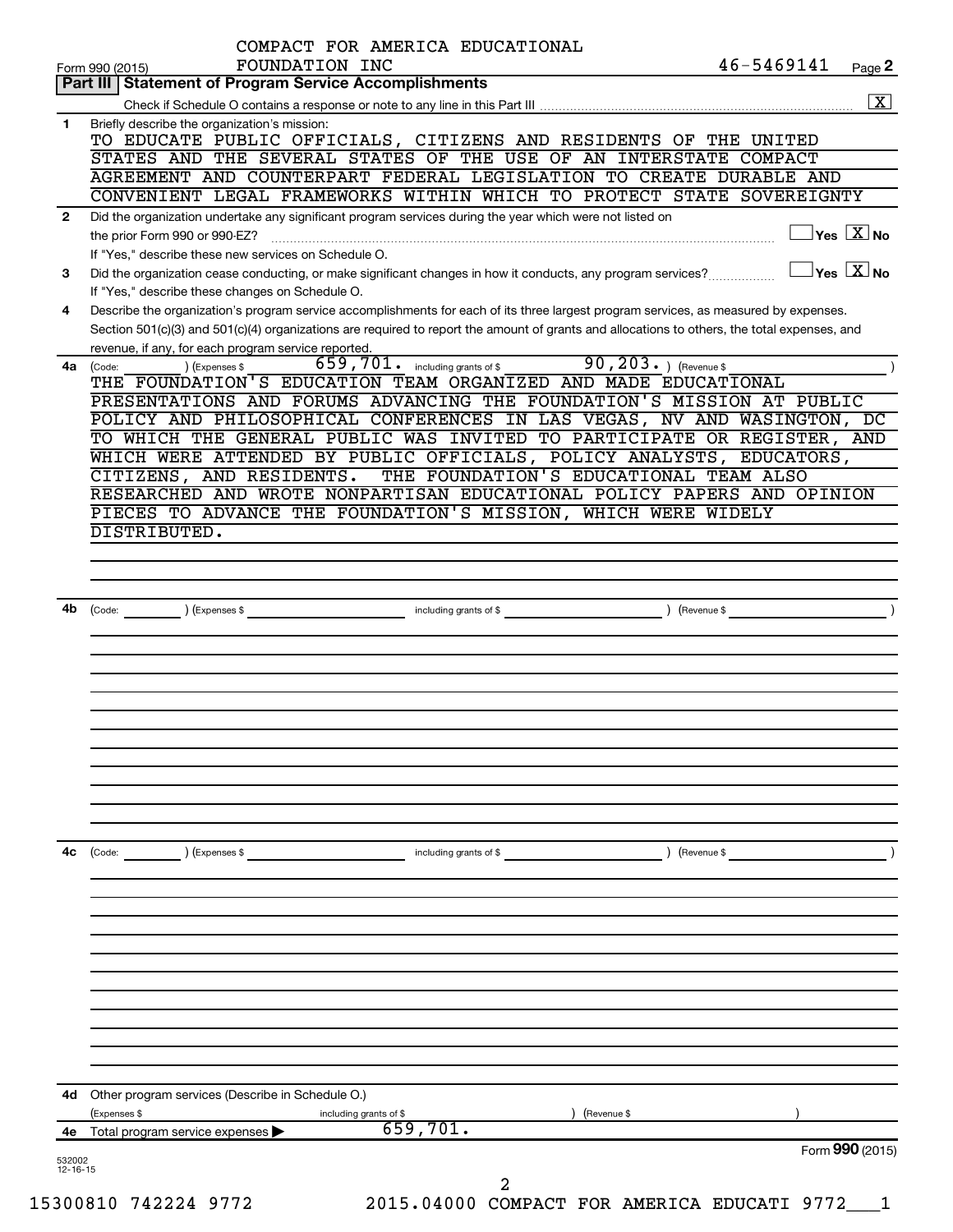| Form 990 (2015) | FOUNDATION<br>INC | 1691ء<br>41<br>Page<br>- 72 |
|-----------------|-------------------|-----------------------------|
|-----------------|-------------------|-----------------------------|

|     | Part IV   Checklist of Required Schedules                                                                                                                                                                                           |                |                       |                         |
|-----|-------------------------------------------------------------------------------------------------------------------------------------------------------------------------------------------------------------------------------------|----------------|-----------------------|-------------------------|
|     |                                                                                                                                                                                                                                     |                | Yes                   | No                      |
| 1   | Is the organization described in section 501(c)(3) or $4947(a)(1)$ (other than a private foundation)?                                                                                                                               |                |                       |                         |
|     |                                                                                                                                                                                                                                     | 1              | X                     |                         |
| 2   | Is the organization required to complete Schedule B, Schedule of Contributors? [11] the organization required to complete Schedule B, Schedule of Contributors?                                                                     | $\overline{2}$ | $\overline{\text{x}}$ |                         |
| 3   | Did the organization engage in direct or indirect political campaign activities on behalf of or in opposition to candidates for                                                                                                     |                |                       |                         |
|     |                                                                                                                                                                                                                                     | 3              |                       | x                       |
| 4   | Section 501(c)(3) organizations. Did the organization engage in lobbying activities, or have a section 501(h) election in effect                                                                                                    |                |                       |                         |
|     |                                                                                                                                                                                                                                     | 4              | X                     |                         |
|     |                                                                                                                                                                                                                                     |                |                       |                         |
| 5   | Is the organization a section 501(c)(4), 501(c)(5), or 501(c)(6) organization that receives membership dues, assessments, or                                                                                                        |                |                       | x                       |
|     |                                                                                                                                                                                                                                     | 5              |                       |                         |
| 6   | Did the organization maintain any donor advised funds or any similar funds or accounts for which donors have the right to                                                                                                           |                |                       |                         |
|     | provide advice on the distribution or investment of amounts in such funds or accounts? If "Yes," complete Schedule D, Part I                                                                                                        | 6              |                       | x                       |
| 7   | Did the organization receive or hold a conservation easement, including easements to preserve open space,                                                                                                                           |                |                       |                         |
|     | the environment, historic land areas, or historic structures? If "Yes," complete Schedule D, Part II                                                                                                                                | $\overline{7}$ |                       | x                       |
| 8   | Did the organization maintain collections of works of art, historical treasures, or other similar assets? If "Yes," complete                                                                                                        |                |                       |                         |
|     | Schedule D, Part III <b>Marting Constructs</b> and the construction of the construction of the construction of the construction of the construction of the construction of the construction of the construction of the construction | 8              |                       | x                       |
| 9   | Did the organization report an amount in Part X, line 21, for escrow or custodial account liability, serve as a custodian for                                                                                                       |                |                       |                         |
|     | amounts not listed in Part X; or provide credit counseling, debt management, credit repair, or debt negotiation services?                                                                                                           |                |                       |                         |
|     | If "Yes," complete Schedule D, Part IV                                                                                                                                                                                              | 9              |                       | x                       |
| 10  | Did the organization, directly or through a related organization, hold assets in temporarily restricted endowments, permanent                                                                                                       |                |                       |                         |
|     |                                                                                                                                                                                                                                     | 10             |                       | x                       |
| 11  | If the organization's answer to any of the following questions is "Yes," then complete Schedule D, Parts VI, VII, VIII, IX, or X                                                                                                    |                |                       |                         |
|     | as applicable.                                                                                                                                                                                                                      |                |                       |                         |
|     | a Did the organization report an amount for land, buildings, and equipment in Part X, line 10? If "Yes," complete Schedule D,                                                                                                       |                |                       |                         |
|     | Part VI                                                                                                                                                                                                                             | 11a            |                       | x                       |
|     | <b>b</b> Did the organization report an amount for investments - other securities in Part X, line 12 that is 5% or more of its total                                                                                                |                |                       |                         |
|     |                                                                                                                                                                                                                                     | 11b            |                       | x                       |
|     | c Did the organization report an amount for investments - program related in Part X, line 13 that is 5% or more of its total                                                                                                        |                |                       |                         |
|     |                                                                                                                                                                                                                                     | 11c            |                       | x                       |
|     | d Did the organization report an amount for other assets in Part X, line 15 that is 5% or more of its total assets reported in                                                                                                      |                |                       |                         |
|     |                                                                                                                                                                                                                                     | 11d            |                       | x                       |
|     | Did the organization report an amount for other liabilities in Part X, line 25? If "Yes," complete Schedule D, Part X                                                                                                               | 11e            |                       | $\overline{\mathtt{x}}$ |
| f   | Did the organization's separate or consolidated financial statements for the tax year include a footnote that addresses                                                                                                             |                |                       |                         |
|     | the organization's liability for uncertain tax positions under FIN 48 (ASC 740)? If "Yes," complete Schedule D, Part X                                                                                                              | 11f            |                       | x                       |
|     | 12a Did the organization obtain separate, independent audited financial statements for the tax year? If "Yes," complete                                                                                                             |                |                       |                         |
|     | Schedule D, Parts XI and XII                                                                                                                                                                                                        | 12a            | х                     |                         |
| b   | Was the organization included in consolidated, independent audited financial statements for the tax year?                                                                                                                           |                |                       |                         |
|     | If "Yes," and if the organization answered "No" to line 12a, then completing Schedule D, Parts XI and XII is optional                                                                                                               | 12b            |                       | х                       |
| 13  |                                                                                                                                                                                                                                     | 13             |                       | $\overline{\texttt{x}}$ |
| 14a | Did the organization maintain an office, employees, or agents outside of the United States?                                                                                                                                         | 14a            |                       | $\overline{\mathtt{x}}$ |
| b   | Did the organization have aggregate revenues or expenses of more than \$10,000 from grantmaking, fundraising, business,                                                                                                             |                |                       |                         |
|     | investment, and program service activities outside the United States, or aggregate foreign investments valued at \$100,000                                                                                                          |                |                       |                         |
|     |                                                                                                                                                                                                                                     | 14b            |                       | x                       |
| 15  | Did the organization report on Part IX, column (A), line 3, more than \$5,000 of grants or other assistance to or for any                                                                                                           |                |                       |                         |
|     |                                                                                                                                                                                                                                     | 15             |                       | x                       |
| 16  | Did the organization report on Part IX, column (A), line 3, more than \$5,000 of aggregate grants or other assistance to                                                                                                            |                |                       |                         |
|     |                                                                                                                                                                                                                                     | 16             |                       | x                       |
|     |                                                                                                                                                                                                                                     |                |                       |                         |
| 17  | Did the organization report a total of more than \$15,000 of expenses for professional fundraising services on Part IX,                                                                                                             |                |                       | x                       |
|     |                                                                                                                                                                                                                                     | 17             |                       |                         |
| 18  | Did the organization report more than \$15,000 total of fundraising event gross income and contributions on Part VIII, lines                                                                                                        |                | х                     |                         |
|     |                                                                                                                                                                                                                                     | 18             |                       |                         |
| 19  | Did the organization report more than \$15,000 of gross income from gaming activities on Part VIII, line 9a? If "Yes,"                                                                                                              |                |                       | X.                      |
|     |                                                                                                                                                                                                                                     | 19             |                       | Form 990 (2015)         |
|     |                                                                                                                                                                                                                                     |                |                       |                         |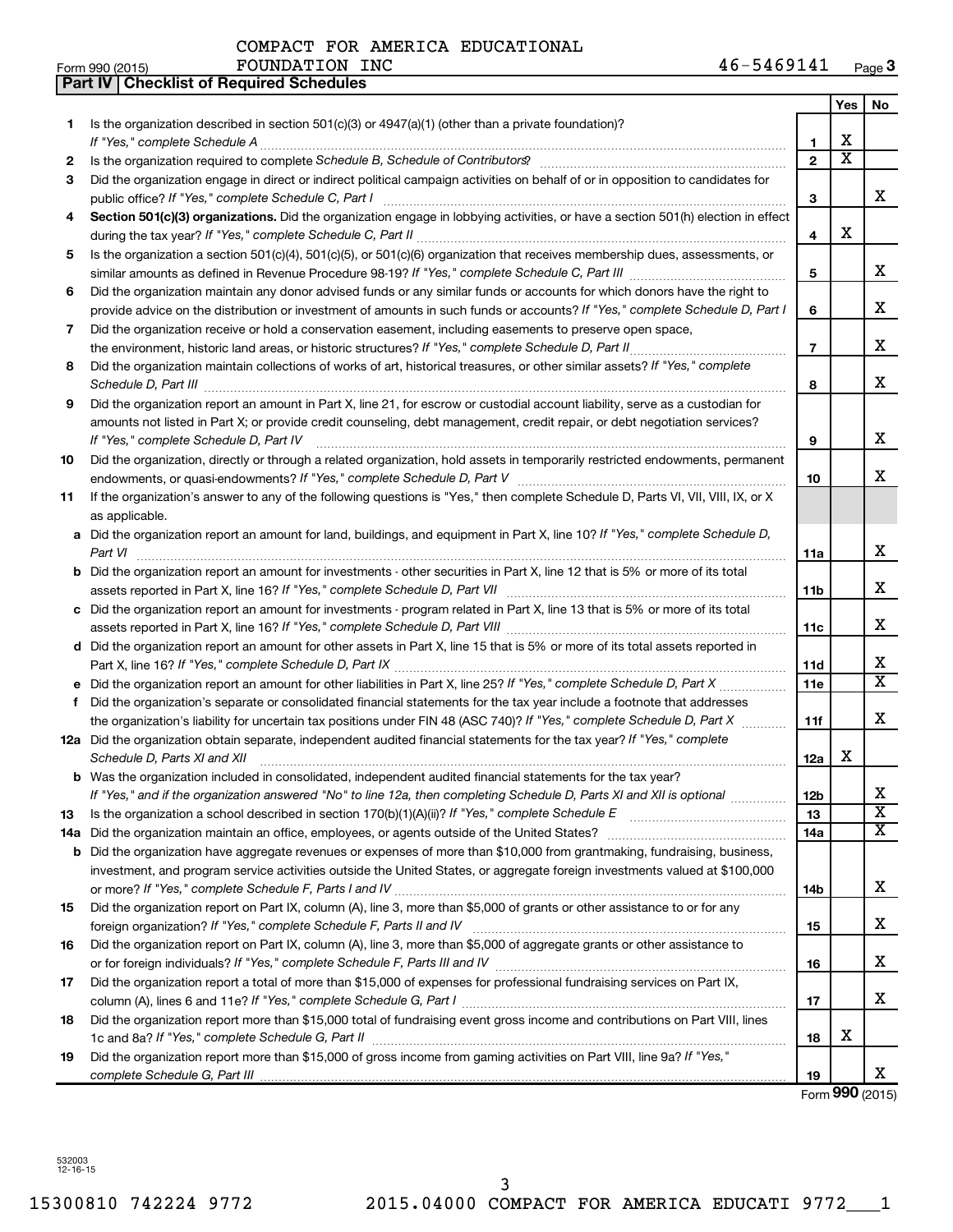|    | 46-5469141<br>FOUNDATION INC<br>Form 990 (2015)                                                                                     |                 |     | Page 4                  |
|----|-------------------------------------------------------------------------------------------------------------------------------------|-----------------|-----|-------------------------|
|    | Part IV   Checklist of Required Schedules (continued)                                                                               |                 |     |                         |
|    |                                                                                                                                     |                 | Yes | No                      |
|    |                                                                                                                                     | 20a             |     | X                       |
|    |                                                                                                                                     | 20 <sub>b</sub> |     |                         |
| 21 | Did the organization report more than \$5,000 of grants or other assistance to any domestic organization or                         |                 |     |                         |
|    |                                                                                                                                     | 21              | X   |                         |
| 22 | Did the organization report more than \$5,000 of grants or other assistance to or for domestic individuals on                       |                 |     |                         |
|    |                                                                                                                                     | 22              |     | x                       |
| 23 | Did the organization answer "Yes" to Part VII, Section A, line 3, 4, or 5 about compensation of the organization's current          |                 |     |                         |
|    | and former officers, directors, trustees, key employees, and highest compensated employees? If "Yes," complete                      |                 |     |                         |
|    | Schedule J <b>Execute Schedule J Execute Schedule J</b>                                                                             | 23              |     | x                       |
|    | 24a Did the organization have a tax-exempt bond issue with an outstanding principal amount of more than \$100,000 as of the         |                 |     |                         |
|    | last day of the year, that was issued after December 31, 2002? If "Yes," answer lines 24b through 24d and complete                  |                 |     |                         |
|    | Schedule K. If "No", go to line 25a                                                                                                 | 24a             |     | x                       |
|    |                                                                                                                                     | 24 <sub>b</sub> |     |                         |
|    | c Did the organization maintain an escrow account other than a refunding escrow at any time during the year to defease              |                 |     |                         |
|    |                                                                                                                                     | 24c             |     |                         |
|    |                                                                                                                                     | 24d             |     |                         |
|    | 25a Section 501(c)(3), 501(c)(4), and 501(c)(29) organizations. Did the organization engage in an excess benefit                    |                 |     |                         |
|    |                                                                                                                                     | 25a             |     | x                       |
|    | <b>b</b> Is the organization aware that it engaged in an excess benefit transaction with a disqualified person in a prior year, and |                 |     |                         |
|    | that the transaction has not been reported on any of the organization's prior Forms 990 or 990-EZ? If "Yes," complete               |                 |     |                         |
|    | Schedule L, Part I                                                                                                                  | 25b             |     | x                       |
| 26 | Did the organization report any amount on Part X, line 5, 6, or 22 for receivables from or payables to any current or               |                 |     |                         |
|    | former officers, directors, trustees, key employees, highest compensated employees, or disqualified persons? If "Yes,"              |                 |     |                         |
|    | complete Schedule L, Part II                                                                                                        | 26              |     | x                       |
| 27 | Did the organization provide a grant or other assistance to an officer, director, trustee, key employee, substantial                |                 |     |                         |
|    | contributor or employee thereof, a grant selection committee member, or to a 35% controlled entity or family member                 |                 |     |                         |
|    |                                                                                                                                     | 27              |     | х                       |
| 28 | Was the organization a party to a business transaction with one of the following parties (see Schedule L, Part IV                   |                 |     |                         |
|    | instructions for applicable filing thresholds, conditions, and exceptions):                                                         |                 |     |                         |
|    | a A current or former officer, director, trustee, or key employee? If "Yes," complete Schedule L, Part IV                           | 28a             |     | х                       |
|    | <b>b</b> A family member of a current or former officer, director, trustee, or key employee? If "Yes," complete Schedule L, Part IV | 28 <sub>b</sub> |     | $\overline{\mathtt{x}}$ |
|    | c An entity of which a current or former officer, director, trustee, or key employee (or a family member thereof) was an officer,   |                 |     |                         |
|    |                                                                                                                                     | 28c             | х   |                         |
| 29 |                                                                                                                                     | 29              |     | $\overline{X}$          |
| 30 | Did the organization receive contributions of art, historical treasures, or other similar assets, or qualified conservation         |                 |     |                         |
|    |                                                                                                                                     | 30              |     | х                       |
| 31 | Did the organization liquidate, terminate, or dissolve and cease operations?                                                        |                 |     |                         |
|    |                                                                                                                                     | 31              |     | х                       |
| 32 | Did the organization sell, exchange, dispose of, or transfer more than 25% of its net assets? If "Yes," complete                    |                 |     |                         |
|    |                                                                                                                                     | 32              |     | х                       |
| 33 | Did the organization own 100% of an entity disregarded as separate from the organization under Regulations                          |                 |     |                         |
|    |                                                                                                                                     | 33              |     | х                       |
| 34 | Was the organization related to any tax-exempt or taxable entity? If "Yes," complete Schedule R, Part II, III, or IV, and           |                 |     |                         |
|    | Part V, line 1                                                                                                                      | 34              |     | x                       |
|    |                                                                                                                                     | 35a             |     | $\overline{\mathtt{x}}$ |
|    | b If "Yes" to line 35a, did the organization receive any payment from or engage in any transaction with a controlled entity         |                 |     |                         |
|    |                                                                                                                                     | 35 <sub>b</sub> |     |                         |
| 36 | Section 501(c)(3) organizations. Did the organization make any transfers to an exempt non-charitable related organization?          |                 |     |                         |
|    |                                                                                                                                     | 36              |     | х                       |
| 37 | Did the organization conduct more than 5% of its activities through an entity that is not a related organization                    |                 |     |                         |
|    |                                                                                                                                     | 37              |     | х                       |
| 38 | Did the organization complete Schedule O and provide explanations in Schedule O for Part VI, lines 11b and 19?                      |                 |     |                         |
|    |                                                                                                                                     | 38              | х   |                         |
|    |                                                                                                                                     |                 |     | Form 990 (2015)         |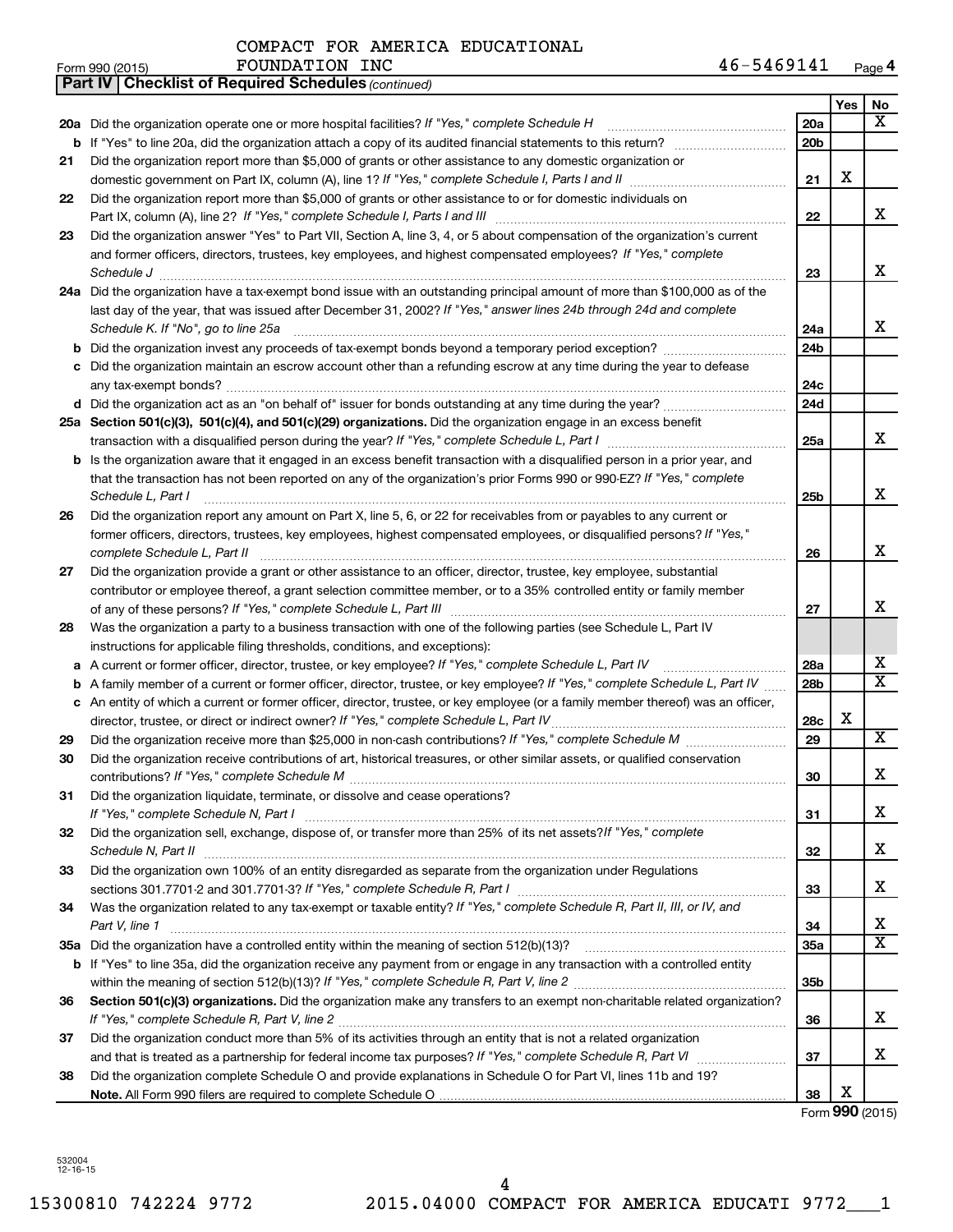|                |  | COMPACT FOR AMERICA EDUCATIONAL |
|----------------|--|---------------------------------|
| FOUNDATION INC |  |                                 |

| <b>Part V</b> | <b>Statements Regarding Other IRS Filings and Tax Compliance</b>                                                                                      |                |     |                              |  |  |  |  |  |  |  |
|---------------|-------------------------------------------------------------------------------------------------------------------------------------------------------|----------------|-----|------------------------------|--|--|--|--|--|--|--|
|               | Check if Schedule O contains a response or note to any line in this Part V                                                                            |                |     |                              |  |  |  |  |  |  |  |
|               |                                                                                                                                                       |                | Yes | No                           |  |  |  |  |  |  |  |
|               | 1a                                                                                                                                                    | 16             |     |                              |  |  |  |  |  |  |  |
|               | 1b<br><b>b</b> Enter the number of Forms W-2G included in line 1a. Enter -0- if not applicable                                                        |                |     |                              |  |  |  |  |  |  |  |
|               | Did the organization comply with backup withholding rules for reportable payments to vendors and reportable gaming                                    |                |     |                              |  |  |  |  |  |  |  |
|               |                                                                                                                                                       |                |     |                              |  |  |  |  |  |  |  |
|               | 2a Enter the number of employees reported on Form W-3, Transmittal of Wage and Tax Statements,                                                        |                |     |                              |  |  |  |  |  |  |  |
|               | 0 <br>filed for the calendar year ending with or within the year covered by this return<br>2a                                                         |                |     |                              |  |  |  |  |  |  |  |
|               | <b>b</b> If at least one is reported on line 2a, did the organization file all required federal employment tax returns?                               | 2 <sub>b</sub> |     |                              |  |  |  |  |  |  |  |
|               |                                                                                                                                                       |                |     |                              |  |  |  |  |  |  |  |
|               | 3a Did the organization have unrelated business gross income of \$1,000 or more during the year?                                                      | За             |     | x                            |  |  |  |  |  |  |  |
|               |                                                                                                                                                       | 3b             |     |                              |  |  |  |  |  |  |  |
|               | 4a At any time during the calendar year, did the organization have an interest in, or a signature or other authority over, a                          |                |     |                              |  |  |  |  |  |  |  |
|               | financial account in a foreign country (such as a bank account, securities account, or other financial account)?                                      | 4a             |     | x                            |  |  |  |  |  |  |  |
|               | <b>b</b> If "Yes," enter the name of the foreign country: $\blacktriangleright$                                                                       |                |     |                              |  |  |  |  |  |  |  |
|               | See instructions for filing requirements for FinCEN Form 114, Report of Foreign Bank and Financial Accounts (FBAR).                                   |                |     |                              |  |  |  |  |  |  |  |
|               |                                                                                                                                                       | 5a             |     | x                            |  |  |  |  |  |  |  |
|               |                                                                                                                                                       | 5b             |     | $\overline{\mathtt{x}}$      |  |  |  |  |  |  |  |
|               |                                                                                                                                                       | 5 <sub>c</sub> |     |                              |  |  |  |  |  |  |  |
|               | 6a Does the organization have annual gross receipts that are normally greater than \$100,000, and did the organization solicit                        |                |     |                              |  |  |  |  |  |  |  |
|               | any contributions that were not tax deductible as charitable contributions?                                                                           | 6a             |     | x                            |  |  |  |  |  |  |  |
|               | <b>b</b> If "Yes," did the organization include with every solicitation an express statement that such contributions or gifts                         |                |     |                              |  |  |  |  |  |  |  |
|               | were not tax deductible?                                                                                                                              | 6b             |     |                              |  |  |  |  |  |  |  |
| 7             | Organizations that may receive deductible contributions under section 170(c).                                                                         |                |     |                              |  |  |  |  |  |  |  |
|               | Did the organization receive a payment in excess of \$75 made partly as a contribution and partly for goods and services provided to the payor?       | 7a             |     | x                            |  |  |  |  |  |  |  |
|               |                                                                                                                                                       | 7b             |     |                              |  |  |  |  |  |  |  |
|               | c Did the organization sell, exchange, or otherwise dispose of tangible personal property for which it was required                                   |                |     |                              |  |  |  |  |  |  |  |
|               | to file Form 8282?                                                                                                                                    | 7c             |     | x                            |  |  |  |  |  |  |  |
|               | 7d                                                                                                                                                    |                |     |                              |  |  |  |  |  |  |  |
|               | e Did the organization receive any funds, directly or indirectly, to pay premiums on a personal benefit contract?                                     | 7e             |     | x<br>$\overline{\mathtt{x}}$ |  |  |  |  |  |  |  |
| Ť.            |                                                                                                                                                       | 7f             |     | $\overline{\mathbf{x}}$      |  |  |  |  |  |  |  |
| g             | If the organization received a contribution of qualified intellectual property, did the organization file Form 8899 as required?                      | 7g             |     |                              |  |  |  |  |  |  |  |
|               | h If the organization received a contribution of cars, boats, airplanes, or other vehicles, did the organization file a Form 1098-C?                  | 7h             |     |                              |  |  |  |  |  |  |  |
| 8             | Sponsoring organizations maintaining donor advised funds. Did a donor advised fund maintained by the                                                  |                |     |                              |  |  |  |  |  |  |  |
|               | sponsoring organization have excess business holdings at any time during the year?<br>Sponsoring organizations maintaining donor advised funds.       | 8              |     |                              |  |  |  |  |  |  |  |
| 9             |                                                                                                                                                       |                |     |                              |  |  |  |  |  |  |  |
|               | a Did the sponsoring organization make any taxable distributions under section 4966?                                                                  | 9а<br>9b       |     |                              |  |  |  |  |  |  |  |
|               | <b>b</b> Did the sponsoring organization make a distribution to a donor, donor advisor, or related person?<br>Section 501(c)(7) organizations. Enter: |                |     |                              |  |  |  |  |  |  |  |
| 10<br>a       | 10a                                                                                                                                                   |                |     |                              |  |  |  |  |  |  |  |
| b             | Gross receipts, included on Form 990, Part VIII, line 12, for public use of club facilities<br>10 <sub>b</sub>                                        |                |     |                              |  |  |  |  |  |  |  |
| 11            | Section 501(c)(12) organizations. Enter:                                                                                                              |                |     |                              |  |  |  |  |  |  |  |
|               | 11a                                                                                                                                                   |                |     |                              |  |  |  |  |  |  |  |
|               | <b>b</b> Gross income from other sources (Do not net amounts due or paid to other sources against                                                     |                |     |                              |  |  |  |  |  |  |  |
|               | amounts due or received from them.)<br>11b                                                                                                            |                |     |                              |  |  |  |  |  |  |  |
|               | 12a Section 4947(a)(1) non-exempt charitable trusts. Is the organization filing Form 990 in lieu of Form 1041?                                        | 12a            |     |                              |  |  |  |  |  |  |  |
|               | <b>b</b> If "Yes," enter the amount of tax-exempt interest received or accrued during the year<br>12b                                                 |                |     |                              |  |  |  |  |  |  |  |
| 13            | Section 501(c)(29) qualified nonprofit health insurance issuers.                                                                                      |                |     |                              |  |  |  |  |  |  |  |
|               | a Is the organization licensed to issue qualified health plans in more than one state?                                                                | 13a            |     |                              |  |  |  |  |  |  |  |
|               | Note. See the instructions for additional information the organization must report on Schedule O.                                                     |                |     |                              |  |  |  |  |  |  |  |
|               | <b>b</b> Enter the amount of reserves the organization is required to maintain by the states in which the                                             |                |     |                              |  |  |  |  |  |  |  |
|               | 13 <sub>b</sub>                                                                                                                                       |                |     |                              |  |  |  |  |  |  |  |
|               | 13 <sub>c</sub>                                                                                                                                       |                |     |                              |  |  |  |  |  |  |  |
|               | 14a Did the organization receive any payments for indoor tanning services during the tax year?                                                        | 14a            |     | X                            |  |  |  |  |  |  |  |
|               |                                                                                                                                                       | 14b            |     |                              |  |  |  |  |  |  |  |

| Form 990 (2015) |  |
|-----------------|--|
|-----------------|--|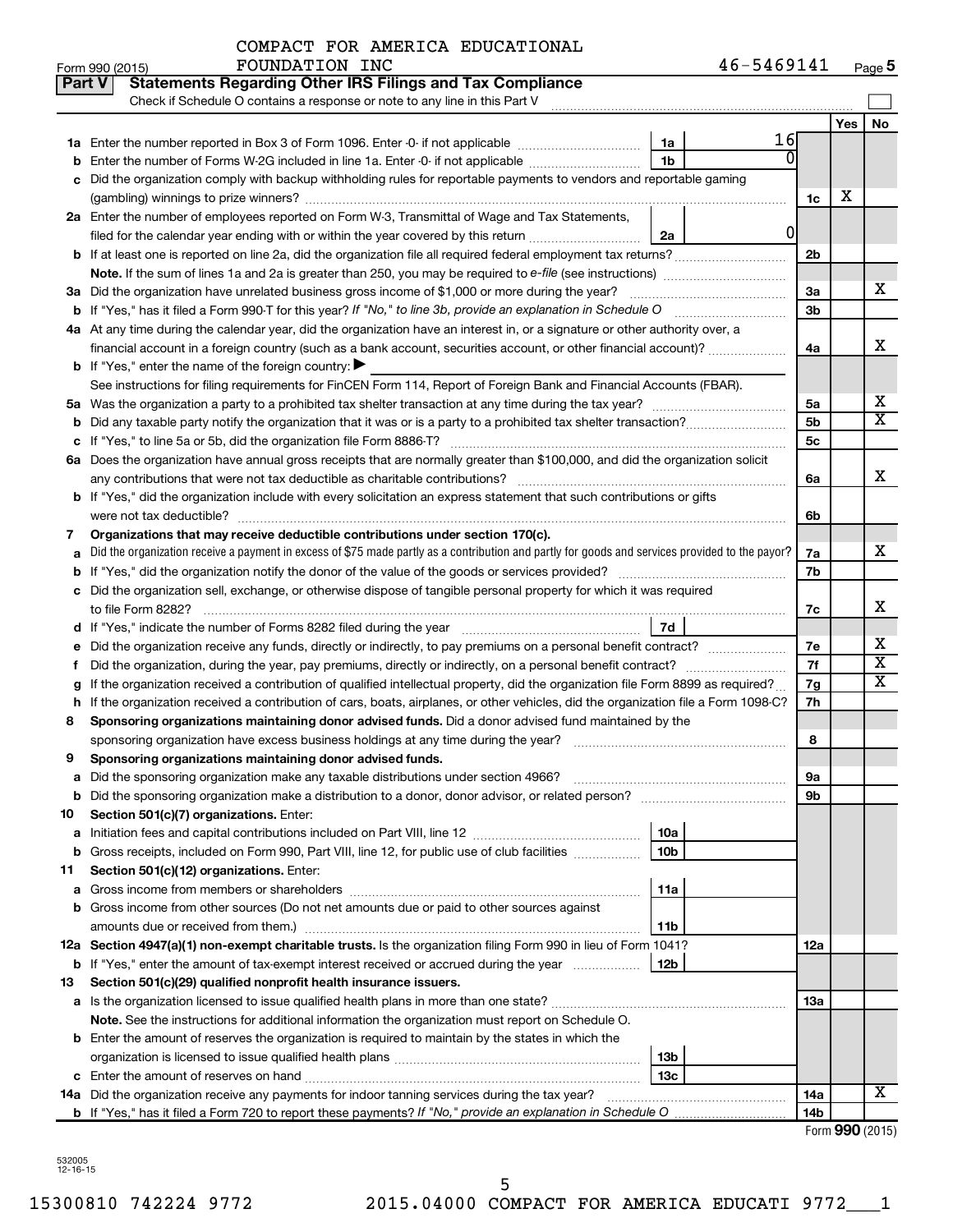**Part VI** Governance, Management, and Disclosure For each "Yes" response to lines 2 through 7b below, and for a "No" response *to line 8a, 8b, or 10b below, describe the circumstances, processes, or changes in Schedule O. See instructions.*

| <b>Section A. Governing Body and Management</b><br>1a Enter the number of voting members of the governing body at the end of the tax year <i>manument</i><br>If there are material differences in voting rights among members of the governing body, or if the governing<br>body delegated broad authority to an executive committee or similar committee, explain in Schedule O.<br>Enter the number of voting members included in line 1a, above, who are independent <i>manumum</i><br>Did any officer, director, trustee, or key employee have a family relationship or a business relationship with any other<br>officer, director, trustee, or key employee?<br>Did the organization delegate control over management duties customarily performed by or under the direct supervision<br>Did the organization make any significant changes to its governing documents since the prior Form 990 was filed?<br>Did the organization have members, stockholders, or other persons who had the power to elect or appoint one or | 1a<br>1b                        | 2                                                                                                               | Yes                                                                                                                                       |
|-----------------------------------------------------------------------------------------------------------------------------------------------------------------------------------------------------------------------------------------------------------------------------------------------------------------------------------------------------------------------------------------------------------------------------------------------------------------------------------------------------------------------------------------------------------------------------------------------------------------------------------------------------------------------------------------------------------------------------------------------------------------------------------------------------------------------------------------------------------------------------------------------------------------------------------------------------------------------------------------------------------------------------------|---------------------------------|-----------------------------------------------------------------------------------------------------------------|-------------------------------------------------------------------------------------------------------------------------------------------|
|                                                                                                                                                                                                                                                                                                                                                                                                                                                                                                                                                                                                                                                                                                                                                                                                                                                                                                                                                                                                                                   |                                 |                                                                                                                 |                                                                                                                                           |
|                                                                                                                                                                                                                                                                                                                                                                                                                                                                                                                                                                                                                                                                                                                                                                                                                                                                                                                                                                                                                                   |                                 |                                                                                                                 |                                                                                                                                           |
|                                                                                                                                                                                                                                                                                                                                                                                                                                                                                                                                                                                                                                                                                                                                                                                                                                                                                                                                                                                                                                   |                                 |                                                                                                                 |                                                                                                                                           |
|                                                                                                                                                                                                                                                                                                                                                                                                                                                                                                                                                                                                                                                                                                                                                                                                                                                                                                                                                                                                                                   |                                 |                                                                                                                 |                                                                                                                                           |
|                                                                                                                                                                                                                                                                                                                                                                                                                                                                                                                                                                                                                                                                                                                                                                                                                                                                                                                                                                                                                                   |                                 |                                                                                                                 |                                                                                                                                           |
|                                                                                                                                                                                                                                                                                                                                                                                                                                                                                                                                                                                                                                                                                                                                                                                                                                                                                                                                                                                                                                   |                                 |                                                                                                                 |                                                                                                                                           |
|                                                                                                                                                                                                                                                                                                                                                                                                                                                                                                                                                                                                                                                                                                                                                                                                                                                                                                                                                                                                                                   |                                 |                                                                                                                 |                                                                                                                                           |
|                                                                                                                                                                                                                                                                                                                                                                                                                                                                                                                                                                                                                                                                                                                                                                                                                                                                                                                                                                                                                                   |                                 |                                                                                                                 |                                                                                                                                           |
|                                                                                                                                                                                                                                                                                                                                                                                                                                                                                                                                                                                                                                                                                                                                                                                                                                                                                                                                                                                                                                   |                                 |                                                                                                                 |                                                                                                                                           |
|                                                                                                                                                                                                                                                                                                                                                                                                                                                                                                                                                                                                                                                                                                                                                                                                                                                                                                                                                                                                                                   |                                 | 3                                                                                                               |                                                                                                                                           |
|                                                                                                                                                                                                                                                                                                                                                                                                                                                                                                                                                                                                                                                                                                                                                                                                                                                                                                                                                                                                                                   |                                 | $\overline{\mathbf{4}}$                                                                                         | $\overline{\textbf{x}}$                                                                                                                   |
|                                                                                                                                                                                                                                                                                                                                                                                                                                                                                                                                                                                                                                                                                                                                                                                                                                                                                                                                                                                                                                   |                                 | 5                                                                                                               |                                                                                                                                           |
|                                                                                                                                                                                                                                                                                                                                                                                                                                                                                                                                                                                                                                                                                                                                                                                                                                                                                                                                                                                                                                   |                                 | 6                                                                                                               |                                                                                                                                           |
|                                                                                                                                                                                                                                                                                                                                                                                                                                                                                                                                                                                                                                                                                                                                                                                                                                                                                                                                                                                                                                   |                                 |                                                                                                                 |                                                                                                                                           |
|                                                                                                                                                                                                                                                                                                                                                                                                                                                                                                                                                                                                                                                                                                                                                                                                                                                                                                                                                                                                                                   |                                 | 7a                                                                                                              |                                                                                                                                           |
| Are any governance decisions of the organization reserved to (or subject to approval by) members, stockholders, or                                                                                                                                                                                                                                                                                                                                                                                                                                                                                                                                                                                                                                                                                                                                                                                                                                                                                                                |                                 |                                                                                                                 |                                                                                                                                           |
| persons other than the governing body?                                                                                                                                                                                                                                                                                                                                                                                                                                                                                                                                                                                                                                                                                                                                                                                                                                                                                                                                                                                            |                                 | 7b                                                                                                              |                                                                                                                                           |
| Did the organization contemporaneously document the meetings held or written actions undertaken during the year by the following:                                                                                                                                                                                                                                                                                                                                                                                                                                                                                                                                                                                                                                                                                                                                                                                                                                                                                                 |                                 |                                                                                                                 |                                                                                                                                           |
|                                                                                                                                                                                                                                                                                                                                                                                                                                                                                                                                                                                                                                                                                                                                                                                                                                                                                                                                                                                                                                   |                                 | 8а                                                                                                              | x                                                                                                                                         |
|                                                                                                                                                                                                                                                                                                                                                                                                                                                                                                                                                                                                                                                                                                                                                                                                                                                                                                                                                                                                                                   |                                 | 8b                                                                                                              | $\overline{\textbf{x}}$                                                                                                                   |
| Is there any officer, director, trustee, or key employee listed in Part VII, Section A, who cannot be reached at the                                                                                                                                                                                                                                                                                                                                                                                                                                                                                                                                                                                                                                                                                                                                                                                                                                                                                                              |                                 |                                                                                                                 |                                                                                                                                           |
|                                                                                                                                                                                                                                                                                                                                                                                                                                                                                                                                                                                                                                                                                                                                                                                                                                                                                                                                                                                                                                   |                                 | 9                                                                                                               |                                                                                                                                           |
| <b>Section B. Policies</b> (This Section B requests information about policies not required by the Internal Revenue Code.)                                                                                                                                                                                                                                                                                                                                                                                                                                                                                                                                                                                                                                                                                                                                                                                                                                                                                                        |                                 |                                                                                                                 |                                                                                                                                           |
|                                                                                                                                                                                                                                                                                                                                                                                                                                                                                                                                                                                                                                                                                                                                                                                                                                                                                                                                                                                                                                   |                                 |                                                                                                                 | Yes                                                                                                                                       |
|                                                                                                                                                                                                                                                                                                                                                                                                                                                                                                                                                                                                                                                                                                                                                                                                                                                                                                                                                                                                                                   |                                 | 10a                                                                                                             |                                                                                                                                           |
| <b>b</b> If "Yes," did the organization have written policies and procedures governing the activities of such chapters, affiliates,                                                                                                                                                                                                                                                                                                                                                                                                                                                                                                                                                                                                                                                                                                                                                                                                                                                                                               |                                 |                                                                                                                 |                                                                                                                                           |
|                                                                                                                                                                                                                                                                                                                                                                                                                                                                                                                                                                                                                                                                                                                                                                                                                                                                                                                                                                                                                                   |                                 | 10 <sub>b</sub>                                                                                                 |                                                                                                                                           |
| 11a Has the organization provided a complete copy of this Form 990 to all members of its governing body before filing the form?                                                                                                                                                                                                                                                                                                                                                                                                                                                                                                                                                                                                                                                                                                                                                                                                                                                                                                   |                                 | 11a                                                                                                             | X                                                                                                                                         |
| Describe in Schedule O the process, if any, used by the organization to review this Form 990.                                                                                                                                                                                                                                                                                                                                                                                                                                                                                                                                                                                                                                                                                                                                                                                                                                                                                                                                     |                                 |                                                                                                                 |                                                                                                                                           |
| Did the organization have a written conflict of interest policy? If "No," go to line 13                                                                                                                                                                                                                                                                                                                                                                                                                                                                                                                                                                                                                                                                                                                                                                                                                                                                                                                                           |                                 | 12a                                                                                                             | х                                                                                                                                         |
| Were officers, directors, or trustees, and key employees required to disclose annually interests that could give rise to conflicts?                                                                                                                                                                                                                                                                                                                                                                                                                                                                                                                                                                                                                                                                                                                                                                                                                                                                                               |                                 | 12 <sub>b</sub>                                                                                                 | $\overline{\textbf{x}}$                                                                                                                   |
| Did the organization regularly and consistently monitor and enforce compliance with the policy? If "Yes," describe                                                                                                                                                                                                                                                                                                                                                                                                                                                                                                                                                                                                                                                                                                                                                                                                                                                                                                                |                                 |                                                                                                                 |                                                                                                                                           |
|                                                                                                                                                                                                                                                                                                                                                                                                                                                                                                                                                                                                                                                                                                                                                                                                                                                                                                                                                                                                                                   |                                 |                                                                                                                 | х                                                                                                                                         |
|                                                                                                                                                                                                                                                                                                                                                                                                                                                                                                                                                                                                                                                                                                                                                                                                                                                                                                                                                                                                                                   |                                 | 12c                                                                                                             |                                                                                                                                           |
|                                                                                                                                                                                                                                                                                                                                                                                                                                                                                                                                                                                                                                                                                                                                                                                                                                                                                                                                                                                                                                   |                                 | 13                                                                                                              |                                                                                                                                           |
| Did the organization have a written document retention and destruction policy? [11] manufaction manufaction in                                                                                                                                                                                                                                                                                                                                                                                                                                                                                                                                                                                                                                                                                                                                                                                                                                                                                                                    |                                 | 14                                                                                                              |                                                                                                                                           |
| Did the process for determining compensation of the following persons include a review and approval by independent                                                                                                                                                                                                                                                                                                                                                                                                                                                                                                                                                                                                                                                                                                                                                                                                                                                                                                                |                                 |                                                                                                                 |                                                                                                                                           |
| persons, comparability data, and contemporaneous substantiation of the deliberation and decision?                                                                                                                                                                                                                                                                                                                                                                                                                                                                                                                                                                                                                                                                                                                                                                                                                                                                                                                                 |                                 |                                                                                                                 |                                                                                                                                           |
| The organization's CEO, Executive Director, or top management official manufactured content of the organization's CEO, Executive Director, or top management official manufactured content of the organization's                                                                                                                                                                                                                                                                                                                                                                                                                                                                                                                                                                                                                                                                                                                                                                                                                  |                                 | 15a                                                                                                             |                                                                                                                                           |
|                                                                                                                                                                                                                                                                                                                                                                                                                                                                                                                                                                                                                                                                                                                                                                                                                                                                                                                                                                                                                                   |                                 | <b>15b</b>                                                                                                      |                                                                                                                                           |
| If "Yes" to line 15a or 15b, describe the process in Schedule O (see instructions).                                                                                                                                                                                                                                                                                                                                                                                                                                                                                                                                                                                                                                                                                                                                                                                                                                                                                                                                               |                                 |                                                                                                                 |                                                                                                                                           |
| 16a Did the organization invest in, contribute assets to, or participate in a joint venture or similar arrangement with a                                                                                                                                                                                                                                                                                                                                                                                                                                                                                                                                                                                                                                                                                                                                                                                                                                                                                                         |                                 |                                                                                                                 |                                                                                                                                           |
| taxable entity during the year?                                                                                                                                                                                                                                                                                                                                                                                                                                                                                                                                                                                                                                                                                                                                                                                                                                                                                                                                                                                                   |                                 | 16a                                                                                                             |                                                                                                                                           |
| b If "Yes," did the organization follow a written policy or procedure requiring the organization to evaluate its participation                                                                                                                                                                                                                                                                                                                                                                                                                                                                                                                                                                                                                                                                                                                                                                                                                                                                                                    |                                 |                                                                                                                 |                                                                                                                                           |
| in joint venture arrangements under applicable federal tax law, and take steps to safeguard the organization's                                                                                                                                                                                                                                                                                                                                                                                                                                                                                                                                                                                                                                                                                                                                                                                                                                                                                                                    |                                 |                                                                                                                 |                                                                                                                                           |
| exempt status with respect to such arrangements?                                                                                                                                                                                                                                                                                                                                                                                                                                                                                                                                                                                                                                                                                                                                                                                                                                                                                                                                                                                  |                                 | 16b                                                                                                             |                                                                                                                                           |
| <b>Section C. Disclosure</b>                                                                                                                                                                                                                                                                                                                                                                                                                                                                                                                                                                                                                                                                                                                                                                                                                                                                                                                                                                                                      |                                 |                                                                                                                 |                                                                                                                                           |
| <b>NONE</b><br>List the states with which a copy of this Form 990 is required to be filed $\blacktriangleright$                                                                                                                                                                                                                                                                                                                                                                                                                                                                                                                                                                                                                                                                                                                                                                                                                                                                                                                   |                                 |                                                                                                                 |                                                                                                                                           |
| Section 6104 requires an organization to make its Forms 1023 (or 1024 if applicable), 990, and 990-T (Section 501(c)(3)s only) available                                                                                                                                                                                                                                                                                                                                                                                                                                                                                                                                                                                                                                                                                                                                                                                                                                                                                          |                                 |                                                                                                                 |                                                                                                                                           |
| for public inspection. Indicate how you made these available. Check all that apply.                                                                                                                                                                                                                                                                                                                                                                                                                                                                                                                                                                                                                                                                                                                                                                                                                                                                                                                                               |                                 |                                                                                                                 |                                                                                                                                           |
|                                                                                                                                                                                                                                                                                                                                                                                                                                                                                                                                                                                                                                                                                                                                                                                                                                                                                                                                                                                                                                   | Other (explain in Schedule O)   |                                                                                                                 |                                                                                                                                           |
| $\lfloor x \rfloor$ Upon request<br>Own website<br>Another's website                                                                                                                                                                                                                                                                                                                                                                                                                                                                                                                                                                                                                                                                                                                                                                                                                                                                                                                                                              |                                 |                                                                                                                 |                                                                                                                                           |
|                                                                                                                                                                                                                                                                                                                                                                                                                                                                                                                                                                                                                                                                                                                                                                                                                                                                                                                                                                                                                                   |                                 |                                                                                                                 |                                                                                                                                           |
| statements available to the public during the tax year.                                                                                                                                                                                                                                                                                                                                                                                                                                                                                                                                                                                                                                                                                                                                                                                                                                                                                                                                                                           |                                 |                                                                                                                 |                                                                                                                                           |
|                                                                                                                                                                                                                                                                                                                                                                                                                                                                                                                                                                                                                                                                                                                                                                                                                                                                                                                                                                                                                                   |                                 |                                                                                                                 |                                                                                                                                           |
| HAROLD R DEMOSS III - 281-235-8311                                                                                                                                                                                                                                                                                                                                                                                                                                                                                                                                                                                                                                                                                                                                                                                                                                                                                                                                                                                                |                                 |                                                                                                                 |                                                                                                                                           |
| 2323 CLEAR LAKE CITY BLVD, STE 180-190, HOUSTON,                                                                                                                                                                                                                                                                                                                                                                                                                                                                                                                                                                                                                                                                                                                                                                                                                                                                                                                                                                                  | 77062<br>$\overline{\text{TX}}$ |                                                                                                                 |                                                                                                                                           |
|                                                                                                                                                                                                                                                                                                                                                                                                                                                                                                                                                                                                                                                                                                                                                                                                                                                                                                                                                                                                                                   |                                 | State the name, address, and telephone number of the person who possesses the organization's books and records: | Describe in Schedule O whether (and if so, how) the organization made its governing documents, conflict of interest policy, and financial |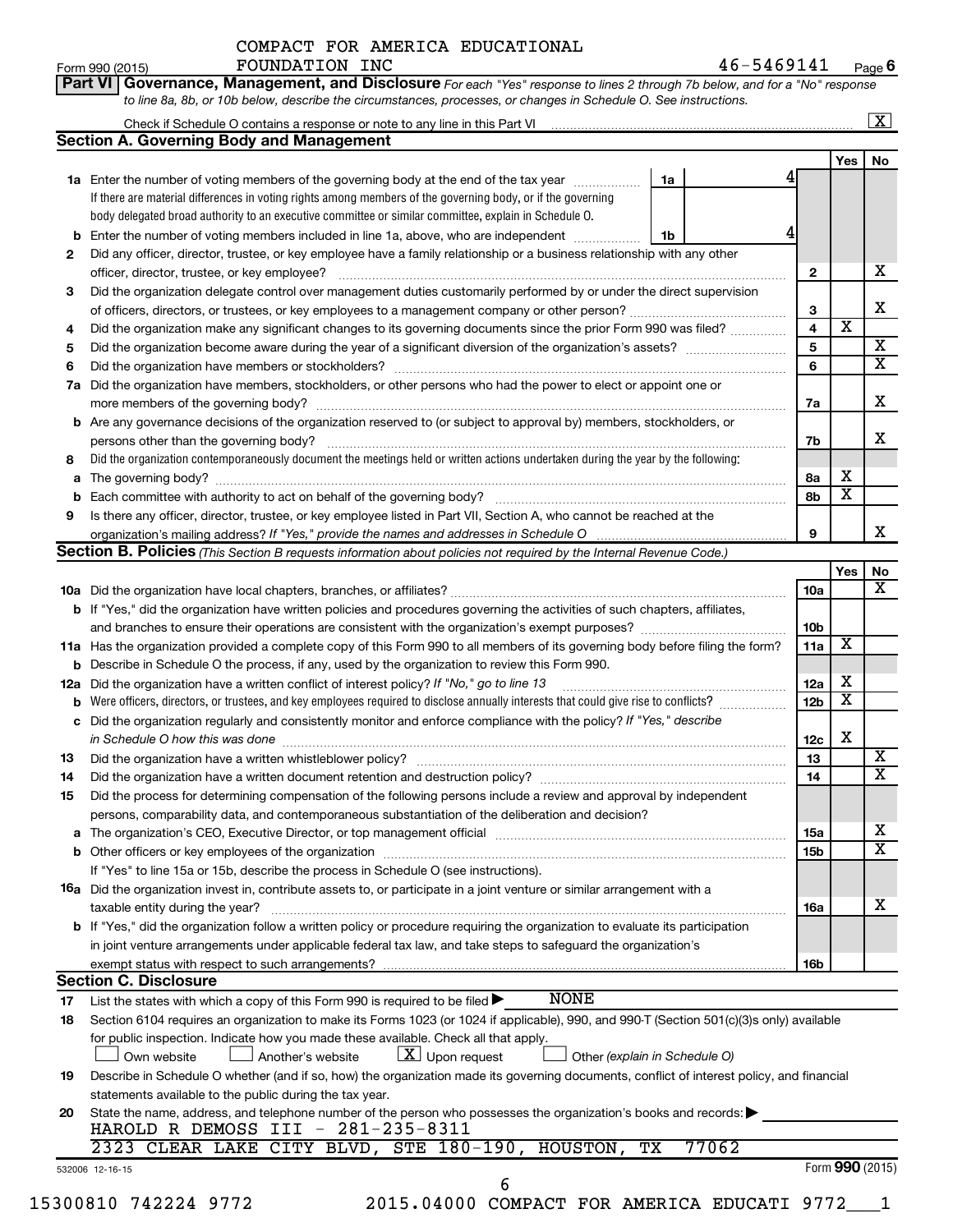| COMPACT FOR AMERICA EDUCATIONAL |  |  |  |  |
|---------------------------------|--|--|--|--|
|---------------------------------|--|--|--|--|

 $\Box$ 

|  | Part VII Compensation of Officers, Directors, Trustees, Key Employees, Highest Compensated |  |
|--|--------------------------------------------------------------------------------------------|--|
|  | <b>Employees, and Independent Contractors</b>                                              |  |

Check if Schedule O contains a response or note to any line in this Part VII

**Section A. Officers, Directors, Trustees, Key Employees, and Highest Compensated Employees**

**1a**  Complete this table for all persons required to be listed. Report compensation for the calendar year ending with or within the organization's tax year.

**•** List all of the organization's current officers, directors, trustees (whether individuals or organizations), regardless of amount of compensation.

**•** List all of the organization's **current** key employees, if any. See instructions for definition of "key employee." Enter -0- in columns  $(D)$ ,  $(E)$ , and  $(F)$  if no compensation was paid.

**•** List the organization's five current highest compensated employees (other than an officer, director, trustee, or key employee) who received report-

**•** List all of the organization's former officers, key employees, and highest compensated employees who received more than \$100,000 of able compensation (Box 5 of Form W-2 and/or Box 7 of Form 1099-MISC) of more than \$100,000 from the organization and any related organizations. reportable compensation from the organization and any related organizations.

**•** List all of the organization's former directors or trustees that received, in the capacity as a former director or trustee of the organization, more than \$10,000 of reportable compensation from the organization and any related organizations.

List persons in the following order: individual trustees or directors; institutional trustees; officers; key employees; highest compensated employees; and former such persons.

|  |  |  | $\boxed{\mathbf{X}}$ Check this box if neither the organization nor any related organization compensated any current officer, director, or trustee. |  |  |  |  |  |
|--|--|--|-----------------------------------------------------------------------------------------------------------------------------------------------------|--|--|--|--|--|
|--|--|--|-----------------------------------------------------------------------------------------------------------------------------------------------------|--|--|--|--|--|

| (A)                      | (B)                    | (C)                                     |                                 |             |              |                                   |        | (D)             | (E)             | (F)                |  |  |  |  |
|--------------------------|------------------------|-----------------------------------------|---------------------------------|-------------|--------------|-----------------------------------|--------|-----------------|-----------------|--------------------|--|--|--|--|
| Name and Title           | Average                | Position<br>(do not check more than one |                                 |             |              |                                   |        | Reportable      | Reportable      | Estimated          |  |  |  |  |
|                          | hours per              |                                         | box, unless person is both an   |             |              |                                   |        | compensation    | compensation    | amount of          |  |  |  |  |
|                          | week                   |                                         | officer and a director/trustee) |             |              |                                   |        | from            | from related    | other              |  |  |  |  |
|                          | (list any              |                                         |                                 |             |              |                                   |        | the             | organizations   | compensation       |  |  |  |  |
|                          | hours for              |                                         |                                 |             |              |                                   |        | organization    | (W-2/1099-MISC) | from the           |  |  |  |  |
|                          | related                |                                         |                                 |             |              |                                   |        | (W-2/1099-MISC) |                 | organization       |  |  |  |  |
|                          | organizations<br>below |                                         |                                 |             |              |                                   |        |                 |                 | and related        |  |  |  |  |
|                          | line)                  | Individual trustee or director          | Institutional trustee           | Officer     | Key employee | Highest compensated<br>  employee | Former |                 |                 | organizations      |  |  |  |  |
| (1) KEVIN RC GUTZMAN     | 5.00                   |                                         |                                 |             |              |                                   |        |                 |                 |                    |  |  |  |  |
| <b>DIRECTOR</b>          |                        | $\mathbf X$                             |                                 |             |              |                                   |        | 0.              | 0.              | $\boldsymbol{0}$ . |  |  |  |  |
| (2) THOMAS C PATTERSON   | 10.00                  |                                         |                                 |             |              |                                   |        |                 |                 |                    |  |  |  |  |
| CHAIRMAN                 |                        | $\mathbf X$                             |                                 |             |              |                                   |        | $\mathbf 0$ .   | 0.              | $\mathbf 0$ .      |  |  |  |  |
|                          | 5.00                   |                                         |                                 |             |              |                                   |        |                 |                 |                    |  |  |  |  |
| (3) LAWRENCE REED        |                        |                                         |                                 |             |              |                                   |        |                 |                 |                    |  |  |  |  |
| <b>DIRECTOR</b>          |                        | X                                       |                                 |             |              |                                   |        | 0.              | $\mathbf 0$ .   | $\mathbf 0$ .      |  |  |  |  |
| (4) HAROLD R DEMOSS III  | 40.00                  |                                         |                                 |             |              |                                   |        |                 |                 |                    |  |  |  |  |
| VICE CHAIRMAN/CEO        |                        |                                         |                                 | $\mathbf X$ |              |                                   |        | $\mathbf 0$ .   | $\mathbf 0$ .   | $\mathbf 0$ .      |  |  |  |  |
| (5) JEFFREY S UTSCH      | 25.00                  |                                         |                                 |             |              |                                   |        |                 |                 |                    |  |  |  |  |
| EXECUTIVE VP-DEVELOPMENT |                        |                                         |                                 | $\mathbf X$ |              |                                   |        | $\mathbf 0$ .   | $\mathbf 0$ .   | $\mathbf 0$ .      |  |  |  |  |
| (6) NICHOLAS C DRANIAS   | 40.00                  |                                         |                                 |             |              |                                   |        |                 |                 |                    |  |  |  |  |
| PRESIDENT                |                        |                                         |                                 | $\mathbf X$ |              |                                   |        | $\mathbf 0$     | 0.              | $\mathbf 0$ .      |  |  |  |  |
|                          |                        |                                         |                                 |             |              |                                   |        |                 |                 |                    |  |  |  |  |
|                          |                        |                                         |                                 |             |              |                                   |        |                 |                 |                    |  |  |  |  |
|                          |                        |                                         |                                 |             |              |                                   |        |                 |                 |                    |  |  |  |  |
|                          |                        |                                         |                                 |             |              |                                   |        |                 |                 |                    |  |  |  |  |
|                          |                        |                                         |                                 |             |              |                                   |        |                 |                 |                    |  |  |  |  |
|                          |                        |                                         |                                 |             |              |                                   |        |                 |                 |                    |  |  |  |  |
|                          |                        |                                         |                                 |             |              |                                   |        |                 |                 |                    |  |  |  |  |
|                          |                        |                                         |                                 |             |              |                                   |        |                 |                 |                    |  |  |  |  |
|                          |                        |                                         |                                 |             |              |                                   |        |                 |                 |                    |  |  |  |  |
|                          |                        |                                         |                                 |             |              |                                   |        |                 |                 |                    |  |  |  |  |
|                          |                        |                                         |                                 |             |              |                                   |        |                 |                 |                    |  |  |  |  |
|                          |                        |                                         |                                 |             |              |                                   |        |                 |                 |                    |  |  |  |  |
|                          |                        |                                         |                                 |             |              |                                   |        |                 |                 |                    |  |  |  |  |
|                          |                        |                                         |                                 |             |              |                                   |        |                 |                 |                    |  |  |  |  |
|                          |                        |                                         |                                 |             |              |                                   |        |                 |                 |                    |  |  |  |  |
|                          |                        |                                         |                                 |             |              |                                   |        |                 |                 |                    |  |  |  |  |
|                          |                        |                                         |                                 |             |              |                                   |        |                 |                 |                    |  |  |  |  |
|                          |                        |                                         |                                 |             |              |                                   |        |                 |                 |                    |  |  |  |  |
|                          |                        |                                         |                                 |             |              |                                   |        |                 |                 |                    |  |  |  |  |
|                          |                        |                                         |                                 |             |              |                                   |        |                 |                 |                    |  |  |  |  |
|                          |                        |                                         |                                 |             |              |                                   |        |                 |                 |                    |  |  |  |  |
|                          |                        |                                         |                                 |             |              |                                   |        |                 |                 |                    |  |  |  |  |
|                          |                        |                                         |                                 |             |              |                                   |        |                 |                 |                    |  |  |  |  |

7

532007 12-16-15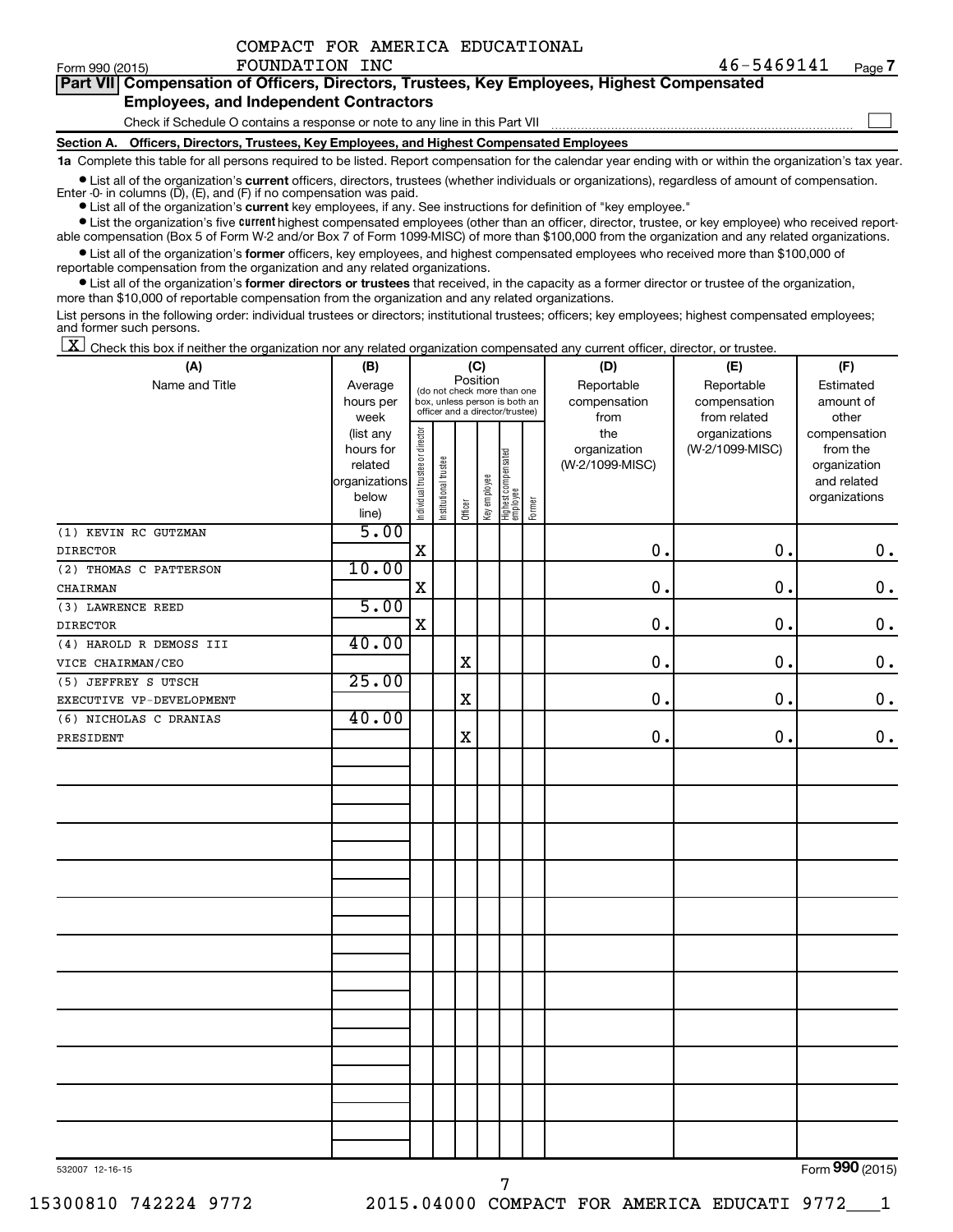| COMPACT FOR AMERICA EDUCATIONAL                                                                                                                                                                                                              |                                                                      |                                |                       |                 |              |                                                                                                 |        |                                           |                                                   |                                      |                     |                                                                          |                           |
|----------------------------------------------------------------------------------------------------------------------------------------------------------------------------------------------------------------------------------------------|----------------------------------------------------------------------|--------------------------------|-----------------------|-----------------|--------------|-------------------------------------------------------------------------------------------------|--------|-------------------------------------------|---------------------------------------------------|--------------------------------------|---------------------|--------------------------------------------------------------------------|---------------------------|
| FOUNDATION INC<br>Form 990 (2015)<br><b>Part VII</b><br>Section A. Officers, Directors, Trustees, Key Employees, and Highest Compensated Employees (continued)                                                                               |                                                                      |                                |                       |                 |              |                                                                                                 |        |                                           | 46-5469141                                        |                                      |                     |                                                                          | Page 8                    |
| (A)<br>Name and title                                                                                                                                                                                                                        | (B)<br>Average<br>hours per<br>week                                  |                                |                       | (C)<br>Position |              | (do not check more than one<br>box, unless person is both an<br>officer and a director/trustee) |        | (D)<br>Reportable<br>compensation<br>from | (E)<br>Reportable<br>compensation<br>from related |                                      |                     | (F)<br>Estimated<br>amount of<br>other                                   |                           |
|                                                                                                                                                                                                                                              | (list any<br>hours for<br>related<br>organizations<br>below<br>line) | Individual trustee or director | Institutional trustee | Officer         | Key employee | Highest compensated<br>employee                                                                 | Former | the<br>organization<br>(W-2/1099-MISC)    | organizations<br>(W-2/1099-MISC)                  |                                      |                     | compensation<br>from the<br>organization<br>and related<br>organizations |                           |
|                                                                                                                                                                                                                                              |                                                                      |                                |                       |                 |              |                                                                                                 |        |                                           |                                                   |                                      |                     |                                                                          |                           |
|                                                                                                                                                                                                                                              |                                                                      |                                |                       |                 |              |                                                                                                 |        |                                           |                                                   |                                      |                     |                                                                          |                           |
|                                                                                                                                                                                                                                              |                                                                      |                                |                       |                 |              |                                                                                                 |        |                                           |                                                   |                                      |                     |                                                                          |                           |
|                                                                                                                                                                                                                                              |                                                                      |                                |                       |                 |              |                                                                                                 |        |                                           |                                                   |                                      |                     |                                                                          |                           |
|                                                                                                                                                                                                                                              |                                                                      |                                |                       |                 |              |                                                                                                 |        |                                           |                                                   |                                      |                     |                                                                          |                           |
|                                                                                                                                                                                                                                              |                                                                      |                                |                       |                 |              |                                                                                                 |        |                                           |                                                   |                                      |                     |                                                                          |                           |
| 1b Sub-total                                                                                                                                                                                                                                 |                                                                      |                                |                       |                 |              |                                                                                                 |        | $\overline{0}$ .<br>σ.                    |                                                   | $\overline{0}$ .<br>$\overline{0}$ . |                     |                                                                          | $0$ .<br>$\overline{0}$ . |
|                                                                                                                                                                                                                                              |                                                                      |                                |                       |                 |              |                                                                                                 |        | О.                                        |                                                   | σ.                                   |                     |                                                                          | $\overline{0}$ .          |
| Total number of individuals (including but not limited to those listed above) who received more than \$100,000 of reportable<br>2<br>compensation from the organization $\blacktriangleright$                                                |                                                                      |                                |                       |                 |              |                                                                                                 |        |                                           |                                                   |                                      |                     |                                                                          | 0                         |
| Did the organization list any former officer, director, or trustee, key employee, or highest compensated employee on<br>З<br>line 1a? If "Yes," complete Schedule J for such individual manufactured content content for the complete schedu |                                                                      |                                |                       |                 |              |                                                                                                 |        |                                           |                                                   |                                      | З                   | Yes                                                                      | No<br>х                   |
| For any individual listed on line 1a, is the sum of reportable compensation and other compensation from the organization<br>4                                                                                                                |                                                                      |                                |                       |                 |              |                                                                                                 |        |                                           |                                                   |                                      | 4                   |                                                                          | x.                        |
| Did any person listed on line 1a receive or accrue compensation from any unrelated organization or individual for services<br>5                                                                                                              |                                                                      |                                |                       |                 |              |                                                                                                 |        |                                           |                                                   |                                      | 5                   |                                                                          | x                         |
| <b>Section B. Independent Contractors</b><br>Complete this table for your five highest compensated independent contractors that received more than \$100,000 of compensation from<br>1                                                       |                                                                      |                                |                       |                 |              |                                                                                                 |        |                                           |                                                   |                                      |                     |                                                                          |                           |
| the organization. Report compensation for the calendar year ending with or within the organization's tax year.                                                                                                                               |                                                                      |                                |                       |                 |              |                                                                                                 |        |                                           |                                                   |                                      |                     |                                                                          |                           |
| (A)<br>Name and business address                                                                                                                                                                                                             |                                                                      |                                |                       |                 |              |                                                                                                 |        | (B)<br>Description of services            |                                                   |                                      | (C)<br>Compensation |                                                                          |                           |
| NICK DRANIAS LAW & POLICY ANALYSIS LLC<br>15025 S 8TH STREET, PHOENIX, AZ 85048                                                                                                                                                              |                                                                      |                                |                       |                 |              |                                                                                                 |        | MANAGEMENT                                |                                                   |                                      |                     |                                                                          | 118,000.                  |
| <b>UMAT RESOURCES LLC</b><br>2710<br>IVY DELL CT, HOUSTON, TX 77059                                                                                                                                                                          |                                                                      |                                |                       |                 |              |                                                                                                 |        | MANAGEMENT                                |                                                   |                                      |                     |                                                                          | 118,000.                  |
|                                                                                                                                                                                                                                              |                                                                      |                                |                       |                 |              |                                                                                                 |        |                                           |                                                   |                                      |                     |                                                                          |                           |
|                                                                                                                                                                                                                                              |                                                                      |                                |                       |                 |              |                                                                                                 |        |                                           |                                                   |                                      |                     |                                                                          |                           |
| Total number of independent contractors (including but not limited to those listed above) who received more than<br>2<br>\$100,000 of compensation from the organization                                                                     |                                                                      |                                |                       |                 | 2            |                                                                                                 |        |                                           |                                                   |                                      |                     |                                                                          | Form 990 (2015)           |

| 532008  |  |
|---------|--|
| 12-16-1 |  |

8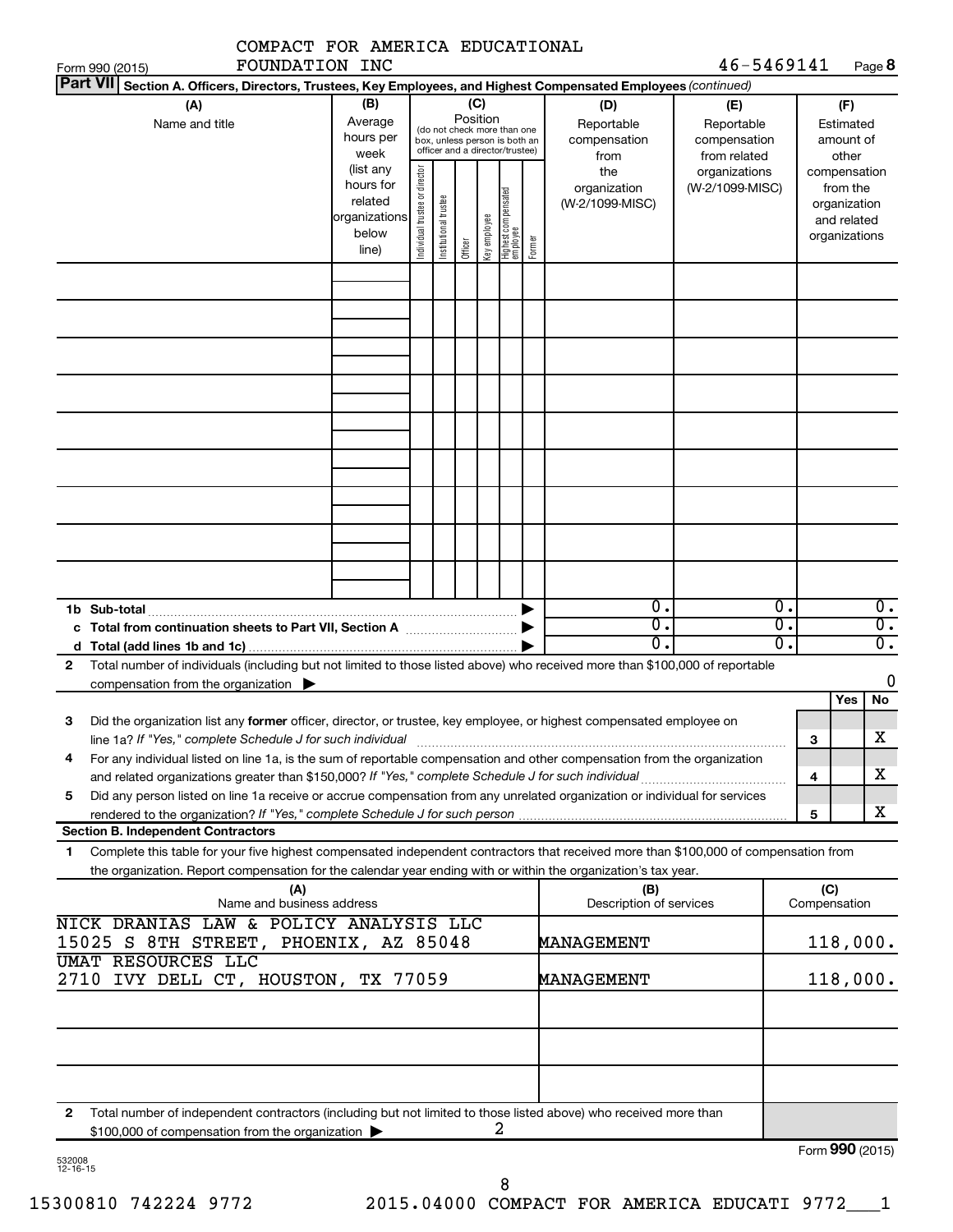COMPACT FOR AMERICA EDUCATIONAL FOUNDATION INC

|                                                           | <b>Part VIII</b> | <b>Statement of Revenue</b>                                                          |                |                       |                      |                                                 |                                                    |                                                                    |
|-----------------------------------------------------------|------------------|--------------------------------------------------------------------------------------|----------------|-----------------------|----------------------|-------------------------------------------------|----------------------------------------------------|--------------------------------------------------------------------|
|                                                           |                  |                                                                                      |                |                       |                      |                                                 |                                                    |                                                                    |
|                                                           |                  |                                                                                      |                |                       | (A)<br>Total revenue | (B)<br>Related or<br>exempt function<br>revenue | $\overline{C}$<br>Unrelated<br>business<br>revenue | (D)<br>Revenue excluded<br>from tax under<br>sections<br>512 - 514 |
|                                                           |                  | 1 a Federated campaigns                                                              | 1a             |                       |                      |                                                 |                                                    |                                                                    |
| Contributions, Gifts, Grants<br>and Other Similar Amounts |                  | <b>b</b> Membership dues                                                             | 1b             |                       |                      |                                                 |                                                    |                                                                    |
|                                                           |                  | c Fundraising events                                                                 | 1 <sub>c</sub> | 15,000.               |                      |                                                 |                                                    |                                                                    |
|                                                           |                  | d Related organizations<br>$\overline{\phantom{a}}$                                  | 1d             |                       |                      |                                                 |                                                    |                                                                    |
|                                                           |                  | e Government grants (contributions)<br>f All other contributions, gifts, grants, and | 1е             |                       |                      |                                                 |                                                    |                                                                    |
|                                                           |                  | similar amounts not included above                                                   | 1f             | 663,491.              |                      |                                                 |                                                    |                                                                    |
|                                                           |                  | g Noncash contributions included in lines 1a-1f: \$                                  |                |                       |                      |                                                 |                                                    |                                                                    |
|                                                           |                  |                                                                                      |                |                       | 678,491.             |                                                 |                                                    |                                                                    |
|                                                           |                  |                                                                                      |                | <b>Business Code</b>  |                      |                                                 |                                                    |                                                                    |
|                                                           | 2a               | <u> 1980 - Johann Barn, amerikansk politiker (</u>                                   |                |                       |                      |                                                 |                                                    |                                                                    |
| Program Service<br>Revenue                                | b                | the control of the control of the control of the control of the control of           |                |                       |                      |                                                 |                                                    |                                                                    |
|                                                           | c                | the contract of the contract of the contract of the contract of the contract of      |                |                       |                      |                                                 |                                                    |                                                                    |
|                                                           | d                | the control of the control of the control of the control of the control of           |                |                       |                      |                                                 |                                                    |                                                                    |
|                                                           |                  | All other program service revenue  [                                                 |                |                       |                      |                                                 |                                                    |                                                                    |
|                                                           |                  |                                                                                      |                | ▶                     |                      |                                                 |                                                    |                                                                    |
|                                                           | 3                | Investment income (including dividends, interest, and                                |                |                       |                      |                                                 |                                                    |                                                                    |
|                                                           |                  |                                                                                      |                |                       |                      |                                                 |                                                    |                                                                    |
|                                                           | 4                | Income from investment of tax-exempt bond proceeds                                   |                |                       |                      |                                                 |                                                    |                                                                    |
|                                                           | 5                |                                                                                      |                |                       |                      |                                                 |                                                    |                                                                    |
|                                                           |                  | 6 a Gross rents                                                                      | (i) Real       | (ii) Personal         |                      |                                                 |                                                    |                                                                    |
|                                                           |                  | <b>b</b> Less: rental expenses                                                       |                |                       |                      |                                                 |                                                    |                                                                    |
|                                                           |                  | c Rental income or (loss)                                                            |                |                       |                      |                                                 |                                                    |                                                                    |
|                                                           |                  |                                                                                      |                |                       |                      |                                                 |                                                    |                                                                    |
|                                                           |                  | 7 a Gross amount from sales of                                                       | (i) Securities | (ii) Other            |                      |                                                 |                                                    |                                                                    |
|                                                           |                  | assets other than inventory                                                          |                |                       |                      |                                                 |                                                    |                                                                    |
|                                                           |                  | <b>b</b> Less: cost or other basis                                                   |                |                       |                      |                                                 |                                                    |                                                                    |
|                                                           |                  | and sales expenses                                                                   |                |                       |                      |                                                 |                                                    |                                                                    |
|                                                           |                  |                                                                                      |                |                       |                      |                                                 |                                                    |                                                                    |
|                                                           |                  | 8 a Gross income from fundraising events (not                                        |                |                       |                      |                                                 |                                                    |                                                                    |
| <b>Other Revenue</b>                                      |                  | $15$ ,000. $_{\rm of}$<br>including \$                                               |                |                       |                      |                                                 |                                                    |                                                                    |
|                                                           |                  | contributions reported on line 1c). See                                              |                |                       |                      |                                                 |                                                    |                                                                    |
|                                                           |                  |                                                                                      |                | 25,477.               |                      |                                                 |                                                    |                                                                    |
|                                                           |                  |                                                                                      | $\mathbf{b}$   | 28,550.               |                      |                                                 |                                                    |                                                                    |
|                                                           |                  | c Net income or (loss) from fundraising events                                       |                |                       | $-3,073.$            |                                                 |                                                    | $-3,073.$                                                          |
|                                                           |                  | 9 a Gross income from gaming activities. See                                         |                |                       |                      |                                                 |                                                    |                                                                    |
|                                                           |                  |                                                                                      | b              |                       |                      |                                                 |                                                    |                                                                    |
|                                                           |                  | c Net income or (loss) from gaming activities                                        |                |                       |                      |                                                 |                                                    |                                                                    |
|                                                           |                  | 10 a Gross sales of inventory, less returns                                          |                |                       |                      |                                                 |                                                    |                                                                    |
|                                                           |                  |                                                                                      |                |                       |                      |                                                 |                                                    |                                                                    |
|                                                           |                  |                                                                                      |                |                       |                      |                                                 |                                                    |                                                                    |
|                                                           |                  | c Net income or (loss) from sales of inventory                                       |                |                       |                      |                                                 |                                                    |                                                                    |
|                                                           | 11 a             | Miscellaneous Revenue                                                                |                | <b>Business Code</b>  |                      |                                                 |                                                    |                                                                    |
|                                                           | b                | <u> 1989 - Johann Barbara, martxa alemaniar a</u>                                    |                |                       |                      |                                                 |                                                    |                                                                    |
|                                                           | с                | the control of the control of the control of the control of                          |                |                       |                      |                                                 |                                                    |                                                                    |
|                                                           |                  |                                                                                      |                |                       |                      |                                                 |                                                    |                                                                    |
|                                                           |                  |                                                                                      |                | $\blacktriangleright$ |                      |                                                 |                                                    |                                                                    |
|                                                           | 12               |                                                                                      |                |                       | 675,418.             | $\overline{0}$ .                                | 0.                                                 | $-3,073.$                                                          |
|                                                           | 532009 12-16-15  |                                                                                      |                |                       |                      |                                                 |                                                    | Form 990 (2015)                                                    |

9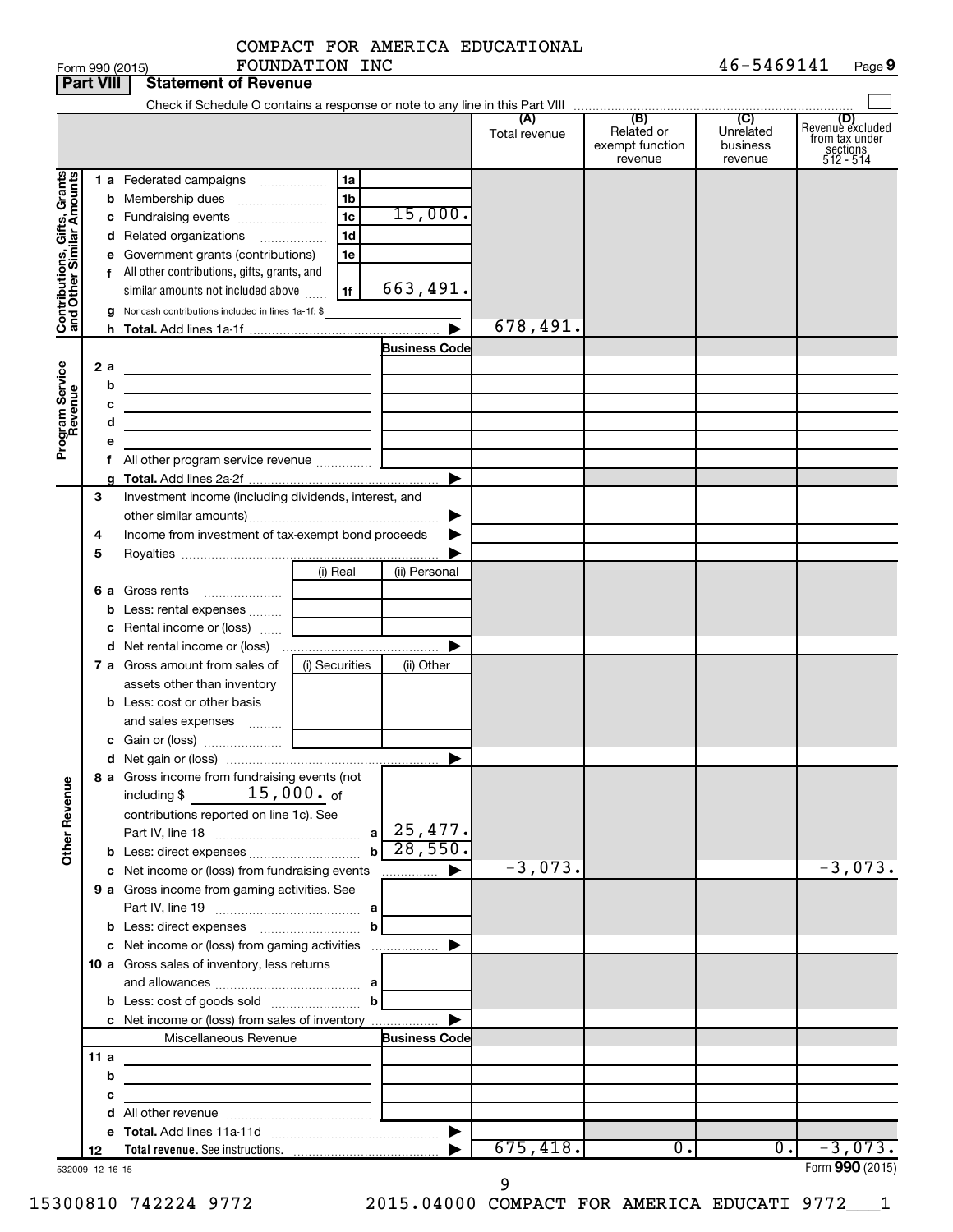|        | Part IX   Statement of Functional Expenses                                                                                 |                       |                                    |                                           |                                |  |  |  |  |
|--------|----------------------------------------------------------------------------------------------------------------------------|-----------------------|------------------------------------|-------------------------------------------|--------------------------------|--|--|--|--|
|        | Section 501(c)(3) and 501(c)(4) organizations must complete all columns. All other organizations must complete column (A). |                       |                                    |                                           |                                |  |  |  |  |
|        | Check if Schedule O contains a response or note to any line in this Part IX                                                |                       |                                    |                                           |                                |  |  |  |  |
|        | Do not include amounts reported on lines 6b,<br>7b, 8b, 9b, and 10b of Part VIII.                                          | (A)<br>Total expenses | (B)<br>Program service<br>expenses | (C)<br>Management and<br>general expenses | (D)<br>Fundraising<br>expenses |  |  |  |  |
| 1.     | Grants and other assistance to domestic organizations                                                                      |                       |                                    |                                           |                                |  |  |  |  |
|        | and domestic governments. See Part IV, line 21                                                                             | 90, 203.              | 90, 203.                           |                                           |                                |  |  |  |  |
| 2      | Grants and other assistance to domestic                                                                                    |                       |                                    |                                           |                                |  |  |  |  |
|        | individuals. See Part IV, line 22                                                                                          |                       |                                    |                                           |                                |  |  |  |  |
| 3      | Grants and other assistance to foreign                                                                                     |                       |                                    |                                           |                                |  |  |  |  |
|        | organizations, foreign governments, and foreign                                                                            |                       |                                    |                                           |                                |  |  |  |  |
|        | individuals. See Part IV, lines 15 and 16                                                                                  |                       |                                    |                                           |                                |  |  |  |  |
| 4      | Benefits paid to or for members                                                                                            |                       |                                    |                                           |                                |  |  |  |  |
| 5      | Compensation of current officers, directors,                                                                               |                       |                                    |                                           |                                |  |  |  |  |
|        | trustees, and key employees                                                                                                |                       |                                    |                                           |                                |  |  |  |  |
| 6      | Compensation not included above, to disqualified                                                                           |                       |                                    |                                           |                                |  |  |  |  |
|        | persons (as defined under section 4958(f)(1)) and                                                                          |                       |                                    |                                           |                                |  |  |  |  |
|        | persons described in section 4958(c)(3)(B)                                                                                 |                       |                                    |                                           |                                |  |  |  |  |
| 7      | Other salaries and wages                                                                                                   |                       |                                    |                                           |                                |  |  |  |  |
| 8      | Pension plan accruals and contributions (include                                                                           |                       |                                    |                                           |                                |  |  |  |  |
|        | section 401(k) and 403(b) employer contributions)                                                                          |                       |                                    |                                           |                                |  |  |  |  |
| 9      |                                                                                                                            |                       |                                    |                                           |                                |  |  |  |  |
| 10     |                                                                                                                            |                       |                                    |                                           |                                |  |  |  |  |
| 11     | Fees for services (non-employees):                                                                                         |                       |                                    |                                           |                                |  |  |  |  |
| а      |                                                                                                                            | 236,000.              | 236,000.                           |                                           |                                |  |  |  |  |
| b      |                                                                                                                            | 7,000.                |                                    | 7,000.                                    |                                |  |  |  |  |
| с      |                                                                                                                            |                       |                                    |                                           |                                |  |  |  |  |
| d      |                                                                                                                            | 13,950.               |                                    |                                           | 13,950.                        |  |  |  |  |
| e      | Professional fundraising services. See Part IV, line 17                                                                    |                       |                                    |                                           |                                |  |  |  |  |
| f      | Investment management fees<br>Other. (If line 11g amount exceeds 10% of line 25,                                           |                       |                                    |                                           |                                |  |  |  |  |
| g      | column (A) amount, list line 11g expenses on Sch O.)                                                                       |                       |                                    |                                           |                                |  |  |  |  |
| 12     |                                                                                                                            |                       |                                    |                                           |                                |  |  |  |  |
| 13     |                                                                                                                            |                       |                                    |                                           |                                |  |  |  |  |
| 14     |                                                                                                                            | 13,733.               |                                    | 13,733.                                   |                                |  |  |  |  |
| 15     |                                                                                                                            |                       |                                    |                                           |                                |  |  |  |  |
| 16     |                                                                                                                            |                       |                                    |                                           |                                |  |  |  |  |
| 17     | Travel                                                                                                                     | 103,584.              | $103,584$ .                        |                                           |                                |  |  |  |  |
| 18     | Payments of travel or entertainment expenses                                                                               |                       |                                    |                                           |                                |  |  |  |  |
|        | for any federal, state, or local public officials                                                                          |                       |                                    |                                           |                                |  |  |  |  |
| 19     | Conferences, conventions, and meetings                                                                                     | 27,150.               | 27,150.                            |                                           |                                |  |  |  |  |
| 20     | Interest                                                                                                                   |                       |                                    |                                           |                                |  |  |  |  |
| 21     |                                                                                                                            |                       |                                    |                                           |                                |  |  |  |  |
| 22     | Depreciation, depletion, and amortization                                                                                  |                       |                                    |                                           |                                |  |  |  |  |
| 23     | Insurance                                                                                                                  |                       |                                    |                                           |                                |  |  |  |  |
| 24     | Other expenses. Itemize expenses not covered<br>above. (List miscellaneous expenses in line 24e. If line                   |                       |                                    |                                           |                                |  |  |  |  |
|        | 24e amount exceeds 10% of line 25, column (A)                                                                              |                       |                                    |                                           |                                |  |  |  |  |
|        | amount, list line 24e expenses on Schedule O.) [<br>EDUCATIONAL COMMUNICATI                                                | 125,633.              | 125,633.                           |                                           |                                |  |  |  |  |
| a      | <b>MEMBERSHIPS</b>                                                                                                         | 45,250.               | 45,250.                            |                                           |                                |  |  |  |  |
| b      | PRINTING                                                                                                                   | 31,881.               | 31,881.                            |                                           |                                |  |  |  |  |
| C<br>d | OTHER EXPENSES                                                                                                             | 9,957.                |                                    | 6,021.                                    | 3,936.                         |  |  |  |  |
| е      | All other expenses                                                                                                         |                       |                                    |                                           |                                |  |  |  |  |
| 25     | Total functional expenses. Add lines 1 through 24e                                                                         | 704,341.              | 659,701.                           | 26,754.                                   | 17,886.                        |  |  |  |  |
| 26     | Joint costs. Complete this line only if the organization                                                                   |                       |                                    |                                           |                                |  |  |  |  |
|        | reported in column (B) joint costs from a combined                                                                         |                       |                                    |                                           |                                |  |  |  |  |
|        | educational campaign and fundraising solicitation.                                                                         |                       |                                    |                                           |                                |  |  |  |  |
|        | Check here $\blacktriangleright$<br>if following SOP 98-2 (ASC 958-720)                                                    |                       |                                    |                                           |                                |  |  |  |  |

532010 12-16-15

15300810 742224 9772 2015.04000 COMPACT FOR AMERICA EDUCATI 9772\_\_\_1 10

Form (2015) **990**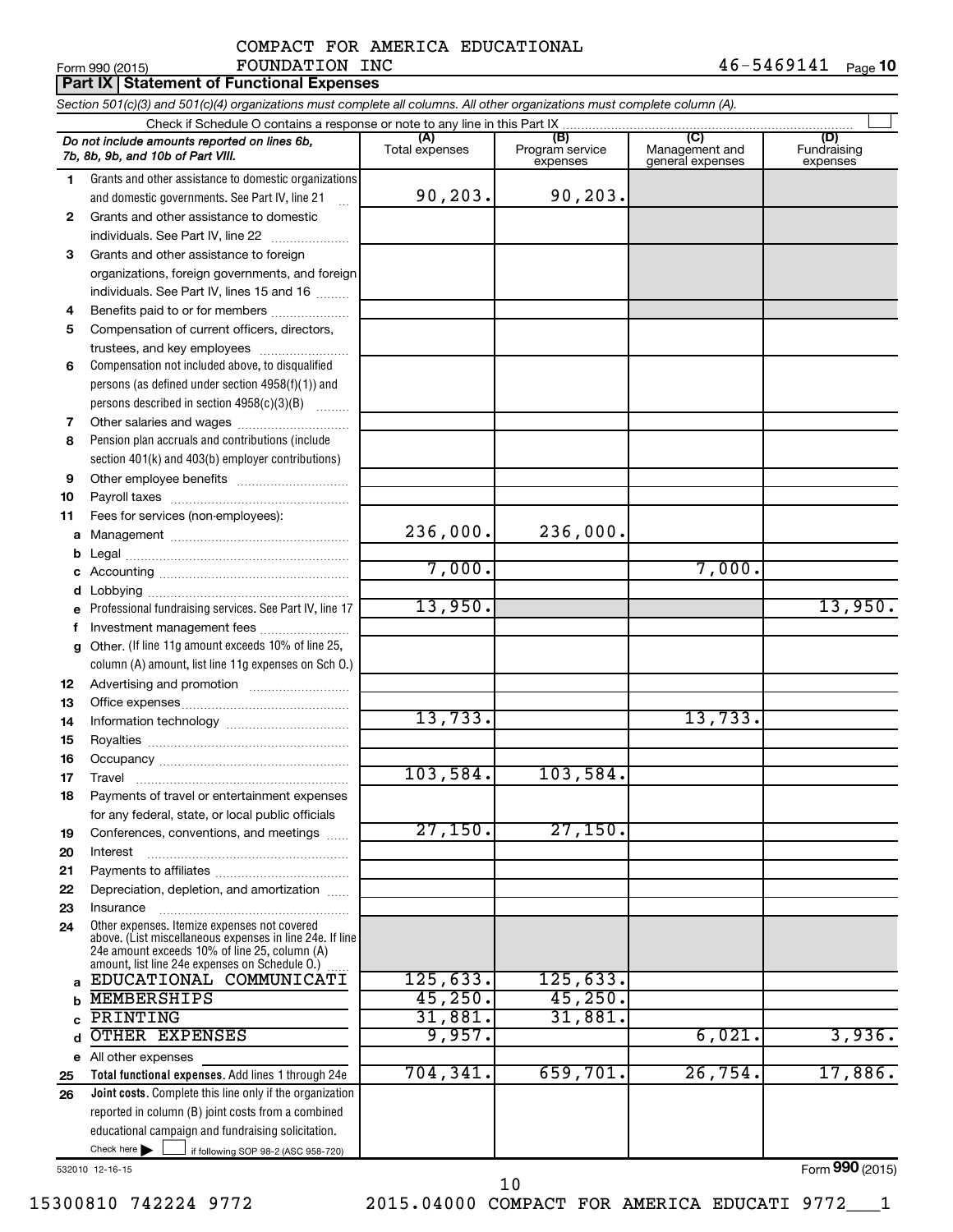COMPACT FOR AMERICA EDUCATIONAL FOUNDATION INC

 $\frac{1}{2}$ Form 990 (2015) Page Report of Providence Report of Page Report of Page Report of Page Report of Page Report of Page Report of Page Report of Page Report of Page Report of Page Report of Page Report of Page Repor 46-5469141 Page 11

|                             |          | <b>Part X   Balance Sheet</b>                                                                                                                                                                                                 |                          |                         |                       |
|-----------------------------|----------|-------------------------------------------------------------------------------------------------------------------------------------------------------------------------------------------------------------------------------|--------------------------|-------------------------|-----------------------|
|                             |          |                                                                                                                                                                                                                               |                          |                         |                       |
|                             |          |                                                                                                                                                                                                                               | (A)<br>Beginning of year |                         | (B)<br>End of year    |
|                             | 1        |                                                                                                                                                                                                                               | 130, 358.                | $\mathbf{1}$            | 95,288.               |
|                             | 2        |                                                                                                                                                                                                                               |                          | $\overline{2}$          |                       |
|                             | 3        |                                                                                                                                                                                                                               | 51,407.                  | 3                       | 20, 275.              |
|                             | 4        |                                                                                                                                                                                                                               |                          | $\overline{\mathbf{4}}$ |                       |
|                             | 5        | Loans and other receivables from current and former officers, directors,                                                                                                                                                      |                          |                         |                       |
|                             |          | trustees, key employees, and highest compensated employees. Complete                                                                                                                                                          |                          |                         |                       |
|                             |          |                                                                                                                                                                                                                               |                          | 5                       |                       |
|                             | 6        | Loans and other receivables from other disqualified persons (as defined under                                                                                                                                                 |                          |                         |                       |
|                             |          | section 4958(f)(1)), persons described in section 4958(c)(3)(B), and contributing                                                                                                                                             |                          |                         |                       |
|                             |          | employers and sponsoring organizations of section 501(c)(9) voluntary                                                                                                                                                         |                          |                         |                       |
|                             |          | employees' beneficiary organizations (see instr). Complete Part II of Sch L                                                                                                                                                   |                          | 6                       |                       |
| Assets                      | 7        |                                                                                                                                                                                                                               |                          | $\overline{7}$          |                       |
|                             | 8        |                                                                                                                                                                                                                               |                          | 8                       |                       |
|                             | 9        | Prepaid expenses and deferred charges [11] [11] prepaid expenses and deferred charges [11] [11] minimum and the Prepaid expension of Prepaid experiment and the Prepaid experiment and the Prepaid experiment and the Prepaid |                          | 9                       |                       |
|                             |          | <b>10a</b> Land, buildings, and equipment: cost or other                                                                                                                                                                      |                          |                         |                       |
|                             |          | basis. Complete Part VI of Schedule D  10a                                                                                                                                                                                    |                          |                         |                       |
|                             |          | $\frac{1}{2}$ 10b<br><b>b</b> Less: accumulated depreciation                                                                                                                                                                  |                          | 10c                     |                       |
|                             | 11       |                                                                                                                                                                                                                               |                          | 11                      |                       |
|                             | 12       |                                                                                                                                                                                                                               |                          | 12                      |                       |
|                             | 13       |                                                                                                                                                                                                                               |                          | 13                      |                       |
|                             | 14       |                                                                                                                                                                                                                               |                          | 14                      |                       |
|                             | 15       |                                                                                                                                                                                                                               |                          | 15                      |                       |
|                             | 16       |                                                                                                                                                                                                                               | 181,765.                 | 16                      | 115, 563.             |
|                             | 17       |                                                                                                                                                                                                                               | 39,300.                  | 17                      | 2,621.                |
|                             | 18       |                                                                                                                                                                                                                               |                          | 18                      |                       |
|                             | 19       |                                                                                                                                                                                                                               |                          | 19                      |                       |
|                             | 20       |                                                                                                                                                                                                                               |                          | 20                      |                       |
|                             | 21       | Escrow or custodial account liability. Complete Part IV of Schedule D                                                                                                                                                         |                          | 21                      |                       |
|                             | 22       | Loans and other payables to current and former officers, directors, trustees,                                                                                                                                                 |                          |                         |                       |
| Liabilities                 |          | key employees, highest compensated employees, and disqualified persons.                                                                                                                                                       |                          |                         |                       |
|                             |          |                                                                                                                                                                                                                               |                          | 22                      |                       |
|                             | 23       | Secured mortgages and notes payable to unrelated third parties                                                                                                                                                                |                          | 23                      |                       |
|                             | 24       | Unsecured notes and loans payable to unrelated third parties                                                                                                                                                                  | 600.                     | 24                      |                       |
|                             | 25       | Other liabilities (including federal income tax, payables to related third                                                                                                                                                    |                          |                         |                       |
|                             |          | parties, and other liabilities not included on lines 17-24). Complete Part X of                                                                                                                                               |                          |                         |                       |
|                             |          | Schedule D                                                                                                                                                                                                                    |                          | 25                      |                       |
|                             | 26       | Total liabilities. Add lines 17 through 25                                                                                                                                                                                    | 39,900.                  | 26                      | 2,621.                |
|                             |          | Organizations that follow SFAS 117 (ASC 958), check here $\blacktriangleright \begin{array}{c} \boxed{X} \\ \end{array}$ and                                                                                                  |                          |                         |                       |
|                             |          | complete lines 27 through 29, and lines 33 and 34.                                                                                                                                                                            | 141,865.                 |                         |                       |
|                             | 27       |                                                                                                                                                                                                                               |                          | 27                      | 112,942.              |
|                             | 28       | Temporarily restricted net assets                                                                                                                                                                                             |                          | 28                      |                       |
|                             | 29       | Permanently restricted net assets                                                                                                                                                                                             |                          | 29                      |                       |
|                             |          | Organizations that do not follow SFAS 117 (ASC 958), check here                                                                                                                                                               |                          |                         |                       |
|                             |          | and complete lines 30 through 34.                                                                                                                                                                                             |                          |                         |                       |
| Net Assets or Fund Balances | 30       |                                                                                                                                                                                                                               |                          | 30                      |                       |
|                             | 31       | Paid-in or capital surplus, or land, building, or equipment fund                                                                                                                                                              |                          | 31                      |                       |
|                             | 32       | Retained earnings, endowment, accumulated income, or other funds                                                                                                                                                              |                          | 32                      |                       |
|                             |          |                                                                                                                                                                                                                               |                          |                         |                       |
|                             | 33<br>34 |                                                                                                                                                                                                                               | 141,865.<br>181,765.     | 33<br>34                | 112,942.<br>115, 563. |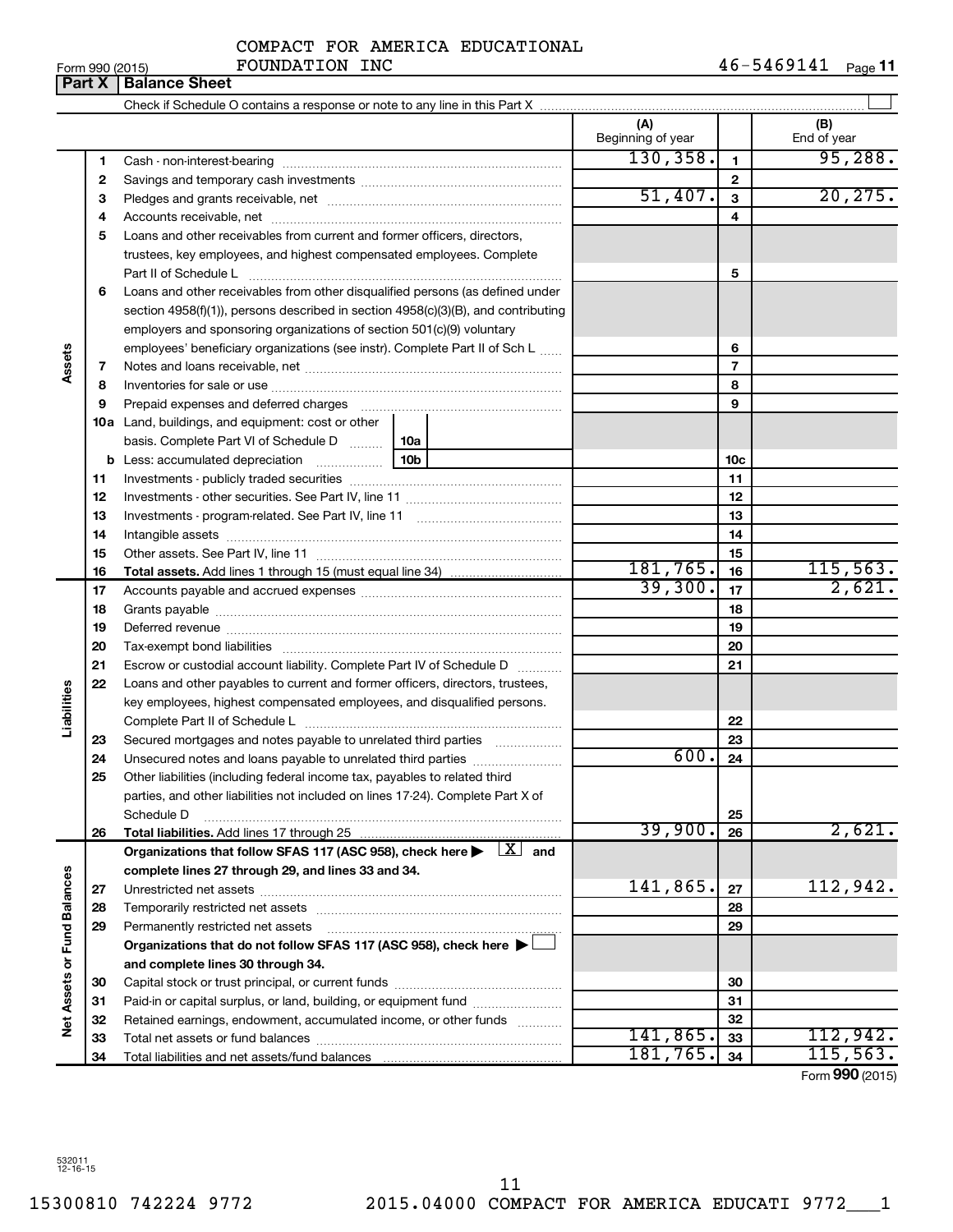|    | <b>Part XI Reconciliation of Net Assets</b>                                                                                          |                |                |            |                  |
|----|--------------------------------------------------------------------------------------------------------------------------------------|----------------|----------------|------------|------------------|
|    | Check if Schedule O contains a response or note to any line in this Part XI                                                          |                |                |            |                  |
|    |                                                                                                                                      |                |                |            |                  |
| 1  |                                                                                                                                      | $\mathbf{1}$   |                | 675,418.   |                  |
| 2  |                                                                                                                                      | $\mathbf{2}$   |                | 704, 341.  |                  |
| З  |                                                                                                                                      | $\mathbf{3}$   |                | $-28,923.$ |                  |
| 4  |                                                                                                                                      | $\overline{4}$ |                | 141,865.   |                  |
| 5  |                                                                                                                                      | 5              |                |            |                  |
| 6  | Donated services and use of facilities                                                                                               | 6              |                |            |                  |
| 7  | Investment expenses                                                                                                                  | $\overline{7}$ |                |            |                  |
| 8  | Prior period adjustments www.communication.communication.com/news/communication.com/news/communication.com/news/                     | 8              |                |            |                  |
| 9  |                                                                                                                                      | $\mathbf{Q}$   |                |            | $\overline{0}$ . |
| 10 | Net assets or fund balances at end of year. Combine lines 3 through 9 (must equal Part X, line 33,                                   |                |                |            |                  |
|    | column (B))                                                                                                                          | 10             |                | 112,942.   |                  |
|    | Part XII Financial Statements and Reporting                                                                                          |                |                |            |                  |
|    |                                                                                                                                      |                |                |            |                  |
|    |                                                                                                                                      |                |                | <b>Yes</b> | <b>No</b>        |
| 1  | $\boxed{\text{X}}$ Accrual<br>$\Box$ Cash<br>Other<br>Accounting method used to prepare the Form 990: [                              |                |                |            |                  |
|    | If the organization changed its method of accounting from a prior year or checked "Other," explain in Schedule O.                    |                |                |            |                  |
|    |                                                                                                                                      |                | 2a             |            | x                |
|    | If "Yes," check a box below to indicate whether the financial statements for the year were compiled or reviewed on a                 |                |                |            |                  |
|    | separate basis, consolidated basis, or both:                                                                                         |                |                |            |                  |
|    | Separate basis<br>Consolidated basis<br>$\Box$ Both consolidated and separate basis                                                  |                |                |            |                  |
|    |                                                                                                                                      |                | 2 <sub>b</sub> | х          |                  |
|    | If "Yes," check a box below to indicate whether the financial statements for the year were audited on a separate basis,              |                |                |            |                  |
|    | consolidated basis, or both:                                                                                                         |                |                |            |                  |
|    | $ \mathbf{X} $ Separate basis<br>Consolidated basis<br>Both consolidated and separate basis                                          |                |                |            |                  |
|    | c If "Yes" to line 2a or 2b, does the organization have a committee that assumes responsibility for oversight of the audit,          |                |                |            |                  |
|    | review, or compilation of its financial statements and selection of an independent accountant?                                       |                | 2 <sub>c</sub> | х          |                  |
|    | If the organization changed either its oversight process or selection process during the tax year, explain in Schedule O.            |                |                |            |                  |
|    | 3a As a result of a federal award, was the organization required to undergo an audit or audits as set forth in the Single Audit      |                |                |            |                  |
|    |                                                                                                                                      |                | За             |            | х                |
|    | <b>b</b> If "Yes," did the organization undergo the required audit or audits? If the organization did not undergo the required audit |                |                |            |                  |
|    |                                                                                                                                      |                | 3 <sub>b</sub> |            |                  |

Form (2015) **990**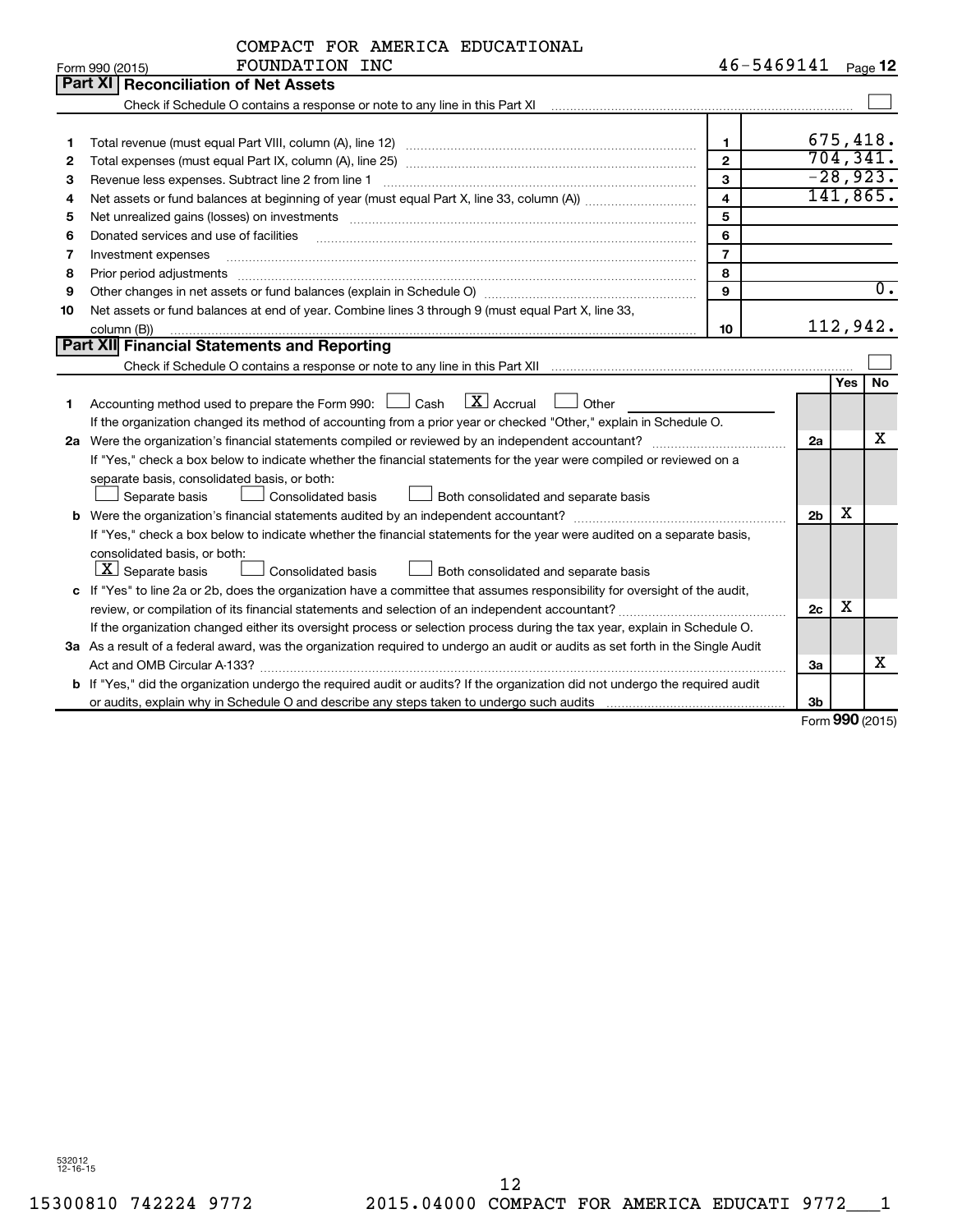| <b>SCHEDULE A</b>                                                        |                                                                                                                                         |                                                                                                                                                                                                                                                    |                          |                                       |                        |  | OMB No. 1545-0047                          |
|--------------------------------------------------------------------------|-----------------------------------------------------------------------------------------------------------------------------------------|----------------------------------------------------------------------------------------------------------------------------------------------------------------------------------------------------------------------------------------------------|--------------------------|---------------------------------------|------------------------|--|--------------------------------------------|
| (Form 990 or 990-EZ)                                                     |                                                                                                                                         | <b>Public Charity Status and Public Support</b><br>Complete if the organization is a section 501(c)(3) organization or a section                                                                                                                   |                          |                                       |                        |  |                                            |
|                                                                          |                                                                                                                                         | 4947(a)(1) nonexempt charitable trust.                                                                                                                                                                                                             |                          |                                       |                        |  |                                            |
| Department of the Treasury<br>Internal Revenue Service                   | Attach to Form 990 or Form 990-EZ.<br>Information about Schedule A (Form 990 or 990-EZ) and its instructions is at WWW.irs.gov/form990. |                                                                                                                                                                                                                                                    |                          |                                       |                        |  | <b>Open to Public</b><br><b>Inspection</b> |
| Name of the organization                                                 |                                                                                                                                         | COMPACT FOR AMERICA EDUCATIONAL                                                                                                                                                                                                                    |                          |                                       |                        |  | <b>Employer identification number</b>      |
|                                                                          | FOUNDATION INC                                                                                                                          |                                                                                                                                                                                                                                                    |                          |                                       |                        |  | 46-5469141                                 |
| Part I                                                                   |                                                                                                                                         | Reason for Public Charity Status (All organizations must complete this part.) See instructions.                                                                                                                                                    |                          |                                       |                        |  |                                            |
|                                                                          |                                                                                                                                         | The organization is not a private foundation because it is: (For lines 1 through 11, check only one box.)                                                                                                                                          |                          |                                       |                        |  |                                            |
| 1                                                                        |                                                                                                                                         | A church, convention of churches, or association of churches described in section 170(b)(1)(A)(i).                                                                                                                                                 |                          |                                       |                        |  |                                            |
| 2                                                                        |                                                                                                                                         | A school described in section 170(b)(1)(A)(ii). (Attach Schedule E (Form 990 or 990-EZ).)                                                                                                                                                          |                          |                                       |                        |  |                                            |
| 3                                                                        |                                                                                                                                         | A hospital or a cooperative hospital service organization described in section 170(b)(1)(A)(iii).                                                                                                                                                  |                          |                                       |                        |  |                                            |
| 4                                                                        |                                                                                                                                         | A medical research organization operated in conjunction with a hospital described in section 170(b)(1)(A)(iii). Enter the hospital's name,                                                                                                         |                          |                                       |                        |  |                                            |
| city, and state:                                                         |                                                                                                                                         |                                                                                                                                                                                                                                                    |                          |                                       |                        |  |                                            |
| 5                                                                        |                                                                                                                                         | An organization operated for the benefit of a college or university owned or operated by a governmental unit described in                                                                                                                          |                          |                                       |                        |  |                                            |
| 6                                                                        | section 170(b)(1)(A)(iv). (Complete Part II.)                                                                                           | A federal, state, or local government or governmental unit described in section 170(b)(1)(A)(v).                                                                                                                                                   |                          |                                       |                        |  |                                            |
| $\mathbf{X}$<br>7                                                        |                                                                                                                                         | An organization that normally receives a substantial part of its support from a governmental unit or from the general public described in                                                                                                          |                          |                                       |                        |  |                                            |
|                                                                          | section 170(b)(1)(A)(vi). (Complete Part II.)                                                                                           |                                                                                                                                                                                                                                                    |                          |                                       |                        |  |                                            |
| 8                                                                        |                                                                                                                                         | A community trust described in section 170(b)(1)(A)(vi). (Complete Part II.)                                                                                                                                                                       |                          |                                       |                        |  |                                            |
| 9                                                                        |                                                                                                                                         | An organization that normally receives: (1) more than 33 1/3% of its support from contributions, membership fees, and gross receipts from                                                                                                          |                          |                                       |                        |  |                                            |
|                                                                          |                                                                                                                                         | activities related to its exempt functions - subject to certain exceptions, and (2) no more than 33 1/3% of its support from gross investment                                                                                                      |                          |                                       |                        |  |                                            |
|                                                                          |                                                                                                                                         | income and unrelated business taxable income (less section 511 tax) from businesses acquired by the organization after June 30, 1975.                                                                                                              |                          |                                       |                        |  |                                            |
|                                                                          | See section 509(a)(2). (Complete Part III.)                                                                                             |                                                                                                                                                                                                                                                    |                          |                                       |                        |  |                                            |
| 10<br>11                                                                 |                                                                                                                                         | An organization organized and operated exclusively to test for public safety. See section 509(a)(4).<br>An organization organized and operated exclusively for the benefit of, to perform the functions of, or to carry out the purposes of one or |                          |                                       |                        |  |                                            |
|                                                                          |                                                                                                                                         | more publicly supported organizations described in section 509(a)(1) or section 509(a)(2). See section 509(a)(3). Check the box in                                                                                                                 |                          |                                       |                        |  |                                            |
|                                                                          |                                                                                                                                         | lines 11a through 11d that describes the type of supporting organization and complete lines 11e, 11f, and 11g.                                                                                                                                     |                          |                                       |                        |  |                                            |
| а                                                                        |                                                                                                                                         | Type I. A supporting organization operated, supervised, or controlled by its supported organization(s), typically by giving                                                                                                                        |                          |                                       |                        |  |                                            |
|                                                                          |                                                                                                                                         | the supported organization(s) the power to regularly appoint or elect a majority of the directors or trustees of the supporting                                                                                                                    |                          |                                       |                        |  |                                            |
|                                                                          | organization. You must complete Part IV, Sections A and B.                                                                              |                                                                                                                                                                                                                                                    |                          |                                       |                        |  |                                            |
| b                                                                        |                                                                                                                                         | Type II. A supporting organization supervised or controlled in connection with its supported organization(s), by having                                                                                                                            |                          |                                       |                        |  |                                            |
|                                                                          |                                                                                                                                         | control or management of the supporting organization vested in the same persons that control or manage the supported                                                                                                                               |                          |                                       |                        |  |                                            |
| с                                                                        |                                                                                                                                         | organization(s). You must complete Part IV, Sections A and C.<br>Type III functionally integrated. A supporting organization operated in connection with, and functionally integrated with,                                                        |                          |                                       |                        |  |                                            |
|                                                                          |                                                                                                                                         | its supported organization(s) (see instructions). You must complete Part IV, Sections A, D, and E.                                                                                                                                                 |                          |                                       |                        |  |                                            |
| d                                                                        |                                                                                                                                         | Type III non-functionally integrated. A supporting organization operated in connection with its supported organization(s)                                                                                                                          |                          |                                       |                        |  |                                            |
|                                                                          |                                                                                                                                         | that is not functionally integrated. The organization generally must satisfy a distribution requirement and an attentiveness                                                                                                                       |                          |                                       |                        |  |                                            |
|                                                                          |                                                                                                                                         | requirement (see instructions). You must complete Part IV, Sections A and D, and Part V.                                                                                                                                                           |                          |                                       |                        |  |                                            |
| е                                                                        |                                                                                                                                         | Check this box if the organization received a written determination from the IRS that it is a Type I, Type II, Type III                                                                                                                            |                          |                                       |                        |  |                                            |
|                                                                          |                                                                                                                                         | functionally integrated, or Type III non-functionally integrated supporting organization.                                                                                                                                                          |                          |                                       |                        |  |                                            |
| g Provide the following information about the supported organization(s). |                                                                                                                                         |                                                                                                                                                                                                                                                    |                          |                                       |                        |  |                                            |
| (i) Name of supported                                                    | (ii) EIN                                                                                                                                | (iii) Type of organization                                                                                                                                                                                                                         | (iv) Is the organization |                                       | (v) Amount of monetary |  | (vi) Amount of                             |
| organization                                                             |                                                                                                                                         | (described on lines 1-9<br>above (see instructions))                                                                                                                                                                                               |                          | listed in your<br>governing document? | support (see           |  | other support (see                         |
|                                                                          |                                                                                                                                         |                                                                                                                                                                                                                                                    | Yes                      | No                                    | instructions)          |  | instructions)                              |
|                                                                          |                                                                                                                                         |                                                                                                                                                                                                                                                    |                          |                                       |                        |  |                                            |
|                                                                          |                                                                                                                                         |                                                                                                                                                                                                                                                    |                          |                                       |                        |  |                                            |
|                                                                          |                                                                                                                                         |                                                                                                                                                                                                                                                    |                          |                                       |                        |  |                                            |
|                                                                          |                                                                                                                                         |                                                                                                                                                                                                                                                    |                          |                                       |                        |  |                                            |
|                                                                          |                                                                                                                                         |                                                                                                                                                                                                                                                    |                          |                                       |                        |  |                                            |
|                                                                          |                                                                                                                                         |                                                                                                                                                                                                                                                    |                          |                                       |                        |  |                                            |
|                                                                          |                                                                                                                                         |                                                                                                                                                                                                                                                    |                          |                                       |                        |  |                                            |
|                                                                          |                                                                                                                                         |                                                                                                                                                                                                                                                    |                          |                                       |                        |  |                                            |
|                                                                          |                                                                                                                                         |                                                                                                                                                                                                                                                    |                          |                                       |                        |  |                                            |
| Total                                                                    |                                                                                                                                         |                                                                                                                                                                                                                                                    |                          |                                       |                        |  |                                            |
| LHA For Paperwork Reduction Act Notice, see the Instructions for         |                                                                                                                                         |                                                                                                                                                                                                                                                    |                          |                                       |                        |  | Schedule A (Form 990 or 990-EZ) 2015       |
| Form 990 or 990-EZ. 532021 09-23-15                                      |                                                                                                                                         |                                                                                                                                                                                                                                                    |                          |                                       |                        |  |                                            |

15300810 742224 9772 2015.04000 COMPACT FOR AMERICA EDUCATI 9772\_\_\_1 13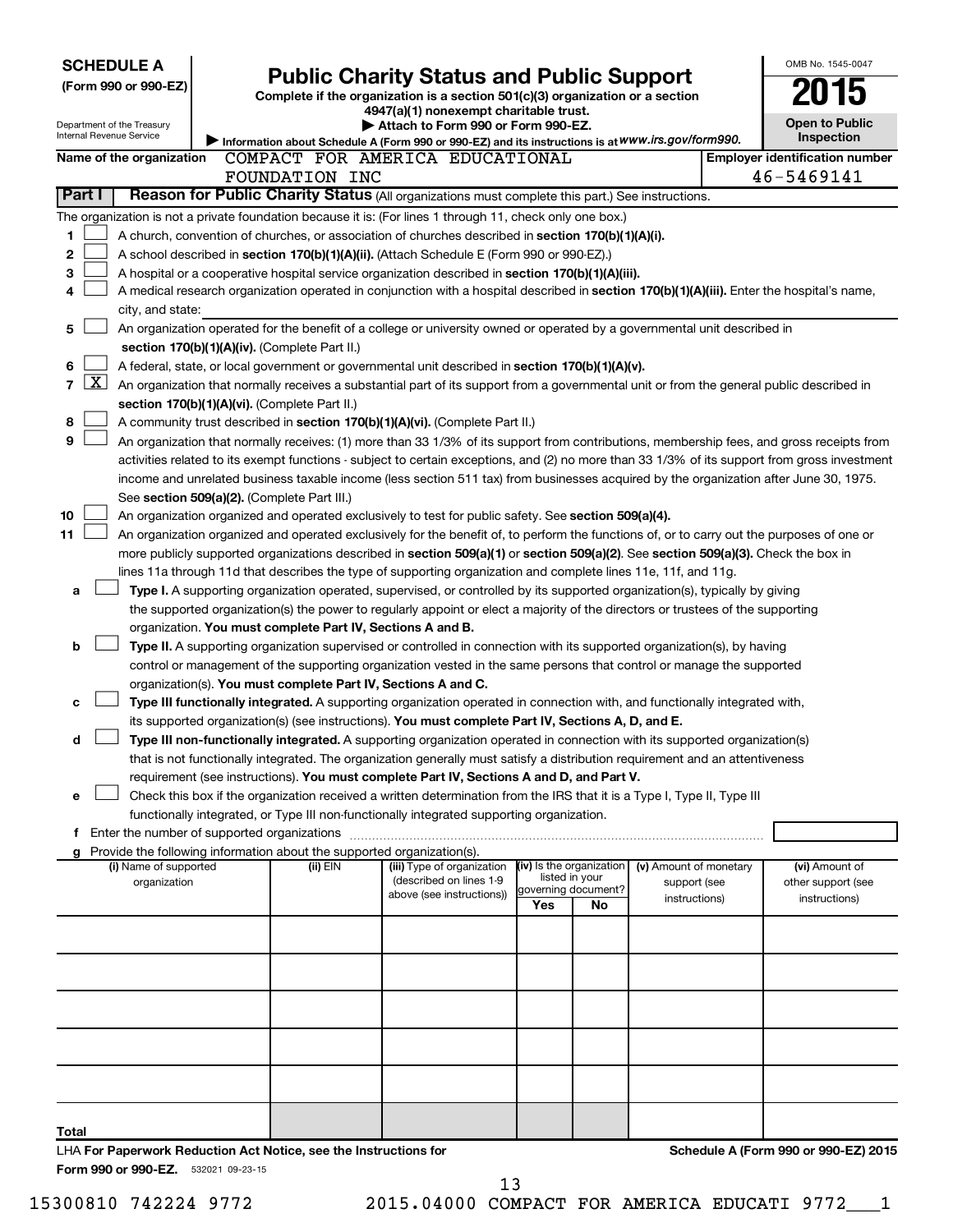Schedule A (Form 990 or 990-EZ) 2015  ${\rm \bf FOUNDATION}$   ${\rm \bf INC}$  and  ${\rm \bf A0}$  and  ${\rm \bf A0}$  and  ${\rm \bf A0}$  and  ${\rm \bf A0}$  and  ${\rm \bf A0}$  and  ${\rm \bf A0}$  and  ${\rm \bf A0}$  and  ${\rm \bf A0}$  and  ${\rm \bf A0}$  and  ${\rm \bf A0}$  and  ${\rm \bf A0}$  and  ${\rm \bf$ 

46-5469141 Page 2

(Complete only if you checked the box on line 5, 7, or 8 of Part I or if the organization failed to qualify under Part III. If the organization fails to qualify under the tests listed below, please complete Part III.) **Part II Support Schedule for Organizations Described in Sections 170(b)(1)(A)(iv) and 170(b)(1)(A)(vi)**

|    | <b>Section A. Public Support</b>                                                                                                                                                                                               |          |          |            |                      |                                      |                                    |
|----|--------------------------------------------------------------------------------------------------------------------------------------------------------------------------------------------------------------------------------|----------|----------|------------|----------------------|--------------------------------------|------------------------------------|
|    | Calendar year (or fiscal year beginning in)                                                                                                                                                                                    | (a) 2011 | (b) 2012 | $(c)$ 2013 | $(d)$ 2014           | (e) 2015                             | (f) Total                          |
|    | 1 Gifts, grants, contributions, and                                                                                                                                                                                            |          |          |            |                      |                                      |                                    |
|    | membership fees received. (Do not                                                                                                                                                                                              |          |          |            |                      |                                      |                                    |
|    | include any "unusual grants.")                                                                                                                                                                                                 |          |          |            | 235, 362.            | 678,491.                             | 913,853.                           |
|    | 2 Tax revenues levied for the organ-                                                                                                                                                                                           |          |          |            |                      |                                      |                                    |
|    | ization's benefit and either paid to                                                                                                                                                                                           |          |          |            |                      |                                      |                                    |
|    | or expended on its behalf                                                                                                                                                                                                      |          |          |            |                      |                                      |                                    |
|    | 3 The value of services or facilities                                                                                                                                                                                          |          |          |            |                      |                                      |                                    |
|    | furnished by a governmental unit to                                                                                                                                                                                            |          |          |            |                      |                                      |                                    |
|    | the organization without charge                                                                                                                                                                                                |          |          |            |                      |                                      |                                    |
|    | 4 Total. Add lines 1 through 3                                                                                                                                                                                                 |          |          |            | 235, 362.            | 678,491.                             | 913,853.                           |
|    | 5 The portion of total contributions                                                                                                                                                                                           |          |          |            |                      |                                      |                                    |
|    | by each person (other than a                                                                                                                                                                                                   |          |          |            |                      |                                      |                                    |
|    | governmental unit or publicly                                                                                                                                                                                                  |          |          |            |                      |                                      |                                    |
|    | supported organization) included                                                                                                                                                                                               |          |          |            |                      |                                      |                                    |
|    | on line 1 that exceeds 2% of the                                                                                                                                                                                               |          |          |            |                      |                                      |                                    |
|    | amount shown on line 11,                                                                                                                                                                                                       |          |          |            |                      |                                      |                                    |
|    | column (f)                                                                                                                                                                                                                     |          |          |            |                      |                                      |                                    |
|    | 6 Public support. Subtract line 5 from line 4.                                                                                                                                                                                 |          |          |            |                      |                                      | 913,853.                           |
|    | <b>Section B. Total Support</b>                                                                                                                                                                                                |          |          |            |                      |                                      |                                    |
|    | Calendar year (or fiscal year beginning in)                                                                                                                                                                                    | (a) 2011 | (b) 2012 | $(c)$ 2013 | $(d)$ 2014           | (e) 2015                             | $(f)$ Total 913, 853.              |
|    | 7 Amounts from line 4                                                                                                                                                                                                          |          |          |            | $\overline{235,362}$ | 678,491.                             |                                    |
|    | 8 Gross income from interest,                                                                                                                                                                                                  |          |          |            |                      |                                      |                                    |
|    | dividends, payments received on                                                                                                                                                                                                |          |          |            |                      |                                      |                                    |
|    | securities loans, rents, royalties                                                                                                                                                                                             |          |          |            |                      |                                      |                                    |
|    | and income from similar sources                                                                                                                                                                                                |          |          |            |                      |                                      |                                    |
| 9  | Net income from unrelated business                                                                                                                                                                                             |          |          |            |                      |                                      |                                    |
|    | activities, whether or not the                                                                                                                                                                                                 |          |          |            |                      |                                      |                                    |
|    | business is regularly carried on                                                                                                                                                                                               |          |          |            |                      |                                      |                                    |
|    | 10 Other income. Do not include gain                                                                                                                                                                                           |          |          |            |                      |                                      |                                    |
|    | or loss from the sale of capital                                                                                                                                                                                               |          |          |            |                      |                                      |                                    |
|    | assets (Explain in Part VI.)                                                                                                                                                                                                   |          |          |            |                      |                                      |                                    |
|    | 11 Total support. Add lines 7 through 10                                                                                                                                                                                       |          |          |            |                      |                                      | 913,853.<br>25,477.                |
|    | <b>12</b> Gross receipts from related activities, etc. (see instructions)                                                                                                                                                      |          |          |            |                      | 12                                   |                                    |
|    | 13 First five years. If the Form 990 is for the organization's first, second, third, fourth, or fifth tax year as a section 501(c)(3)                                                                                          |          |          |            |                      |                                      | $\blacktriangleright$ $\mathbf{X}$ |
|    | organization, check this box and stop here<br><b>Section C. Computation of Public Support Percentage</b>                                                                                                                       |          |          |            |                      |                                      |                                    |
|    |                                                                                                                                                                                                                                |          |          |            |                      | 14                                   | %                                  |
|    |                                                                                                                                                                                                                                |          |          |            |                      | 15                                   | %                                  |
|    | 16a 33 1/3% support test - 2015. If the organization did not check the box on line 13, and line 14 is 33 1/3% or more, check this box and                                                                                      |          |          |            |                      |                                      |                                    |
|    | stop here. The organization qualifies as a publicly supported organization manufactured content and the organization of the state of the state of the state of the state of the state of the state of the state of the state o |          |          |            |                      |                                      |                                    |
|    | b 33 1/3% support test - 2014. If the organization did not check a box on line 13 or 16a, and line 15 is 33 1/3% or more, check this box                                                                                       |          |          |            |                      |                                      |                                    |
|    |                                                                                                                                                                                                                                |          |          |            |                      |                                      |                                    |
|    | 17a 10% -facts-and-circumstances test - 2015. If the organization did not check a box on line 13, 16a, or 16b, and line 14 is 10% or more,                                                                                     |          |          |            |                      |                                      |                                    |
|    | and if the organization meets the "facts-and-circumstances" test, check this box and stop here. Explain in Part VI how the organization                                                                                        |          |          |            |                      |                                      |                                    |
|    | meets the "facts-and-circumstances" test. The organization qualifies as a publicly supported organization                                                                                                                      |          |          |            |                      |                                      |                                    |
|    | <b>b 10%</b> -facts-and-circumstances test - 2014. If the organization did not check a box on line 13, 16a, 16b, or 17a, and line 15 is 10% or                                                                                 |          |          |            |                      |                                      |                                    |
|    | more, and if the organization meets the "facts-and-circumstances" test, check this box and stop here. Explain in Part VI how the                                                                                               |          |          |            |                      |                                      |                                    |
|    | organization meets the "facts-and-circumstances" test. The organization qualifies as a publicly supported organization                                                                                                         |          |          |            |                      |                                      |                                    |
| 18 | Private foundation. If the organization did not check a box on line 13, 16a, 16b, 17a, or 17b, check this box and see instructions.                                                                                            |          |          |            |                      |                                      |                                    |
|    |                                                                                                                                                                                                                                |          |          |            |                      | Schedule A (Form 990 or 990-EZ) 2015 |                                    |

532022 09-23-15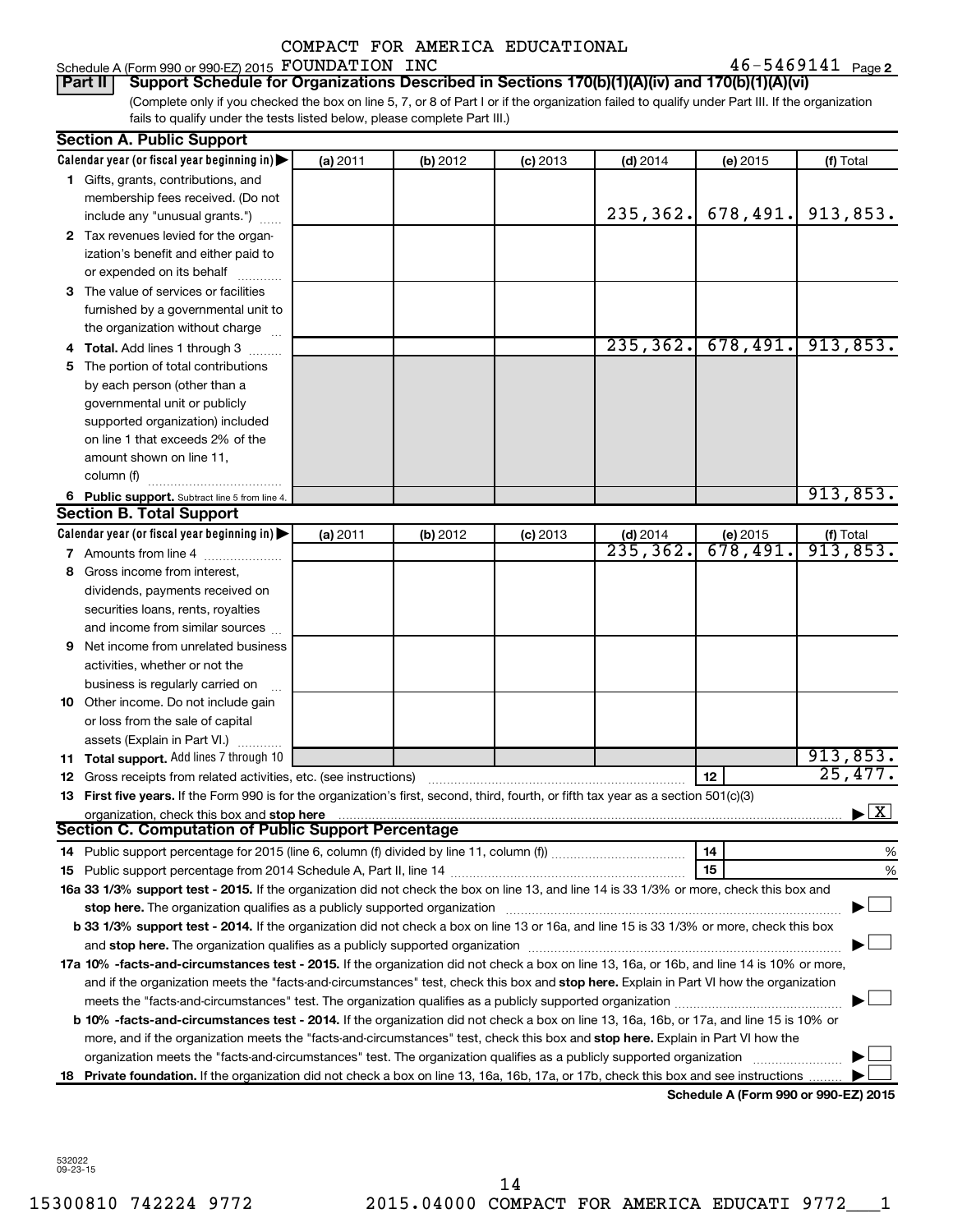#### **Part III Support Schedule for Organizations Described in Section 509(a)(2)**

(Complete only if you checked the box on line 9 of Part I or if the organization failed to qualify under Part II. If the organization fails to qualify under the tests listed below, please complete Part II.)

|    | 1 Gifts, grants, contributions, and                                                                                                                                                                                           |          |          |            |            |    |          |                                      |
|----|-------------------------------------------------------------------------------------------------------------------------------------------------------------------------------------------------------------------------------|----------|----------|------------|------------|----|----------|--------------------------------------|
|    |                                                                                                                                                                                                                               |          |          |            |            |    |          |                                      |
|    | membership fees received. (Do not                                                                                                                                                                                             |          |          |            |            |    |          |                                      |
|    | include any "unusual grants.")                                                                                                                                                                                                |          |          |            |            |    |          |                                      |
|    | 2 Gross receipts from admissions,<br>merchandise sold or services per-<br>formed, or facilities furnished in<br>any activity that is related to the                                                                           |          |          |            |            |    |          |                                      |
|    | organization's tax-exempt purpose                                                                                                                                                                                             |          |          |            |            |    |          |                                      |
| 3. | Gross receipts from activities that                                                                                                                                                                                           |          |          |            |            |    |          |                                      |
|    | are not an unrelated trade or bus-<br>iness under section 513                                                                                                                                                                 |          |          |            |            |    |          |                                      |
| 4  | Tax revenues levied for the organ-                                                                                                                                                                                            |          |          |            |            |    |          |                                      |
|    | ization's benefit and either paid to<br>or expended on its behalf<br>.                                                                                                                                                        |          |          |            |            |    |          |                                      |
| 5. | The value of services or facilities                                                                                                                                                                                           |          |          |            |            |    |          |                                      |
|    | furnished by a governmental unit to<br>the organization without charge                                                                                                                                                        |          |          |            |            |    |          |                                      |
| 6  | Total. Add lines 1 through 5                                                                                                                                                                                                  |          |          |            |            |    |          |                                      |
|    | 7a Amounts included on lines 1, 2, and                                                                                                                                                                                        |          |          |            |            |    |          |                                      |
|    | 3 received from disqualified persons                                                                                                                                                                                          |          |          |            |            |    |          |                                      |
|    | <b>b</b> Amounts included on lines 2 and 3 received                                                                                                                                                                           |          |          |            |            |    |          |                                      |
|    | from other than disqualified persons that<br>exceed the greater of \$5,000 or 1% of the<br>amount on line 13 for the year                                                                                                     |          |          |            |            |    |          |                                      |
|    | c Add lines 7a and 7b                                                                                                                                                                                                         |          |          |            |            |    |          |                                      |
|    | 8 Public support. (Subtract line 7c from line 6.)                                                                                                                                                                             |          |          |            |            |    |          |                                      |
|    | <b>Section B. Total Support</b>                                                                                                                                                                                               |          |          |            |            |    |          |                                      |
|    | Calendar year (or fiscal year beginning in)                                                                                                                                                                                   | (a) 2011 | (b) 2012 | $(c)$ 2013 | $(d)$ 2014 |    | (e) 2015 | (f) Total                            |
|    | 9 Amounts from line 6                                                                                                                                                                                                         |          |          |            |            |    |          |                                      |
|    | <b>10a</b> Gross income from interest,<br>dividends, payments received on<br>securities loans, rents, royalties<br>and income from similar sources                                                                            |          |          |            |            |    |          |                                      |
|    | <b>b</b> Unrelated business taxable income                                                                                                                                                                                    |          |          |            |            |    |          |                                      |
|    | (less section 511 taxes) from businesses<br>acquired after June 30, 1975                                                                                                                                                      |          |          |            |            |    |          |                                      |
|    | c Add lines 10a and 10b                                                                                                                                                                                                       |          |          |            |            |    |          |                                      |
| 11 | Net income from unrelated business<br>activities not included in line 10b.<br>whether or not the business is<br>regularly carried on                                                                                          |          |          |            |            |    |          |                                      |
|    | <b>12</b> Other income. Do not include gain<br>or loss from the sale of capital<br>assets (Explain in Part VI.)                                                                                                               |          |          |            |            |    |          |                                      |
|    | <b>13</b> Total support. (Add lines 9, 10c, 11, and 12.)                                                                                                                                                                      |          |          |            |            |    |          |                                      |
|    | 14 First five years. If the Form 990 is for the organization's first, second, third, fourth, or fifth tax year as a section 501(c)(3) organization,                                                                           |          |          |            |            |    |          |                                      |
|    | check this box and stop here manufactured and stop here and stop here are manufactured and stop here and stop here and stop here and stop here and stop here and stop here and stop here and stop here and stop here and stop |          |          |            |            |    |          |                                      |
|    | Section C. Computation of Public Support Percentage                                                                                                                                                                           |          |          |            |            |    |          |                                      |
|    |                                                                                                                                                                                                                               |          |          |            |            | 15 |          | %                                    |
|    |                                                                                                                                                                                                                               |          |          |            |            | 16 |          | %                                    |
|    | Section D. Computation of Investment Income Percentage                                                                                                                                                                        |          |          |            |            |    |          |                                      |
|    |                                                                                                                                                                                                                               |          |          |            |            | 17 |          | %                                    |
|    |                                                                                                                                                                                                                               |          |          |            |            | 18 |          | %                                    |
|    |                                                                                                                                                                                                                               |          |          |            |            |    |          |                                      |
|    | 19a 33 1/3% support tests - 2015. If the organization did not check the box on line 14, and line 15 is more than 33 1/3%, and line 17 is not                                                                                  |          |          |            |            |    |          |                                      |
|    | more than 33 1/3%, check this box and stop here. The organization qualifies as a publicly supported organization <i>marroummanness</i>                                                                                        |          |          |            |            |    |          |                                      |
|    | b 33 1/3% support tests - 2014. If the organization did not check a box on line 14 or line 19a, and line 16 is more than 33 1/3%, and                                                                                         |          |          |            |            |    |          |                                      |
|    |                                                                                                                                                                                                                               |          |          |            |            |    |          |                                      |
|    | line 18 is not more than 33 1/3%, check this box and stop here. The organization qualifies as a publicly supported organization                                                                                               |          |          |            |            |    |          |                                      |
|    | 532023 09-23-15                                                                                                                                                                                                               |          |          |            |            |    |          | Schedule A (Form 990 or 990-EZ) 2015 |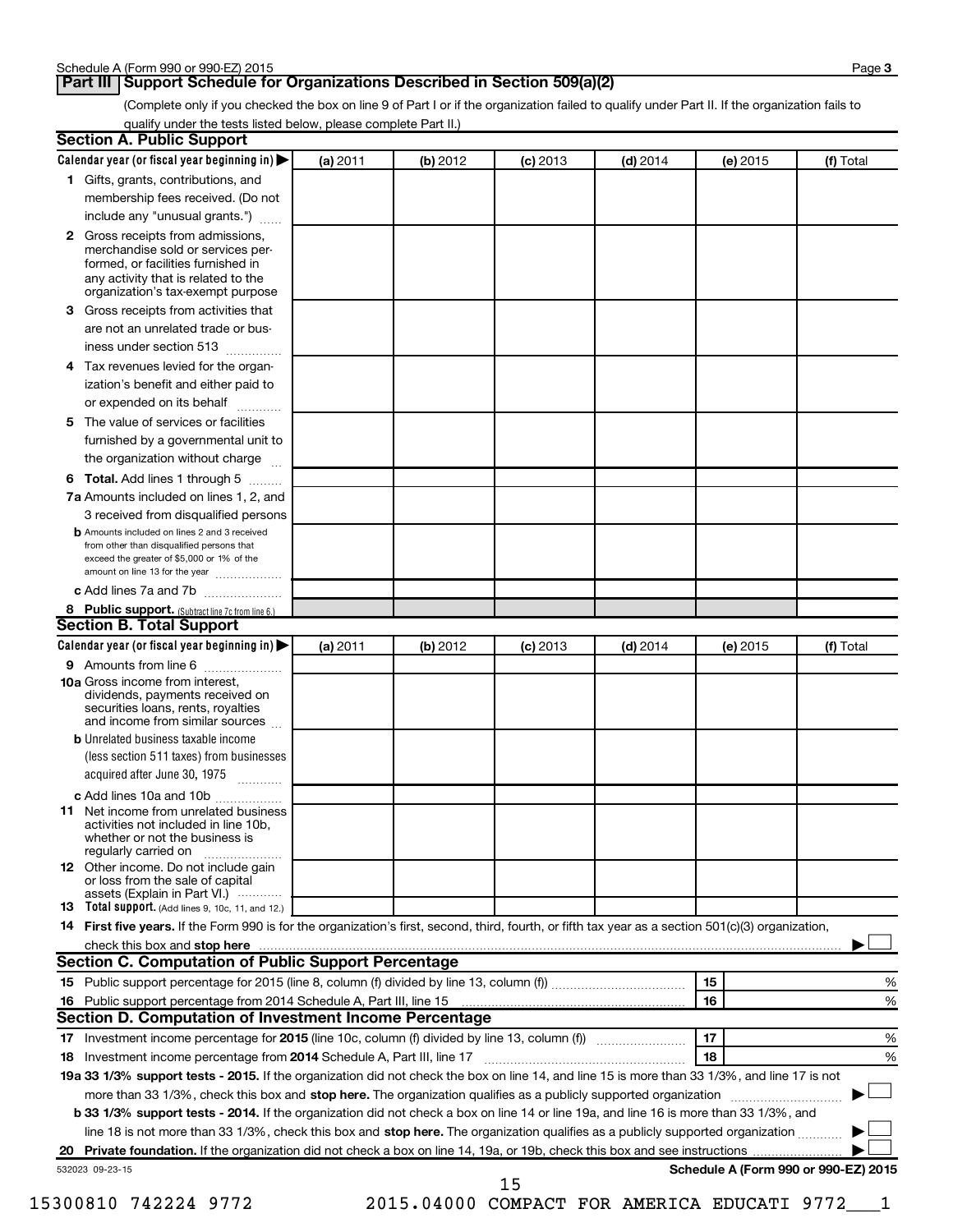#### Schedule A (Form 990 or 990-EZ) 2015  ${\rm \bf FOUNDATION}$   ${\rm \bf INC}$  and  ${\rm \bf A0}$  and  ${\rm \bf A0}$  and  ${\rm \bf A0}$  and  ${\rm \bf A0}$  and  ${\rm \bf A0}$  and  ${\rm \bf A0}$  and  ${\rm \bf A0}$  and  ${\rm \bf A0}$  and  ${\rm \bf A0}$  and  ${\rm \bf A0}$  and  ${\rm \bf A0}$  and  ${\rm \bf$ **Part IV Supporting Organizations**

(Complete only if you checked a box in line 11 on Part I. If you checked 11a of Part I, complete Sections A and B. If you checked 11b of Part I, complete Sections A and C. If you checked 11c of Part I, complete Sections A, D, and E. If you checked 11d of Part I, complete Sections A and D, and complete Part V.)

#### **Section A. All Supporting Organizations**

- **1** Are all of the organization's supported organizations listed by name in the organization's governing documents? If "No" describe in Part VI how the supported organizations are designated. If designated by *class or purpose, describe the designation. If historic and continuing relationship, explain.*
- **2** Did the organization have any supported organization that does not have an IRS determination of status under section 509(a)(1) or (2)? If "Yes," explain in Part VI how the organization determined that the supported *organization was described in section 509(a)(1) or (2).*
- **3a** Did the organization have a supported organization described in section 501(c)(4), (5), or (6)? If "Yes," answer *(b) and (c) below.*
- **b** Did the organization confirm that each supported organization qualified under section 501(c)(4), (5), or (6) and satisfied the public support tests under section 509(a)(2)? If "Yes," describe in Part VI when and how the *organization made the determination.*
- **c** Did the organization ensure that all support to such organizations was used exclusively for section 170(c)(2)(B) purposes? If "Yes," explain in Part VI what controls the organization put in place to ensure such use.
- **4 a** *If* Was any supported organization not organized in the United States ("foreign supported organization")? *"Yes," and if you checked 11a or 11b in Part I, answer (b) and (c) below.*
- **b** Did the organization have ultimate control and discretion in deciding whether to make grants to the foreign supported organization? If "Yes," describe in Part VI how the organization had such control and discretion *despite being controlled or supervised by or in connection with its supported organizations.*
- **c** Did the organization support any foreign supported organization that does not have an IRS determination under sections 501(c)(3) and 509(a)(1) or (2)? If "Yes," explain in Part VI what controls the organization used *to ensure that all support to the foreign supported organization was used exclusively for section 170(c)(2)(B) purposes.*
- **5a** Did the organization add, substitute, or remove any supported organizations during the tax year? If "Yes," answer (b) and (c) below (if applicable). Also, provide detail in Part VI, including (i) the names and EIN *numbers of the supported organizations added, substituted, or removed; (ii) the reasons for each such action; (iii) the authority under the organization's organizing document authorizing such action; and (iv) how the action was accomplished (such as by amendment to the organizing document).*
- **b** Type I or Type II only. Was any added or substituted supported organization part of a class already designated in the organization's organizing document?
- **c Substitutions only.**  Was the substitution the result of an event beyond the organization's control?
- **6** Did the organization provide support (whether in the form of grants or the provision of services or facilities) to support or benefit one or more of the filing organization's supported organizations? If "Yes," provide detail in anyone other than (i) its supported organizations, (ii) individuals that are part of the charitable class benefited by one or more of its supported organizations, or (iii) other supporting organizations that also *Part VI.*
- **7** Did the organization provide a grant, loan, compensation, or other similar payment to a substantial contributor regard to a substantial contributor? If "Yes," complete Part I of Schedule L (Form 990 or 990-EZ). (defined in section 4958(c)(3)(C)), a family member of a substantial contributor, or a 35% controlled entity with
- **8** Did the organization make a loan to a disqualified person (as defined in section 4958) not described in line 7? *If "Yes," complete Part I of Schedule L (Form 990 or 990-EZ).*
- **9 a** Was the organization controlled directly or indirectly at any time during the tax year by one or more in section 509(a)(1) or (2))? If "Yes," provide detail in Part VI. disqualified persons as defined in section 4946 (other than foundation managers and organizations described
- **b** Did one or more disqualified persons (as defined in line 9a) hold a controlling interest in any entity in which the supporting organization had an interest? If "Yes," provide detail in Part VI.
- **c** Did a disqualified person (as defined in line 9a) have an ownership interest in, or derive any personal benefit from, assets in which the supporting organization also had an interest? If "Yes," provide detail in Part VI.
- **10 a** Was the organization subject to the excess business holdings rules of section 4943 because of section supporting organizations)? If "Yes," answer 10b below. 4943(f) (regarding certain Type II supporting organizations, and all Type III non-functionally integrated
	- **b** Did the organization have any excess business holdings in the tax year? (Use Schedule C, Form 4720, to *determine whether the organization had excess business holdings.)*

532024 09-23-15



**Schedule A (Form 990 or 990-EZ) 2015**

15300810 742224 9772 2015.04000 COMPACT FOR AMERICA EDUCATI 9772\_\_\_1 16

**1**

**2**

**Yes No**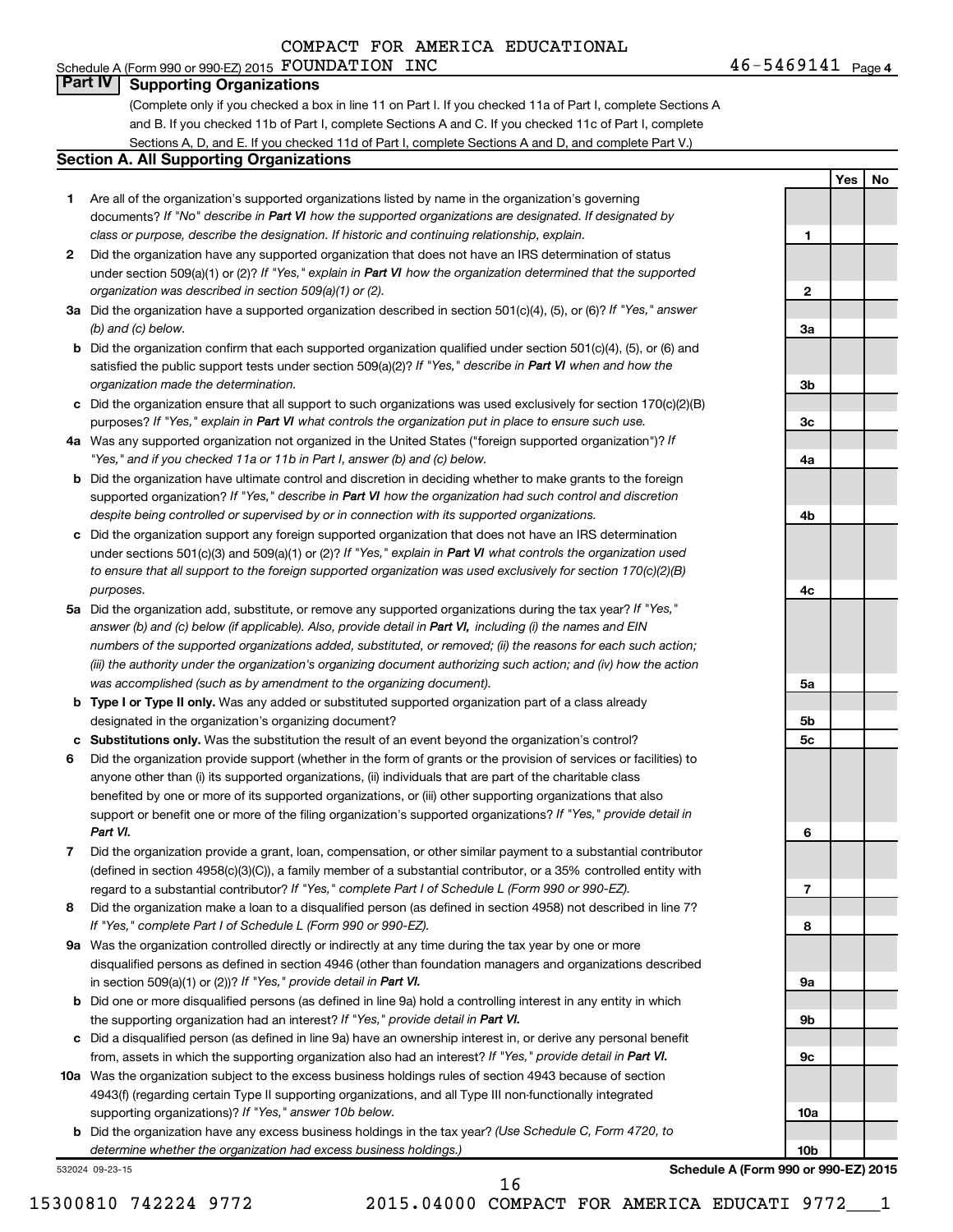|              | Schedule A (Form 990 or 990-EZ) 2015 FOUNDATION INC                                                                             | 46-5469141 Page 5 |     |    |
|--------------|---------------------------------------------------------------------------------------------------------------------------------|-------------------|-----|----|
|              | <b>Part IV</b><br><b>Supporting Organizations (continued)</b>                                                                   |                   |     |    |
|              |                                                                                                                                 |                   | Yes | No |
| 11           | Has the organization accepted a gift or contribution from any of the following persons?                                         |                   |     |    |
|              | a A person who directly or indirectly controls, either alone or together with persons described in (b) and (c)                  |                   |     |    |
|              | below, the governing body of a supported organization?                                                                          | 11a               |     |    |
|              | <b>b</b> A family member of a person described in (a) above?                                                                    | 11b               |     |    |
|              | c A 35% controlled entity of a person described in (a) or (b) above? If "Yes" to a, b, or c, provide detail in Part VI.         | 11c               |     |    |
|              | <b>Section B. Type I Supporting Organizations</b>                                                                               |                   |     |    |
|              |                                                                                                                                 |                   | Yes | No |
| 1.           | Did the directors, trustees, or membership of one or more supported organizations have the power to                             |                   |     |    |
|              | regularly appoint or elect at least a majority of the organization's directors or trustees at all times during the              |                   |     |    |
|              | tax year? If "No," describe in Part VI how the supported organization(s) effectively operated, supervised, or                   |                   |     |    |
|              | controlled the organization's activities. If the organization had more than one supported organization,                         |                   |     |    |
|              | describe how the powers to appoint and/or remove directors or trustees were allocated among the supported                       |                   |     |    |
|              | organizations and what conditions or restrictions, if any, applied to such powers during the tax year.                          | 1                 |     |    |
| 2            | Did the organization operate for the benefit of any supported organization other than the supported                             |                   |     |    |
|              | organization(s) that operated, supervised, or controlled the supporting organization? If "Yes," explain in                      |                   |     |    |
|              | Part VI how providing such benefit carried out the purposes of the supported organization(s) that operated,                     |                   |     |    |
|              | supervised, or controlled the supporting organization.                                                                          | $\mathbf{2}$      |     |    |
|              | <b>Section C. Type II Supporting Organizations</b>                                                                              |                   |     |    |
|              |                                                                                                                                 |                   | Yes | No |
| 1.           | Were a majority of the organization's directors or trustees during the tax year also a majority of the directors                |                   |     |    |
|              | or trustees of each of the organization's supported organization(s)? If "No," describe in Part VI how control                   |                   |     |    |
|              | or management of the supporting organization was vested in the same persons that controlled or managed                          |                   |     |    |
|              | the supported organization(s).                                                                                                  | 1                 |     |    |
|              | <b>Section D. All Type III Supporting Organizations</b>                                                                         |                   |     |    |
|              |                                                                                                                                 |                   | Yes | No |
| 1.           | Did the organization provide to each of its supported organizations, by the last day of the fifth month of the                  |                   |     |    |
|              | organization's tax year, (i) a written notice describing the type and amount of support provided during the prior tax           |                   |     |    |
|              | year, (ii) a copy of the Form 990 that was most recently filed as of the date of notification, and (iii) copies of the          |                   |     |    |
|              | organization's governing documents in effect on the date of notification, to the extent not previously provided?                | 1                 |     |    |
| $\mathbf{2}$ | Were any of the organization's officers, directors, or trustees either (i) appointed or elected by the supported                |                   |     |    |
|              | organization(s) or (ii) serving on the governing body of a supported organization? If "No," explain in Part VI how              |                   |     |    |
|              | the organization maintained a close and continuous working relationship with the supported organization(s).                     | 2                 |     |    |
| 3            | By reason of the relationship described in (2), did the organization's supported organizations have a                           |                   |     |    |
|              | significant voice in the organization's investment policies and in directing the use of the organization's                      |                   |     |    |
|              | income or assets at all times during the tax year? If "Yes," describe in Part VI the role the organization's                    |                   |     |    |
|              | supported organizations played in this regard.                                                                                  | 3                 |     |    |
|              | Section E. Type III Functionally-Integrated Supporting Organizations                                                            |                   |     |    |
| 1.           | Check the box next to the method that the organization used to satisfy the Integral Part Test during the yea(see instructions): |                   |     |    |
| a            | The organization satisfied the Activities Test. Complete line 2 below.                                                          |                   |     |    |
| b            | The organization is the parent of each of its supported organizations. Complete line 3 below.                                   |                   |     |    |
| c            | The organization supported a governmental entity. Describe in Part VI how you supported a government entity (see instructions). |                   |     |    |
| 2            | Activities Test. Answer (a) and (b) below.                                                                                      |                   | Yes | No |
| а            | Did substantially all of the organization's activities during the tax year directly further the exempt purposes of              |                   |     |    |
|              | the supported organization(s) to which the organization was responsive? If "Yes," then in Part VI identify                      |                   |     |    |
|              | those supported organizations and explain<br>how these activities directly furthered their exempt purposes,                     |                   |     |    |
|              | how the organization was responsive to those supported organizations, and how the organization determined                       |                   |     |    |
|              | that these activities constituted substantially all of its activities.                                                          | 2a                |     |    |
| b            | Did the activities described in (a) constitute activities that, but for the organization's involvement, one or more             |                   |     |    |
|              | of the organization's supported organization(s) would have been engaged in? If "Yes," explain in Part VI the                    |                   |     |    |
|              | reasons for the organization's position that its supported organization(s) would have engaged in these                          |                   |     |    |
|              | activities but for the organization's involvement.                                                                              | 2b                |     |    |
| 3            | Parent of Supported Organizations. Answer (a) and (b) below.                                                                    |                   |     |    |
| а            | Did the organization have the power to regularly appoint or elect a majority of the officers, directors, or                     |                   |     |    |
|              | trustees of each of the supported organizations? Provide details in Part VI.                                                    | За                |     |    |

**b** Did the organization exercise a substantial degree of direction over the policies, programs, and activities of each of its supported organizations? If "Yes," describe in Part VI the role played by the organization in this regard.

17

532025 09-23-15

I

**Schedule A (Form 990 or 990-EZ) 2015**

**3b**

15300810 742224 9772 2015.04000 COMPACT FOR AMERICA EDUCATI 9772\_\_\_1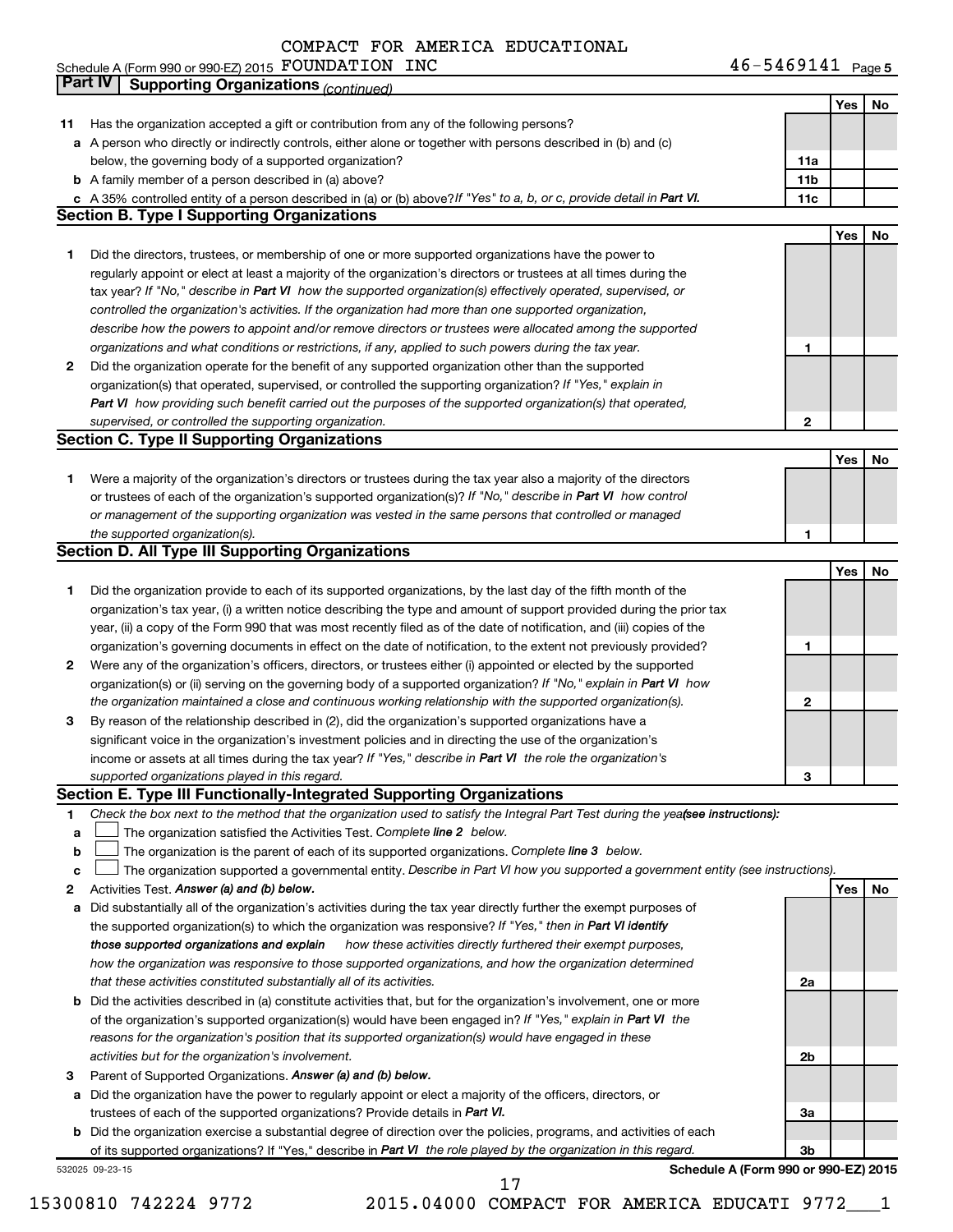#### 1 **Letter on Reck here if the organization satisfied the Integral Part Test as a qualifying trust on Nov. 20, 1970. See instructions. All Part V Type III Non-Functionally Integrated 509(a)(3) Supporting Organizations**

other Type III non-functionally integrated supporting organizations must complete Sections A through E.

|              | Section A - Adjusted Net Income                                                                                    | (A) Prior Year | (B) Current Year<br>(optional) |                                |
|--------------|--------------------------------------------------------------------------------------------------------------------|----------------|--------------------------------|--------------------------------|
| 1            | Net short-term capital gain                                                                                        | 1              |                                |                                |
| 2            | Recoveries of prior-year distributions                                                                             | $\mathbf{2}$   |                                |                                |
| 3            | Other gross income (see instructions)                                                                              | 3              |                                |                                |
| 4            | Add lines 1 through 3                                                                                              | 4              |                                |                                |
| 5            | Depreciation and depletion                                                                                         | 5              |                                |                                |
| 6            | Portion of operating expenses paid or incurred for production or                                                   |                |                                |                                |
|              | collection of gross income or for management, conservation, or                                                     |                |                                |                                |
|              | maintenance of property held for production of income (see instructions)                                           | 6              |                                |                                |
| 7            | Other expenses (see instructions)                                                                                  | $\overline{7}$ |                                |                                |
| 8            | Adjusted Net Income (subtract lines 5, 6 and 7 from line 4)                                                        | 8              |                                |                                |
|              | <b>Section B - Minimum Asset Amount</b>                                                                            |                | (A) Prior Year                 | (B) Current Year<br>(optional) |
| 1            | Aggregate fair market value of all non-exempt-use assets (see                                                      |                |                                |                                |
|              | instructions for short tax year or assets held for part of year):                                                  |                |                                |                                |
|              | a Average monthly value of securities                                                                              | 1a             |                                |                                |
|              | <b>b</b> Average monthly cash balances                                                                             | 1b             |                                |                                |
|              | <b>c</b> Fair market value of other non-exempt-use assets                                                          | 1c             |                                |                                |
|              | d Total (add lines 1a, 1b, and 1c)                                                                                 | 1d             |                                |                                |
|              | e Discount claimed for blockage or other                                                                           |                |                                |                                |
|              | factors (explain in detail in <b>Part VI</b> ):                                                                    |                |                                |                                |
| $\mathbf{2}$ | Acquisition indebtedness applicable to non-exempt-use assets                                                       | $\mathbf{2}$   |                                |                                |
| З            | Subtract line 2 from line 1d                                                                                       | 3              |                                |                                |
| 4            | Cash deemed held for exempt use. Enter 1-1/2% of line 3 (for greater amount,                                       |                |                                |                                |
|              | see instructions).                                                                                                 | 4              |                                |                                |
| 5            | Net value of non-exempt-use assets (subtract line 4 from line 3)                                                   | 5              |                                |                                |
| 6            | 035. Multiply line 5 by                                                                                            | 6              |                                |                                |
| 7            | Recoveries of prior-year distributions                                                                             | $\overline{7}$ |                                |                                |
| 8            | Minimum Asset Amount (add line 7 to line 6)                                                                        | 8              |                                |                                |
|              | <b>Section C - Distributable Amount</b>                                                                            |                |                                | <b>Current Year</b>            |
| 1            | Adjusted net income for prior year (from Section A, line 8, Column A)                                              | 1              |                                |                                |
| $\mathbf{2}$ | Enter 85% of line 1                                                                                                | $\mathbf{2}$   |                                |                                |
| З            | Minimum asset amount for prior year (from Section B, line 8, Column A)                                             | 3              |                                |                                |
| 4            | Enter greater of line 2 or line 3                                                                                  | 4              |                                |                                |
| 5            | Income tax imposed in prior year                                                                                   | 5              |                                |                                |
| 6            | <b>Distributable Amount.</b> Subtract line 5 from line 4, unless subject to                                        |                |                                |                                |
|              | emergency temporary reduction (see instructions)                                                                   | 6              |                                |                                |
| ۰.           | يبمبان الصا<br>$\mathbf{r}$ , $\mathbf{r}$ , $\mathbf{r}$ , $\mathbf{r}$ , $\mathbf{r}$ , $\mathbf{r}$<br>$\cdots$ |                |                                |                                |

**7** Check here if the current year is the organization's first as a non-functionally-integrated Type III supporting organization (see † instructions).

**Schedule A (Form 990 or 990-EZ) 2015**

532026 09-23-15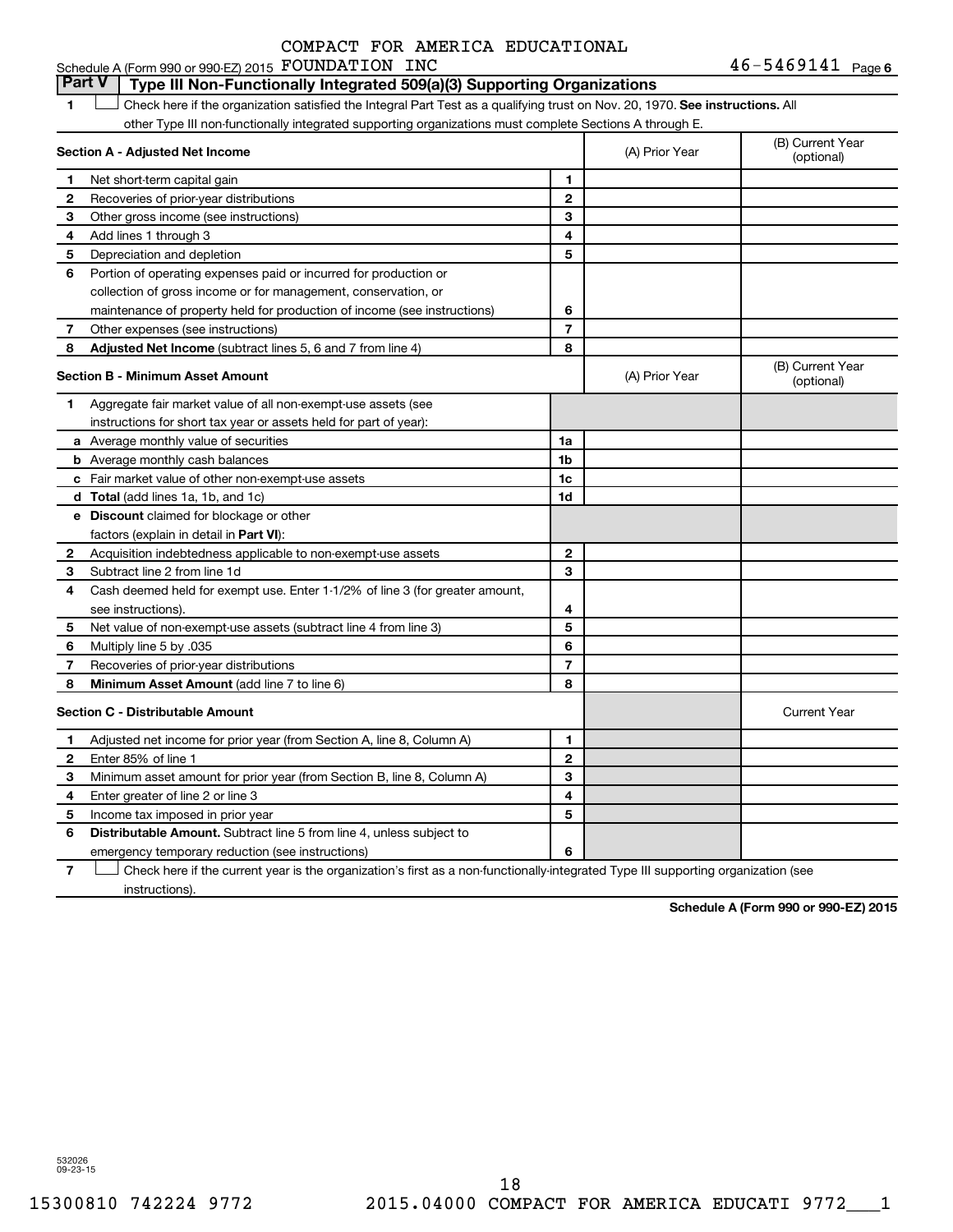|                | Schedule A (Form 990 or 990-EZ) 2015 FOUNDATION INC                                        |                             |                           | $46 - 5469141$ Page 7 |
|----------------|--------------------------------------------------------------------------------------------|-----------------------------|---------------------------|-----------------------|
| <b>Part V</b>  | Type III Non-Functionally Integrated 509(a)(3) Supporting Organizations (continued)        |                             |                           |                       |
|                | <b>Section D - Distributions</b>                                                           |                             |                           | <b>Current Year</b>   |
| 1              | Amounts paid to supported organizations to accomplish exempt purposes                      |                             |                           |                       |
| 2              | Amounts paid to perform activity that directly furthers exempt purposes of supported       |                             |                           |                       |
|                | organizations, in excess of income from activity                                           |                             |                           |                       |
| 3              | Administrative expenses paid to accomplish exempt purposes of supported organizations      |                             |                           |                       |
| 4              | Amounts paid to acquire exempt-use assets                                                  |                             |                           |                       |
| 5              | Qualified set-aside amounts (prior IRS approval required)                                  |                             |                           |                       |
| 6              | Other distributions (describe in <b>Part VI</b> ). See instructions.                       |                             |                           |                       |
| 7              | Total annual distributions. Add lines 1 through 6.                                         |                             |                           |                       |
| 8              | Distributions to attentive supported organizations to which the organization is responsive |                             |                           |                       |
|                | (provide details in Part VI). See instructions.                                            |                             |                           |                       |
| 9              | Distributable amount for 2015 from Section C, line 6                                       |                             |                           |                       |
| 10             | Line 8 amount divided by Line 9 amount                                                     |                             |                           |                       |
|                |                                                                                            | (i)                         | (ii)                      | (iii)                 |
|                |                                                                                            | <b>Excess Distributions</b> | <b>Underdistributions</b> | <b>Distributable</b>  |
|                | Section E - Distribution Allocations (see instructions)                                    |                             | Pre-2015                  | Amount for 2015       |
| 1              | Distributable amount for 2015 from Section C, line 6                                       |                             |                           |                       |
| 2              | Underdistributions, if any, for years prior to 2015                                        |                             |                           |                       |
|                | (reasonable cause required-see instructions)                                               |                             |                           |                       |
| 3              | Excess distributions carryover, if any, to 2015:                                           |                             |                           |                       |
| a              |                                                                                            |                             |                           |                       |
| b              |                                                                                            |                             |                           |                       |
| c              |                                                                                            |                             |                           |                       |
|                | d From 2013                                                                                |                             |                           |                       |
|                | e From 2014                                                                                |                             |                           |                       |
|                | f Total of lines 3a through e                                                              |                             |                           |                       |
|                | g Applied to underdistributions of prior years                                             |                             |                           |                       |
|                | h Applied to 2015 distributable amount                                                     |                             |                           |                       |
| Ť.             | Carryover from 2010 not applied (see instructions)                                         |                             |                           |                       |
|                | Remainder. Subtract lines 3g, 3h, and 3i from 3f.                                          |                             |                           |                       |
| 4              | Distributions for 2015 from Section D,                                                     |                             |                           |                       |
|                | line $7:$                                                                                  |                             |                           |                       |
|                | a Applied to underdistributions of prior years                                             |                             |                           |                       |
|                | <b>b</b> Applied to 2015 distributable amount                                              |                             |                           |                       |
|                | c Remainder. Subtract lines 4a and 4b from 4.                                              |                             |                           |                       |
|                | 5 Remaining underdistributions for years prior to 2015, if                                 |                             |                           |                       |
|                | any. Subtract lines 3q and 4a from line 2 (if amount                                       |                             |                           |                       |
|                | greater than zero, see instructions).                                                      |                             |                           |                       |
| 6              | Remaining underdistributions for 2015. Subtract lines 3h                                   |                             |                           |                       |
|                | and 4b from line 1 (if amount greater than zero, see                                       |                             |                           |                       |
|                | instructions).                                                                             |                             |                           |                       |
| $\overline{7}$ | Excess distributions carryover to 2016. Add lines 3j                                       |                             |                           |                       |
|                | and 4c.                                                                                    |                             |                           |                       |
| 8              | Breakdown of line 7:                                                                       |                             |                           |                       |
| а              |                                                                                            |                             |                           |                       |
| b              |                                                                                            |                             |                           |                       |
|                | c Excess from 2013                                                                         |                             |                           |                       |
|                | d Excess from 2014                                                                         |                             |                           |                       |
|                | e Excess from 2015                                                                         |                             |                           |                       |
|                |                                                                                            |                             |                           |                       |

**Schedule A (Form 990 or 990-EZ) 2015**

532027 09-23-15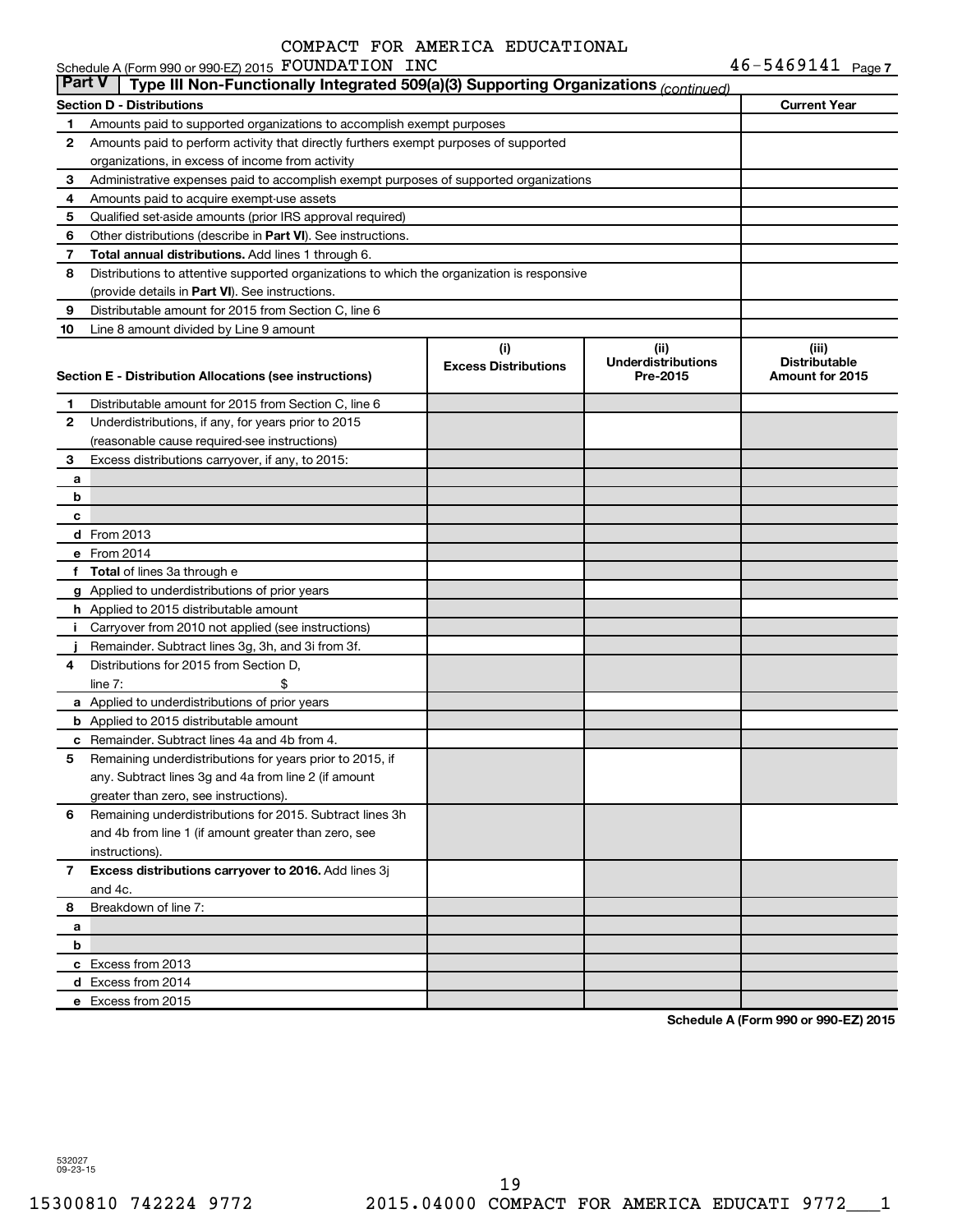|                 | Schedule A (Form 990 or 990 EZ) 2015 FOUNDATION INC                                                                                                                                                                                                                                                                                                                                                                                                                                                                                                                                        |  |    |  | 46-5469141 Page 8                    |  |
|-----------------|--------------------------------------------------------------------------------------------------------------------------------------------------------------------------------------------------------------------------------------------------------------------------------------------------------------------------------------------------------------------------------------------------------------------------------------------------------------------------------------------------------------------------------------------------------------------------------------------|--|----|--|--------------------------------------|--|
| <b>Part VI</b>  | Supplemental Information. Provide the explanations required by Part II, line 10; Part II, line 17a or 17b; Part III, line 12;<br>Part IV, Section A, lines 1, 2, 3b, 3c, 4b, 4c, 5a, 6, 9a, 9b, 9c, 11a, 11b, and 11c; Part IV, Section B, lines 1 and 2; Part IV, Section C,<br>line 1; Part IV, Section D, lines 2 and 3; Part IV, Section E, lines 1c, 2a, 2b, 3a and 3b; Part V, line 1; Part V, Section B, line 1e; Part V,<br>Section D, lines 5, 6, and 8; and Part V, Section E, lines 2, 5, and 6. Also complete this part for any additional information.<br>(See instructions.) |  |    |  |                                      |  |
|                 |                                                                                                                                                                                                                                                                                                                                                                                                                                                                                                                                                                                            |  |    |  |                                      |  |
|                 |                                                                                                                                                                                                                                                                                                                                                                                                                                                                                                                                                                                            |  |    |  |                                      |  |
|                 |                                                                                                                                                                                                                                                                                                                                                                                                                                                                                                                                                                                            |  |    |  |                                      |  |
|                 |                                                                                                                                                                                                                                                                                                                                                                                                                                                                                                                                                                                            |  |    |  |                                      |  |
|                 |                                                                                                                                                                                                                                                                                                                                                                                                                                                                                                                                                                                            |  |    |  |                                      |  |
|                 |                                                                                                                                                                                                                                                                                                                                                                                                                                                                                                                                                                                            |  |    |  |                                      |  |
|                 |                                                                                                                                                                                                                                                                                                                                                                                                                                                                                                                                                                                            |  |    |  |                                      |  |
|                 |                                                                                                                                                                                                                                                                                                                                                                                                                                                                                                                                                                                            |  |    |  |                                      |  |
|                 |                                                                                                                                                                                                                                                                                                                                                                                                                                                                                                                                                                                            |  |    |  |                                      |  |
|                 |                                                                                                                                                                                                                                                                                                                                                                                                                                                                                                                                                                                            |  |    |  |                                      |  |
|                 |                                                                                                                                                                                                                                                                                                                                                                                                                                                                                                                                                                                            |  |    |  |                                      |  |
|                 |                                                                                                                                                                                                                                                                                                                                                                                                                                                                                                                                                                                            |  |    |  |                                      |  |
|                 |                                                                                                                                                                                                                                                                                                                                                                                                                                                                                                                                                                                            |  |    |  |                                      |  |
|                 |                                                                                                                                                                                                                                                                                                                                                                                                                                                                                                                                                                                            |  |    |  |                                      |  |
|                 |                                                                                                                                                                                                                                                                                                                                                                                                                                                                                                                                                                                            |  |    |  |                                      |  |
|                 |                                                                                                                                                                                                                                                                                                                                                                                                                                                                                                                                                                                            |  |    |  |                                      |  |
|                 |                                                                                                                                                                                                                                                                                                                                                                                                                                                                                                                                                                                            |  |    |  |                                      |  |
|                 |                                                                                                                                                                                                                                                                                                                                                                                                                                                                                                                                                                                            |  |    |  |                                      |  |
|                 |                                                                                                                                                                                                                                                                                                                                                                                                                                                                                                                                                                                            |  |    |  |                                      |  |
|                 |                                                                                                                                                                                                                                                                                                                                                                                                                                                                                                                                                                                            |  |    |  |                                      |  |
|                 |                                                                                                                                                                                                                                                                                                                                                                                                                                                                                                                                                                                            |  |    |  |                                      |  |
|                 |                                                                                                                                                                                                                                                                                                                                                                                                                                                                                                                                                                                            |  |    |  |                                      |  |
|                 |                                                                                                                                                                                                                                                                                                                                                                                                                                                                                                                                                                                            |  |    |  |                                      |  |
|                 |                                                                                                                                                                                                                                                                                                                                                                                                                                                                                                                                                                                            |  |    |  |                                      |  |
|                 |                                                                                                                                                                                                                                                                                                                                                                                                                                                                                                                                                                                            |  |    |  |                                      |  |
|                 |                                                                                                                                                                                                                                                                                                                                                                                                                                                                                                                                                                                            |  |    |  |                                      |  |
|                 |                                                                                                                                                                                                                                                                                                                                                                                                                                                                                                                                                                                            |  |    |  |                                      |  |
|                 |                                                                                                                                                                                                                                                                                                                                                                                                                                                                                                                                                                                            |  |    |  |                                      |  |
| 532028 09-23-15 |                                                                                                                                                                                                                                                                                                                                                                                                                                                                                                                                                                                            |  | 20 |  | Schedule A (Form 990 or 990-EZ) 2015 |  |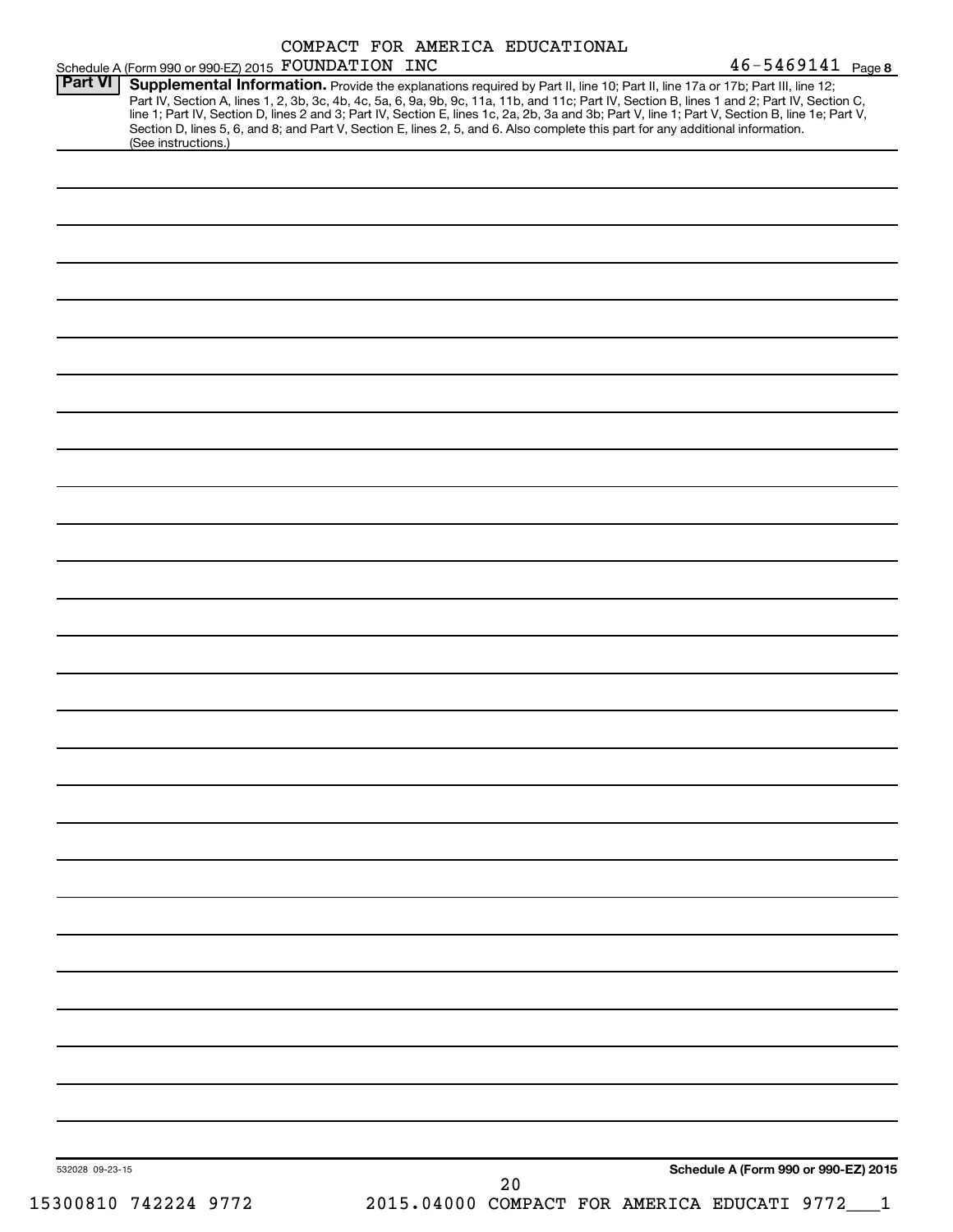**(Form 990, 990-EZ,**

#### Department of the Treasury Internal Revenue Service

### **Schedule B Schedule of Contributors**

**or 990-PF) | Attach to Form 990, Form 990-EZ, or Form 990-PF. | Information about Schedule B (Form 990, 990-EZ, or 990-PF) and** its instructions is at www.irs.gov/form990.

OMB No. 1545-0047

**2015**

**Name of the organization Employer identification number**

|  | COMPACT FOR AMERICA EDUCATIONAL |
|--|---------------------------------|
|  |                                 |

FOUNDATION INC  $\vert$  46-5469141

| Filers of:         | Section:                                                                  |
|--------------------|---------------------------------------------------------------------------|
| Form 990 or 990-EZ | $ \mathbf{X} $ 501(c)( 3) (enter number) organization                     |
|                    | 4947(a)(1) nonexempt charitable trust not treated as a private foundation |
|                    | 527 political organization                                                |
| Form 990-PF        | 501(c)(3) exempt private foundation                                       |
|                    | 4947(a)(1) nonexempt charitable trust treated as a private foundation     |
|                    | 501(c)(3) taxable private foundation                                      |

Check if your organization is covered by the General Rule or a Special Rule.

**Note.**  Only a section 501(c)(7), (8), or (10) organization can check boxes for both the General Rule and a Special Rule. See instructions.

#### **General Rule**

 $\Box$ 

For an organization filing Form 990, 990-EZ, or 990-PF that received, during the year, contributions totaling \$5,000 or more (in money or property) from any one contributor. Complete Parts I and II. See instructions for determining a contributor's total contributions.

#### **Special Rules**

any one contributor, during the year, total contributions of the greater of **(1)** \$5,000 or **(2)** 2% of the amount on (i) Form 990, Part VIII, line 1h,  $\boxed{\text{X}}$  For an organization described in section 501(c)(3) filing Form 990 or 990-EZ that met the 33 1/3% support test of the regulations under sections 509(a)(1) and 170(b)(1)(A)(vi), that checked Schedule A (Form 990 or 990-EZ), Part II, line 13, 16a, or 16b, and that received from or (ii) Form 990-EZ, line 1. Complete Parts I and II.

year, total contributions of more than \$1,000 *exclusively* for religious, charitable, scientific, literary, or educational purposes, or for For an organization described in section 501(c)(7), (8), or (10) filing Form 990 or 990-EZ that received from any one contributor, during the the prevention of cruelty to children or animals. Complete Parts I, II, and III.  $\Box$ 

purpose. Do not complete any of the parts unless the General Rule applies to this organization because it received nonexclusively year, contributions exclusively for religious, charitable, etc., purposes, but no such contributions totaled more than \$1,000. If this box is checked, enter here the total contributions that were received during the year for an exclusively religious, charitable, etc., For an organization described in section 501(c)(7), (8), or (10) filing Form 990 or 990-EZ that received from any one contributor, during the religious, charitable, etc., contributions totaling \$5,000 or more during the year  $\ldots$  $\ldots$  $\ldots$  $\ldots$  $\ldots$  $\ldots$  $\Box$ 

**Caution.** An organization that is not covered by the General Rule and/or the Special Rules does not file Schedule B (Form 990, 990-EZ, or 990-PF),  **must** but it answer "No" on Part IV, line 2, of its Form 990; or check the box on line H of its Form 990-EZ or on its Form 990-PF, Part I, line 2, to certify that it does not meet the filing requirements of Schedule B (Form 990, 990-EZ, or 990-PF).

LHA For Paperwork Reduction Act Notice, see the Instructions for Form 990, 990-EZ, or 990-PF. Schedule B (Form 990, 990-EZ, or 990-PF) (2015)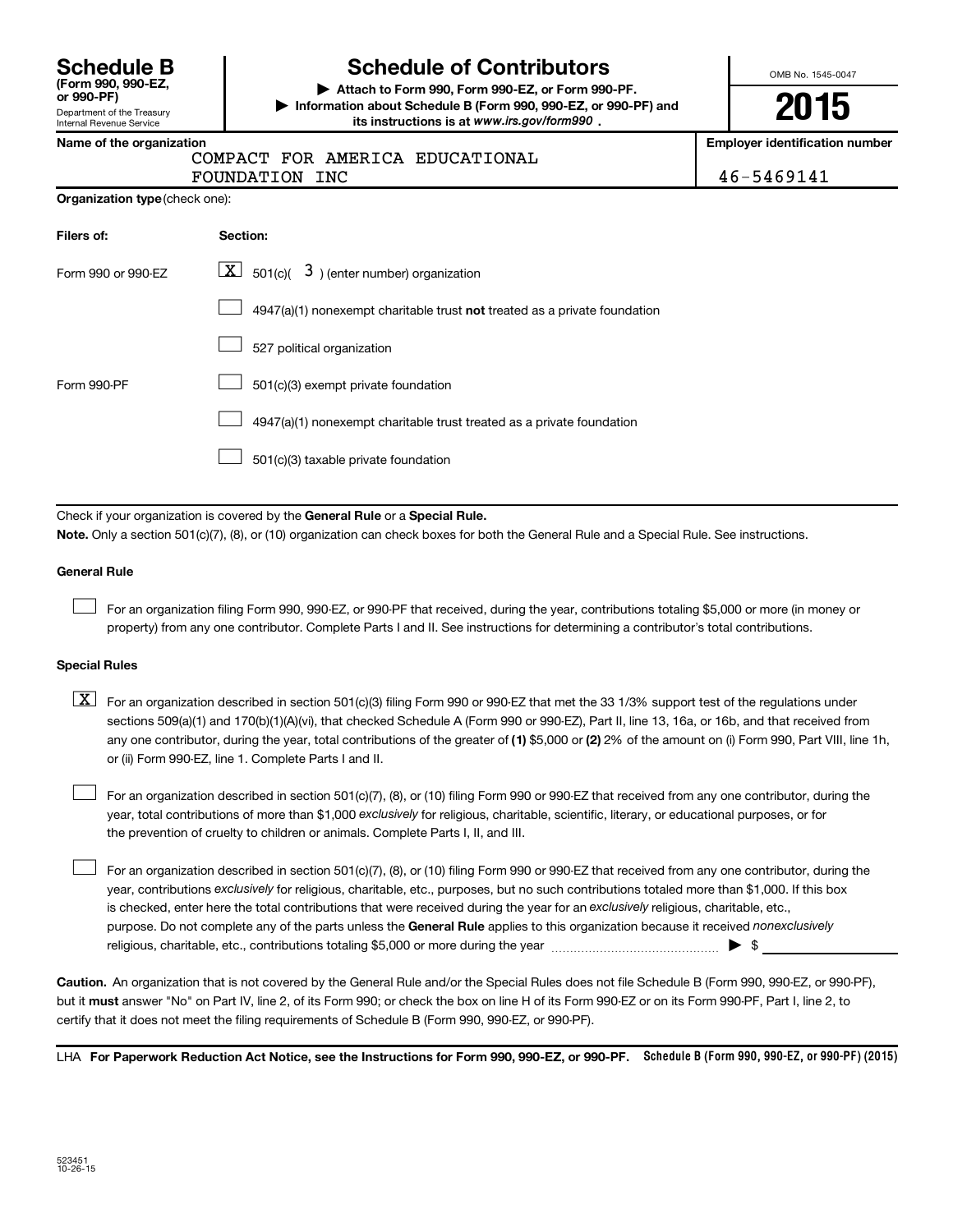#### Schedule B (Form 990, 990-EZ, or 990-PF) (2015)

**Name of organization Employer identification number** COMPACT FOR AMERICA EDUCATIONAL FOUNDATION INC 46-5469141

| (a) | (b)                        | (c)                        | (d)                                                                                                                |
|-----|----------------------------|----------------------------|--------------------------------------------------------------------------------------------------------------------|
| No. | Name, address, and ZIP + 4 | <b>Total contributions</b> | Type of contribution                                                                                               |
| 1   |                            | 500,000.<br>\$             | $\overline{\mathbf{X}}$<br>Person<br>Payroll<br><b>Noncash</b><br>(Complete Part II for<br>noncash contributions.) |
| (a) | (b)                        | (c)                        | (d)                                                                                                                |
| No. | Name, address, and ZIP + 4 | <b>Total contributions</b> | Type of contribution                                                                                               |
| 2   |                            | 20,000.<br>\$              | $\mathbf{X}$<br>Person<br>Payroll<br><b>Noncash</b><br>(Complete Part II for<br>noncash contributions.)            |
| (a) | (b)                        | (c)                        | (d)                                                                                                                |
| No. | Name, address, and ZIP + 4 | <b>Total contributions</b> | Type of contribution                                                                                               |
| 3   |                            | 50,000.<br>\$              | $\overline{\mathbf{X}}$<br>Person<br>Payroll<br><b>Noncash</b><br>(Complete Part II for<br>noncash contributions.) |
| (a) | (b)                        | (c)                        | (d)                                                                                                                |
| No. | Name, address, and ZIP + 4 | <b>Total contributions</b> | Type of contribution                                                                                               |
| 4   |                            | 25,000.<br>\$              | $\overline{\mathbf{X}}$<br>Person<br>Payroll<br><b>Noncash</b><br>(Complete Part II for<br>noncash contributions.) |
| (a) | (b)                        | (c)                        | (d)                                                                                                                |
| No. | Name, address, and ZIP + 4 | <b>Total contributions</b> | Type of contribution                                                                                               |
|     |                            | \$                         | Person<br>Payroll<br><b>Noncash</b><br>(Complete Part II for<br>noncash contributions.)                            |
| (a) | (b)                        | (c)                        | (d)                                                                                                                |
| No. | Name, address, and ZIP + 4 | <b>Total contributions</b> | Type of contribution                                                                                               |
|     |                            | \$                         | Person<br>Payroll<br><b>Noncash</b><br>(Complete Part II for<br>noncash contributions.)                            |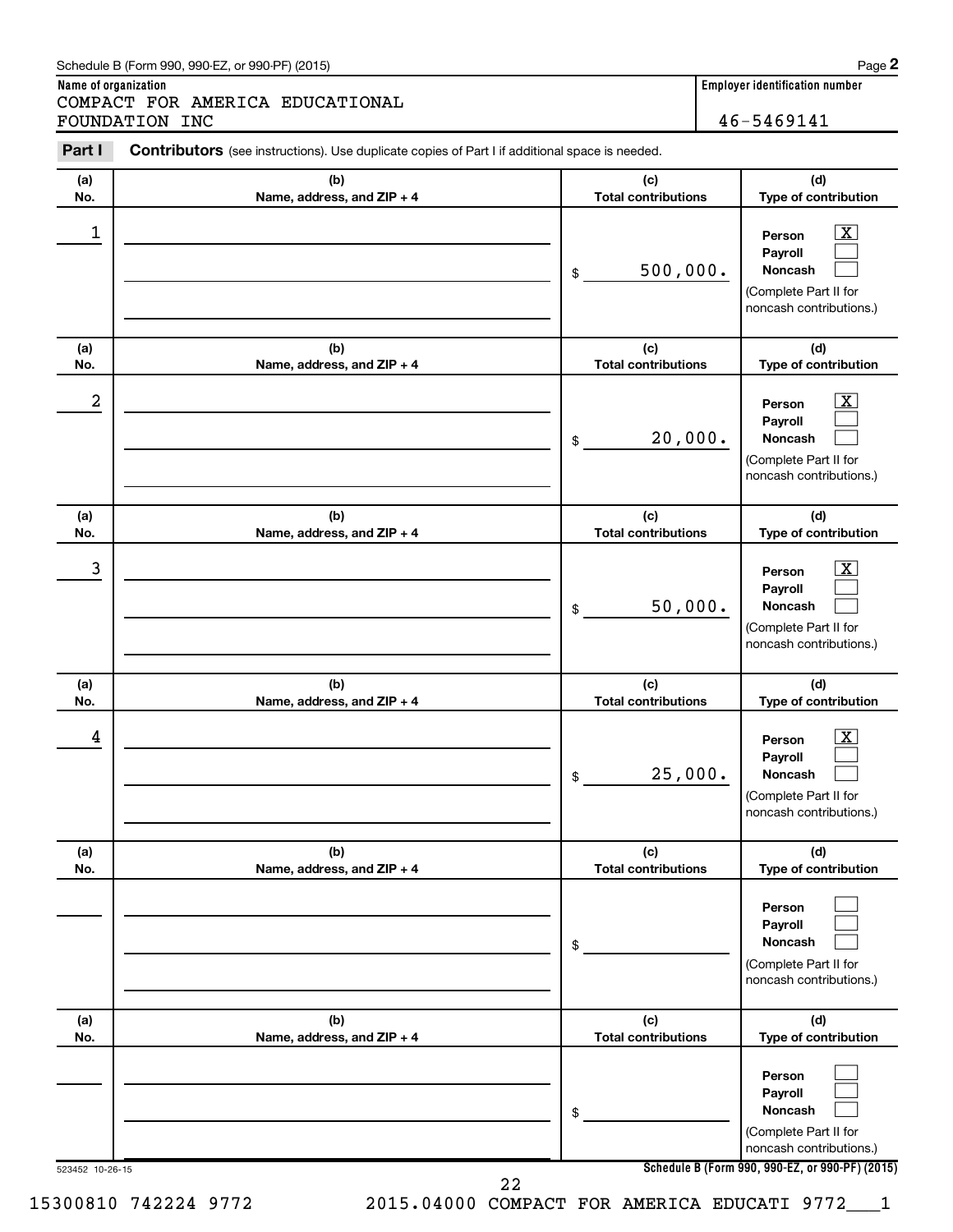| Part II                      | Noncash Property (see instructions). Use duplicate copies of Part II if additional space is needed. |                                                |                      |
|------------------------------|-----------------------------------------------------------------------------------------------------|------------------------------------------------|----------------------|
| (a)<br>No.<br>from<br>Part I | (b)<br>Description of noncash property given                                                        | (c)<br>FMV (or estimate)<br>(see instructions) | (d)<br>Date received |
|                              |                                                                                                     | \$                                             |                      |
| (a)<br>No.<br>from<br>Part I | (b)<br>Description of noncash property given                                                        | (c)<br>FMV (or estimate)<br>(see instructions) | (d)<br>Date received |
|                              |                                                                                                     | $\frac{1}{2}$                                  |                      |
| (a)<br>No.<br>from<br>Part I | (b)<br>Description of noncash property given                                                        | (c)<br>FMV (or estimate)<br>(see instructions) | (d)<br>Date received |
|                              |                                                                                                     | $\frac{1}{2}$                                  |                      |
| (a)<br>No.<br>from<br>Part I | (b)<br>Description of noncash property given                                                        | (c)<br>FMV (or estimate)<br>(see instructions) | (d)<br>Date received |
|                              |                                                                                                     | \$                                             |                      |
| (a)<br>No.<br>from<br>Part I | (b)<br>Description of noncash property given                                                        | (c)<br>FMV (or estimate)<br>(see instructions) | (d)<br>Date received |
|                              |                                                                                                     | \$                                             |                      |
| (a)<br>No.<br>from<br>Part I | (b)<br>Description of noncash property given                                                        | (c)<br>FMV (or estimate)<br>(see instructions) | (d)<br>Date received |
|                              |                                                                                                     | \$                                             |                      |

**Name of organization Employer identification number**

Schedule B (Form 990, 990-EZ, or 990-PF) (2015)

15300810 742224 9772 2015.04000 COMPACT FOR AMERICA EDUCATI 9772\_\_\_1

**3**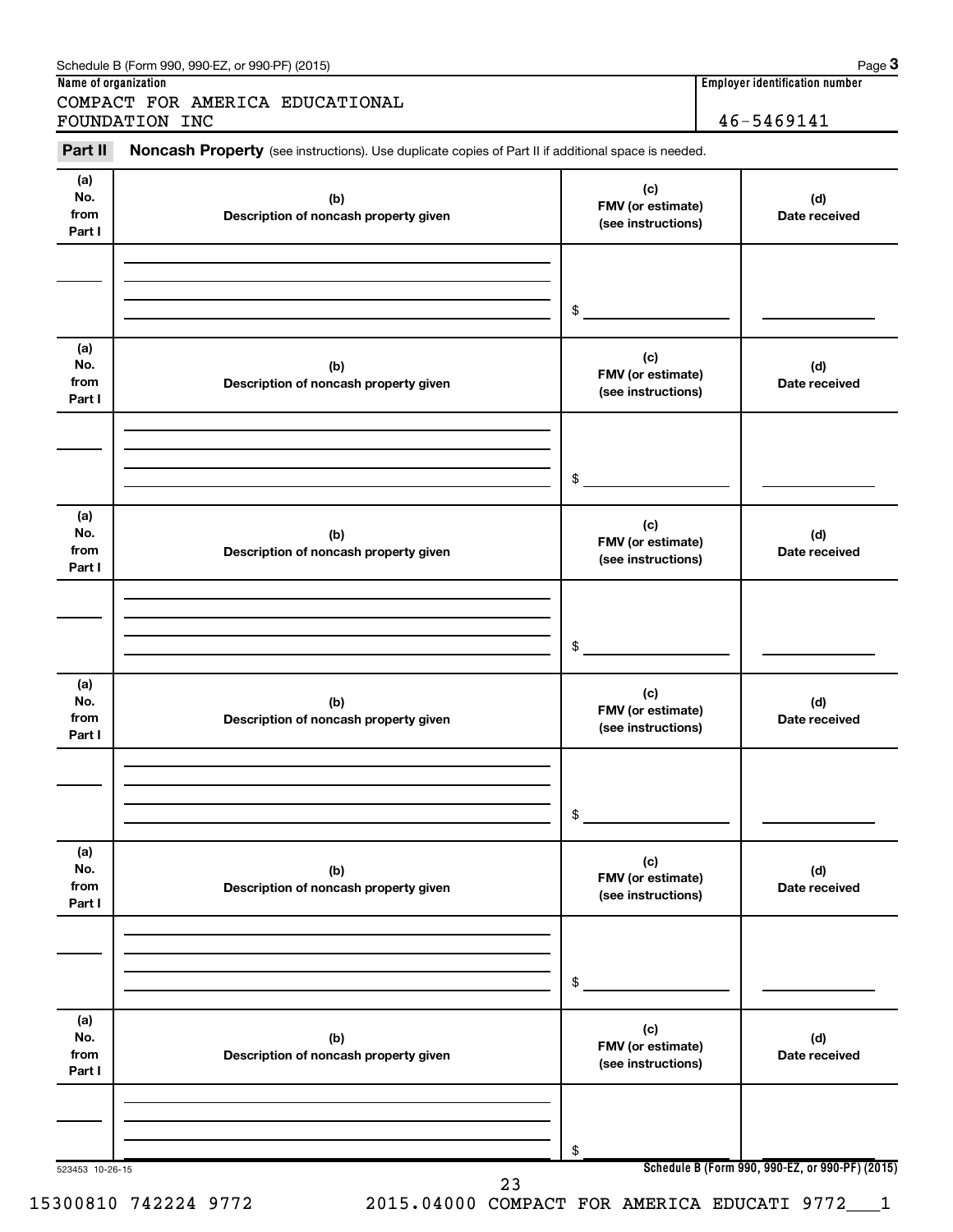| Name of organization | COMPACT FOR AMERICA EDUCATIONAL                                                                                                                                                                                                                                                 |                      | <b>Employer identification number</b>           |
|----------------------|---------------------------------------------------------------------------------------------------------------------------------------------------------------------------------------------------------------------------------------------------------------------------------|----------------------|-------------------------------------------------|
| FOUNDATION INC       |                                                                                                                                                                                                                                                                                 |                      | 46-5469141                                      |
| Part III             | Exclusively religious, charitable, etc., contributions to organizations described in section $501(c)(7)$ , (8), or (10) that total more than \$1,000 for<br>the year from any one contributor. Complete columns (a) through (e) and the following line entry. For organizations |                      |                                                 |
|                      | completing Part III, enter the total of exclusively religious, charitable, etc., contributions of \$1,000 or less for the year. (Enter this info. once.)<br>Use duplicate copies of Part III if additional space is needed.                                                     |                      | $\blacktriangleright$ \$                        |
| (a) No.              |                                                                                                                                                                                                                                                                                 |                      |                                                 |
| `from<br>Part I      | (b) Purpose of gift                                                                                                                                                                                                                                                             | (c) Use of gift      | (d) Description of how gift is held             |
|                      |                                                                                                                                                                                                                                                                                 |                      |                                                 |
|                      |                                                                                                                                                                                                                                                                                 |                      |                                                 |
|                      |                                                                                                                                                                                                                                                                                 |                      |                                                 |
|                      |                                                                                                                                                                                                                                                                                 | (e) Transfer of gift |                                                 |
|                      | Transferee's name, address, and ZIP + 4                                                                                                                                                                                                                                         |                      | Relationship of transferor to transferee        |
|                      |                                                                                                                                                                                                                                                                                 |                      |                                                 |
|                      |                                                                                                                                                                                                                                                                                 |                      |                                                 |
|                      |                                                                                                                                                                                                                                                                                 |                      |                                                 |
| (a) No.              |                                                                                                                                                                                                                                                                                 |                      |                                                 |
| `from<br>Part I      | (b) Purpose of gift                                                                                                                                                                                                                                                             | (c) Use of gift      | (d) Description of how gift is held             |
|                      |                                                                                                                                                                                                                                                                                 |                      |                                                 |
|                      |                                                                                                                                                                                                                                                                                 |                      |                                                 |
|                      |                                                                                                                                                                                                                                                                                 |                      |                                                 |
|                      |                                                                                                                                                                                                                                                                                 | (e) Transfer of gift |                                                 |
|                      | Transferee's name, address, and ZIP + 4                                                                                                                                                                                                                                         |                      | Relationship of transferor to transferee        |
|                      |                                                                                                                                                                                                                                                                                 |                      |                                                 |
|                      |                                                                                                                                                                                                                                                                                 |                      |                                                 |
|                      |                                                                                                                                                                                                                                                                                 |                      |                                                 |
| (a) No.<br>`from     | (b) Purpose of gift                                                                                                                                                                                                                                                             | (c) Use of gift      | (d) Description of how gift is held             |
| Part I               |                                                                                                                                                                                                                                                                                 |                      |                                                 |
|                      |                                                                                                                                                                                                                                                                                 |                      |                                                 |
|                      |                                                                                                                                                                                                                                                                                 |                      |                                                 |
|                      |                                                                                                                                                                                                                                                                                 |                      |                                                 |
|                      |                                                                                                                                                                                                                                                                                 | (e) Transfer of gift |                                                 |
|                      | Transferee's name, address, and ZIP + 4                                                                                                                                                                                                                                         |                      | Relationship of transferor to transferee        |
|                      |                                                                                                                                                                                                                                                                                 |                      |                                                 |
|                      |                                                                                                                                                                                                                                                                                 |                      |                                                 |
|                      |                                                                                                                                                                                                                                                                                 |                      |                                                 |
| (a) No.<br>from      | (b) Purpose of gift                                                                                                                                                                                                                                                             | (c) Use of gift      | (d) Description of how gift is held             |
| Part I               |                                                                                                                                                                                                                                                                                 |                      |                                                 |
|                      |                                                                                                                                                                                                                                                                                 |                      |                                                 |
|                      |                                                                                                                                                                                                                                                                                 |                      |                                                 |
|                      |                                                                                                                                                                                                                                                                                 | (e) Transfer of gift |                                                 |
|                      |                                                                                                                                                                                                                                                                                 |                      |                                                 |
|                      | Transferee's name, address, and ZIP + 4                                                                                                                                                                                                                                         |                      | Relationship of transferor to transferee        |
|                      |                                                                                                                                                                                                                                                                                 |                      |                                                 |
|                      |                                                                                                                                                                                                                                                                                 |                      |                                                 |
|                      |                                                                                                                                                                                                                                                                                 |                      | Schedule B (Form 990, 990-EZ, or 990-PF) (2015) |
| 523454 10-26-15      |                                                                                                                                                                                                                                                                                 |                      |                                                 |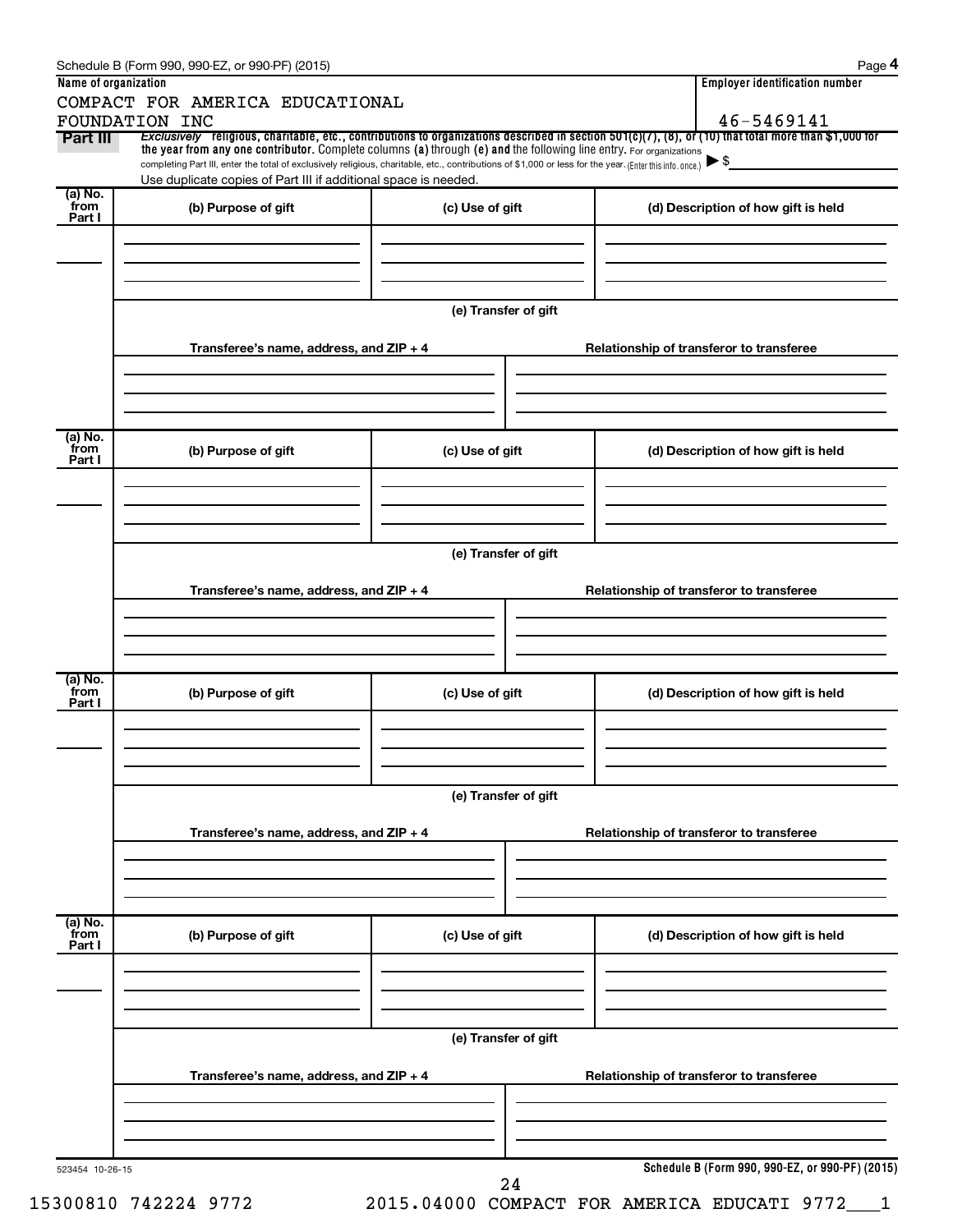## **SCHEDULE C**

Department of the Treasury Internal Revenue Service

### **Political Campaign and Lobbying Activities**

**Information about Schedule C (Form 990 or 990-EZ) and its instructions is at |**  *www.irs.gov/form990.* **(Form 990 or 990-EZ) For Organizations Exempt From Income Tax Under section 501(c) and section 527** Complete if the organization is described below. > Attach to Form 990 or Form 990-EZ.



#### **If the organization answered "Yes," on Form 990, Part IV, line 3, or Form 990-EZ, Part V, line 46 (Political Campaign Activities), then**

- Section 501(c)(3) organizations: Complete Parts I-A and B. Do not complete Part I-C.
- Section 501(c) (other than section 501(c)(3)) organizations: Complete Parts I-A and C below. Do not complete Part I-B.
- Section 527 organizations: Complete Part I-A only.

#### **If the organization answered "Yes," on Form 990, Part IV, line 4, or Form 990-EZ, Part VI, line 47 (Lobbying Activities), then**

- Section 501(c)(3) organizations that have filed Form 5768 (election under section 501(h)): Complete Part II-A. Do not complete Part II-B.
- Section 501(c)(3) organizations that have NOT filed Form 5768 (election under section 501(h)): Complete Part II-B. Do not complete Part II-A.

**If the organization answered "Yes," on Form 990, Part IV, line 5 (Proxy Tax) (see separate instructions) or Form 990-EZ, Part V, line 35c (Proxy Tax) (see separate instructions), then**

• Section 501(c)(4), (5), or (6) organizations: Complete Part III.

| Name of organization                    | COMPACT FOR AMERICA EDUCATIONAL                                                                                                                                                                                                                                                                                                                                                                                                                                                                                                                      |           |                                                                             | <b>Employer identification number</b>                                                                                                                       |
|-----------------------------------------|------------------------------------------------------------------------------------------------------------------------------------------------------------------------------------------------------------------------------------------------------------------------------------------------------------------------------------------------------------------------------------------------------------------------------------------------------------------------------------------------------------------------------------------------------|-----------|-----------------------------------------------------------------------------|-------------------------------------------------------------------------------------------------------------------------------------------------------------|
|                                         | FOUNDATION INC                                                                                                                                                                                                                                                                                                                                                                                                                                                                                                                                       |           |                                                                             | 46-5469141                                                                                                                                                  |
| Part I-A                                | Complete if the organization is exempt under section 501(c) or is a section 527 organization.                                                                                                                                                                                                                                                                                                                                                                                                                                                        |           |                                                                             |                                                                                                                                                             |
|                                         | 1 Provide a description of the organization's direct and indirect political campaign activities in Part IV.<br>2 Political expenditures material expension of the contract of the set of the contract of the set of the set of the set of the set of the set of the set of the set of the set of the set of the set of the set of the set of                                                                                                                                                                                                         |           |                                                                             | 0.<br>$\overline{0}$ .                                                                                                                                      |
| Part $I-B$                              | Complete if the organization is exempt under section 501(c)(3).                                                                                                                                                                                                                                                                                                                                                                                                                                                                                      |           |                                                                             |                                                                                                                                                             |
|                                         |                                                                                                                                                                                                                                                                                                                                                                                                                                                                                                                                                      |           |                                                                             | $\overline{0}$ .                                                                                                                                            |
|                                         |                                                                                                                                                                                                                                                                                                                                                                                                                                                                                                                                                      |           |                                                                             | $\overline{0}$ .                                                                                                                                            |
|                                         |                                                                                                                                                                                                                                                                                                                                                                                                                                                                                                                                                      |           |                                                                             | Yes<br><b>No</b>                                                                                                                                            |
|                                         |                                                                                                                                                                                                                                                                                                                                                                                                                                                                                                                                                      |           |                                                                             | Yes<br><b>No</b>                                                                                                                                            |
| <b>b</b> If "Yes," describe in Part IV. |                                                                                                                                                                                                                                                                                                                                                                                                                                                                                                                                                      |           |                                                                             |                                                                                                                                                             |
|                                         | Part I-C Complete if the organization is exempt under section 501(c), except section 501(c)(3).                                                                                                                                                                                                                                                                                                                                                                                                                                                      |           |                                                                             |                                                                                                                                                             |
|                                         | 1 Enter the amount directly expended by the filing organization for section 527 exempt function activities $\ldots$                                                                                                                                                                                                                                                                                                                                                                                                                                  |           |                                                                             |                                                                                                                                                             |
|                                         | 2 Enter the amount of the filing organization's funds contributed to other organizations for section 527                                                                                                                                                                                                                                                                                                                                                                                                                                             |           |                                                                             |                                                                                                                                                             |
|                                         | exempt function activities material content and content and content and content and content and content and content and content and content and content and content and content and content and content and content and conten                                                                                                                                                                                                                                                                                                                       |           |                                                                             | $\blacktriangleright$ s                                                                                                                                     |
|                                         | 3 Total exempt function expenditures. Add lines 1 and 2. Enter here and on Form 1120-POL,                                                                                                                                                                                                                                                                                                                                                                                                                                                            |           |                                                                             |                                                                                                                                                             |
|                                         |                                                                                                                                                                                                                                                                                                                                                                                                                                                                                                                                                      |           |                                                                             |                                                                                                                                                             |
|                                         |                                                                                                                                                                                                                                                                                                                                                                                                                                                                                                                                                      |           |                                                                             | Yes<br><b>No</b>                                                                                                                                            |
|                                         | Enter the names, addresses and employer identification number (EIN) of all section 527 political organizations to which the filing organization<br>made payments. For each organization listed, enter the amount paid from the filing organization's funds. Also enter the amount of political<br>contributions received that were promptly and directly delivered to a separate political organization, such as a separate segregated fund or a<br>political action committee (PAC). If additional space is needed, provide information in Part IV. |           |                                                                             |                                                                                                                                                             |
| (a) Name                                | (b) Address                                                                                                                                                                                                                                                                                                                                                                                                                                                                                                                                          | $(c)$ EIN | (d) Amount paid from<br>filing organization's<br>funds. If none, enter -0-. | (e) Amount of political<br>contributions received and<br>promptly and directly<br>delivered to a separate<br>political organization.<br>If none, enter -0-. |
|                                         |                                                                                                                                                                                                                                                                                                                                                                                                                                                                                                                                                      |           |                                                                             |                                                                                                                                                             |
|                                         |                                                                                                                                                                                                                                                                                                                                                                                                                                                                                                                                                      |           |                                                                             |                                                                                                                                                             |
|                                         |                                                                                                                                                                                                                                                                                                                                                                                                                                                                                                                                                      |           |                                                                             |                                                                                                                                                             |
|                                         |                                                                                                                                                                                                                                                                                                                                                                                                                                                                                                                                                      |           |                                                                             |                                                                                                                                                             |
|                                         |                                                                                                                                                                                                                                                                                                                                                                                                                                                                                                                                                      |           |                                                                             |                                                                                                                                                             |
|                                         |                                                                                                                                                                                                                                                                                                                                                                                                                                                                                                                                                      |           |                                                                             |                                                                                                                                                             |

**For Paperwork Reduction Act Notice, see the Instructions for Form 990 or 990-EZ. Schedule C (Form 990 or 990-EZ) 2015** LHA

532041 10-05-15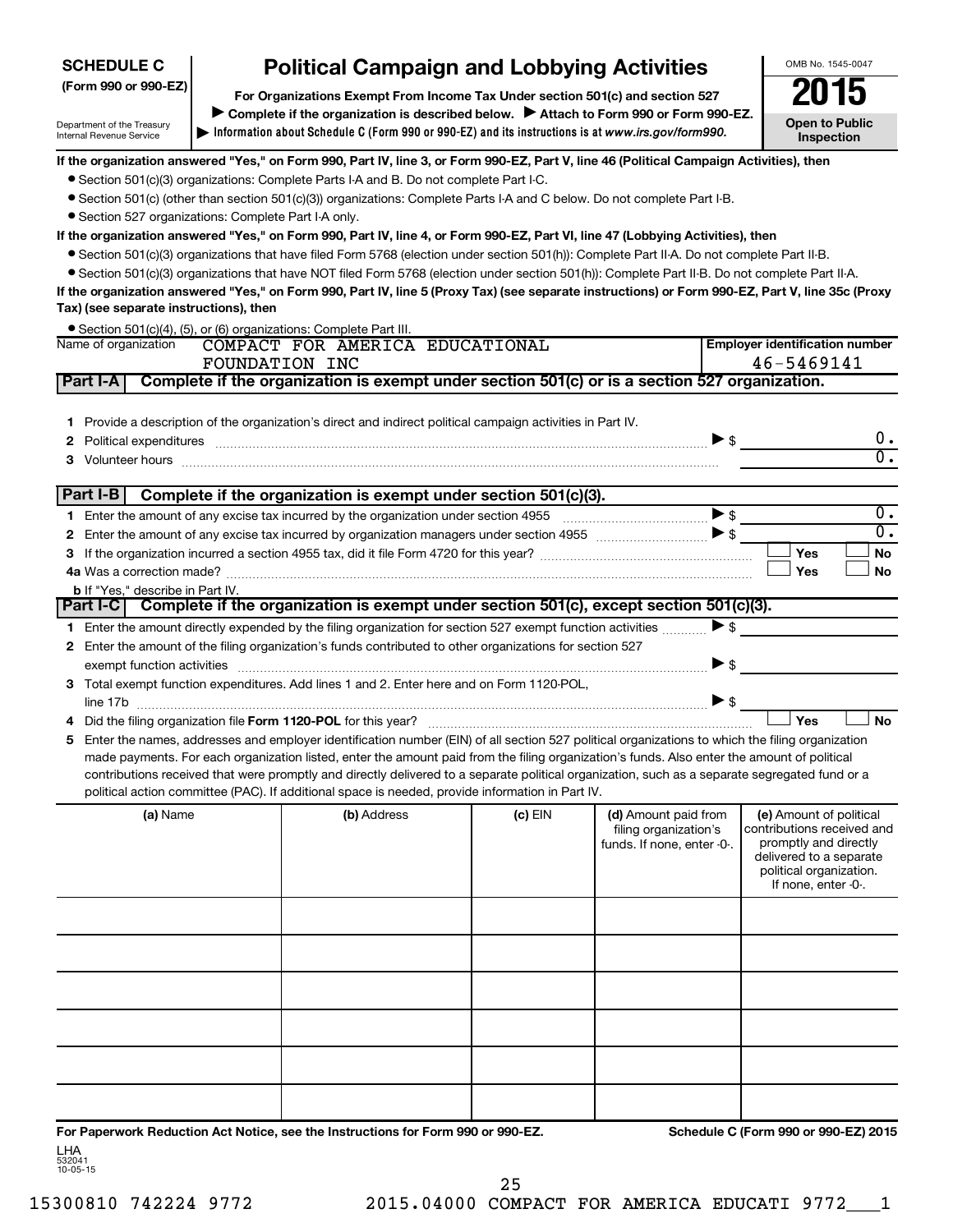| $46 - 5469141$ | Page 2 |
|----------------|--------|
|----------------|--------|

| Schedule C (Form 990 or 990-EZ) 2015 FOUNDATION INC                                                                                         |          |                                        |                                                                                  |                                                                                                                                   |                          | $46 - 5469141$ Page 2 |
|---------------------------------------------------------------------------------------------------------------------------------------------|----------|----------------------------------------|----------------------------------------------------------------------------------|-----------------------------------------------------------------------------------------------------------------------------------|--------------------------|-----------------------|
| Complete if the organization is exempt under section 501(c)(3) and filed Form 5768 (election under<br>Part II-A                             |          |                                        |                                                                                  |                                                                                                                                   |                          |                       |
| section 501(h)).                                                                                                                            |          |                                        |                                                                                  |                                                                                                                                   |                          |                       |
| A Check $\blacktriangleright$                                                                                                               |          |                                        |                                                                                  | if the filing organization belongs to an affiliated group (and list in Part IV each affiliated group member's name, address, EIN, |                          |                       |
| expenses, and share of excess lobbying expenditures).                                                                                       |          |                                        |                                                                                  |                                                                                                                                   |                          |                       |
| <b>B</b> Check <b>P</b>                                                                                                                     |          |                                        | if the filing organization checked box A and "limited control" provisions apply. |                                                                                                                                   |                          |                       |
|                                                                                                                                             |          | <b>Limits on Lobbying Expenditures</b> |                                                                                  |                                                                                                                                   | (a) Filing               | (b) Affiliated group  |
|                                                                                                                                             |          |                                        | (The term "expenditures" means amounts paid or incurred.)                        |                                                                                                                                   | organization's<br>totals | totals                |
|                                                                                                                                             |          |                                        |                                                                                  |                                                                                                                                   | 0.                       |                       |
| 1a Total lobbying expenditures to influence public opinion (grass roots lobbying)                                                           |          |                                        |                                                                                  |                                                                                                                                   | 0.                       |                       |
| <b>b</b> Total lobbying expenditures to influence a legislative body (direct lobbying) <i>manumanomeron</i>                                 |          |                                        |                                                                                  |                                                                                                                                   | 0.                       |                       |
| с                                                                                                                                           |          |                                        |                                                                                  |                                                                                                                                   | 704, 341.                |                       |
| d Other exempt purpose expenditures                                                                                                         |          |                                        |                                                                                  |                                                                                                                                   | 704, 341.                |                       |
|                                                                                                                                             |          |                                        |                                                                                  |                                                                                                                                   | 130,651.                 |                       |
| f Lobbying nontaxable amount. Enter the amount from the following table in both columns.<br>If the amount on line 1e, column (a) or (b) is: |          |                                        |                                                                                  |                                                                                                                                   |                          |                       |
| Not over \$500,000                                                                                                                          |          |                                        | The lobbying nontaxable amount is:<br>20% of the amount on line 1e.              |                                                                                                                                   |                          |                       |
| Over \$500,000 but not over \$1,000,000                                                                                                     |          |                                        | \$100,000 plus 15% of the excess over \$500,000.                                 |                                                                                                                                   |                          |                       |
| Over \$1,000,000 but not over \$1,500,000                                                                                                   |          |                                        | \$175,000 plus 10% of the excess over \$1,000,000                                |                                                                                                                                   |                          |                       |
| Over \$1,500,000 but not over \$17,000,000                                                                                                  |          |                                        | \$225,000 plus 5% of the excess over \$1,500,000.                                |                                                                                                                                   |                          |                       |
| Over \$17,000,000                                                                                                                           |          | \$1,000,000.                           |                                                                                  |                                                                                                                                   |                          |                       |
|                                                                                                                                             |          |                                        |                                                                                  |                                                                                                                                   |                          |                       |
|                                                                                                                                             |          |                                        |                                                                                  |                                                                                                                                   | 32,663.                  |                       |
| h Subtract line 1g from line 1a. If zero or less, enter -0-                                                                                 |          |                                        |                                                                                  |                                                                                                                                   | 0.                       |                       |
| i Subtract line 1f from line 1c. If zero or less, enter -0-                                                                                 |          |                                        |                                                                                  |                                                                                                                                   | 0.                       |                       |
| j If there is an amount other than zero on either line 1h or line 1i, did the organization file Form 4720                                   |          |                                        |                                                                                  |                                                                                                                                   |                          |                       |
| reporting section 4911 tax for this year?                                                                                                   |          |                                        |                                                                                  |                                                                                                                                   |                          | Yes<br>No             |
|                                                                                                                                             |          |                                        | 4-Year Averaging Period Under section 501(h)                                     |                                                                                                                                   |                          |                       |
| (Some organizations that made a section 501(h) election do not have to complete all of the five columns below.                              |          |                                        |                                                                                  |                                                                                                                                   |                          |                       |
|                                                                                                                                             |          |                                        | See the separate instructions for lines 2a through 2f.)                          |                                                                                                                                   |                          |                       |
|                                                                                                                                             |          |                                        | Lobbying Expenditures During 4-Year Averaging Period                             |                                                                                                                                   |                          |                       |
| Calendar year<br>(or fiscal year beginning in)                                                                                              | (a) 2012 |                                        | (b) 2013                                                                         | $(c)$ 2014                                                                                                                        | $(d)$ 2015               | (e) Total             |
|                                                                                                                                             |          |                                        |                                                                                  |                                                                                                                                   |                          |                       |
|                                                                                                                                             |          |                                        |                                                                                  |                                                                                                                                   |                          |                       |
| 2a Lobbying nontaxable amount                                                                                                               |          |                                        |                                                                                  |                                                                                                                                   | 0.                       |                       |
| <b>b</b> Lobbying ceiling amount                                                                                                            |          |                                        |                                                                                  |                                                                                                                                   |                          |                       |
| (150% of line 2a, column(e))                                                                                                                |          |                                        |                                                                                  |                                                                                                                                   |                          |                       |
|                                                                                                                                             |          |                                        |                                                                                  |                                                                                                                                   |                          |                       |
| c Total lobbying expenditures                                                                                                               |          |                                        |                                                                                  |                                                                                                                                   | 0.                       |                       |
|                                                                                                                                             |          |                                        |                                                                                  |                                                                                                                                   |                          |                       |
| d Grassroots nontaxable amount                                                                                                              |          |                                        |                                                                                  |                                                                                                                                   | 0.                       |                       |
| e Grassroots ceiling amount<br>(150% of line 2d, column (e))                                                                                |          |                                        |                                                                                  |                                                                                                                                   |                          |                       |
|                                                                                                                                             |          |                                        |                                                                                  |                                                                                                                                   |                          |                       |
| f Grassroots lobbying expenditures                                                                                                          |          |                                        |                                                                                  |                                                                                                                                   | 0.                       |                       |
|                                                                                                                                             |          |                                        |                                                                                  |                                                                                                                                   |                          |                       |

**Schedule C (Form 990 or 990-EZ) 2015**

532042 10-05-15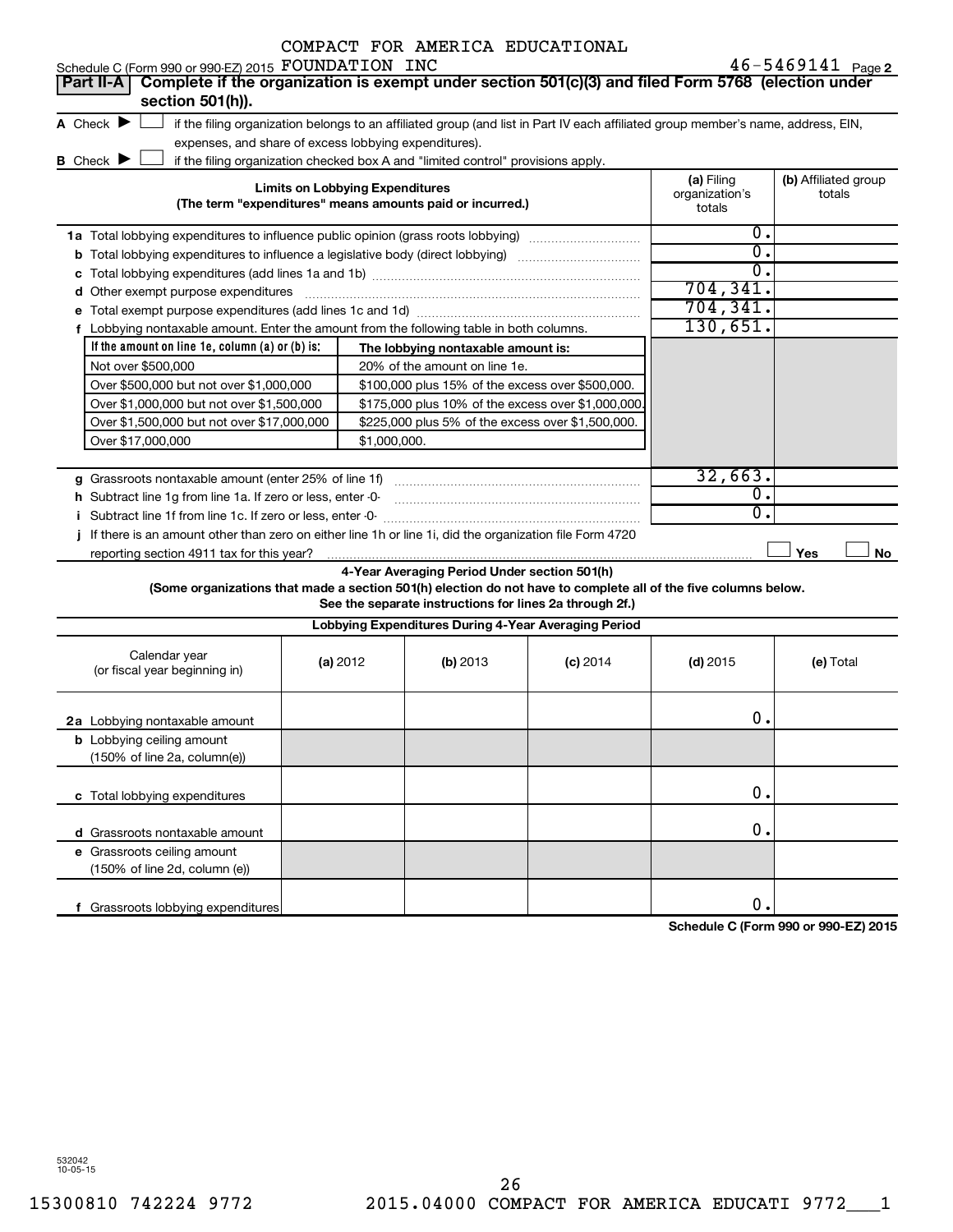#### Schedule C (Form 990 or 990-EZ) 2015  ${\rm \bf FOUNDATION}$   ${\rm \bf INC}$  and  ${\rm \bf A0}$  and  ${\rm \bf A0}$  and  ${\rm \bf A0}$  and  ${\rm \bf A0}$  and  ${\rm \bf A0}$  and  ${\rm \bf A0}$  and  ${\rm \bf A0}$  and  ${\rm \bf A0}$  and  ${\rm \bf A0}$  and  ${\rm \bf A0}$  and  ${\rm \bf A0}$  and  ${\rm \bf$

#### 46-5469141 Page 3

#### **Part II-B Complete if the organization is exempt under section 501(c)(3) and has NOT filed Form 5768 (election under section 501(h)).**

|              | For each "Yes," response on lines 1a through 1i below, provide in Part IV a detailed description                                                                                                                                            |     | (a)            |        | (b) |  |
|--------------|---------------------------------------------------------------------------------------------------------------------------------------------------------------------------------------------------------------------------------------------|-----|----------------|--------|-----|--|
|              | of the lobbying activity.                                                                                                                                                                                                                   | Yes | No             | Amount |     |  |
| 1            | During the year, did the filing organization attempt to influence foreign, national, state or<br>local legislation, including any attempt to influence public opinion on a legislative matter<br>or referendum, through the use of:         |     |                |        |     |  |
|              | <b>b</b> Paid staff or management (include compensation in expenses reported on lines 1c through 1i)?                                                                                                                                       |     |                |        |     |  |
|              |                                                                                                                                                                                                                                             |     |                |        |     |  |
|              |                                                                                                                                                                                                                                             |     |                |        |     |  |
|              |                                                                                                                                                                                                                                             |     |                |        |     |  |
|              | g Direct contact with legislators, their staffs, government officials, or a legislative body?                                                                                                                                               |     |                |        |     |  |
|              | h Rallies, demonstrations, seminars, conventions, speeches, lectures, or any similar means?                                                                                                                                                 |     |                |        |     |  |
|              |                                                                                                                                                                                                                                             |     |                |        |     |  |
|              | 2a Did the activities in line 1 cause the organization to be not described in section 501(c)(3)?                                                                                                                                            |     |                |        |     |  |
|              |                                                                                                                                                                                                                                             |     |                |        |     |  |
|              | c If "Yes," enter the amount of any tax incurred by organization managers under section 4912                                                                                                                                                |     |                |        |     |  |
|              | d If the filing organization incurred a section 4912 tax, did it file Form 4720 for this year?                                                                                                                                              |     |                |        |     |  |
|              | Part III-A Complete if the organization is exempt under section 501(c)(4), section 501(c)(5), or section<br>$501(c)(6)$ .                                                                                                                   |     |                |        |     |  |
|              |                                                                                                                                                                                                                                             |     |                | Yes    | No  |  |
| 1.           |                                                                                                                                                                                                                                             |     | $\mathbf{1}$   |        |     |  |
| 2            |                                                                                                                                                                                                                                             |     | $\overline{2}$ |        |     |  |
| з            |                                                                                                                                                                                                                                             |     | 3              |        |     |  |
|              | Part III-B Complete if the organization is exempt under section 501(c)(4), section 501(c)(5), or section<br>501(c)(6) and if either (a) BOTH Part III-A, lines 1 and 2, are answered "No," OR (b) Part III-A, line 3, is<br>answered "Yes." |     |                |        |     |  |
| 1            |                                                                                                                                                                                                                                             |     | 1              |        |     |  |
| $\mathbf{2}$ | Section 162(e) nondeductible lobbying and political expenditures (do not include amounts of political                                                                                                                                       |     |                |        |     |  |
|              | expenses for which the section 527(f) tax was paid).                                                                                                                                                                                        |     |                |        |     |  |
|              |                                                                                                                                                                                                                                             |     | 2a             |        |     |  |
|              | <b>b</b> Carryover from last year <b>contained to the contract of the contract of Carryover from last year contained to the contract of the contract of Carryover from last year</b>                                                        |     | 2b             |        |     |  |
|              |                                                                                                                                                                                                                                             |     | 2c             |        |     |  |
| 3            |                                                                                                                                                                                                                                             |     | 3              |        |     |  |
| 4            | If notices were sent and the amount on line 2c exceeds the amount on line 3, what portion of the excess                                                                                                                                     |     |                |        |     |  |
|              | does the organization agree to carryover to the reasonable estimate of nondeductible lobbying and political                                                                                                                                 |     |                |        |     |  |
|              |                                                                                                                                                                                                                                             |     | 4              |        |     |  |
| 5            |                                                                                                                                                                                                                                             |     | 5              |        |     |  |
|              | Part IV  <br><b>Supplemental Information</b>                                                                                                                                                                                                |     |                |        |     |  |
|              | Provide the descriptions required for Part I-A, line 1; Part I-B, line 4; Part I-C, line 5; Part II-A (affiliated group list); Part II-A, lines 1 and 2 (see                                                                                |     |                |        |     |  |
|              | instructions); and Part II-B, line 1. Also, complete this part for any additional information.                                                                                                                                              |     |                |        |     |  |

PART I-A, LINE 1:

#### NO POLITICAL CAMPAIGN ACTIVITIES TOOK PLACE DURING THE YEAR.

**Schedule C (Form 990 or 990-EZ) 2015**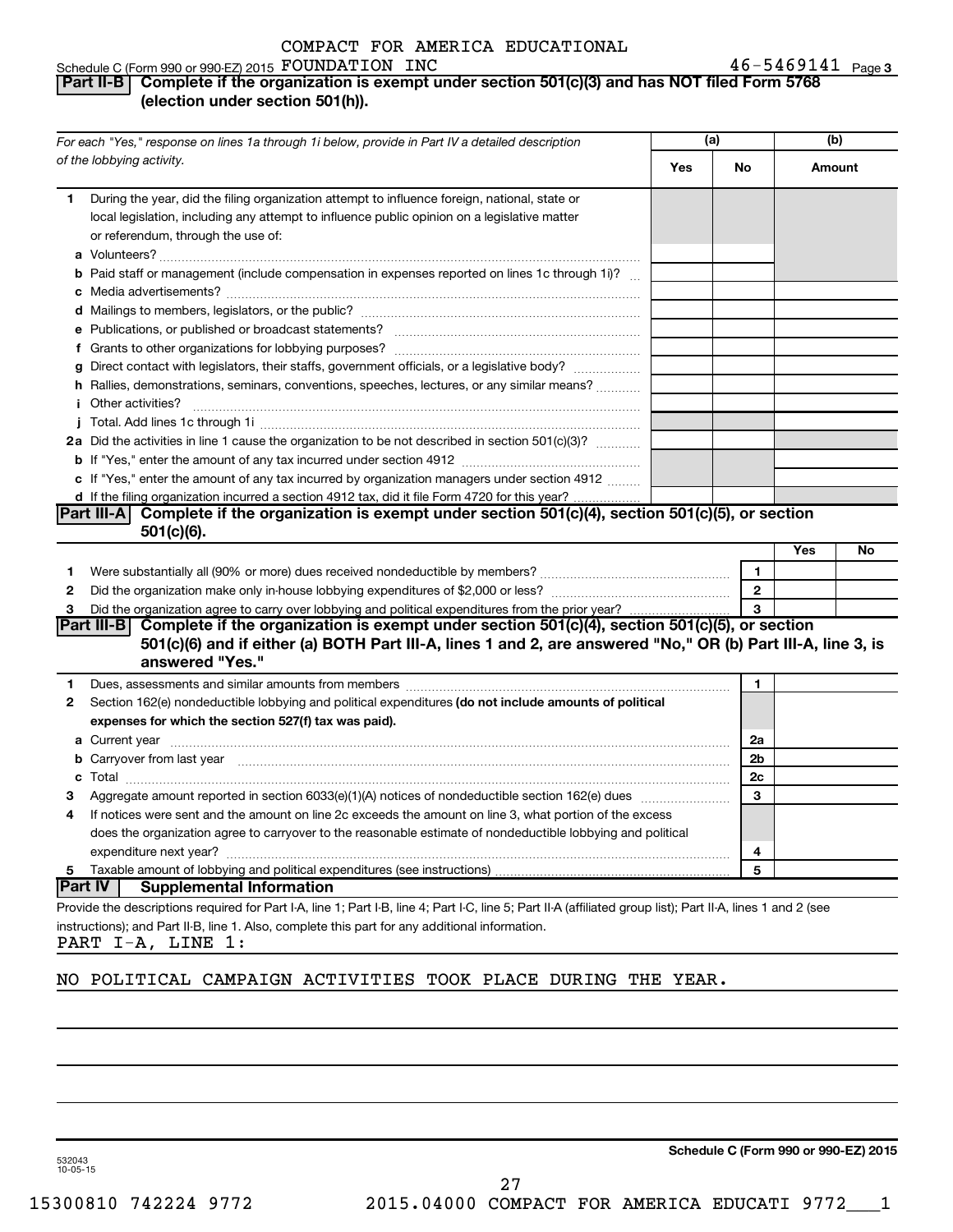|                    | <b>SCHEDULE D</b><br>(Form 990)                        |                                                                                                                                                                                                             | <b>Supplemental Financial Statements</b><br>Complete if the organization answered "Yes" on Form 990,                                                      |                          | OMB No. 1545-0047                     |
|--------------------|--------------------------------------------------------|-------------------------------------------------------------------------------------------------------------------------------------------------------------------------------------------------------------|-----------------------------------------------------------------------------------------------------------------------------------------------------------|--------------------------|---------------------------------------|
|                    |                                                        |                                                                                                                                                                                                             | Part IV, line 6, 7, 8, 9, 10, 11a, 11b, 11c, 11d, 11e, 11f, 12a, or 12b.                                                                                  |                          | <b>Open to Public</b>                 |
|                    | Department of the Treasury<br>Internal Revenue Service |                                                                                                                                                                                                             | Attach to Form 990.<br>Information about Schedule D (Form 990) and its instructions is at www.irs.gov/form990.                                            |                          | <b>Inspection</b>                     |
|                    | Name of the organization                               | COMPACT FOR AMERICA EDUCATIONAL                                                                                                                                                                             |                                                                                                                                                           |                          | <b>Employer identification number</b> |
|                    |                                                        | FOUNDATION INC                                                                                                                                                                                              |                                                                                                                                                           |                          | 46-5469141                            |
| Part I             |                                                        |                                                                                                                                                                                                             | Organizations Maintaining Donor Advised Funds or Other Similar Funds or Accounts. Complete if the                                                         |                          |                                       |
|                    |                                                        | organization answered "Yes" on Form 990, Part IV, line 6.                                                                                                                                                   |                                                                                                                                                           |                          |                                       |
|                    |                                                        |                                                                                                                                                                                                             | (a) Donor advised funds                                                                                                                                   |                          | (b) Funds and other accounts          |
| 1                  |                                                        |                                                                                                                                                                                                             |                                                                                                                                                           |                          |                                       |
| 2                  |                                                        | Aggregate value of contributions to (during year)                                                                                                                                                           |                                                                                                                                                           |                          |                                       |
| з                  |                                                        | Aggregate value of grants from (during year)                                                                                                                                                                |                                                                                                                                                           |                          |                                       |
| 4                  |                                                        |                                                                                                                                                                                                             |                                                                                                                                                           |                          |                                       |
| 5                  |                                                        |                                                                                                                                                                                                             | Did the organization inform all donors and donor advisors in writing that the assets held in donor advised funds                                          |                          | Yes<br><b>No</b>                      |
| 6                  |                                                        |                                                                                                                                                                                                             | Did the organization inform all grantees, donors, and donor advisors in writing that grant funds can be used only                                         |                          |                                       |
|                    |                                                        |                                                                                                                                                                                                             | for charitable purposes and not for the benefit of the donor or donor advisor, or for any other purpose conferring                                        |                          |                                       |
|                    |                                                        |                                                                                                                                                                                                             |                                                                                                                                                           |                          | Yes<br>No                             |
| Part II            |                                                        |                                                                                                                                                                                                             | <b>Conservation Easements.</b> Complete if the organization answered "Yes" on Form 990, Part IV, line 7.                                                  |                          |                                       |
| 1.                 |                                                        | Purpose(s) of conservation easements held by the organization (check all that apply).                                                                                                                       |                                                                                                                                                           |                          |                                       |
|                    |                                                        | Preservation of land for public use (e.g., recreation or education)                                                                                                                                         | Preservation of a historically important land area                                                                                                        |                          |                                       |
|                    |                                                        | Protection of natural habitat                                                                                                                                                                               | Preservation of a certified historic structure                                                                                                            |                          |                                       |
|                    |                                                        | Preservation of open space                                                                                                                                                                                  |                                                                                                                                                           |                          |                                       |
| 2                  |                                                        |                                                                                                                                                                                                             | Complete lines 2a through 2d if the organization held a qualified conservation contribution in the form of a conservation easement on the last            |                          |                                       |
|                    | day of the tax year.                                   |                                                                                                                                                                                                             |                                                                                                                                                           |                          | Held at the End of the Tax Year       |
| а                  |                                                        |                                                                                                                                                                                                             |                                                                                                                                                           | 2a                       |                                       |
| b                  |                                                        |                                                                                                                                                                                                             |                                                                                                                                                           | 2b                       |                                       |
| с                  |                                                        |                                                                                                                                                                                                             |                                                                                                                                                           | 2c                       |                                       |
| d                  |                                                        |                                                                                                                                                                                                             | Number of conservation easements included in (c) acquired after 8/17/06, and not on a historic structure                                                  |                          |                                       |
|                    |                                                        |                                                                                                                                                                                                             |                                                                                                                                                           | 2d                       |                                       |
| 3                  |                                                        |                                                                                                                                                                                                             | Number of conservation easements modified, transferred, released, extinguished, or terminated by the organization during the tax                          |                          |                                       |
|                    | $year \triangleright$                                  |                                                                                                                                                                                                             |                                                                                                                                                           |                          |                                       |
| 4<br>5             |                                                        | Number of states where property subject to conservation easement is located $\blacktriangleright$<br>Does the organization have a written policy regarding the periodic monitoring, inspection, handling of |                                                                                                                                                           |                          |                                       |
|                    |                                                        |                                                                                                                                                                                                             |                                                                                                                                                           |                          | Yes<br><b>No</b>                      |
| 6                  |                                                        |                                                                                                                                                                                                             | Staff and volunteer hours devoted to monitoring, inspecting, handling of violations, and enforcing conservation easements during the year                 |                          |                                       |
|                    |                                                        |                                                                                                                                                                                                             |                                                                                                                                                           |                          |                                       |
| 7                  |                                                        |                                                                                                                                                                                                             | Amount of expenses incurred in monitoring, inspecting, handling of violations, and enforcing conservation easements during the year                       |                          |                                       |
|                    | $\blacktriangleright$ \$                               |                                                                                                                                                                                                             |                                                                                                                                                           |                          |                                       |
| 8                  |                                                        |                                                                                                                                                                                                             | Does each conservation easement reported on line 2(d) above satisfy the requirements of section 170(h)(4)(B)(i)                                           |                          |                                       |
|                    |                                                        |                                                                                                                                                                                                             |                                                                                                                                                           |                          | No<br>Yes                             |
| 9                  |                                                        |                                                                                                                                                                                                             | In Part XIII, describe how the organization reports conservation easements in its revenue and expense statement, and balance sheet, and                   |                          |                                       |
|                    |                                                        |                                                                                                                                                                                                             | include, if applicable, the text of the footnote to the organization's financial statements that describes the organization's accounting for              |                          |                                       |
|                    | conservation easements.                                |                                                                                                                                                                                                             |                                                                                                                                                           |                          |                                       |
|                    |                                                        |                                                                                                                                                                                                             | Part III   Organizations Maintaining Collections of Art, Historical Treasures, or Other Similar Assets.                                                   |                          |                                       |
|                    |                                                        | Complete if the organization answered "Yes" on Form 990, Part IV, line 8.                                                                                                                                   |                                                                                                                                                           |                          |                                       |
|                    |                                                        |                                                                                                                                                                                                             | 1a If the organization elected, as permitted under SFAS 116 (ASC 958), not to report in its revenue statement and balance sheet works of art,             |                          |                                       |
|                    |                                                        |                                                                                                                                                                                                             | historical treasures, or other similar assets held for public exhibition, education, or research in furtherance of public service, provide, in Part XIII, |                          |                                       |
|                    |                                                        | the text of the footnote to its financial statements that describes these items.                                                                                                                            |                                                                                                                                                           |                          |                                       |
| b                  |                                                        |                                                                                                                                                                                                             | If the organization elected, as permitted under SFAS 116 (ASC 958), to report in its revenue statement and balance sheet works of art, historical         |                          |                                       |
|                    |                                                        |                                                                                                                                                                                                             | treasures, or other similar assets held for public exhibition, education, or research in furtherance of public service, provide the following amounts     |                          |                                       |
|                    | relating to these items:                               |                                                                                                                                                                                                             |                                                                                                                                                           |                          |                                       |
|                    |                                                        |                                                                                                                                                                                                             |                                                                                                                                                           |                          | $\triangleright$ \$                   |
|                    |                                                        | (ii) Assets included in Form 990, Part X                                                                                                                                                                    |                                                                                                                                                           |                          | $\blacktriangleright$ \$              |
| 2                  |                                                        | the following amounts required to be reported under SFAS 116 (ASC 958) relating to these items:                                                                                                             | If the organization received or held works of art, historical treasures, or other similar assets for financial gain, provide                              |                          |                                       |
|                    |                                                        |                                                                                                                                                                                                             |                                                                                                                                                           | - \$                     |                                       |
| а                  |                                                        |                                                                                                                                                                                                             |                                                                                                                                                           | $\blacktriangleright$ \$ |                                       |
|                    |                                                        | LHA For Paperwork Reduction Act Notice, see the Instructions for Form 990.                                                                                                                                  |                                                                                                                                                           |                          | Schedule D (Form 990) 2015            |
| 532051<br>11-02-15 |                                                        |                                                                                                                                                                                                             |                                                                                                                                                           |                          |                                       |
|                    |                                                        |                                                                                                                                                                                                             | 28                                                                                                                                                        |                          |                                       |

15300810 742224 9772 2015.04000 COMPACT FOR AMERICA EDUCATI 9772\_\_\_1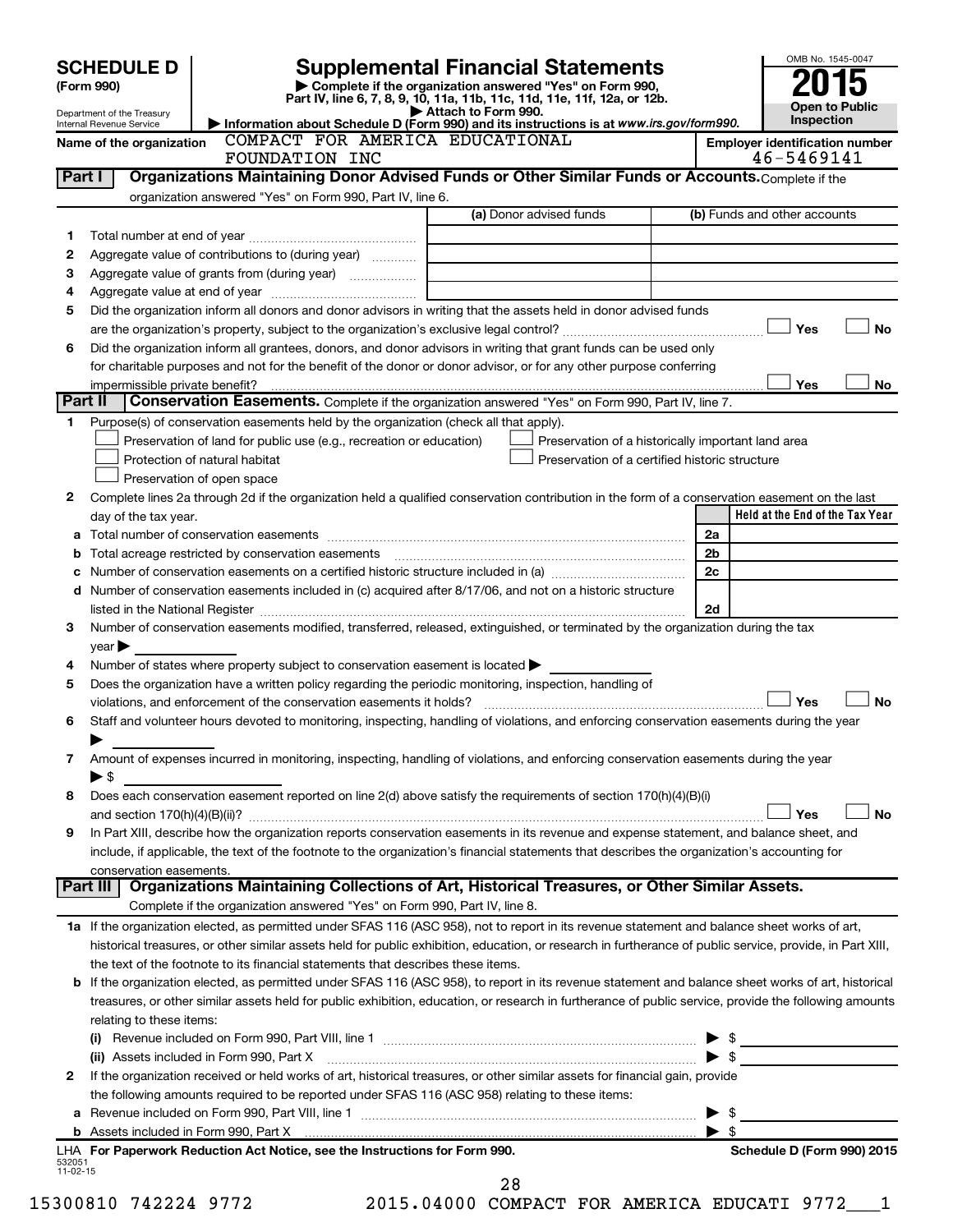|               |                                                                                                                                                                                                                                | COMPACT FOR AMERICA EDUCATIONAL |                |               |                                                                                                                                                                                                                               |                 |              |                            |                  |
|---------------|--------------------------------------------------------------------------------------------------------------------------------------------------------------------------------------------------------------------------------|---------------------------------|----------------|---------------|-------------------------------------------------------------------------------------------------------------------------------------------------------------------------------------------------------------------------------|-----------------|--------------|----------------------------|------------------|
|               | Schedule D (Form 990) 2015                                                                                                                                                                                                     | FOUNDATION INC                  |                |               |                                                                                                                                                                                                                               |                 |              | $46 - 5469141$ Page 2      |                  |
|               | Part III<br>Organizations Maintaining Collections of Art, Historical Treasures, or Other Similar Assets(continued)                                                                                                             |                                 |                |               |                                                                                                                                                                                                                               |                 |              |                            |                  |
| З             | Using the organization's acquisition, accession, and other records, check any of the following that are a significant use of its collection items                                                                              |                                 |                |               |                                                                                                                                                                                                                               |                 |              |                            |                  |
|               | (check all that apply):                                                                                                                                                                                                        |                                 |                |               |                                                                                                                                                                                                                               |                 |              |                            |                  |
| a             | Public exhibition                                                                                                                                                                                                              | d                               |                |               | Loan or exchange programs                                                                                                                                                                                                     |                 |              |                            |                  |
| b             | Scholarly research                                                                                                                                                                                                             | e                               |                |               | Other and the contract of the contract of the contract of the contract of the contract of the contract of the contract of the contract of the contract of the contract of the contract of the contract of the contract of the |                 |              |                            |                  |
| с             | Preservation for future generations                                                                                                                                                                                            |                                 |                |               |                                                                                                                                                                                                                               |                 |              |                            |                  |
| 4             | Provide a description of the organization's collections and explain how they further the organization's exempt purpose in Part XIII.                                                                                           |                                 |                |               |                                                                                                                                                                                                                               |                 |              |                            |                  |
| 5             | During the year, did the organization solicit or receive donations of art, historical treasures, or other similar assets                                                                                                       |                                 |                |               |                                                                                                                                                                                                                               |                 |              |                            |                  |
|               |                                                                                                                                                                                                                                |                                 |                |               |                                                                                                                                                                                                                               |                 |              | Yes                        | No               |
|               | Part IV I<br><b>Escrow and Custodial Arrangements.</b> Complete if the organization answered "Yes" on Form 990, Part IV, line 9, or                                                                                            |                                 |                |               |                                                                                                                                                                                                                               |                 |              |                            |                  |
|               | reported an amount on Form 990, Part X, line 21.                                                                                                                                                                               |                                 |                |               |                                                                                                                                                                                                                               |                 |              |                            |                  |
|               | 1a Is the organization an agent, trustee, custodian or other intermediary for contributions or other assets not included                                                                                                       |                                 |                |               |                                                                                                                                                                                                                               |                 |              |                            |                  |
|               |                                                                                                                                                                                                                                |                                 |                |               |                                                                                                                                                                                                                               |                 |              | Yes                        | <b>No</b>        |
|               | b If "Yes," explain the arrangement in Part XIII and complete the following table:                                                                                                                                             |                                 |                |               |                                                                                                                                                                                                                               |                 |              |                            |                  |
|               |                                                                                                                                                                                                                                |                                 |                |               |                                                                                                                                                                                                                               |                 |              | Amount                     |                  |
|               | c Beginning balance Manual Communication and the contract of the contract of the contract of the contract of the contract of the contract of the contract of the contract of the contract of the contract of the contract of t |                                 |                |               |                                                                                                                                                                                                                               |                 | 1c           |                            |                  |
|               |                                                                                                                                                                                                                                |                                 |                |               |                                                                                                                                                                                                                               |                 | 1d           |                            |                  |
|               | e Distributions during the year measurement contained and all the year measurement of the year measurement of                                                                                                                  |                                 |                |               |                                                                                                                                                                                                                               |                 | 1e           |                            |                  |
|               |                                                                                                                                                                                                                                |                                 |                |               |                                                                                                                                                                                                                               |                 | 1f           |                            |                  |
|               | 2a Did the organization include an amount on Form 990, Part X, line 21, for escrow or custodial account liability?                                                                                                             |                                 |                |               |                                                                                                                                                                                                                               |                 |              | Yes                        | No               |
|               | <b>b</b> If "Yes," explain the arrangement in Part XIII. Check here if the explanation has been provided on Part XIII                                                                                                          |                                 |                |               |                                                                                                                                                                                                                               |                 |              |                            |                  |
| <b>Part V</b> | <b>Endowment Funds.</b> Complete if the organization answered "Yes" on Form 990, Part IV, line 10.                                                                                                                             |                                 |                |               |                                                                                                                                                                                                                               |                 |              |                            |                  |
|               |                                                                                                                                                                                                                                | (a) Current year                | (b) Prior year |               | (c) Two years back $\vert$ (d) Three years back $\vert$                                                                                                                                                                       |                 |              | (e) Four years back        |                  |
|               | <b>1a</b> Beginning of year balance <i>manumman</i>                                                                                                                                                                            |                                 |                |               |                                                                                                                                                                                                                               |                 |              |                            |                  |
| b             |                                                                                                                                                                                                                                |                                 |                |               |                                                                                                                                                                                                                               |                 |              |                            |                  |
| с             | Net investment earnings, gains, and losses                                                                                                                                                                                     |                                 |                |               |                                                                                                                                                                                                                               |                 |              |                            |                  |
|               |                                                                                                                                                                                                                                |                                 |                |               |                                                                                                                                                                                                                               |                 |              |                            |                  |
|               | e Other expenditures for facilities                                                                                                                                                                                            |                                 |                |               |                                                                                                                                                                                                                               |                 |              |                            |                  |
|               | and programs                                                                                                                                                                                                                   |                                 |                |               |                                                                                                                                                                                                                               |                 |              |                            |                  |
|               |                                                                                                                                                                                                                                |                                 |                |               |                                                                                                                                                                                                                               |                 |              |                            |                  |
|               | End of year balance <i>manually contained</i>                                                                                                                                                                                  |                                 |                |               |                                                                                                                                                                                                                               |                 |              |                            |                  |
| g<br>2        | Provide the estimated percentage of the current year end balance (line 1g, column (a)) held as:                                                                                                                                |                                 |                |               |                                                                                                                                                                                                                               |                 |              |                            |                  |
|               |                                                                                                                                                                                                                                |                                 |                |               |                                                                                                                                                                                                                               |                 |              |                            |                  |
| а             | Board designated or quasi-endowment                                                                                                                                                                                            |                                 | %              |               |                                                                                                                                                                                                                               |                 |              |                            |                  |
|               | Permanent endowment                                                                                                                                                                                                            | %                               |                |               |                                                                                                                                                                                                                               |                 |              |                            |                  |
|               | c Temporarily restricted endowment $\blacktriangleright$                                                                                                                                                                       | %                               |                |               |                                                                                                                                                                                                                               |                 |              |                            |                  |
|               | The percentages on lines 2a, 2b, and 2c should equal 100%.                                                                                                                                                                     |                                 |                |               |                                                                                                                                                                                                                               |                 |              |                            |                  |
|               | 3a Are there endowment funds not in the possession of the organization that are held and administered for the organization                                                                                                     |                                 |                |               |                                                                                                                                                                                                                               |                 |              |                            |                  |
|               | by:                                                                                                                                                                                                                            |                                 |                |               |                                                                                                                                                                                                                               |                 |              |                            | Yes<br>No.       |
|               | (i)                                                                                                                                                                                                                            |                                 |                |               |                                                                                                                                                                                                                               |                 |              | 3a(i)                      |                  |
|               |                                                                                                                                                                                                                                |                                 |                |               |                                                                                                                                                                                                                               |                 |              | 3a(ii)                     |                  |
|               |                                                                                                                                                                                                                                |                                 |                |               |                                                                                                                                                                                                                               |                 |              | 3b                         |                  |
| 4             | Describe in Part XIII the intended uses of the organization's endowment funds.                                                                                                                                                 |                                 |                |               |                                                                                                                                                                                                                               |                 |              |                            |                  |
|               | Land, Buildings, and Equipment.<br><b>Part VI</b>                                                                                                                                                                              |                                 |                |               |                                                                                                                                                                                                                               |                 |              |                            |                  |
|               | Complete if the organization answered "Yes" on Form 990, Part IV, line 11a. See Form 990, Part X, line 10.                                                                                                                     |                                 |                |               |                                                                                                                                                                                                                               |                 |              |                            |                  |
|               | Description of property                                                                                                                                                                                                        | (a) Cost or other               |                |               | (b) Cost or other                                                                                                                                                                                                             | (c) Accumulated |              | (d) Book value             |                  |
|               |                                                                                                                                                                                                                                | basis (investment)              |                | basis (other) |                                                                                                                                                                                                                               |                 | depreciation |                            |                  |
|               |                                                                                                                                                                                                                                |                                 |                |               |                                                                                                                                                                                                                               |                 |              |                            |                  |
| b             |                                                                                                                                                                                                                                |                                 |                |               |                                                                                                                                                                                                                               |                 |              |                            |                  |
| с             |                                                                                                                                                                                                                                |                                 |                |               |                                                                                                                                                                                                                               |                 |              |                            |                  |
|               |                                                                                                                                                                                                                                |                                 |                |               |                                                                                                                                                                                                                               |                 |              |                            |                  |
|               |                                                                                                                                                                                                                                |                                 |                |               |                                                                                                                                                                                                                               |                 |              |                            |                  |
|               | Total. Add lines 1a through 1e. (Column (d) must equal Form 990, Part X, column (B), line 10c.)                                                                                                                                |                                 |                |               |                                                                                                                                                                                                                               |                 |              |                            | $\overline{0}$ . |
|               |                                                                                                                                                                                                                                |                                 |                |               |                                                                                                                                                                                                                               |                 |              | Schedule D (Form 990) 2015 |                  |

532052 09-21-15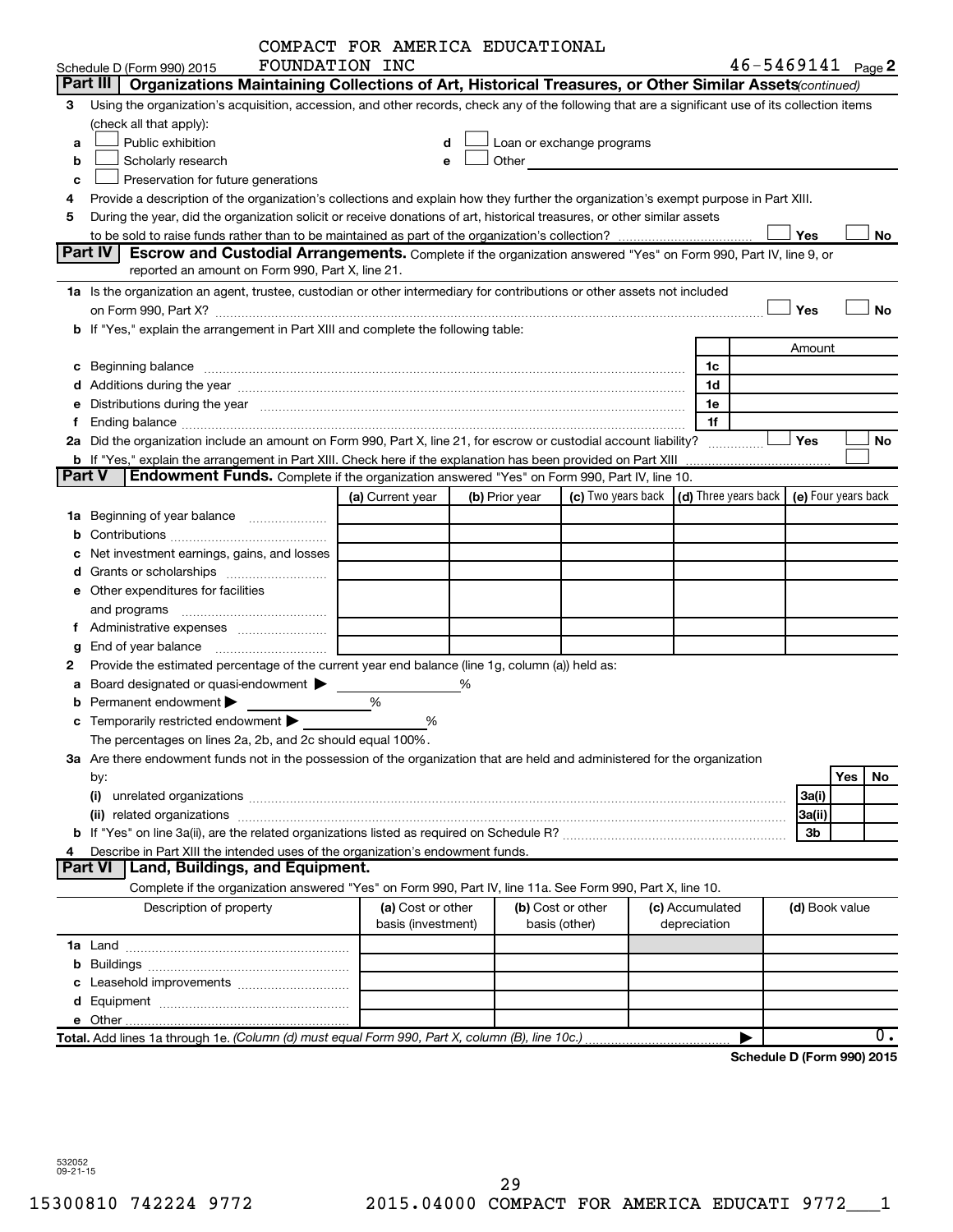|                |  | COMPACT FOR AMERICA EDUCATIONAL |
|----------------|--|---------------------------------|
| FOUNDATION INC |  |                                 |

|             | Schedule D (Form 990) 2015    | FOUNDATION INC                                                                                                                                     |                 |                | $46 - 5469141$ Page 3                                     |
|-------------|-------------------------------|----------------------------------------------------------------------------------------------------------------------------------------------------|-----------------|----------------|-----------------------------------------------------------|
|             |                               | <b>Part VII</b> Investments - Other Securities.                                                                                                    |                 |                |                                                           |
|             |                               | Complete if the organization answered "Yes" on Form 990, Part IV, line 11b. See Form 990, Part X, line 12.                                         |                 |                |                                                           |
|             |                               | (a) Description of security or category (including name of security)                                                                               | (b) Book value  |                | (c) Method of valuation: Cost or end-of-year market value |
|             |                               |                                                                                                                                                    |                 |                |                                                           |
|             |                               |                                                                                                                                                    |                 |                |                                                           |
| $(3)$ Other |                               |                                                                                                                                                    |                 |                |                                                           |
| (A)         |                               |                                                                                                                                                    |                 |                |                                                           |
| (B)         |                               |                                                                                                                                                    |                 |                |                                                           |
| (C)         |                               |                                                                                                                                                    |                 |                |                                                           |
| (D)         |                               |                                                                                                                                                    |                 |                |                                                           |
| (E)         |                               |                                                                                                                                                    |                 |                |                                                           |
| (F)         |                               |                                                                                                                                                    |                 |                |                                                           |
| (G)<br>(H)  |                               |                                                                                                                                                    |                 |                |                                                           |
|             |                               | Total. (Col. (b) must equal Form 990, Part X, col. (B) line 12.)                                                                                   |                 |                |                                                           |
|             |                               | Part VIII Investments - Program Related.                                                                                                           |                 |                |                                                           |
|             |                               | Complete if the organization answered "Yes" on Form 990, Part IV, line 11c. See Form 990, Part X, line 13.                                         |                 |                |                                                           |
|             | (a) Description of investment |                                                                                                                                                    | (b) Book value  |                | (c) Method of valuation: Cost or end-of-year market value |
| (1)         |                               |                                                                                                                                                    |                 |                |                                                           |
| (2)         |                               |                                                                                                                                                    |                 |                |                                                           |
| (3)         |                               |                                                                                                                                                    |                 |                |                                                           |
| (4)         |                               |                                                                                                                                                    |                 |                |                                                           |
| (5)         |                               |                                                                                                                                                    |                 |                |                                                           |
| (6)         |                               |                                                                                                                                                    |                 |                |                                                           |
| (7)         |                               |                                                                                                                                                    |                 |                |                                                           |
| (8)         |                               |                                                                                                                                                    |                 |                |                                                           |
| (9)         |                               |                                                                                                                                                    |                 |                |                                                           |
|             |                               | Total. (Col. (b) must equal Form 990, Part X, col. (B) line 13.)                                                                                   |                 |                |                                                           |
| Part IX     | <b>Other Assets.</b>          |                                                                                                                                                    |                 |                |                                                           |
|             |                               | Complete if the organization answered "Yes" on Form 990, Part IV, line 11d. See Form 990, Part X, line 15.                                         |                 |                |                                                           |
|             |                               |                                                                                                                                                    | (a) Description |                | (b) Book value                                            |
| (1)         |                               |                                                                                                                                                    |                 |                |                                                           |
| (2)         |                               |                                                                                                                                                    |                 |                |                                                           |
| (3)         |                               |                                                                                                                                                    |                 |                |                                                           |
| (4)         |                               |                                                                                                                                                    |                 |                |                                                           |
| (5)         |                               |                                                                                                                                                    |                 |                |                                                           |
| (6)         |                               |                                                                                                                                                    |                 |                |                                                           |
| (7)         |                               |                                                                                                                                                    |                 |                |                                                           |
| (8)         |                               |                                                                                                                                                    |                 |                |                                                           |
| (9)         |                               |                                                                                                                                                    |                 |                |                                                           |
| Part X      | <b>Other Liabilities.</b>     |                                                                                                                                                    |                 |                |                                                           |
|             |                               |                                                                                                                                                    |                 |                |                                                           |
|             |                               | Complete if the organization answered "Yes" on Form 990, Part IV, line 11e or 11f. See Form 990, Part X, line 25.<br>(a) Description of liability  |                 | (b) Book value |                                                           |
| 1.          |                               |                                                                                                                                                    |                 |                |                                                           |
| (1)         | Federal income taxes          |                                                                                                                                                    |                 |                |                                                           |
| (2)         |                               |                                                                                                                                                    |                 |                |                                                           |
| (3)         |                               |                                                                                                                                                    |                 |                |                                                           |
| (4)         |                               |                                                                                                                                                    |                 |                |                                                           |
| (5)         |                               |                                                                                                                                                    |                 |                |                                                           |
| (6)         |                               |                                                                                                                                                    |                 |                |                                                           |
| (7)         |                               |                                                                                                                                                    |                 |                |                                                           |
| (8)         |                               |                                                                                                                                                    |                 |                |                                                           |
| (9)         |                               |                                                                                                                                                    |                 |                |                                                           |
|             |                               | Total. (Column (b) must equal Form 990, Part X, col. (B) line 25.)                                                                                 |                 |                |                                                           |
| 2.          |                               | Liability for uncertain tax positions. In Part XIII, provide the text of the footnote to the organization's financial statements that reports the  |                 |                |                                                           |
|             |                               | organization's liability for uncertain tax positions under FIN 48 (ASC 740). Check here if the text of the footnote has been provided in Part XIII |                 |                |                                                           |
|             |                               |                                                                                                                                                    |                 |                | Schedule D (Form 990) 2015                                |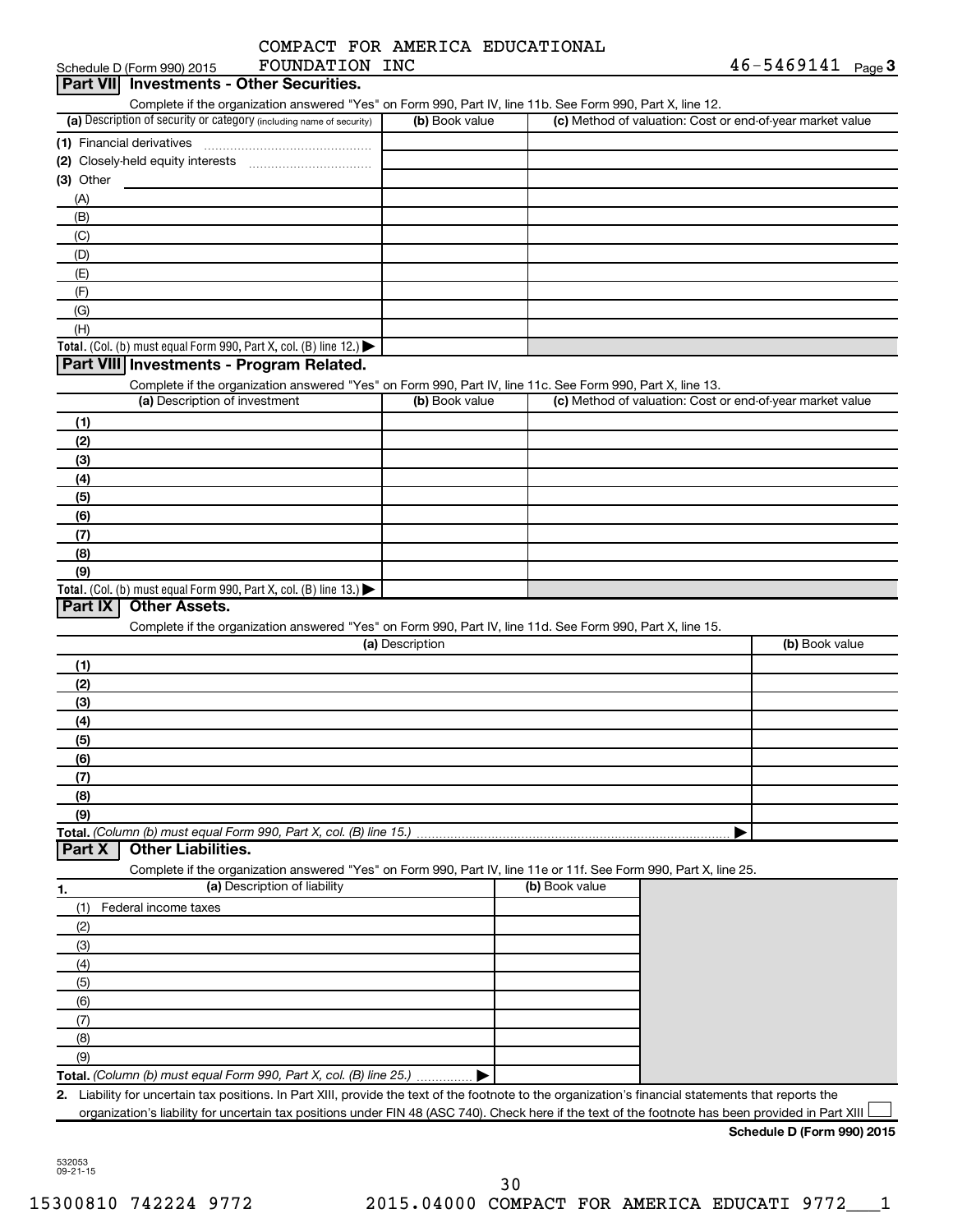|    | COMPACT FOR AMERICA EDUCATIONAL                                                                                                                                                                                                    |                |         |                |                       |  |
|----|------------------------------------------------------------------------------------------------------------------------------------------------------------------------------------------------------------------------------------|----------------|---------|----------------|-----------------------|--|
|    | FOUNDATION INC<br>Schedule D (Form 990) 2015                                                                                                                                                                                       |                |         |                | $46 - 5469141$ Page 4 |  |
|    | Reconciliation of Revenue per Audited Financial Statements With Revenue per Return.<br><b>Part XI</b>                                                                                                                              |                |         |                |                       |  |
|    | Complete if the organization answered "Yes" on Form 990, Part IV, line 12a.                                                                                                                                                        |                |         |                |                       |  |
| 1  | Total revenue, gains, and other support per audited financial statements [111] [11] Total revenue, gains, and other support per audited financial statements                                                                       |                |         | $\mathbf{1}$   | 703,968.              |  |
| 2  | Amounts included on line 1 but not on Form 990, Part VIII, line 12:                                                                                                                                                                |                |         |                |                       |  |
| a  | Net unrealized gains (losses) on investments [111] [12] matter and the unrealized gains (losses) on investments                                                                                                                    | 2a             |         |                |                       |  |
| b  |                                                                                                                                                                                                                                    | 2 <sub>b</sub> |         |                |                       |  |
|    |                                                                                                                                                                                                                                    | 2c             |         |                |                       |  |
| d  |                                                                                                                                                                                                                                    | 2d             | 28,550. |                |                       |  |
| e  | Add lines 2a through 2d                                                                                                                                                                                                            |                |         | 2е             | 28,550.               |  |
| З  |                                                                                                                                                                                                                                    |                |         | 3              | 675,418.              |  |
| 4  | Amounts included on Form 990, Part VIII, line 12, but not on line 1:                                                                                                                                                               |                |         |                |                       |  |
| a  |                                                                                                                                                                                                                                    | 4a             |         |                |                       |  |
| b  |                                                                                                                                                                                                                                    | 4 <sub>b</sub> |         |                |                       |  |
| c. | Add lines 4a and 4b                                                                                                                                                                                                                |                |         | 4c             | $0 \cdot$             |  |
| 5  |                                                                                                                                                                                                                                    |                |         | $\overline{5}$ | 675,418.              |  |
|    | Part XII   Reconciliation of Expenses per Audited Financial Statements With Expenses per Return.                                                                                                                                   |                |         |                |                       |  |
|    | Complete if the organization answered "Yes" on Form 990, Part IV, line 12a.                                                                                                                                                        |                |         |                |                       |  |
| 1  |                                                                                                                                                                                                                                    |                |         | $\mathbf{1}$   | 732,891.              |  |
| 2  | Amounts included on line 1 but not on Form 990, Part IX, line 25:                                                                                                                                                                  |                |         |                |                       |  |
| a  |                                                                                                                                                                                                                                    | 2a             |         |                |                       |  |
| b  |                                                                                                                                                                                                                                    | 2 <sub>b</sub> |         |                |                       |  |
| c  |                                                                                                                                                                                                                                    | 2 <sub>c</sub> |         |                |                       |  |
| d  |                                                                                                                                                                                                                                    | 2d             | 28,550. |                |                       |  |
| e  | Add lines 2a through 2d <b>contained a contained a contained a contained a</b> contained a contained a contained a contained a contact a contact a contact a contact a contact a contact a contact a contact a contact a contact a |                |         | 2e             | 28,550.               |  |
| 3  |                                                                                                                                                                                                                                    |                |         | $\mathbf{a}$   | 704, 341.             |  |
| 4  | Amounts included on Form 990, Part IX, line 25, but not on line 1:                                                                                                                                                                 |                |         |                |                       |  |
| a  |                                                                                                                                                                                                                                    | 4a             |         |                |                       |  |
| b  |                                                                                                                                                                                                                                    | 4 <sub>b</sub> |         |                |                       |  |
| c  | Add lines 4a and 4b                                                                                                                                                                                                                |                |         | 4c             | 0.                    |  |
| 5  |                                                                                                                                                                                                                                    |                |         | 5              | 704,341.              |  |
|    | Part XIII Supplemental Information.                                                                                                                                                                                                |                |         |                |                       |  |
|    | Drovide the descriptions required for Dart II, lines 2, 5, and 0; Dart III, lines 1e and 4; Dart IV, lines 1b and 2b; Dart V, line 4; Dart V, line 2; Dart VI                                                                      |                |         |                |                       |  |

Provide the descriptions required for Part II, lines 3, 5, and 9; Part III, lines 1a and 4; Part IV, lines 1b and 2b; Part V, line 4; Part X, line 2; Part XI, lines 2d and 4b; and Part XII, lines 2d and 4b. Also complete this part to provide any additional information.

### PART XI, LINE 2D - OTHER ADJUSTMENTS:

DIRECT EXPENSES OF FUNDRAISING EVENT **1999** 28,550.

PART XII, LINE 2D - OTHER ADJUSTMENTS:

#### DIRECT EXPENSES OF FUNDRAISING EVENT **1999** 28,550.

532054 09-21-15

**Schedule D (Form 990) 2015**

15300810 742224 9772 2015.04000 COMPACT FOR AMERICA EDUCATI 9772\_\_\_1 31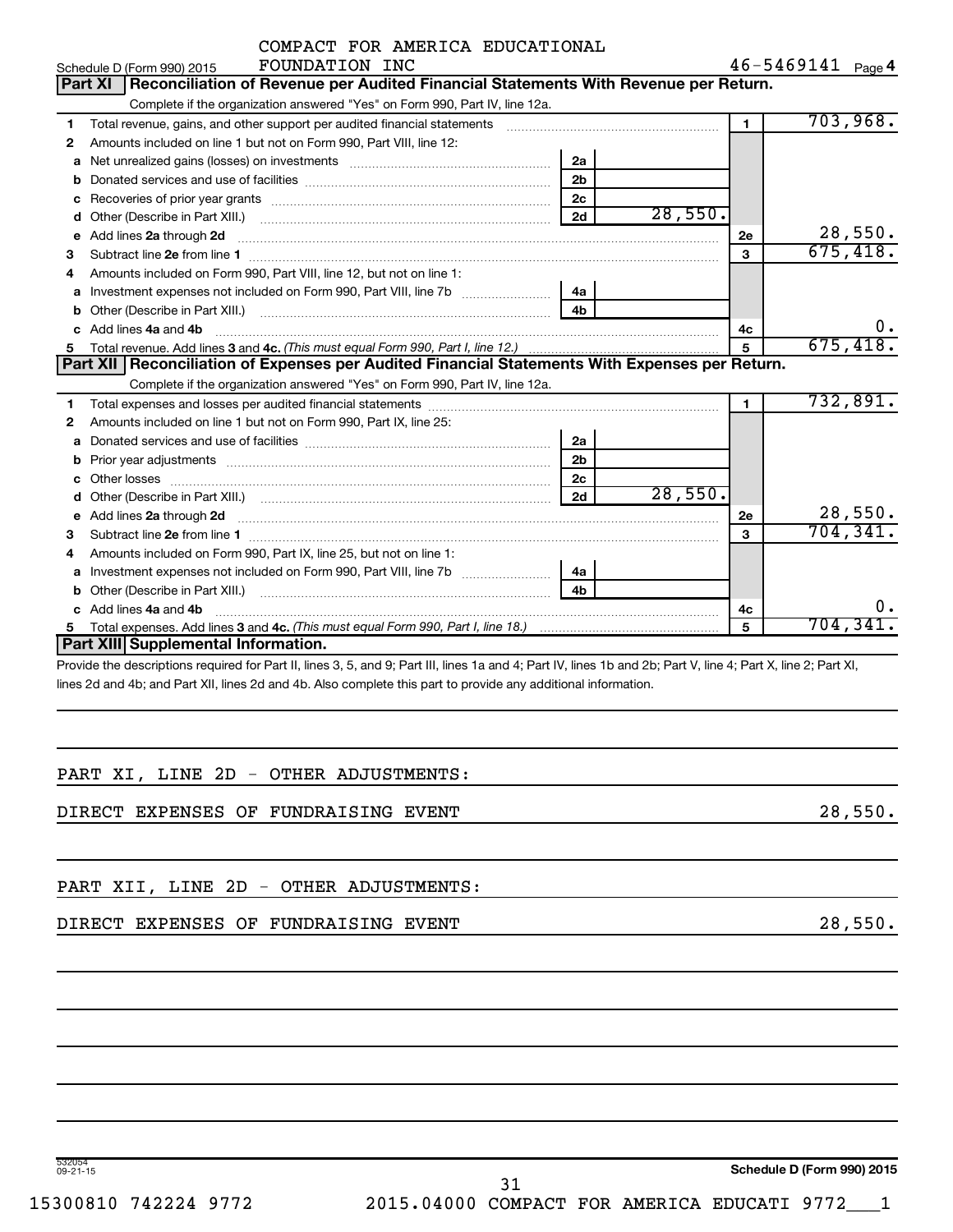| <b>SCHEDULE G</b><br>(Form 990 or 990-EZ)<br>Department of the Treasury<br>Internal Revenue Service                                                                                                                                                                                                                                                                                                                                                                                                                                                                                                                                                                                        | <b>Supplemental Information Regarding Fundraising or Gaming Activities</b><br>Complete if the organization answered "Yes" on Form 990, Part IV, lines 17, 18, or 19, or if the<br>organization entered more than \$15,000 on Form 990-EZ, line 6a.<br>Attach to Form 990 or Form 990-EZ.<br>Information about Schedule G (Form 990 or 990-EZ) and its instructions is at WWW.irs.gov/form990. |                                         |                                 |                                                                            |                                                                            | OMB No. 1545-0047<br><b>Open to Public</b><br>Inspection |
|--------------------------------------------------------------------------------------------------------------------------------------------------------------------------------------------------------------------------------------------------------------------------------------------------------------------------------------------------------------------------------------------------------------------------------------------------------------------------------------------------------------------------------------------------------------------------------------------------------------------------------------------------------------------------------------------|-----------------------------------------------------------------------------------------------------------------------------------------------------------------------------------------------------------------------------------------------------------------------------------------------------------------------------------------------------------------------------------------------|-----------------------------------------|---------------------------------|----------------------------------------------------------------------------|----------------------------------------------------------------------------|----------------------------------------------------------|
| Name of the organization                                                                                                                                                                                                                                                                                                                                                                                                                                                                                                                                                                                                                                                                   | COMPACT FOR AMERICA EDUCATIONAL<br>FOUNDATION INC                                                                                                                                                                                                                                                                                                                                             |                                         |                                 |                                                                            | 46-5469141                                                                 | <b>Employer identification number</b>                    |
| Part I<br>required to complete this part.                                                                                                                                                                                                                                                                                                                                                                                                                                                                                                                                                                                                                                                  | Fundraising Activities. Complete if the organization answered "Yes" on Form 990, Part IV, line 17. Form 990-EZ filers are not                                                                                                                                                                                                                                                                 |                                         |                                 |                                                                            |                                                                            |                                                          |
| 1 Indicate whether the organization raised funds through any of the following activities. Check all that apply.<br>Mail solicitations<br>a<br>Internet and email solicitations<br>b<br>Phone solicitations<br>с<br>In-person solicitations<br>d<br>2 a Did the organization have a written or oral agreement with any individual (including officers, directors, trustees or<br>key employees listed in Form 990, Part VII) or entity in connection with professional fundraising services?<br>b If "Yes," list the ten highest paid individuals or entities (fundraisers) pursuant to agreements under which the fundraiser is to be<br>compensated at least \$5,000 by the organization. | е<br>f<br>Special fundraising events<br>g                                                                                                                                                                                                                                                                                                                                                     |                                         |                                 | Solicitation of non-government grants<br>Solicitation of government grants | Yes                                                                        | <b>No</b>                                                |
| (i) Name and address of individual<br>or entity (fundraiser)                                                                                                                                                                                                                                                                                                                                                                                                                                                                                                                                                                                                                               | (ii) Activity                                                                                                                                                                                                                                                                                                                                                                                 | (iii) Did<br>fundraiser<br>have custody | or control of<br>contributions? | (iv) Gross receipts<br>from activity                                       | (v) Amount paid<br>to (or retained by)<br>fundraiser<br>listed in col. (i) | (vi) Amount paid<br>to (or retained by)<br>organization  |
|                                                                                                                                                                                                                                                                                                                                                                                                                                                                                                                                                                                                                                                                                            |                                                                                                                                                                                                                                                                                                                                                                                               | Yes                                     | No                              |                                                                            |                                                                            |                                                          |
|                                                                                                                                                                                                                                                                                                                                                                                                                                                                                                                                                                                                                                                                                            |                                                                                                                                                                                                                                                                                                                                                                                               |                                         |                                 |                                                                            |                                                                            |                                                          |
|                                                                                                                                                                                                                                                                                                                                                                                                                                                                                                                                                                                                                                                                                            |                                                                                                                                                                                                                                                                                                                                                                                               |                                         |                                 |                                                                            |                                                                            |                                                          |
|                                                                                                                                                                                                                                                                                                                                                                                                                                                                                                                                                                                                                                                                                            |                                                                                                                                                                                                                                                                                                                                                                                               |                                         |                                 |                                                                            |                                                                            |                                                          |
|                                                                                                                                                                                                                                                                                                                                                                                                                                                                                                                                                                                                                                                                                            |                                                                                                                                                                                                                                                                                                                                                                                               |                                         |                                 |                                                                            |                                                                            |                                                          |
|                                                                                                                                                                                                                                                                                                                                                                                                                                                                                                                                                                                                                                                                                            |                                                                                                                                                                                                                                                                                                                                                                                               |                                         |                                 |                                                                            |                                                                            |                                                          |
|                                                                                                                                                                                                                                                                                                                                                                                                                                                                                                                                                                                                                                                                                            |                                                                                                                                                                                                                                                                                                                                                                                               |                                         |                                 |                                                                            |                                                                            |                                                          |
|                                                                                                                                                                                                                                                                                                                                                                                                                                                                                                                                                                                                                                                                                            |                                                                                                                                                                                                                                                                                                                                                                                               |                                         |                                 |                                                                            |                                                                            |                                                          |
|                                                                                                                                                                                                                                                                                                                                                                                                                                                                                                                                                                                                                                                                                            |                                                                                                                                                                                                                                                                                                                                                                                               |                                         |                                 |                                                                            |                                                                            |                                                          |
|                                                                                                                                                                                                                                                                                                                                                                                                                                                                                                                                                                                                                                                                                            |                                                                                                                                                                                                                                                                                                                                                                                               |                                         |                                 |                                                                            |                                                                            |                                                          |
| Total                                                                                                                                                                                                                                                                                                                                                                                                                                                                                                                                                                                                                                                                                      |                                                                                                                                                                                                                                                                                                                                                                                               |                                         |                                 |                                                                            |                                                                            |                                                          |
| 3 List all states in which the organization is registered or licensed to solicit contributions or has been notified it is exempt from registration<br>or licensing.                                                                                                                                                                                                                                                                                                                                                                                                                                                                                                                        |                                                                                                                                                                                                                                                                                                                                                                                               |                                         |                                 |                                                                            |                                                                            |                                                          |
|                                                                                                                                                                                                                                                                                                                                                                                                                                                                                                                                                                                                                                                                                            |                                                                                                                                                                                                                                                                                                                                                                                               |                                         |                                 |                                                                            |                                                                            |                                                          |
|                                                                                                                                                                                                                                                                                                                                                                                                                                                                                                                                                                                                                                                                                            |                                                                                                                                                                                                                                                                                                                                                                                               |                                         |                                 |                                                                            |                                                                            |                                                          |
|                                                                                                                                                                                                                                                                                                                                                                                                                                                                                                                                                                                                                                                                                            |                                                                                                                                                                                                                                                                                                                                                                                               |                                         |                                 |                                                                            |                                                                            |                                                          |
|                                                                                                                                                                                                                                                                                                                                                                                                                                                                                                                                                                                                                                                                                            |                                                                                                                                                                                                                                                                                                                                                                                               |                                         |                                 |                                                                            |                                                                            |                                                          |
|                                                                                                                                                                                                                                                                                                                                                                                                                                                                                                                                                                                                                                                                                            |                                                                                                                                                                                                                                                                                                                                                                                               |                                         |                                 |                                                                            |                                                                            |                                                          |

**For Paperwork Reduction Act Notice, see the Instructions for Form 990 or 990-EZ. Schedule G (Form 990 or 990-EZ) 2015** LHA

532081 09-14-15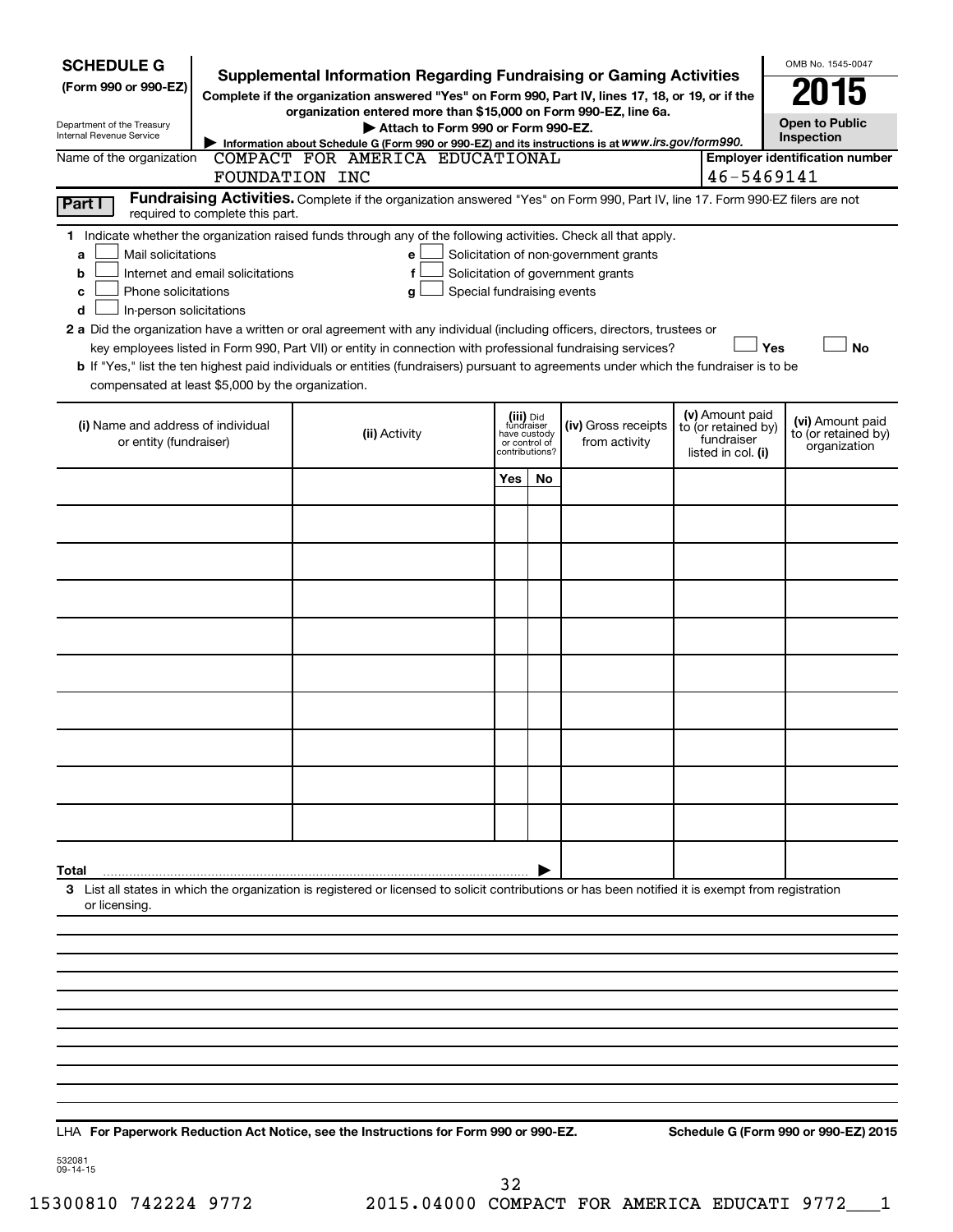46-5469141 Page 2 Schedule G (Form 990 or 990-EZ) 2015  ${\rm \bf FOUNDATION}$   ${\rm \bf INC}$  and  ${\rm \bf A0}$  and  ${\rm \bf A0}$  and  ${\rm \bf A0}$  and  ${\rm \bf A0}$  and  ${\rm \bf A0}$  and  ${\rm \bf A0}$  and  ${\rm \bf A0}$  and  ${\rm \bf A0}$  and  ${\rm \bf A0}$  and  ${\rm \bf A0}$  and  ${\rm \bf A0}$  and  ${\rm \bf$ 

| Part II         |         | Fundraising Events. Complete if the organization answered "Yes" on Form 990, Part IV, line 18, or reported more than \$15,000<br>of fundraising event contributions and gross income on Form 990-EZ, lines 1 and 6b. List events with gross receipts greater than \$5,000. |                              |                                                  |                                 |                                                     |
|-----------------|---------|----------------------------------------------------------------------------------------------------------------------------------------------------------------------------------------------------------------------------------------------------------------------------|------------------------------|--------------------------------------------------|---------------------------------|-----------------------------------------------------|
|                 |         |                                                                                                                                                                                                                                                                            | (a) Event #1<br>RACING EVENT | $(b)$ Event #2                                   | (c) Other events<br><b>NONE</b> | (d) Total events<br>(add col. (a) through           |
|                 |         |                                                                                                                                                                                                                                                                            | (event type)                 | (event type)                                     | (total number)                  | col. (c)                                            |
| Revenue         | 1       |                                                                                                                                                                                                                                                                            | 40,477.                      |                                                  |                                 | 40,477.                                             |
|                 | 2       |                                                                                                                                                                                                                                                                            | 15,000.                      |                                                  |                                 | 15,000.                                             |
|                 | З       | Gross income (line 1 minus line 2)                                                                                                                                                                                                                                         | 25,477.                      |                                                  |                                 | 25,477.                                             |
|                 | 4       |                                                                                                                                                                                                                                                                            |                              |                                                  |                                 |                                                     |
|                 | 5       |                                                                                                                                                                                                                                                                            |                              |                                                  |                                 |                                                     |
| Direct Expenses | 6       |                                                                                                                                                                                                                                                                            |                              |                                                  |                                 |                                                     |
|                 | 7       |                                                                                                                                                                                                                                                                            |                              |                                                  |                                 |                                                     |
|                 | 8       |                                                                                                                                                                                                                                                                            | 28,550.                      |                                                  |                                 |                                                     |
|                 | 9<br>10 | Other direct expenses <i>manually contained</i>                                                                                                                                                                                                                            |                              |                                                  | $\blacktriangleright$           | 28,550.<br>28,550.                                  |
|                 | 11      |                                                                                                                                                                                                                                                                            |                              |                                                  |                                 | $-3,073.$                                           |
| Part III        |         | Gaming. Complete if the organization answered "Yes" on Form 990, Part IV, line 19, or reported more than                                                                                                                                                                   |                              |                                                  |                                 |                                                     |
|                 |         | \$15,000 on Form 990-EZ, line 6a.                                                                                                                                                                                                                                          |                              |                                                  |                                 |                                                     |
| Revenue         |         |                                                                                                                                                                                                                                                                            | (a) Bingo                    | (b) Pull tabs/instant<br>bingo/progressive bingo | (c) Other gaming                | (d) Total gaming (add<br>col. (a) through col. (c)) |
|                 | 1       |                                                                                                                                                                                                                                                                            |                              |                                                  |                                 |                                                     |
|                 | 2       |                                                                                                                                                                                                                                                                            |                              |                                                  |                                 |                                                     |
|                 | 3       |                                                                                                                                                                                                                                                                            |                              |                                                  |                                 |                                                     |
| Direct Expenses | 4       |                                                                                                                                                                                                                                                                            |                              |                                                  |                                 |                                                     |
|                 |         |                                                                                                                                                                                                                                                                            |                              |                                                  |                                 |                                                     |
|                 |         |                                                                                                                                                                                                                                                                            | Yes<br>%<br>No.              | Yes<br>%<br>No.                                  | Yes<br>%<br>No                  |                                                     |
|                 | 7       |                                                                                                                                                                                                                                                                            |                              |                                                  | ▶                               |                                                     |
|                 | 8       |                                                                                                                                                                                                                                                                            |                              |                                                  |                                 |                                                     |
|                 |         |                                                                                                                                                                                                                                                                            |                              |                                                  |                                 |                                                     |
| 9               |         | Enter the state(s) in which the organization conducts gaming activities:                                                                                                                                                                                                   |                              |                                                  |                                 | Yes<br><b>No</b>                                    |
|                 |         | 10a Were any of the organization's gaming licenses revoked, suspended or terminated during the tax year?<br><b>b</b> If "Yes," explain:                                                                                                                                    |                              |                                                  |                                 | <b>Yes</b><br>No                                    |
|                 |         |                                                                                                                                                                                                                                                                            |                              |                                                  |                                 |                                                     |
|                 |         | 532082 09-14-15                                                                                                                                                                                                                                                            |                              |                                                  |                                 | Schedule G (Form 990 or 990-EZ) 2015                |
|                 |         |                                                                                                                                                                                                                                                                            |                              |                                                  |                                 |                                                     |

15300810 742224 9772 2015.04000 COMPACT FOR AMERICA EDUCATI 9772\_\_\_1 33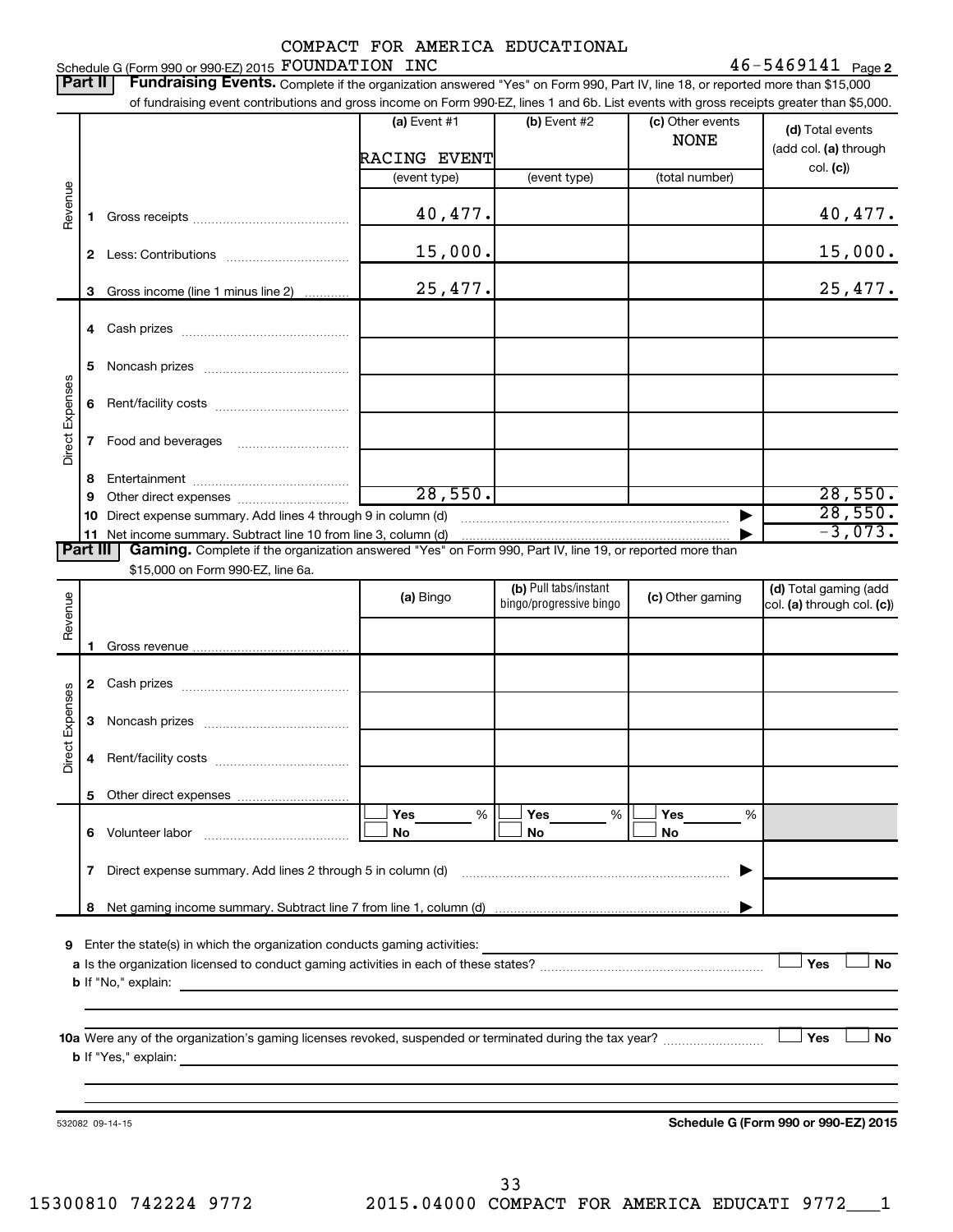| COMPACT FOR AMERICA EDUCATIONAL |  |  |  |  |
|---------------------------------|--|--|--|--|
|---------------------------------|--|--|--|--|

|                | Schedule G (Form 990 or 990-EZ) 2015 FOUNDATION INC                                                                                                                                                                                         |     |                 | $46 - 5469141$ Page 3 |
|----------------|---------------------------------------------------------------------------------------------------------------------------------------------------------------------------------------------------------------------------------------------|-----|-----------------|-----------------------|
| 11             |                                                                                                                                                                                                                                             |     | Yes             | No                    |
|                | 12 Is the organization a grantor, beneficiary or trustee of a trust or a member of a partnership or other entity formed                                                                                                                     |     | Yes             | No                    |
|                | 13 Indicate the percentage of gaming activity conducted in:                                                                                                                                                                                 |     |                 |                       |
|                |                                                                                                                                                                                                                                             | 1За |                 | %                     |
|                | <b>b</b> An outside facility <i>www.communicality www.communicality.communicality www.communicality www.communicality www.communicality www.communicality www.communicality www.communicality.com</i>                                       |     | 13 <sub>b</sub> | %                     |
|                | 14 Enter the name and address of the person who prepares the organization's gaming/special events books and records:                                                                                                                        |     |                 |                       |
|                | Name $\blacktriangleright$<br><u> 1989 - Andrea State Barbara, amerikan basar dan berasal di sebagai personal di sebagai personal di sebagai pe</u>                                                                                         |     |                 |                       |
|                |                                                                                                                                                                                                                                             |     |                 |                       |
|                |                                                                                                                                                                                                                                             |     | Yes             | No                    |
|                | of gaming revenue retained by the third party $\triangleright$ \$ __________________.                                                                                                                                                       |     |                 |                       |
|                | c If "Yes," enter name and address of the third party:                                                                                                                                                                                      |     |                 |                       |
|                |                                                                                                                                                                                                                                             |     |                 |                       |
|                |                                                                                                                                                                                                                                             |     |                 |                       |
| 16             | Gaming manager information:                                                                                                                                                                                                                 |     |                 |                       |
|                | Name $\blacktriangleright$<br><u> 1989 - Johann Barbara, martin amerikan basal dan berasal dan berasal dalam basal dan berasal dan berasal dan</u>                                                                                          |     |                 |                       |
|                | Gaming manager compensation > \$                                                                                                                                                                                                            |     |                 |                       |
|                |                                                                                                                                                                                                                                             |     |                 |                       |
|                |                                                                                                                                                                                                                                             |     |                 |                       |
|                | Director/officer<br>Employee<br>Independent contractor                                                                                                                                                                                      |     |                 |                       |
|                | <b>17</b> Mandatory distributions:                                                                                                                                                                                                          |     |                 |                       |
|                | a Is the organization required under state law to make charitable distributions from the gaming proceeds to                                                                                                                                 |     |                 |                       |
|                |                                                                                                                                                                                                                                             |     |                 | $\Box$ Yes $\Box$ No  |
|                | <b>b</b> Enter the amount of distributions required under state law to be distributed to other exempt organizations or spent in the                                                                                                         |     |                 |                       |
|                | organization's own exempt activities during the tax year $\triangleright$ \$                                                                                                                                                                |     |                 |                       |
| <b>Part IV</b> | Supplemental Information. Provide the explanations required by Part I, line 2b, columns (iii) and (v); and Part III, lines 9, 9b, 10b, 15b,<br>15c, 16, and 17b, as applicable. Also provide any additional information (see instructions). |     |                 |                       |
|                |                                                                                                                                                                                                                                             |     |                 |                       |
|                |                                                                                                                                                                                                                                             |     |                 |                       |
|                |                                                                                                                                                                                                                                             |     |                 |                       |
|                |                                                                                                                                                                                                                                             |     |                 |                       |
|                |                                                                                                                                                                                                                                             |     |                 |                       |
|                |                                                                                                                                                                                                                                             |     |                 |                       |
|                |                                                                                                                                                                                                                                             |     |                 |                       |
|                |                                                                                                                                                                                                                                             |     |                 |                       |
|                | Schedule G (Form 990 or 990-EZ) 2015<br>532083 09-14-15                                                                                                                                                                                     |     |                 |                       |
|                |                                                                                                                                                                                                                                             |     |                 |                       |

15300810 742224 9772 2015.04000 COMPACT FOR AMERICA EDUCATI 9772\_\_\_1 34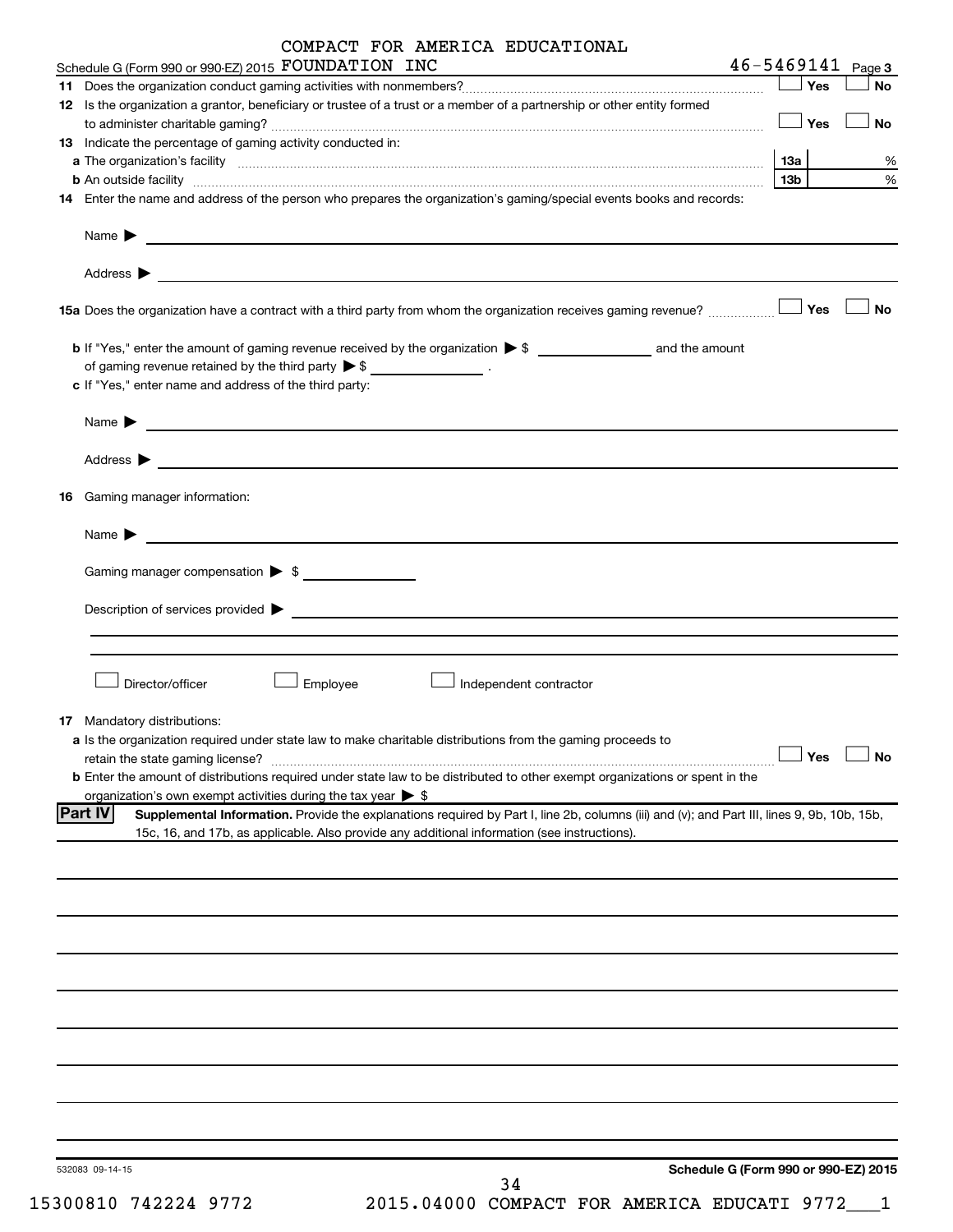|                                                       |                |  | COMPACT FOR AMERICA EDUCATIONAL |                       |  |
|-------------------------------------------------------|----------------|--|---------------------------------|-----------------------|--|
| Schedule G (Form 990 or 990-EZ)                       | FOUNDATION INC |  |                                 | $46 - 5469141$ Page 4 |  |
| <b>Part IV   Supplemental Information (continued)</b> |                |  |                                 |                       |  |

| ----               |                                 |
|--------------------|---------------------------------|
|                    |                                 |
|                    |                                 |
|                    |                                 |
|                    |                                 |
|                    |                                 |
|                    |                                 |
|                    |                                 |
|                    |                                 |
|                    |                                 |
|                    |                                 |
|                    |                                 |
|                    |                                 |
|                    |                                 |
|                    |                                 |
|                    |                                 |
|                    |                                 |
|                    |                                 |
|                    |                                 |
|                    |                                 |
|                    |                                 |
|                    |                                 |
|                    |                                 |
|                    |                                 |
|                    |                                 |
|                    |                                 |
|                    |                                 |
|                    |                                 |
|                    |                                 |
|                    |                                 |
|                    |                                 |
|                    |                                 |
|                    |                                 |
|                    |                                 |
|                    |                                 |
|                    |                                 |
|                    |                                 |
|                    |                                 |
|                    |                                 |
|                    |                                 |
|                    |                                 |
|                    | Schedule G (Form 990 or 990-EZ) |
| 532084<br>04-01-15 |                                 |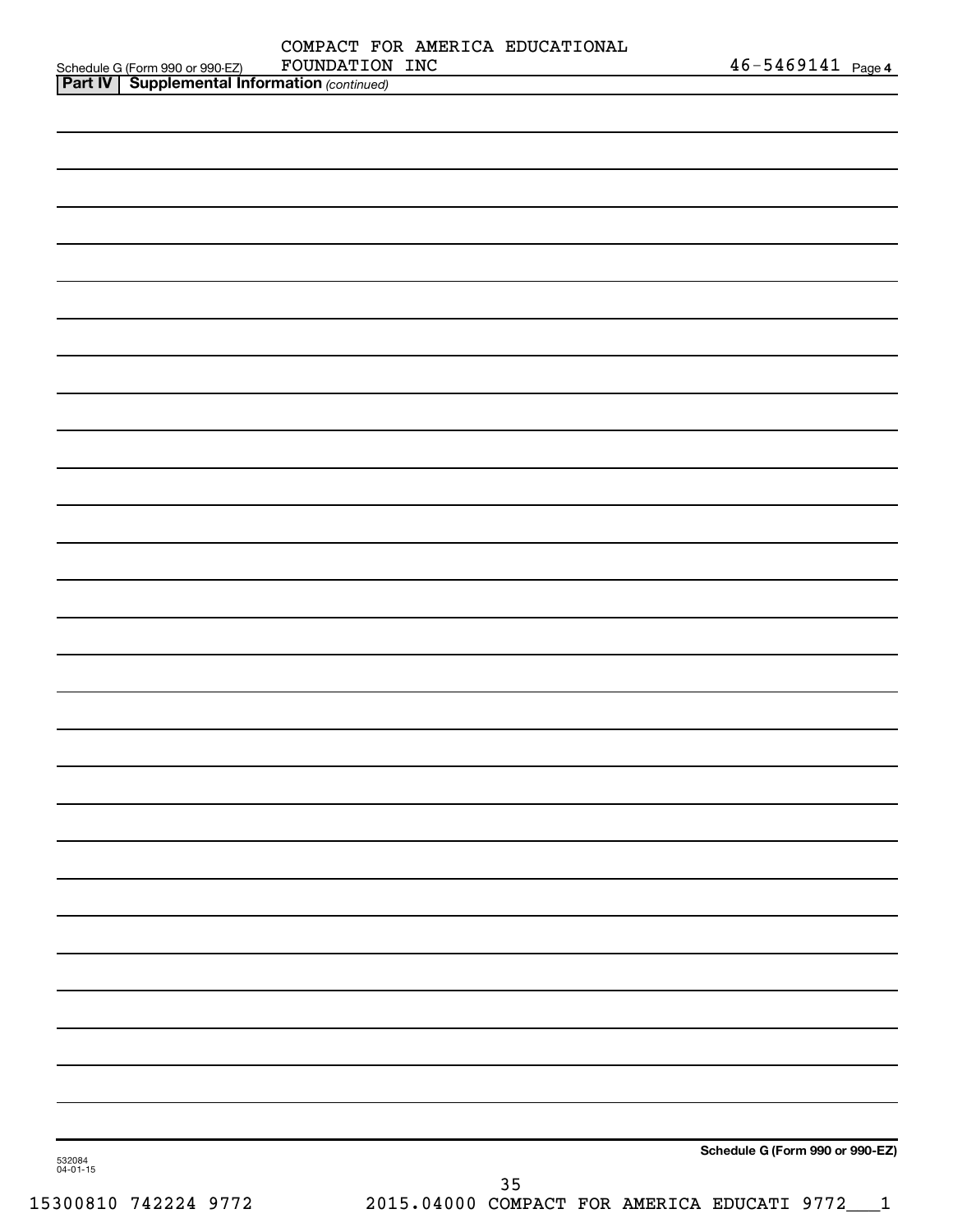| <b>SCHEDULE I</b><br>(Form 990)<br>Department of the Treasury | <b>Grants and Other Assistance to Organizations,</b><br>Governments, and Individuals in the United States<br>Complete if the organization answered "Yes" on Form 990, Part IV, line 21 or 22.<br>Attach to Form 990. |                |                                                                                         |                             |                                         |                                                                |                                           |                                                     |  |
|---------------------------------------------------------------|----------------------------------------------------------------------------------------------------------------------------------------------------------------------------------------------------------------------|----------------|-----------------------------------------------------------------------------------------|-----------------------------|-----------------------------------------|----------------------------------------------------------------|-------------------------------------------|-----------------------------------------------------|--|
| Internal Revenue Service                                      |                                                                                                                                                                                                                      |                | Information about Schedule I (Form 990) and its instructions is at www.irs.gov/form990. |                             |                                         |                                                                |                                           | <b>Open to Public</b><br>Inspection                 |  |
| Name of the organization                                      | FOUNDATION INC                                                                                                                                                                                                       |                | COMPACT FOR AMERICA EDUCATIONAL                                                         |                             |                                         |                                                                |                                           | <b>Employer identification number</b><br>46-5469141 |  |
| Part I                                                        | <b>General Information on Grants and Assistance</b>                                                                                                                                                                  |                |                                                                                         |                             |                                         |                                                                |                                           |                                                     |  |
| 1                                                             | Does the organization maintain records to substantiate the amount of the grants or assistance, the grantees' eligibility for the grants or assistance, and the selection                                             |                |                                                                                         |                             |                                         |                                                                |                                           |                                                     |  |
|                                                               | criteria used to award the grants or assistance?                                                                                                                                                                     |                |                                                                                         |                             |                                         |                                                                |                                           | $\boxed{\text{X}}$ Yes<br><b>No</b>                 |  |
| 2                                                             | Describe in Part IV the organization's procedures for monitoring the use of grant funds in the United States.                                                                                                        |                |                                                                                         |                             |                                         |                                                                |                                           |                                                     |  |
| Part II                                                       | Grants and Other Assistance to Domestic Organizations and Domestic Governments. Complete if the organization answered "Yes" on Form 990, Part IV, line 21, for any                                                   |                |                                                                                         |                             |                                         |                                                                |                                           |                                                     |  |
|                                                               | recipient that received more than \$5,000. Part II can be duplicated if additional space is needed.                                                                                                                  |                |                                                                                         |                             |                                         |                                                                |                                           |                                                     |  |
|                                                               | <b>1 (a)</b> Name and address of organization<br>or government                                                                                                                                                       | $(b)$ EIN      | (c) IRC section<br>if applicable                                                        | (d) Amount of<br>cash grant | (e) Amount of<br>non-cash<br>assistance | (f) Method of<br>valuation (book,<br>FMV, appraisal,<br>other) | (g) Description of<br>non-cash assistance | (h) Purpose of grant<br>or assistance               |  |
| COMPACT FOR A BALANCED BUDGET                                 |                                                                                                                                                                                                                      |                |                                                                                         |                             |                                         |                                                                |                                           | FUND ACTIVITIES OF THE                              |  |
| COMMISSION - 2323 CLEAR LAKE CITY                             |                                                                                                                                                                                                                      |                |                                                                                         |                             |                                         |                                                                |                                           | COMMISSION AND THE                                  |  |
| BLVD STE. 180-190 - HOUSTON TX                                |                                                                                                                                                                                                                      |                |                                                                                         |                             |                                         |                                                                |                                           | COMMISSIONERS, PRIMARILY                            |  |
| 77062                                                         |                                                                                                                                                                                                                      | $47 - 2927516$ |                                                                                         | 88,500.                     | 0                                       |                                                                |                                           | TRAVEL EXPENSES TO                                  |  |
|                                                               |                                                                                                                                                                                                                      |                |                                                                                         |                             |                                         |                                                                |                                           |                                                     |  |
|                                                               |                                                                                                                                                                                                                      |                |                                                                                         |                             |                                         |                                                                |                                           |                                                     |  |
|                                                               |                                                                                                                                                                                                                      |                |                                                                                         |                             |                                         |                                                                |                                           |                                                     |  |
|                                                               |                                                                                                                                                                                                                      |                |                                                                                         |                             |                                         |                                                                |                                           |                                                     |  |
|                                                               |                                                                                                                                                                                                                      |                |                                                                                         |                             |                                         |                                                                |                                           |                                                     |  |
|                                                               |                                                                                                                                                                                                                      |                |                                                                                         |                             |                                         |                                                                |                                           |                                                     |  |
|                                                               |                                                                                                                                                                                                                      |                |                                                                                         |                             |                                         |                                                                |                                           |                                                     |  |
|                                                               |                                                                                                                                                                                                                      |                |                                                                                         |                             |                                         |                                                                |                                           |                                                     |  |
|                                                               |                                                                                                                                                                                                                      |                |                                                                                         |                             |                                         |                                                                |                                           |                                                     |  |
|                                                               |                                                                                                                                                                                                                      |                |                                                                                         |                             |                                         |                                                                |                                           |                                                     |  |
|                                                               |                                                                                                                                                                                                                      |                |                                                                                         |                             |                                         |                                                                |                                           |                                                     |  |
|                                                               |                                                                                                                                                                                                                      |                |                                                                                         |                             |                                         |                                                                |                                           |                                                     |  |
|                                                               |                                                                                                                                                                                                                      |                |                                                                                         |                             |                                         |                                                                |                                           |                                                     |  |
|                                                               |                                                                                                                                                                                                                      |                |                                                                                         |                             |                                         |                                                                |                                           |                                                     |  |
|                                                               |                                                                                                                                                                                                                      |                |                                                                                         |                             |                                         |                                                                |                                           |                                                     |  |
|                                                               |                                                                                                                                                                                                                      |                |                                                                                         |                             |                                         |                                                                |                                           |                                                     |  |
|                                                               |                                                                                                                                                                                                                      |                |                                                                                         |                             |                                         |                                                                |                                           |                                                     |  |
|                                                               |                                                                                                                                                                                                                      |                |                                                                                         |                             |                                         |                                                                |                                           |                                                     |  |
| $\mathbf{2}$                                                  |                                                                                                                                                                                                                      |                |                                                                                         |                             |                                         |                                                                |                                           | ı.                                                  |  |
| 3                                                             |                                                                                                                                                                                                                      |                |                                                                                         |                             |                                         |                                                                |                                           |                                                     |  |
|                                                               | LHA For Paperwork Reduction Act Notice, see the Instructions for Form 990.                                                                                                                                           |                | SEE PART IV FOR COLUMN (H) DESCRIPTIONS                                                 |                             |                                         |                                                                |                                           | Schedule I (Form 990) (2015)                        |  |

532101 10-28-15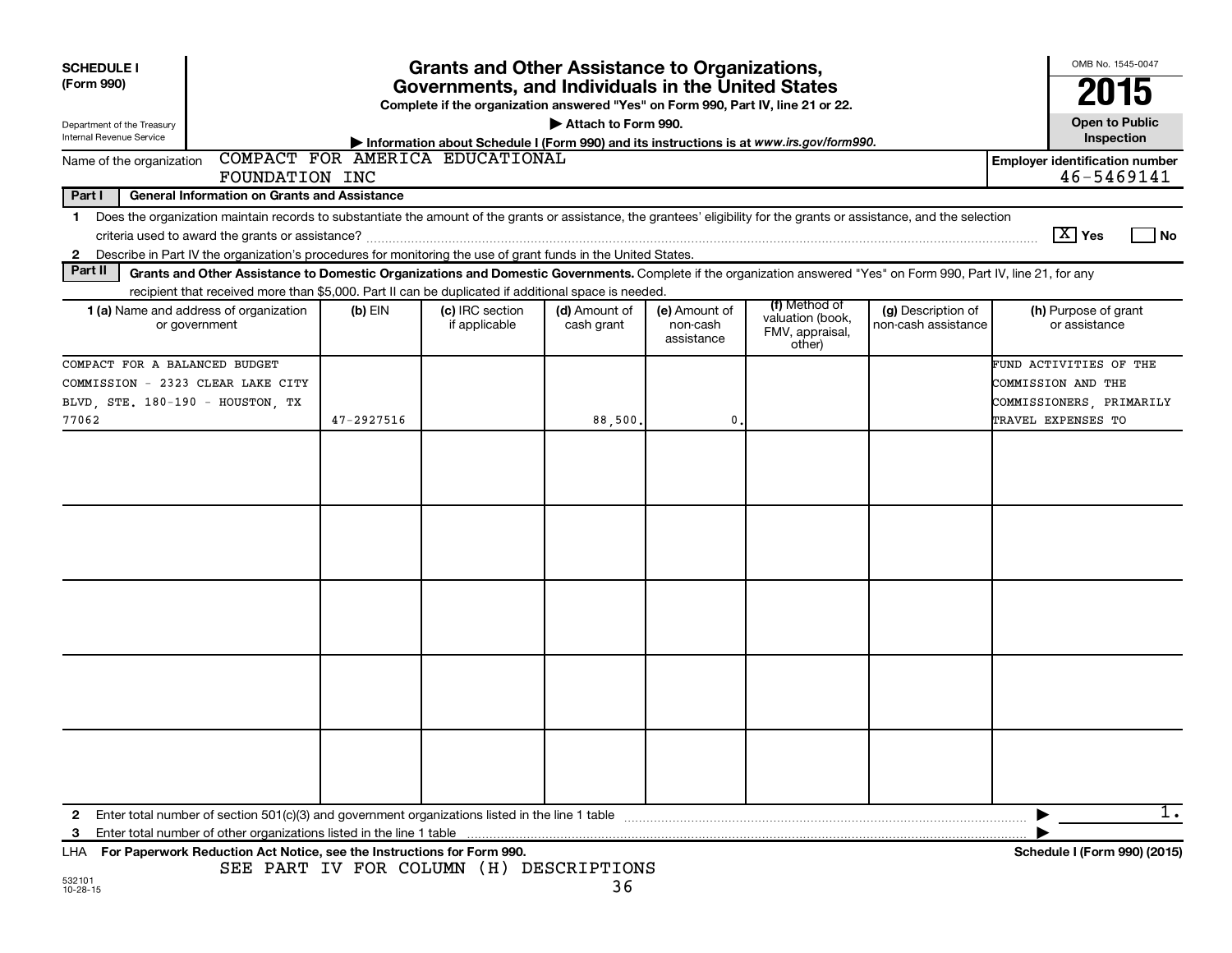Schedule I (Form 990) (2015) POUNDATION INC  $46-5469141$ FOUNDATION INC 46-5469141

**2**

Part III | Grants and Other Assistance to Domestic Individuals. Complete if the organization answered "Yes" on Form 990, Part IV, line 22. Part III can be duplicated if additional space is needed.

| (a) Type of grant or assistance | (b) Number of<br>recipients | (c) Amount of<br>cash grant | (d) Amount of non-<br>cash assistance | (e) Method of valuation<br>(book, FMV, appraisal, other) | (f) Description of non-cash assistance |
|---------------------------------|-----------------------------|-----------------------------|---------------------------------------|----------------------------------------------------------|----------------------------------------|
|                                 |                             |                             |                                       |                                                          |                                        |
|                                 |                             |                             |                                       |                                                          |                                        |
|                                 |                             |                             |                                       |                                                          |                                        |
|                                 |                             |                             |                                       |                                                          |                                        |
|                                 |                             |                             |                                       |                                                          |                                        |
|                                 |                             |                             |                                       |                                                          |                                        |
|                                 |                             |                             |                                       |                                                          |                                        |
|                                 |                             |                             |                                       |                                                          |                                        |
|                                 |                             |                             |                                       |                                                          |                                        |
|                                 |                             |                             |                                       |                                                          |                                        |

Part IV | Supplemental Information. Provide the information required in Part I, line 2, Part III, column (b), and any other additional information.

PART I, LINE 2:

THE COMMISSIONERS SUBMIT REQUESTS FOR REIMBURSEMENT OF SPECIFIC TRAVEL

EXPENSES.

PART II, LINE 1, COLUMN (H):

NAME OF ORGANIZATION OR GOVERNMENT:

COMPACT FOR A BALANCED BUDGET COMMISSION

(H) PURPOSE OF GRANT OR ASSISTANCE: FUND ACTIVITIES OF THE COMMISSION

AND THE COMMISSIONERS, PRIMARILY TRAVEL EXPENSES TO EDUCATE STATE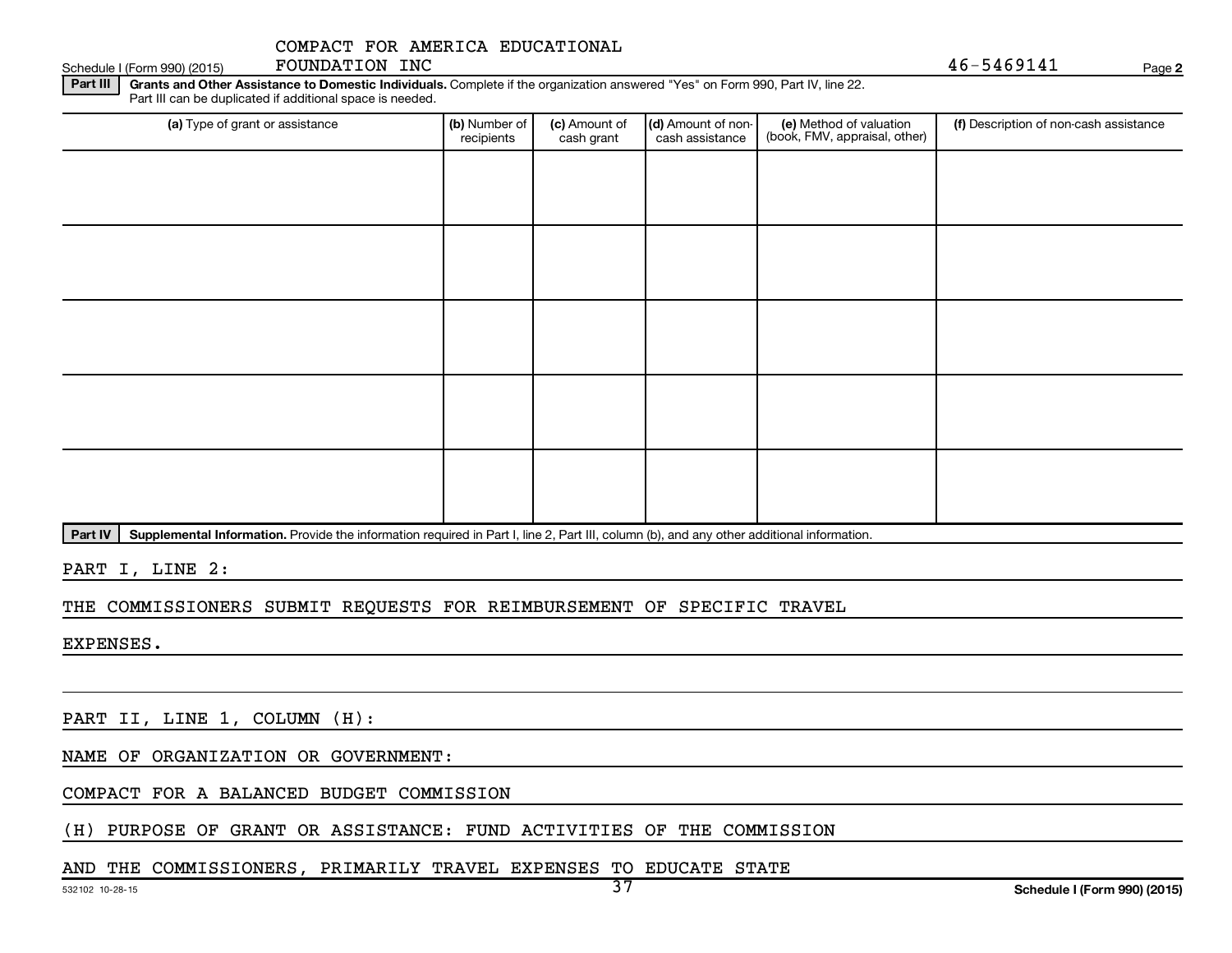| Schedule I (Form 990) FOUND.<br><b>Part IV</b> Supplemental Information |  | FOUNDATION INC | 46-5469141 Page 2     |  |
|-------------------------------------------------------------------------|--|----------------|-----------------------|--|
|                                                                         |  |                |                       |  |
| LEGISLATORS AND MEMBERS OF CONGRESS.                                    |  |                |                       |  |
|                                                                         |  |                |                       |  |
|                                                                         |  |                |                       |  |
|                                                                         |  |                |                       |  |
|                                                                         |  |                |                       |  |
|                                                                         |  |                |                       |  |
|                                                                         |  |                |                       |  |
|                                                                         |  |                |                       |  |
|                                                                         |  |                |                       |  |
|                                                                         |  |                |                       |  |
|                                                                         |  |                |                       |  |
|                                                                         |  |                |                       |  |
|                                                                         |  |                |                       |  |
|                                                                         |  |                |                       |  |
|                                                                         |  |                |                       |  |
|                                                                         |  |                |                       |  |
|                                                                         |  |                |                       |  |
|                                                                         |  |                |                       |  |
|                                                                         |  |                |                       |  |
|                                                                         |  |                |                       |  |
|                                                                         |  |                |                       |  |
|                                                                         |  |                |                       |  |
|                                                                         |  |                |                       |  |
|                                                                         |  |                |                       |  |
|                                                                         |  |                |                       |  |
|                                                                         |  |                |                       |  |
|                                                                         |  |                |                       |  |
|                                                                         |  |                |                       |  |
|                                                                         |  |                |                       |  |
|                                                                         |  |                |                       |  |
|                                                                         |  |                |                       |  |
|                                                                         |  |                |                       |  |
|                                                                         |  |                |                       |  |
|                                                                         |  |                |                       |  |
|                                                                         |  |                |                       |  |
|                                                                         |  |                |                       |  |
|                                                                         |  |                |                       |  |
|                                                                         |  |                |                       |  |
|                                                                         |  |                |                       |  |
|                                                                         |  |                |                       |  |
|                                                                         |  |                |                       |  |
|                                                                         |  |                |                       |  |
|                                                                         |  |                |                       |  |
|                                                                         |  |                |                       |  |
|                                                                         |  |                |                       |  |
|                                                                         |  |                |                       |  |
|                                                                         |  |                | Schedule I (Form 990) |  |
| 532291<br>04-01-15                                                      |  |                |                       |  |
|                                                                         |  | $38$           |                       |  |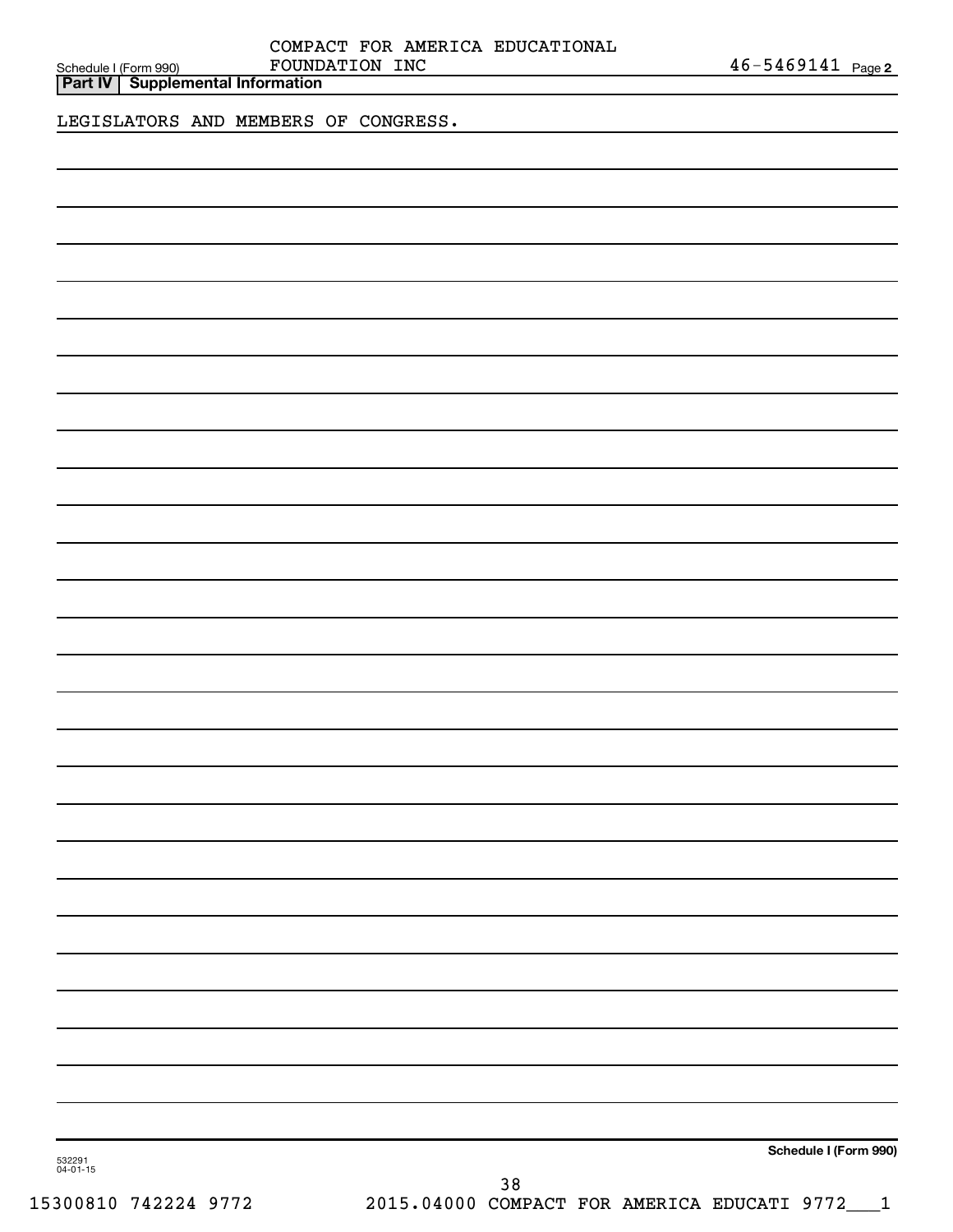| <b>SCHEDULE L</b><br>(Form 990 or 990-EZ)<br>Department of the Treasury<br>Internal Revenue Service           |                   |                                                                                                        |    |                           | <b>Transactions With Interested Persons</b><br>Complete if the organization answered "Yes" on Form 990, Part IV, line 25a, 25b, 26, 27, 28a,<br>28b, or 28c, or Form 990-EZ, Part V, line 38a or 40b.<br>Attach to Form 990 or Form 990-EZ.<br>Information about Schedule L (Form 990 or 990-EZ) and its instructions is at www.irs.gov/form990. |                                |     |                    |                                       | OMB No. 1545-0047<br><b>Open To Public</b> |     |                |
|---------------------------------------------------------------------------------------------------------------|-------------------|--------------------------------------------------------------------------------------------------------|----|---------------------------|--------------------------------------------------------------------------------------------------------------------------------------------------------------------------------------------------------------------------------------------------------------------------------------------------------------------------------------------------|--------------------------------|-----|--------------------|---------------------------------------|--------------------------------------------|-----|----------------|
| Name of the organization                                                                                      |                   | COMPACT FOR AMERICA EDUCATIONAL                                                                        |    |                           |                                                                                                                                                                                                                                                                                                                                                  |                                |     |                    | <b>Employer identification number</b> | Inspection                                 |     |                |
|                                                                                                               |                   | FOUNDATION INC                                                                                         |    |                           |                                                                                                                                                                                                                                                                                                                                                  |                                |     |                    | 46-5469141                            |                                            |     |                |
| Part I                                                                                                        |                   |                                                                                                        |    |                           | <b>Excess Benefit Transactions</b> (section 501(c)(3), section 501(c)(4), and 501(c)(29) organizations only).                                                                                                                                                                                                                                    |                                |     |                    |                                       |                                            |     |                |
| 1                                                                                                             |                   | (b) Relationship between disqualified                                                                  |    |                           | Complete if the organization answered "Yes" on Form 990, Part IV, line 25a or 25b, or Form 990-EZ, Part V, line 40b.                                                                                                                                                                                                                             |                                |     |                    |                                       |                                            |     | (d) Corrected? |
| (a) Name of disqualified person                                                                               |                   | person and organization                                                                                |    |                           |                                                                                                                                                                                                                                                                                                                                                  | (c) Description of transaction |     |                    |                                       |                                            | Yes | No             |
|                                                                                                               |                   |                                                                                                        |    |                           |                                                                                                                                                                                                                                                                                                                                                  |                                |     |                    |                                       |                                            |     |                |
|                                                                                                               |                   |                                                                                                        |    |                           |                                                                                                                                                                                                                                                                                                                                                  |                                |     |                    |                                       |                                            |     |                |
|                                                                                                               |                   |                                                                                                        |    |                           |                                                                                                                                                                                                                                                                                                                                                  |                                |     |                    |                                       |                                            |     |                |
|                                                                                                               |                   |                                                                                                        |    |                           |                                                                                                                                                                                                                                                                                                                                                  |                                |     |                    |                                       |                                            |     |                |
|                                                                                                               |                   |                                                                                                        |    |                           |                                                                                                                                                                                                                                                                                                                                                  |                                |     |                    |                                       |                                            |     |                |
| 2 Enter the amount of tax incurred by the organization managers or disqualified persons during the year under |                   |                                                                                                        |    |                           |                                                                                                                                                                                                                                                                                                                                                  |                                |     |                    |                                       |                                            |     |                |
| section 4958                                                                                                  |                   |                                                                                                        |    |                           |                                                                                                                                                                                                                                                                                                                                                  |                                |     |                    | $\triangleright$ \$                   |                                            |     |                |
|                                                                                                               |                   |                                                                                                        |    |                           |                                                                                                                                                                                                                                                                                                                                                  |                                |     |                    |                                       |                                            |     |                |
| Part II                                                                                                       |                   | Loans to and/or From Interested Persons.                                                               |    |                           |                                                                                                                                                                                                                                                                                                                                                  |                                |     |                    |                                       |                                            |     |                |
|                                                                                                               |                   |                                                                                                        |    |                           | Complete if the organization answered "Yes" on Form 990-EZ, Part V, line 38a or Form 990, Part IV, line 26; or if the organization                                                                                                                                                                                                               |                                |     |                    |                                       |                                            |     |                |
| (a) Name of                                                                                                   | (b) Relationship  | reported an amount on Form 990, Part X, line 5, 6, or 22.<br>(c) Purpose                               |    | (d) Loan to or            | (e) Original                                                                                                                                                                                                                                                                                                                                     | (f) Balance due                |     |                    |                                       | ( <b>h)</b> Approved                       |     | (i) Written    |
| interested person                                                                                             | with organization | of loan                                                                                                |    | from the<br>organization? | principal amount                                                                                                                                                                                                                                                                                                                                 |                                |     | (g) In<br>default? |                                       | `bv board or<br>committee?                 |     | agreement?     |
|                                                                                                               |                   |                                                                                                        | To | <b>IFrom</b>              |                                                                                                                                                                                                                                                                                                                                                  |                                | Yes | <b>No</b>          | Yes                                   | <b>No</b>                                  | Yes | No.            |
|                                                                                                               |                   |                                                                                                        |    |                           |                                                                                                                                                                                                                                                                                                                                                  |                                |     |                    |                                       |                                            |     |                |
|                                                                                                               |                   |                                                                                                        |    |                           |                                                                                                                                                                                                                                                                                                                                                  |                                |     |                    |                                       |                                            |     |                |
|                                                                                                               |                   |                                                                                                        |    |                           |                                                                                                                                                                                                                                                                                                                                                  |                                |     |                    |                                       |                                            |     |                |
|                                                                                                               |                   |                                                                                                        |    |                           |                                                                                                                                                                                                                                                                                                                                                  |                                |     |                    |                                       |                                            |     |                |
|                                                                                                               |                   |                                                                                                        |    |                           |                                                                                                                                                                                                                                                                                                                                                  |                                |     |                    |                                       |                                            |     |                |
|                                                                                                               |                   |                                                                                                        |    |                           |                                                                                                                                                                                                                                                                                                                                                  |                                |     |                    |                                       |                                            |     |                |
|                                                                                                               |                   |                                                                                                        |    |                           |                                                                                                                                                                                                                                                                                                                                                  |                                |     |                    |                                       |                                            |     |                |
|                                                                                                               |                   |                                                                                                        |    |                           |                                                                                                                                                                                                                                                                                                                                                  |                                |     |                    |                                       |                                            |     |                |
| Total                                                                                                         |                   |                                                                                                        |    |                           | $\blacktriangleright$ \$                                                                                                                                                                                                                                                                                                                         |                                |     |                    |                                       |                                            |     |                |
| Part II                                                                                                       |                   | <b>Grants or Assistance Benefiting Interested Persons.</b>                                             |    |                           |                                                                                                                                                                                                                                                                                                                                                  |                                |     |                    |                                       |                                            |     |                |
| (a) Name of interested person                                                                                 |                   | Complete if the organization answered "Yes" on Form 990, Part IV, line 27.<br>(b) Relationship between |    |                           | (c) Amount of                                                                                                                                                                                                                                                                                                                                    | (d) Type of                    |     |                    |                                       | (e) Purpose of                             |     |                |
|                                                                                                               |                   | interested person and<br>the organization                                                              |    |                           | assistance                                                                                                                                                                                                                                                                                                                                       | assistance                     |     |                    |                                       | assistance                                 |     |                |
|                                                                                                               |                   |                                                                                                        |    |                           |                                                                                                                                                                                                                                                                                                                                                  |                                |     |                    |                                       |                                            |     |                |
|                                                                                                               |                   |                                                                                                        |    |                           |                                                                                                                                                                                                                                                                                                                                                  |                                |     |                    |                                       |                                            |     |                |
|                                                                                                               |                   |                                                                                                        |    |                           |                                                                                                                                                                                                                                                                                                                                                  |                                |     |                    |                                       |                                            |     |                |
|                                                                                                               |                   |                                                                                                        |    |                           |                                                                                                                                                                                                                                                                                                                                                  |                                |     |                    |                                       |                                            |     |                |
|                                                                                                               |                   |                                                                                                        |    |                           |                                                                                                                                                                                                                                                                                                                                                  |                                |     |                    |                                       |                                            |     |                |
|                                                                                                               |                   |                                                                                                        |    |                           |                                                                                                                                                                                                                                                                                                                                                  |                                |     |                    |                                       |                                            |     |                |
|                                                                                                               |                   |                                                                                                        |    |                           |                                                                                                                                                                                                                                                                                                                                                  |                                |     |                    |                                       |                                            |     |                |
|                                                                                                               |                   |                                                                                                        |    |                           |                                                                                                                                                                                                                                                                                                                                                  |                                |     |                    |                                       |                                            |     |                |
|                                                                                                               |                   |                                                                                                        |    |                           |                                                                                                                                                                                                                                                                                                                                                  |                                |     |                    |                                       |                                            |     |                |

LHA For Paperwork Reduction Act Notice, see the Instructions for Form 990 or 990-EZ. Schedule L (Form 990 or 990-EZ) 2015

532131 10-02-15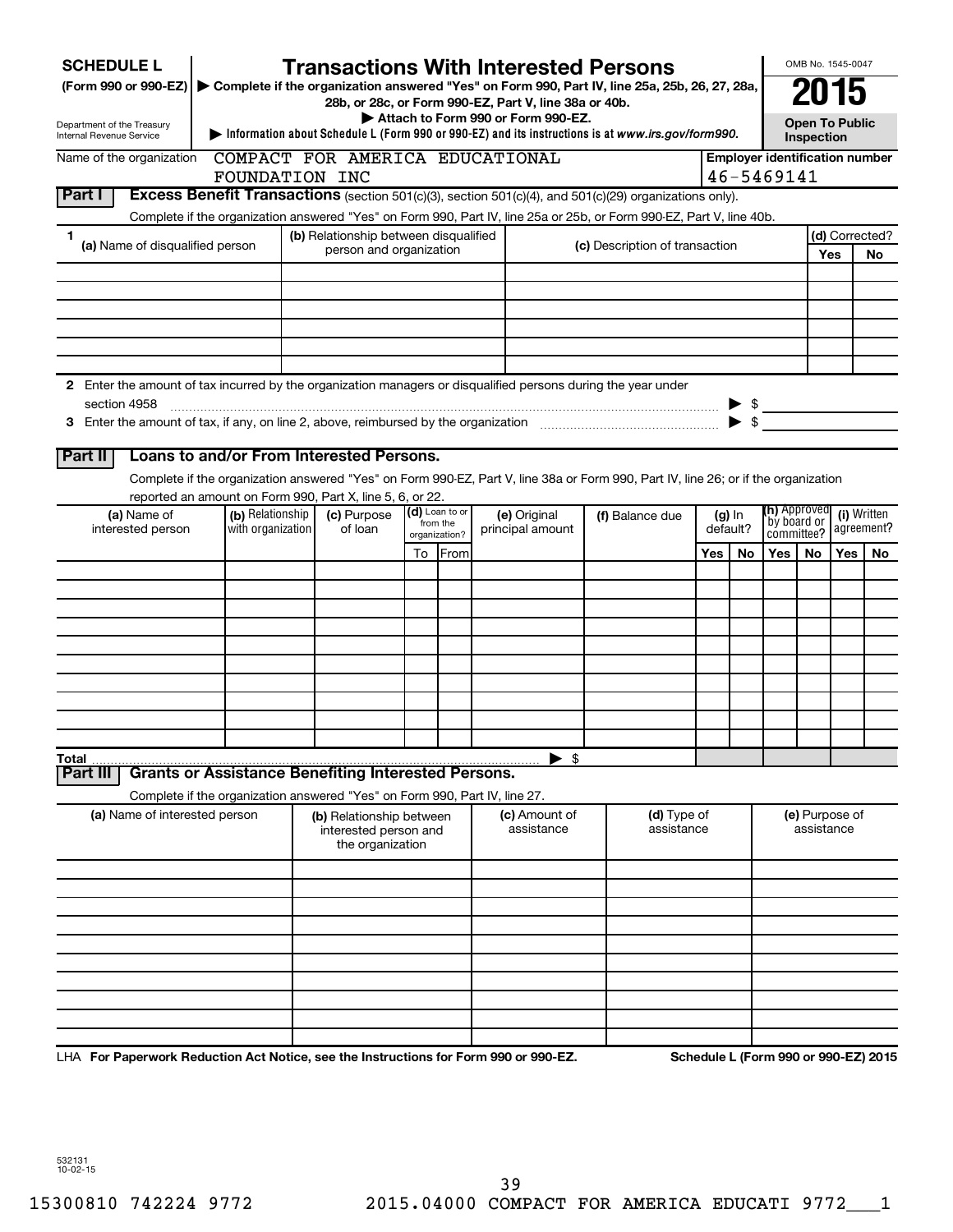46-5469141 Page 2 Schedule L (Form 990 or 990-EZ) 2015  ${\rm \bf FOUNDATION}$   ${\rm \bf INC}$  and  ${\rm \bf A0}$  and  ${\rm \bf A0}$  and  ${\rm \bf A0}$  and  ${\rm \bf A0}$  and  ${\rm \bf A0}$  and  ${\rm \bf A0}$  and  ${\rm \bf A0}$  and  ${\rm \bf A0}$  and  ${\rm \bf A0}$  and  ${\rm \bf A0}$  and  ${\rm \bf A0}$  and  ${\rm \bf$ 

#### **Part IV Business Transactions Involving Interested Persons.**

Complete if the organization answered "Yes" on Form 990, Part IV, line 28a, 28b, or 28c.

| (a) Name of interested person | (b) Relationship between interested<br>person and the organization | (c) Amount of<br>transaction | (d) Description of<br>transaction |     | (e) Sharing of<br>organization's<br>revenues? |
|-------------------------------|--------------------------------------------------------------------|------------------------------|-----------------------------------|-----|-----------------------------------------------|
|                               |                                                                    |                              |                                   | Yes | No                                            |
| NICK DRANIAS LAW & POLICY     | ORGANIZATION'S PRES                                                |                              | 118,000.MANAGEMENT                |     | Х                                             |
| UMAT RESOURCES LLC            | ORGANIZATION'S VICE                                                |                              | 118,000.MANAGEMENT                |     | $\overline{\texttt{x}}$                       |
|                               |                                                                    |                              |                                   |     |                                               |
|                               |                                                                    |                              |                                   |     |                                               |
|                               |                                                                    |                              |                                   |     |                                               |
|                               |                                                                    |                              |                                   |     |                                               |
|                               |                                                                    |                              |                                   |     |                                               |
|                               |                                                                    |                              |                                   |     |                                               |
|                               |                                                                    |                              |                                   |     |                                               |
|                               |                                                                    |                              |                                   |     |                                               |

#### **Part V** | Supplemental Information

Provide additional information for responses to questions on Schedule L (see instructions).

SCH L, PART IV, BUSINESS TRANSACTIONS INVOLVING INTERESTED PERSONS:

(A) NAME OF PERSON: NICK DRANIAS LAW & POLICY ANALYSIS LLC

(B) RELATIONSHIP BETWEEN INTERESTED PERSON AND ORGANIZATION:

ORGANIZATION'S PRESIDENT CONTROLS NICK DRANIAS LAW & POLICY ANALYSIS LLC

(D) DESCRIPTION OF TRANSACTION: MANAGEMENT COMPENSATION

(A) NAME OF PERSON: UMAT RESOURCES LLC

(B) RELATIONSHIP BETWEEN INTERESTED PERSON AND ORGANIZATION:

ORGANIZATION'S VICE CHAIRMAN/CEO CONTROLS UMAT RESOURCES LLC

(D) DESCRIPTION OF TRANSACTION: MANAGEMENT COMPENSATION

**Schedule L (Form 990 or 990-EZ) 2015**

532132 10-02-15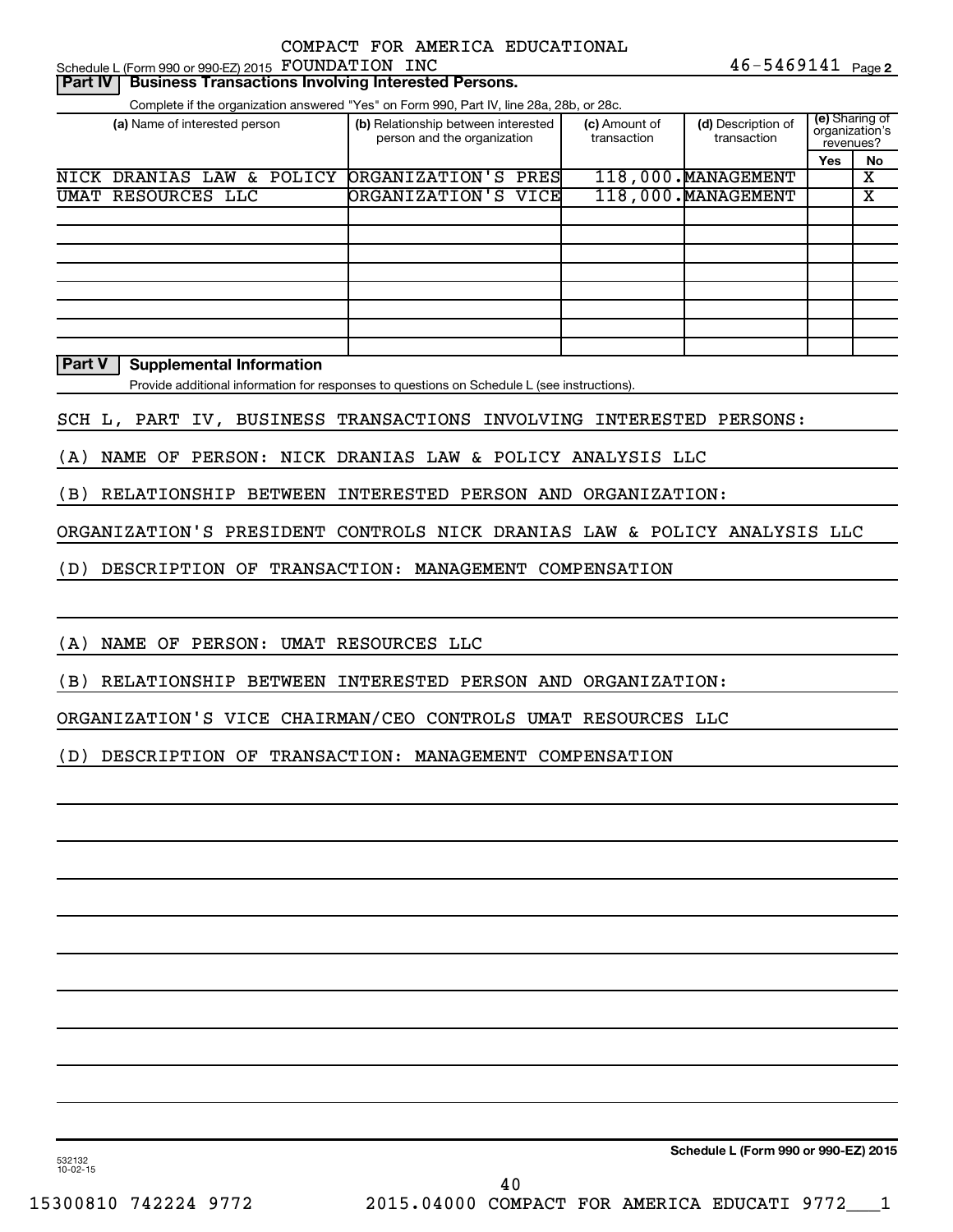Internal Revenue Service

Department of the Treasury **(Form 990 or 990-EZ)**

Name of the organization

**SCHEDULE O Supplemental Information to Form 990 or 990-EZ 2015**

**Complete to provide information for responses to specific questions on Form 990 or 990-EZ or to provide any additional information. | Attach to Form 990 or 990-EZ.**



COMPACT FOR AMERICA EDUCATIONAL FOUNDATION INC 46-5469141

FORM 990, PART I, LINE 1, DESCRIPTION OF ORGANIZATION MISSION:

OF THE USE OF AN INTERSTATE COMPACT AGREEMENT AND COUNTERPART FEDERAL

LEGISLATION TO CREATE DURABLE AND CONVENIENT LEGAL FRAMEWORKS WITHIN

WHICH TO PROTECT STATE SOVEREIGNTY AND INDIVIDUAL FREEDOM, SUCH AS

AGREEMENTS THAT COORDINATE THE USE OF ARTICLE V OF THE U.S.

CONSTITUTION BY STATE LEGISLATURES AND THE U.S. CONGRESS TO ORIGINATE,

PROPOSE AND RATIFY CONSTITUTIONAL AMENDMENTS, TAILOR EXISTING FEDERAL

PROGRAMS TO LOCAL, STATE AND REGIONAL NEEDS, ENTRENCH GOVERNMENT

REFORMS (SUCH AS REGULATORY REFORM, SPENDING LIMITS AND SUBSIDY

PROHIBITIONS), PROMOTE FREE MARKET ENERGY, TRANSPORTATION AND RESOURCE

POLICY, IMPOSE LIMITS ON THE PUBLIC POLICY MAKING POWERS OF AGENCIES,

AND ESTABLISH OPT-IN SPECIAL DISTRICT GOVERNANCE ZONES THAT APPLY STATE

OF THE ART REGULATORY, PUBLIC SERVICE AND FISCAL POLICY BEST PRACTICES.

FORM 990, PART III, LINE 1, DESCRIPTION OF ORGANIZATION MISSION: AND INDIVIDUAL FREEDOM, SUCH AS AGREEMENTS THAT COORDINATE THE USE OF ARTICLE V OF THE U.S. CONSTITUTION BY STATE LEGISLATURES AND THE U.S. CONGRESS TO ORIGINATE, PROPOSE AND RATIFY CONSTITUTIONAL AMENDMENTS, TAILOR EXISTING FEDERAL PROGRAMS TO LOCAL, STATE AND REGIONAL NEEDS, ENTRENCH GOVERNMENT REFORMS (SUCH AS REGULATORY REFORM, SPENDING LIMITS AND SUBSIDY PROHIBITIONS), PROMOTE FREE MARKET ENERGY, TRANSPORTATION AND RESOURCE POLICY, IMPOSE LIMITS ON THE PUBLIC POLICY MAKING POWERS OF AGENCIES, AND ESTABLISH OPT-IN SPECIAL DISTRICT GOVERNANCE ZONES THAT APPLY STATE OF THE ART REGULATORY, PUBLIC SERVICE AND FISCAL POLICY BEST PRACTICES.

532211 09-02-15 LHA For Paperwork Reduction Act Notice, see the Instructions for Form 990 or 990-EZ. Schedule O (Form 990 or 990-EZ) (2015)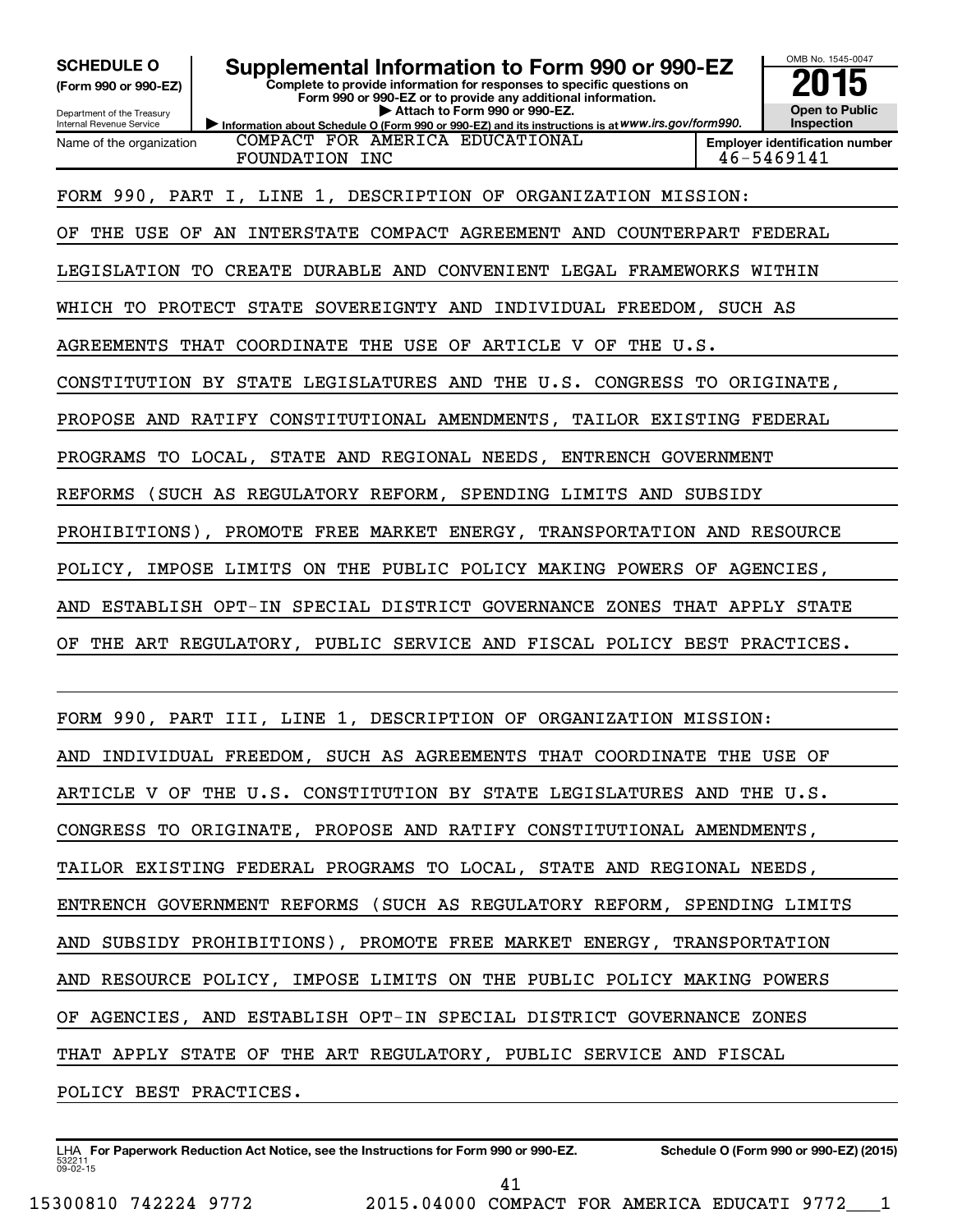| Schedule O (Form 990 or 990-EZ) (2015)<br>Page 2 |                                                   |                                                     |  |  |  |  |  |  |
|--------------------------------------------------|---------------------------------------------------|-----------------------------------------------------|--|--|--|--|--|--|
| Name of the organization                         | COMPACT FOR AMERICA EDUCATIONAL<br>FOUNDATION INC | <b>Emplover identification number</b><br>46-5469141 |  |  |  |  |  |  |

FORM 990, PART VI, SECTION A, LINE 4:

THE ENTITY FILED CERTIFICATE OF AMENDMENT IN SOS OF TX TO EXPAND THE SCOPE

OF THE PURPOSE OF THE FOUNDATION.

FORM 990, PART VI, SECTION B, LINE 11:

THE FORM 990 WAS PRESENTED TO THE BOARD OF DIRECTORS FOR REVIEW BEFORE

FILING.

FORM 990, PART VI, SECTION B, LINE 12C:

EACH DIRECTOR, PRINCIPAL OFFICER AND MEMBER OF A COMMITTEE WITH GOVERNING

BOARD DELEGATED POWERS SHALL ANNUALLY SIGN A STATEMENT WHICH AFFIRMS SUCH

PERSON HAS RECEIVED A COPY OF THE CONFLICT OF INTEREST POLICY, HAS READ AND UNDERSTANDS THE POLICY, AND AGREES TO COMPLY WITH THE POLICY.

FORM 990, PART VI, SECTION C, LINE 19:

THE ORGANIZATION'S GOVERNING DOCUMENTS, CONFLICT OF INTEREST POLICY,

FINANCIAL STATEMENTS AND FORMS 990 ARE AVAILABLE FOR INSPECTION UPON

REQUEST AT THE ORGANIZATION'S PLACE OF BUSINESS.

532212 09-02-15